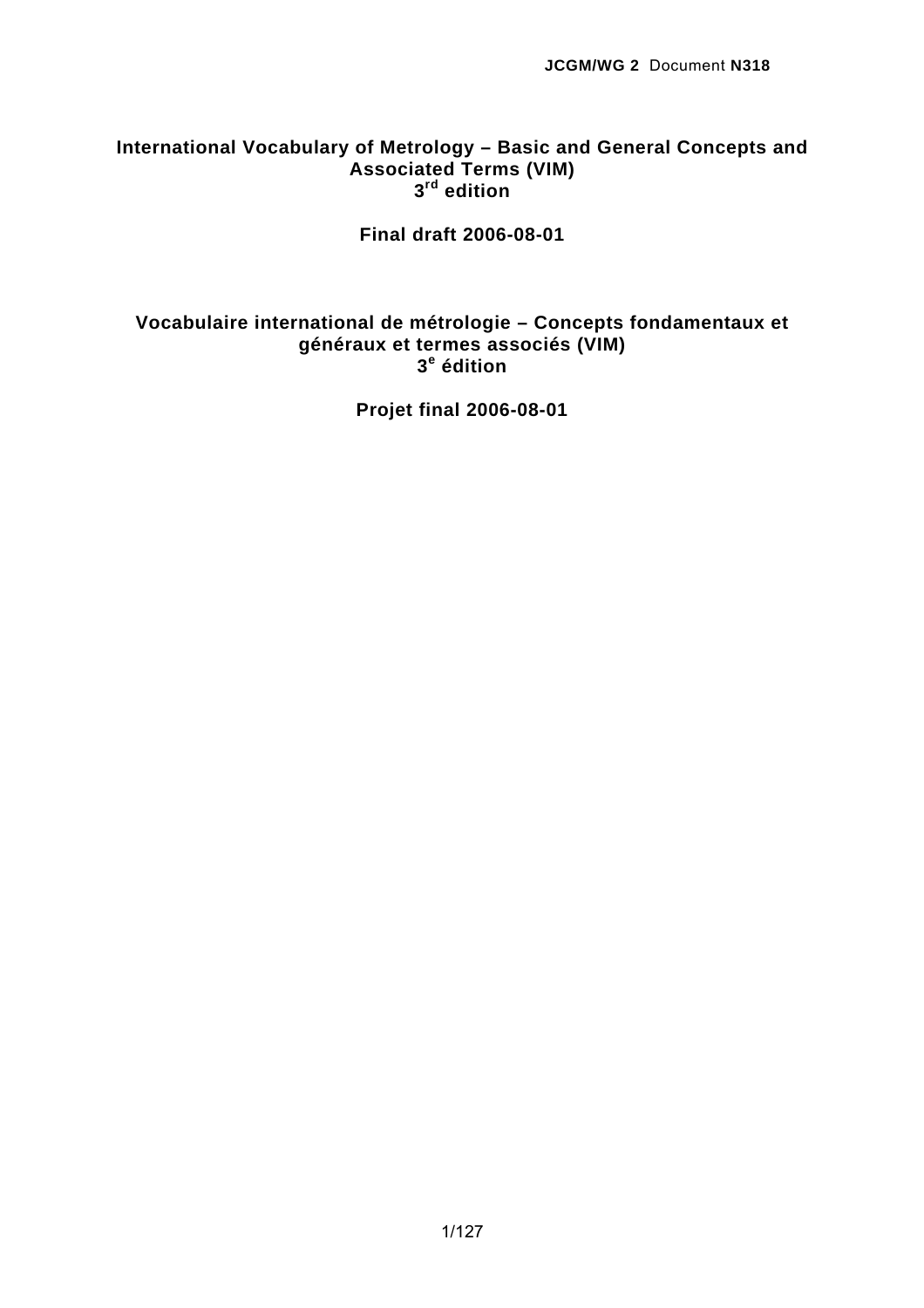# **CONTENTS**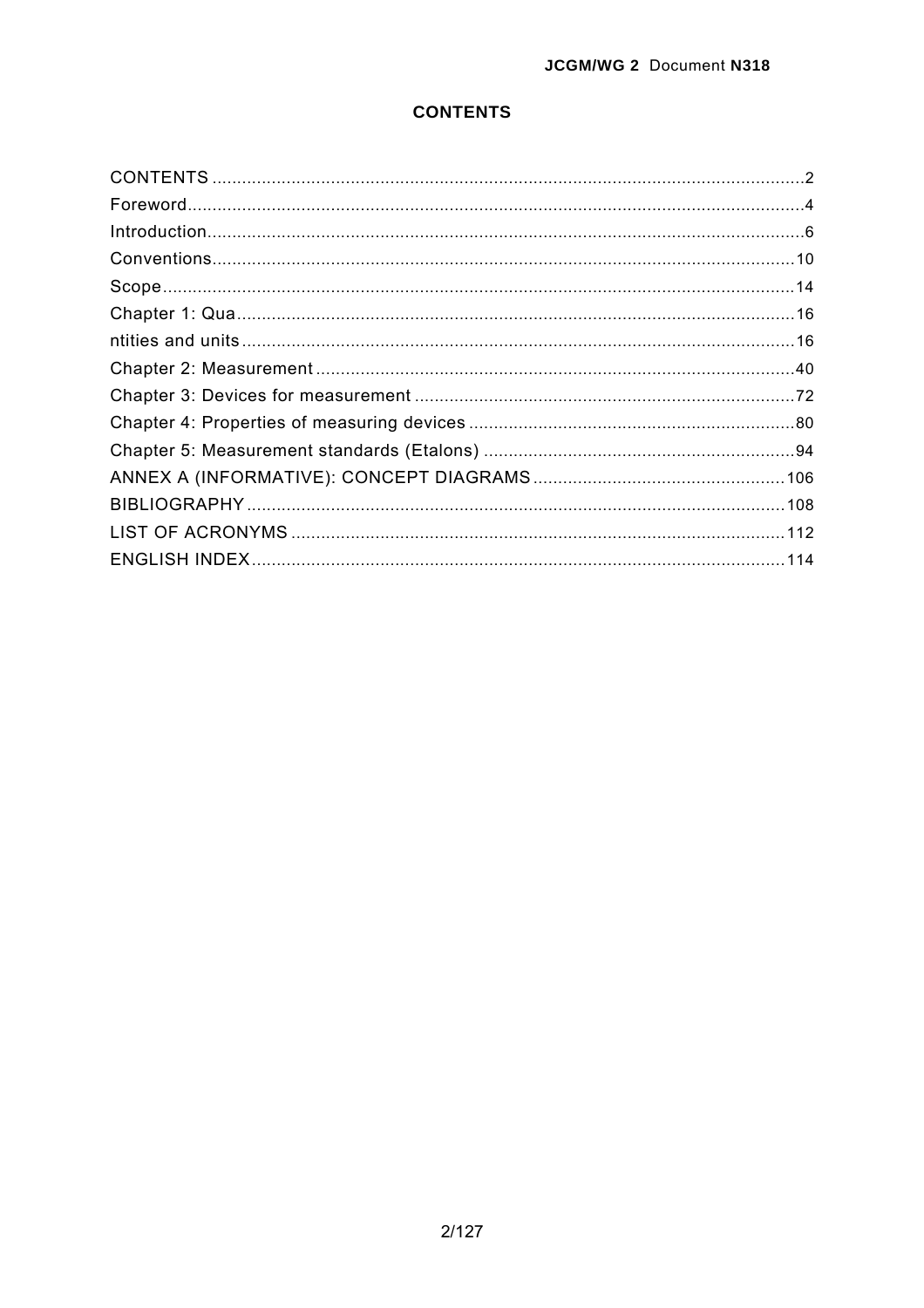## **SOMMAIRE**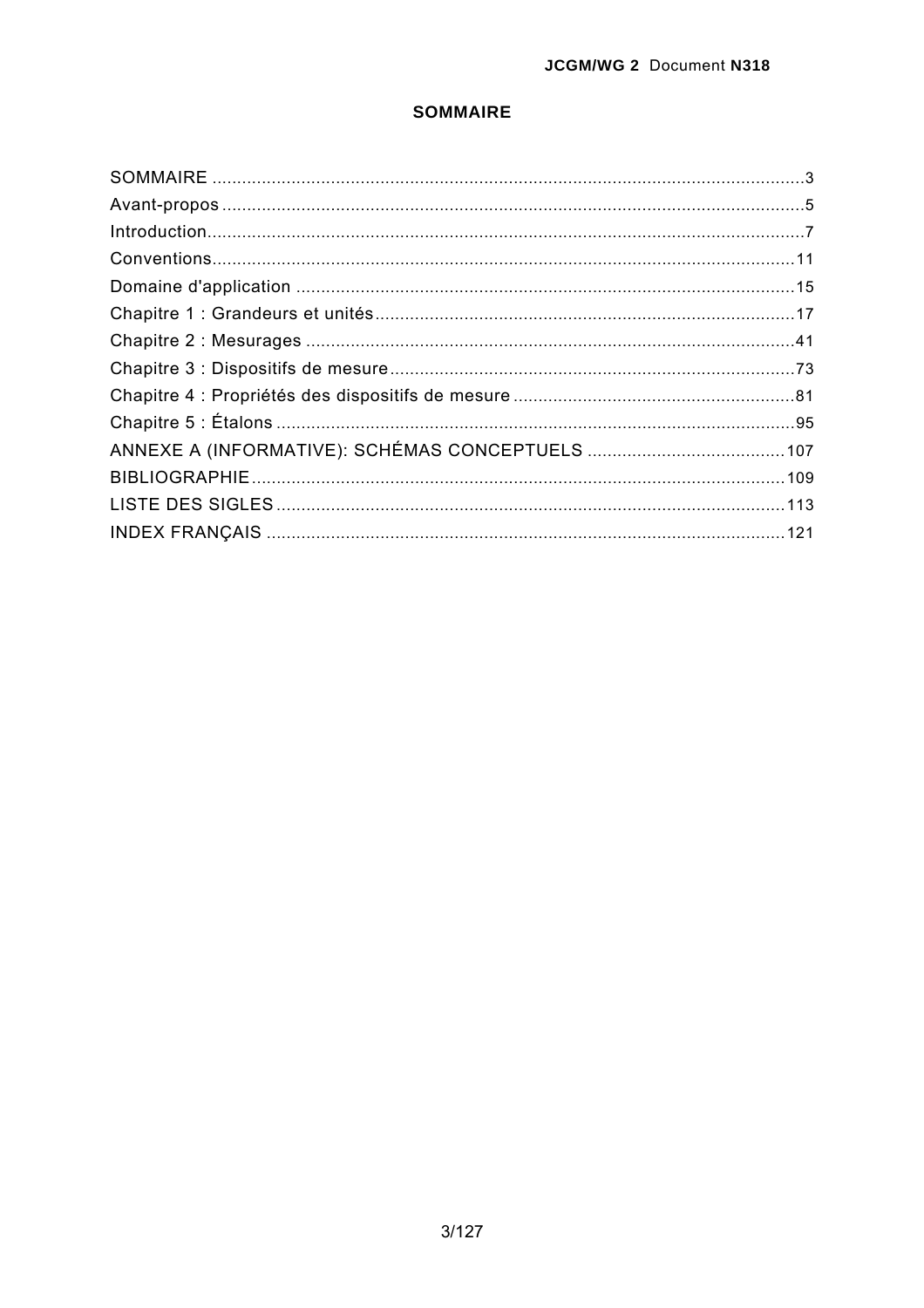## **Foreword**

In 1997 the Joint Committee for Guides in Metrology (JCGM), chaired by the Director of the BIPM, was formed by the seven International Organizations that had prepared the original versions of the Guide to the Expression of Uncertainty in Measurement (GUM) and the International Vocabulary of Basic and General Terms in Metrology (VIM). The Joint Committee took on the work of the ISO Technical Advisory Group 4 (TAG 4), which had developed the GUM and the VIM. The Joint Committee was originally made up of representatives of: the International Bureau of Weights and Measures (BIPM), the International Electrotechnical Commission (IEC), the International Federation of Clinical Chemistry and Laboratory Medicine (IFCC), the International Organization for Standardization (ISO), the International Union of Pure and Applied Chemistry (IUPAC), the International Union of Pure and Applied Physics (IUPAP), and the International Organization of Legal Metrology (OIML). In 2005, the International Laboratory Accreditation Cooperation (ILAC) joined the seven founder international organizations.

JCGM has two Working Groups. Working Group 1, "Expression of Uncertainty in Measurement", has the task of promoting the use of the GUM and to prepare supplements to the GUM for broad application. Working Group 2, "Working Group on the VIM", has the task of revising the VIM and promoting its use. Working Group 2 is composed of up to two representatives of each member organization, supplemented by a limited number of experts. This third edition of the VIM has been prepared by Working Group 2 of the JCGM (JCGM/WG 2).

In 2004, a first draft of this  $3<sup>rd</sup>$  edition of the VIM was submitted for comments and proposals to the eight organizations represented in the JCGM, which in most cases consulted their members or affiliates, including numerous National Metrology Institutes. Responses were studied and discussed, taken into account when appropriate, and replied to by JCGM/WG 2. A final draft of the  $3<sup>rd</sup>$  edition was submitted in 2006 to the eight organizations for approval.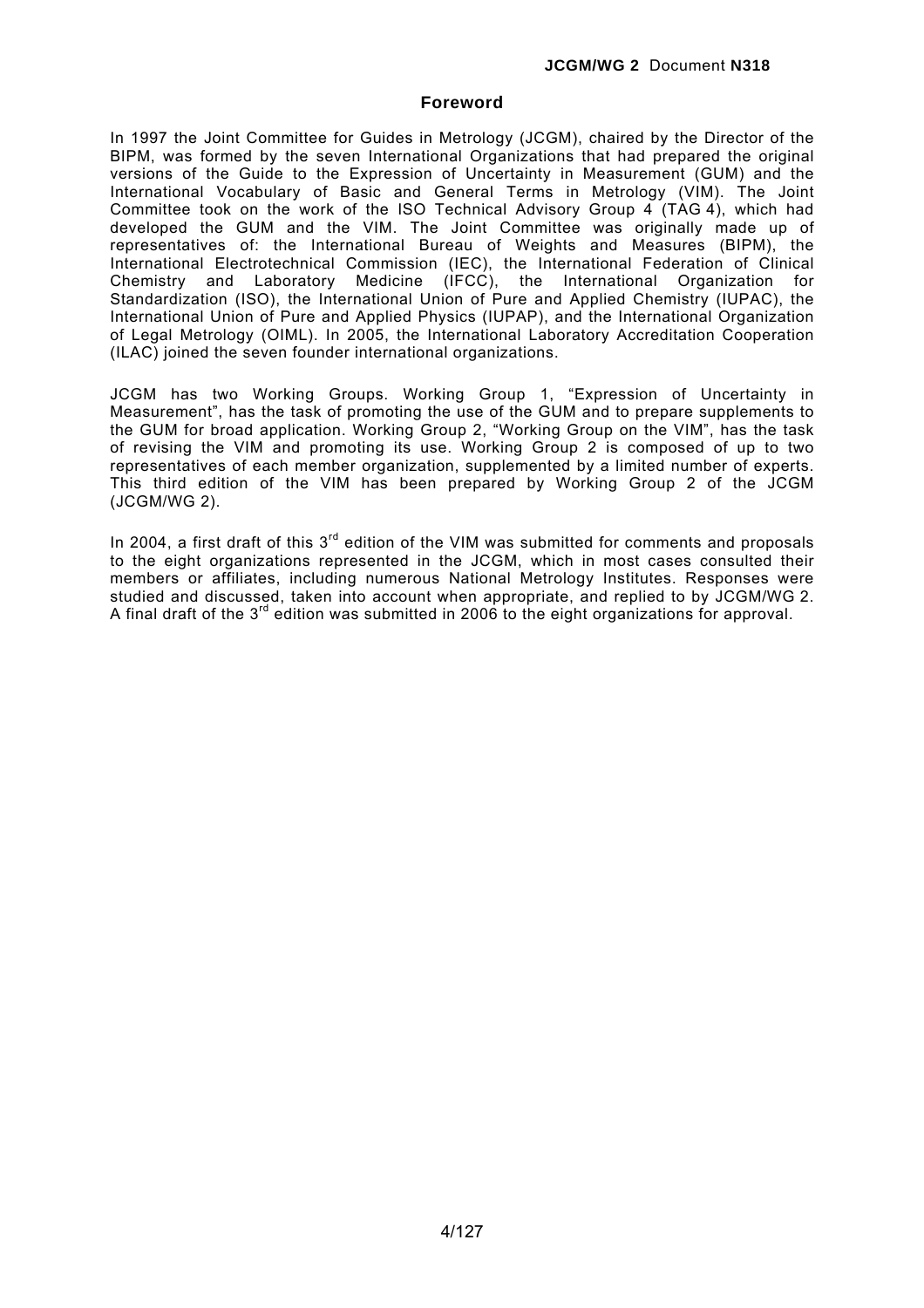## **Avant-propos**

En 1997 le Comité commun pour les guides en métrologie (JCGM), présidé par le Directeur du BIPM, a été formé par les sept Organisations internationales qui avaient préparé les versions originales du Guide pour l'expression de l'incertitude de mesure (GUM) et du Vocabulaire international des termes fondamentaux et généraux en métrologie (VIM). Le Comité commun a repris le travail du Groupe technique consultatif 4 (TAG 4) de l'ISO qui avait développé le GUM et le VIM. Le Comité commun était constitué à l'origine de représentants du Bureau international des poids et mesures (BIPM), de la Commission électrotechnique internationale (CEI), de la Fédération internationale de chimie clinique et de biologie médicale (IFCC), de l'Organisation internationale de normalisation (ISO), de l'Union internationale de chimie pure et appliquée (IUPAC), de l'Union internationale de physique pure et appliquée (IUPAP) et de l'Organisation internationale de métrologie légale (OIML). En 2005, l' « International Laboratory Accreditation Cooperation » (ILAC) a rejoint les sept organisations internationales fondatrices.

Le JCGM a deux Groupes de travail. Le Groupe de travail 1, « Expression de l'incertitude de mesure », a la tâche de promouvoir l'usage du GUM et de préparer des suppléments au GUM pour en élargir le champ d'application. Le Groupe de travail 2, « Groupe de travail sur le VIM », a la tâche de réviser le VIM et d'en promouvoir l'usage. Le Groupe de travail 2 est composé de deux représentants au plus de chaque organisation membre et de quelques autres experts. Cette troisième édition du VIM a été préparée par le Groupe de travail 2 du JCGM (JCGM/WG 2).

En 2004, un premier projet de 3ème édition du VIM a été soumis pour commentaires et propositions aux huit organisations du JCGM qui pour la plupart ont consulté leurs membres ou affiliés, y compris de nombreux Laboratoire nationaux de métrologie. Le JCGM/WG 2 a étudié, discuté et éventuellement pris en compte chacune des propositions, et a répondu à chacune d'elles. La version finale de la 3<sup>ème</sup> édition a été soumise en 2006 aux huit organisations pour approbation.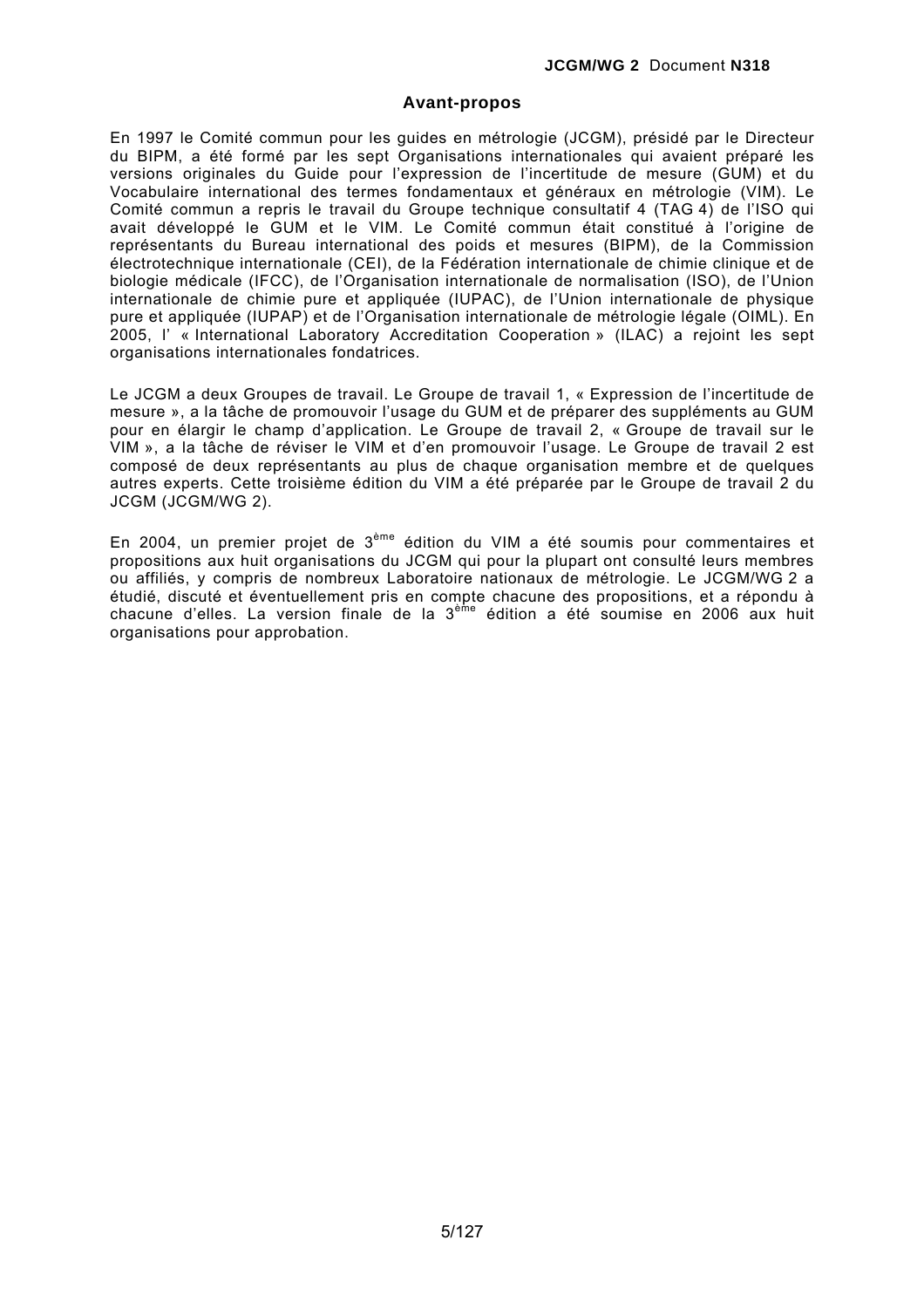## **Introduction**

In general, a vocabulary is a "terminological dictionary that contains designations and definitions from one or more specific subject fields" (ISO 1087-1:2000, subclause 3.7.2). The present Vocabulary pertains to metrology, the field of knowledge concerned with measurement. It also covers the basic principles governing quantities and units. The field of quantities and units could be treated in many different ways. Chapter 1 of this Vocabulary is one such treatment, and is based on the principles laid down in the various parts of International Standard ISO 31, *Quantities and units*, subsequently replaced by ISO/IEC 80000, and in the SI Brochure (published by the BIPM).

The 2nd edition of the *International Vocabulary of Basic and General Terms in Metrology* was published in 1993. The need to cover measurements in chemistry and laboratory medicine for the first time, as well as to incorporate other additional concepts, such as several which relate to metrological traceability, measurement uncertainty, and nominal properties (commonly obtained by "qualitative measurements"), led to this  $3^{rd}$  edition.

To better reflect the content of this edition of the VIM, the title has been modified to *International Vocabulary of Metrology – Basic and General Concepts and Associated Terms*, in order to emphasize the primary role of concepts in developing a vocabulary.

In this Vocabulary, it is taken for granted that there is no fundamental difference in the basic principles of measurement, whether the measurements are made in physics, chemistry, laboratory medicine, biology, or engineering. Furthermore, an attempt has been made to meet conceptual needs of measurements in fields such as biochemistry, food science, forensic science, and molecular biology.

Several concepts that appeared in the  $2^{nd}$  edition of the VIM do not appear in this  $3^{rd}$  edition because they are no longer considered to be basic or general. For concepts pertaining to measurement devices that are not covered by this 3<sup>rd</sup> edition of the VIM, the reader should consult other vocabularies such as IEC 60050, *International Electrotechnical Vocabulary*, IEV. For concepts related to quality management, mutual recognition arrangements pertaining to metrology, or legal metrology, the reader is referred to documents given in the bibliography.

Development of this  $3<sup>rd</sup>$  edition of the VIM has raised some fundamental questions about different current philosophies and descriptions of measurement, as will be summarized below. These differences sometimes lead to difficulties in developing definitions that could be used across the different descriptions. No preference is given in this  $3<sup>rd</sup>$  edition to any of the particular descriptions.

The evolution of the treatment of measurement uncertainty from a Classical Approach (sometimes called Traditional Approach or True-Value Approach) to an Uncertainty Approach necessitated reconsideration of some of the related concepts in the 2<sup>nd</sup> edition of the VIM. While there is no definitive description of the Classical Approach, it is usually understood to mean that a measurand can ultimately be described by a single true value that is consistent with the definition of the measurand. The objective of measurement in the Classical Approach is to determine a value that is as close as possible to that single true value. In the Classical Approach it is assumed that instruments and measurements do not yield this true value due to additive 'errors', systematic and random. It is assumed that these two kinds of errors can always be distinguished. They have to be treated differently in 'error propagation', but no justifiable rule can be given on how they combine to form the total error of any given measurement result. One can only assess an upper limit of the total error, loosely named "uncertainty".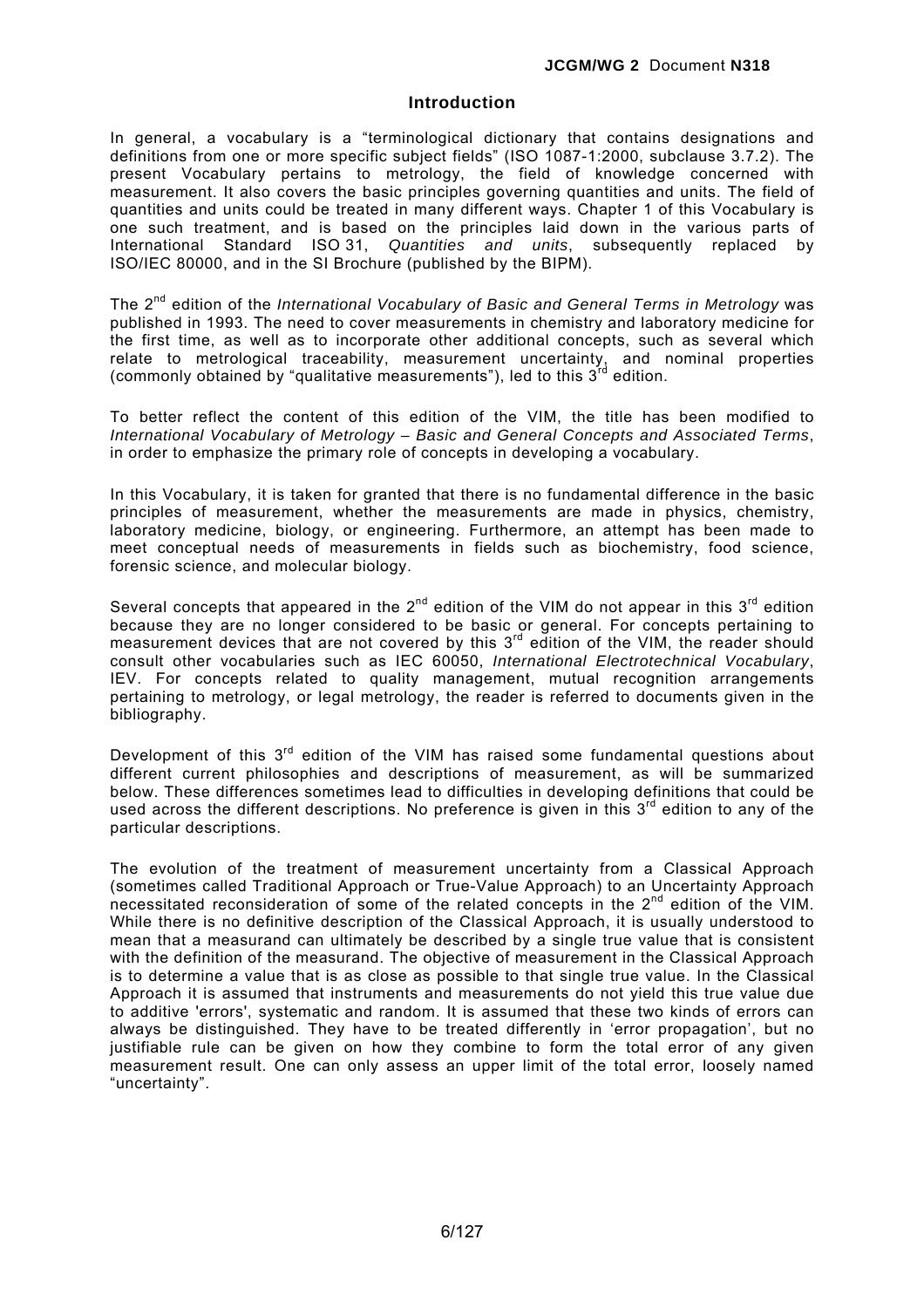## **Introduction**

En général, un vocabulaire est un « dictionnaire terminologique contenant les désignations et définitions concernant un ou plusieurs domaines spécifiques » (ISO 1087-1:2000, paragraphe 3.7.2). Le présent Vocabulaire concerne le domaine des mesures : la métrologie. Il couvre aussi les principes de base concernant les grandeurs et unités. Le domaine des grandeurs et unités peut être traité de différentes manières. Celle retenue pour le Chapitre 1 de ce Vocabulaire est fondée sur les principes exposés dans les différentes parties de la Norme internationale ISO 31, *Grandeurs et unités*, à laquelle succèdera la norme ISO/IEC 80000, et dans la Brochure sur le SI (publiée par le BIPM).

La 2ème édition du *Vocabulaire international des termes fondamentaux et généraux de métrologie* a été publiée en 1993. Le besoin de couvrir les mesures en chimie et en biologie médicale pour la première fois, ainsi que celui d'inclure d'autres termes supplémentaires se rapportant à la traçabilité métrologique, à l'incertitude de mesure et aux propriétés qualitatives, ont conduit à cette 3ème édition.

Pour mieux refléter le contenu de cette édition et souligner le rôle essentiel des concepts (ou notions) dans le développement d'un vocabulaire, un titre modifié a été retenu : *Vocabulaire international de métrologie – Concepts fondamentaux et généraux et termes associés*.

Dans ce Vocabulaire, on considère qu'il n'y a pas de différence fondamentale dans les principes de base des mesurages, que les mesurages soient faits en physique, chimie, biologie médicale, biologie ou sciences de l'ingénieur. De plus, on a essayé de couvrir les besoins conceptuels des mesurages dans des domaines tels que la biochimie, la science des aliments, la médecine légale et la biologie moléculaire.

Plusieurs concepts qui apparaissaient dans la 2ème édition du VIM n'apparaissent pas dans la 3<sup>ème</sup> édition car il ne sont plus considérés comme étant fondamentaux ou généraux. Pour les concepts se rapportant aux dispositifs de mesure, qui ne figurent pas dans cette 3<sup>ème</sup> édition du VIM, le lecteur pourra se reporter à d'autres vocabulaires comme la CEI 60050, *Vocabulaire électrotechnique international*, VEI. Pour ceux se rapportant à la gestion de la qualité, à la métrologie légale et aux arrangements de reconnaissance mutuelle, le lecteur se reportera à la bibliographie.

Le développement de cette  $3^{\text{eme}}$  édition du VIM a soulevé quelques questions fondamentales, résumées ci-dessous, concernant différentes approches utilisées pour la description des mesurages. Ceci a parfois rendu difficile le développement de définitions compatibles avec les différentes approches. Dans cette 3ème édition, les différentes approches sont traitées sur un pied d'égalité.

L'évolution du traitement de l'incertitude de mesure depuis une approche « classique » (quelquefois appelée approche traditionnelle ou approche de la valeur vraie) vers une approche « incertitude » a conduit à reconsidérer certains des concepts, relatifs à ces approches, figurant dans la 2ème édition du VIM. Bien qu'il n'y ait pas de description de l'approche « classique » qui fasse autorité, on admet généralement que, dans cette approche, un mesurande puisse être décrit par une valeur vraie unique compatible avec la définition du mesurande. L'objectif des mesures dans l'approche « classique » est de déterminer une valeur aussi proche que possible de la valeur vraie unique. Dans l'approche « classique », on suppose que les instruments et les mesures ne fournissent pas cette valeur vraie, à cause d' « erreurs » systématiques et aléatoires additives. On admet qu'il est toujours possible de distinguer ces deux catégories d'erreurs. Elles doivent être traitées différemment dans la « propagation des erreurs », mais aucune règle justifiée n'est donnée pour les combiner en une erreur totale caractérisant le résultat de mesure. Il est seulement possible d'estimer une limite supérieure de l'erreur totale, appelée abusivement « incertitude ».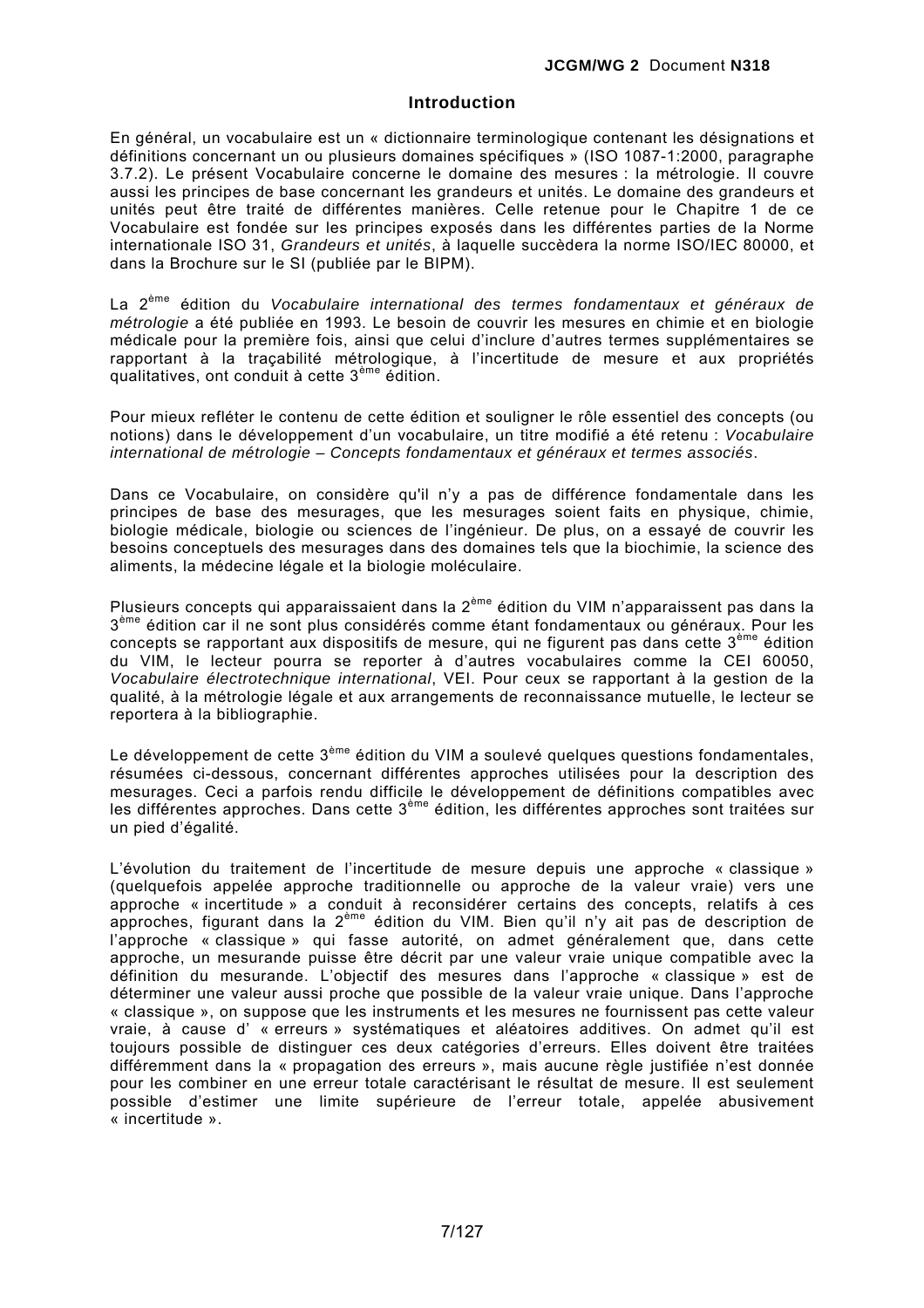In the CIPM Recommendation INC-1 (1980) on the Statement of Uncertainties it is suggested that the components of measurement uncertainty should be grouped into two categories, A and B, according to whether they were evaluated by statistical methods or otherwise, and to combine them by also treating the B components in terms of variances. A view of the Uncertainty Approach was detailed in the *Guide to the Expression of Uncertainty in Measurement*, GUM (1993, corrected 1995) that focused on the mathematical treatment of measurement uncertainty through an explicit measurement model under the assumption that the measurand can be characterized by an essentially unique value. Moreover, in the GUM as well as in IEC documents, guidance is provided on the Uncertainty Approach in the case of a single reading of a calibrated instrument, a situation normally met in industrial metrology.

The objective of measurement in the Uncertainty Approach is not to determine a true value as closely as possible. Rather, the Uncertainty Approach recognizes that the information from measurement only permits assignment of an interval of values to the measurand. Additional relevant information may reduce this set of values that can reasonably be attributed to the measurand. However, even the most refined measurement cannot reduce the interval to a single value because of the inherently finite detail in the definition of a measurand: a definitional uncertainty therefore sets a minimum limit to any measurement uncertainty. The interval can be represented by one of its values, called a "measured quantity value".

In the GUM, the definitional uncertainty is considered to be negligible with respect to the uncertainty of measurement under consideration, so that the measurand can be represented by an essentially unique value. The objective of measurement is then to establish probabilities that specified measured quantity values are consistent with the definition of the measurand, based on the information available from measurement.

The IEC scenario focuses on measurements with single readings, permitting the investigation of whether quantities vary in time by demonstrating whether measurement results are compatible. The IEC views also allows non-negligible definitional uncertainties. The validity of the measurement results is highly dependent on the metrological properties of the instrument as determined by its calibration. The interval of values offered to describe the measurand is the interval of values of measurement standards that would have given the same indication.

In the GUM, the concept of true value is kept for describing the objective of measurement, but the adjective "true" is considered to be redundant. The IEC does not use the concept to describe this objective. In this Vocabulary the concept and term are retained because of common usage.

In this  $3<sup>rd</sup>$  edition of the VIM terms and concepts from the Uncertainty Approach are introduced while those from the Classical Approach are kept, since the latter approach is still used. A few terms used in both approaches in fact designate two different concepts. In such cases two different definitions are needed (see 'measurement accuracy', 'reference condition' and 'resolution').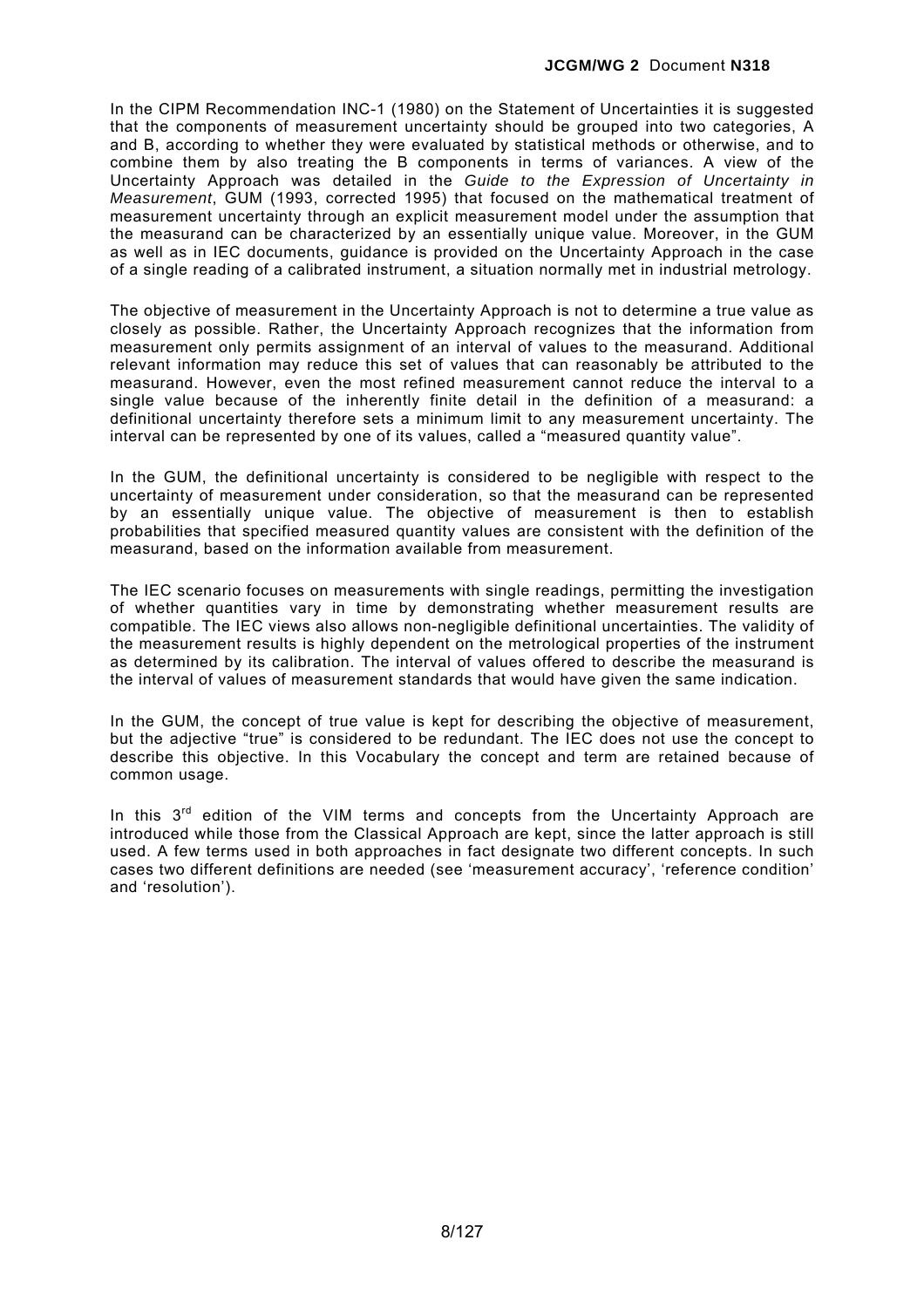La Recommandation INC-1 (1980) du CIPM sur l'expression des incertitudes suggère que les composantes de l'incertitude de mesure soient groupées en deux catégories, A et B, selon qu'elles sont estimées par des méthodes statistiques ou par d'autres méthodes, et de les combiner en traitant aussi les composantes B en termes de variances. Une description de l'approche « incertitude » est donnée dans le *Guide pour l'expression de l'incertitude de mesure*, GUM (1993, corrigé en 1995) qui met l'accent sur le traitement mathématique de l'incertitude à l'aide d'un modèle de mesure explicite supposant que le mesurande puisse être caractérisé par une valeur par essence unique. De plus, dans le GUM aussi bien que dans les documents de la CEI, des indications sont données sur l'approche « incertitude » dans le cas d'une lecture unique faite sur un instrument étalonné, une situation se rencontrant couramment en métrologie industrielle.

L'objectif des mesurages dans l'approche « incertitude » n'est pas de déterminer une valeur vraie le mieux possible. Cette approche reconnaît plutôt que l'information obtenue lors du mesurage permet seulement d'attribuer un intervalle de valeurs au mesurande. Des informations additionnelles pertinentes peuvent réduire cet ensemble des valeurs qui peuvent être attribuées raisonnablement au mesurande. Cependant, même le mesurage le plus raffiné ne peut réduire l'intervalle à une seule valeur à cause de la quantité intrinsèquement finie de détails dans la définition du mesurande : une incertitude définitionnelle impose une limite inférieure à toute incertitude de mesure. L'intervalle peut être représenté par une de ses valeurs, appelée « valeur mesurée ».

Dans le GUM, l'incertitude définitionnelle est supposée négligeable par rapport à l'incertitude de mesure considérée, si bien que le mesurande peut-être représenté par une valeur par essence unique. L'objectif des mesurages est alors d'établir les probabilités que des valeurs mesurées données soient compatibles avec la définition du mesurande, fondées sur l'information obtenue lors des mesurages.

Les documents de la CEI mettent l'accent sur des mesurages comportant une seule lecture, qui permettent d'étudier si des grandeurs varient en fonction du temps par détermination de la compatibilité des résultats de mesure. La CEI traite aussi le cas d'incertitudes définitionnelles non négligeables. La validité des résultats de mesure dépend grandement des propriétés métrologiques de l'instrument, déterminées lors de son étalonnage. L'intervalle des valeurs attribuées au mesurande est l'intervalle des valeurs des étalons qui auraient donné la même indication.

Dans le GUM, le concept de valeur vraie est retenu pour décrire l'objectif des mesurages, mais l'adjectif « vraie » est considéré comme étant redondant. La CEI n'utilise pas le concept pour décrire cet objectif. Dans le présent Vocabulaire, le concept et le terme sont retenus, compte tenu de leur usage fréquent.

Cette 3ème édition du VIM introduit des termes et concepts relatifs à l'approche « incertitude » tout en conservant ceux relatifs à l'approche « classique », car cette dernière est toujours utilisée. Certains termes utilisés dans les deux approches désignent en fait deux concepts différents. Dans ce cas, deux définitions différentes sont nécessaires (voir « exactitude de mesure », « condition de référence » et « résolution »).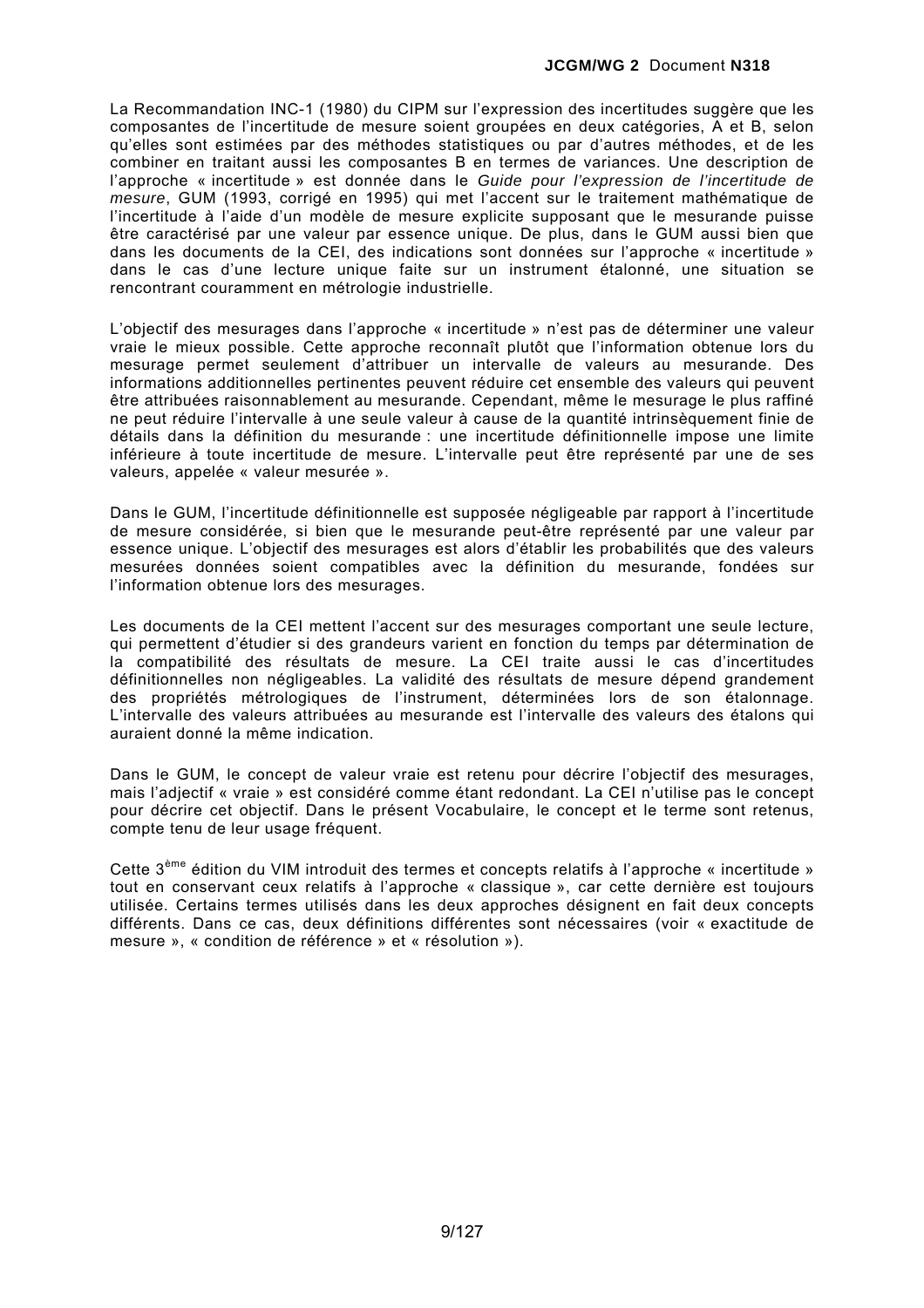## **Conventions**

## *Terminology rules*

The definitions and terms given in this  $3<sup>rd</sup>$  edition, as well as their formats, comply as far as possible with the rules of terminology work, as outlined in the International Standards ISO 704, ISO 1087-1, and ISO 10241. In particular, the substitution principle applies; that is, it is possible in any definition to replace a term referring to a concept defined elsewhere in the VIM by the definition corresponding to that term, without introducing contradiction or circularity.

Concepts are listed in five chapters and in logical order in each chapter.

In formulating a vocabulary, the use of some non-defined concepts (also called "primitives") is unavoidable. In this Vocabulary, such non-defined concepts include: system, component, phenomenon, body, property, magnitude, material, device, and signal.

To facilitate the understanding of the different relations between the various concepts given in this Vocabulary, concept diagrams have been introduced. They are given in Annex A (informative).

### *Reference number*

Concepts appearing in both the 2<sup>nd</sup> and 3<sup>rd</sup> editions have a double reference number; the 3<sup>rd</sup> edition reference number is printed in bold font, and the earlier reference from the  $2^{nd}$  edition in parenthesis and in light font.

## *Synonyms*

Multiple terms for the same concept are permitted. If more than one term is given, the first term is the preferred one.

### *Bold face*

Terms used for a concept to be defined are printed in **bold face**. In the text of a given entry, terms of concepts defined elsewhere are also printed in **bold face** the first time they appear, and the preferred term is used as far as possible.

### *Quotation marks*

In English, single quotation marks ('…') surround a concept, whereas double quotation marks ("…") indicate a term or quote. In French, quotation marks (« ... ») are used for quotes or to separate words or groups of words from their context.

### *Decimal sign*

The decimal sign in the English text is the point on the line, and the comma on the line is the decimal sign in the French text.

## *French terms "mesure" and "mesurage"* **(***"measurement"***)**

The French word "mesure" has several meanings in everyday French language. For this reason, it is not used in this Vocabulary without further qualification. It is for the same reason that the French word "mesurage" has been introduced to describe the act of measurement. Nevertheless, the French word "mesure" occurs many times in forming terms in this Vocabulary, following current usage, and without ambiguity. Examples are: instrument de mesure, appareil de mesure, unité de mesure, méthode de mesure. This does not mean that the use of the French word "mesurage" in place of "mesure" in such terms is not permissible when advantageous.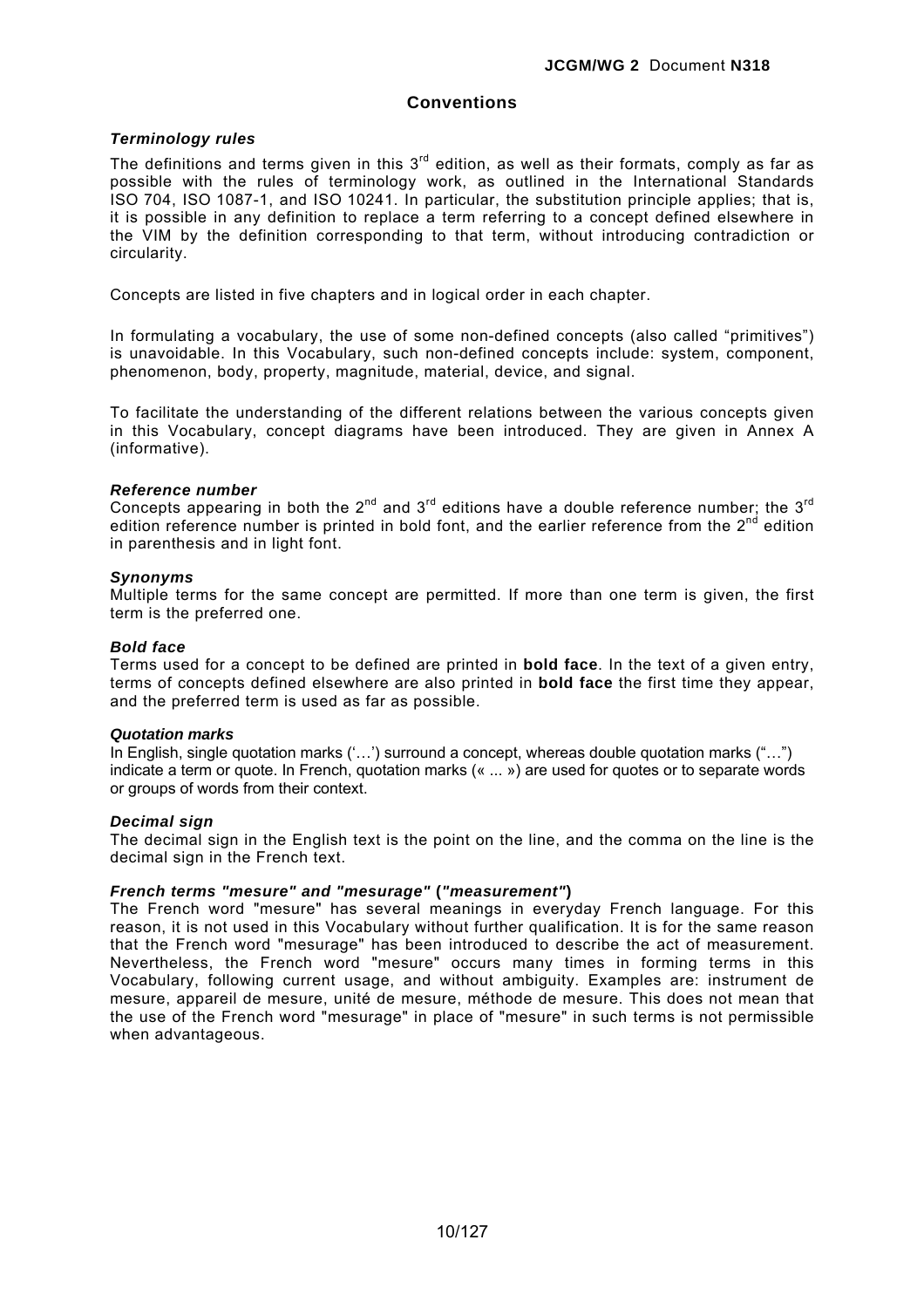## **Conventions**

### *Règles terminologiques*

Les définitions et termes donnés dans cette 3<sup>ème</sup> édition, ainsi que leurs formats, sont conformes autant que possible aux règles de terminologie exposées dans les Normes internationales ISO 704, ISO 1087-1 et ISO 10241. En particulier le principe de substitution doit s'appliquer : il est possible dans toute définition de remplacer un terme désignant un concept défini ailleurs dans le VIM par la définition correspondante, sans introduire de contradiction ou de circularité.

Les concepts sont répartis en cinq chapitres et présentés dans un ordre logique dans chaque chapitre.

Dans l'élaboration d'un vocabulaire, l'utilisation de quelques concepts non définis (aussi appelés des concepts « premiers ») est inévitable. Dans ce Vocabulaire, on trouve parmi eux : système, composante ou constituant, phénomène, corps, propriété, quantitatif, matériel, dispositif, signal.

Pour faciliter la compréhension des différentes relations entre les concepts définis dans ce Vocabulaire, des schémas conceptuels ont été introduits. Ils sont donnés dans l'Annexe A (informative).

### *Numéro de référence*

Les concepts figurant à la fois dans la 2<sup>e</sup> et la 3<sup>e</sup> éditions ont un double numéro de référence. Le numéro de référence de la 3<sup>e</sup> édition est imprimé en gras, le numéro antérieur de la 2<sup>e</sup> édition est imprimé en maigre et placé entre parenthèses.

### *Synonymes*

Plusieurs termes sont autorisés pour un même concept. S'il y a plusieurs termes, le premier est le terme privilégié.

### *Caractères gras*

Les termes désignant un concept à définir sont imprimés en **gras**. Dans le texte d'un article donné, les termes correspondant à des concepts définis ailleurs sont aussi imprimés en **gras** à leur première occurrence et le terme privilégié est utilisé dans la mesure du possible.

### *Guillemets*

En anglais, les concepts sont placés entre marques simples ('...') et les termes ou citations entre marques doubles ("..."). En français, les guillemets (« ... ») sont employés pour les citations ou pour isoler des mots ou groupes de mots de leur contexte.

### *Signe décimal*

Le signe décimal est le point sur la ligne dans le texte anglais, la virgule sur la ligne dans le texte français.

### *Mesure et mesurage*

Le mot « mesure » a, dans la langue française courante, plusieurs significations. Aussi n'estil pas employé seul dans le présent Vocabulaire. C'est également la raison pour laquelle le mot « mesurage » a été introduit pour qualifier l'action de mesurer. Le mot « mesure » intervient cependant à de nombreuses reprises pour former des termes de ce Vocabulaire, suivant en cela l'usage courant et sans ambiguïté. On peut citer, par exemple : instrument de mesure, appareil de mesure, unité de mesure, méthode de mesure. Cela ne signifie pas que l'utilisation du mot « mesurage » au lieu de « mesure » pour ces termes ne soit pas admissible si l'on trouve quelque avantage à le faire.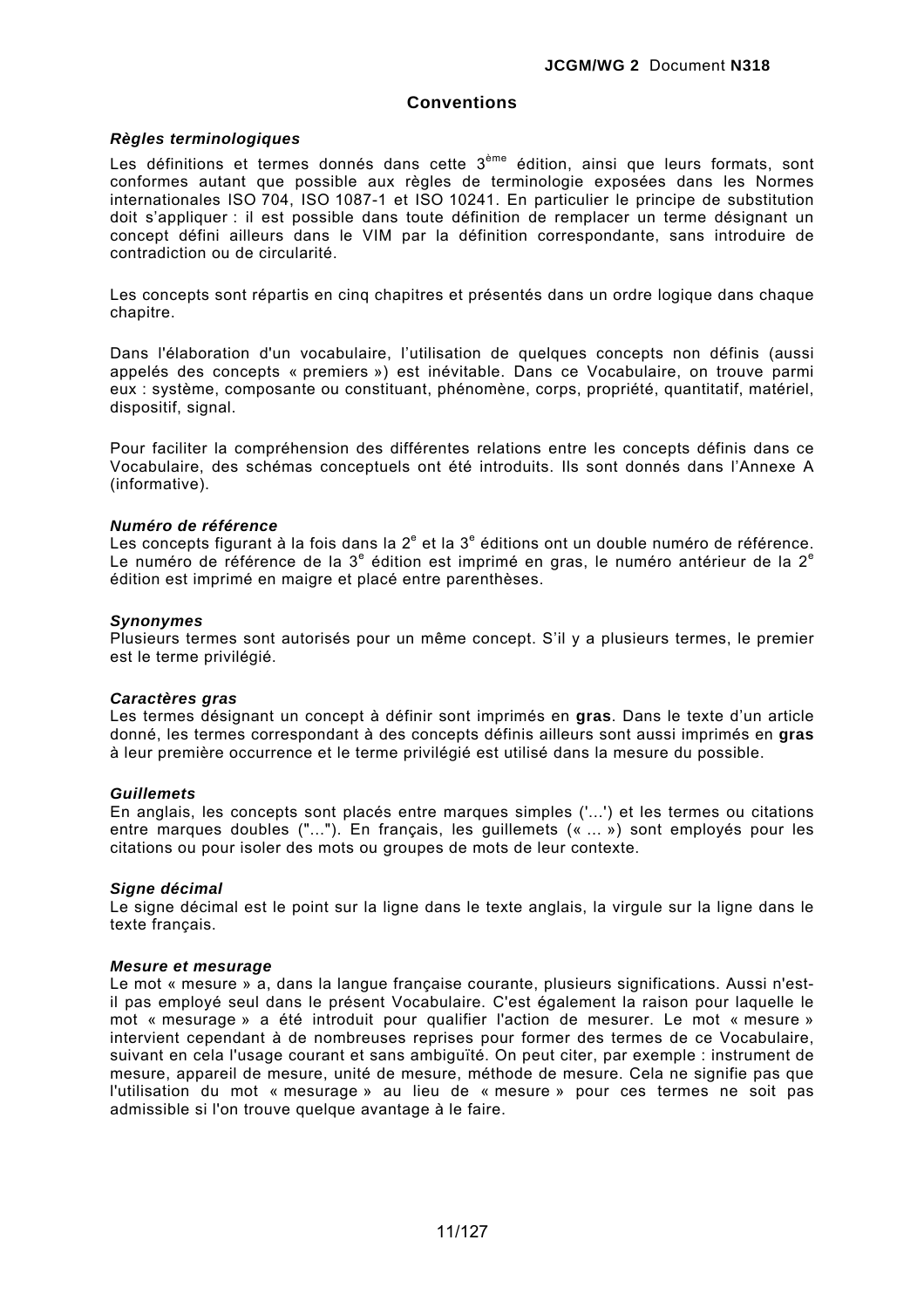## *Interval*

The term "interval" is used together with the symbol  $[a, b]$  to denote the set of real numbers  $x$ for which  $a \leq x \leq b$ , where a and  $b > a$  are real numbers. The term "interval" is used here for 'closed interval'. The symbols *a* and *b* denote the 'end-points' of the interval [*a, b*].



The two end-points 2 and  $-4$  of the interval  $[-4, 2]$  can be stated as  $-1 \pm 3$ . This expression does not denote the interval [–4, 2].

## *Range of interval*

*Range* 

The range of the interval [ $a$ ,  $b$ ] is the difference  $b - a$  and is denoted by  $r[a, b]$ .

EXAMPLE  

$$
r[-4, 2] = 2 - (-4) = 6
$$



NOTE – The term "span" is sometimes used for this concept.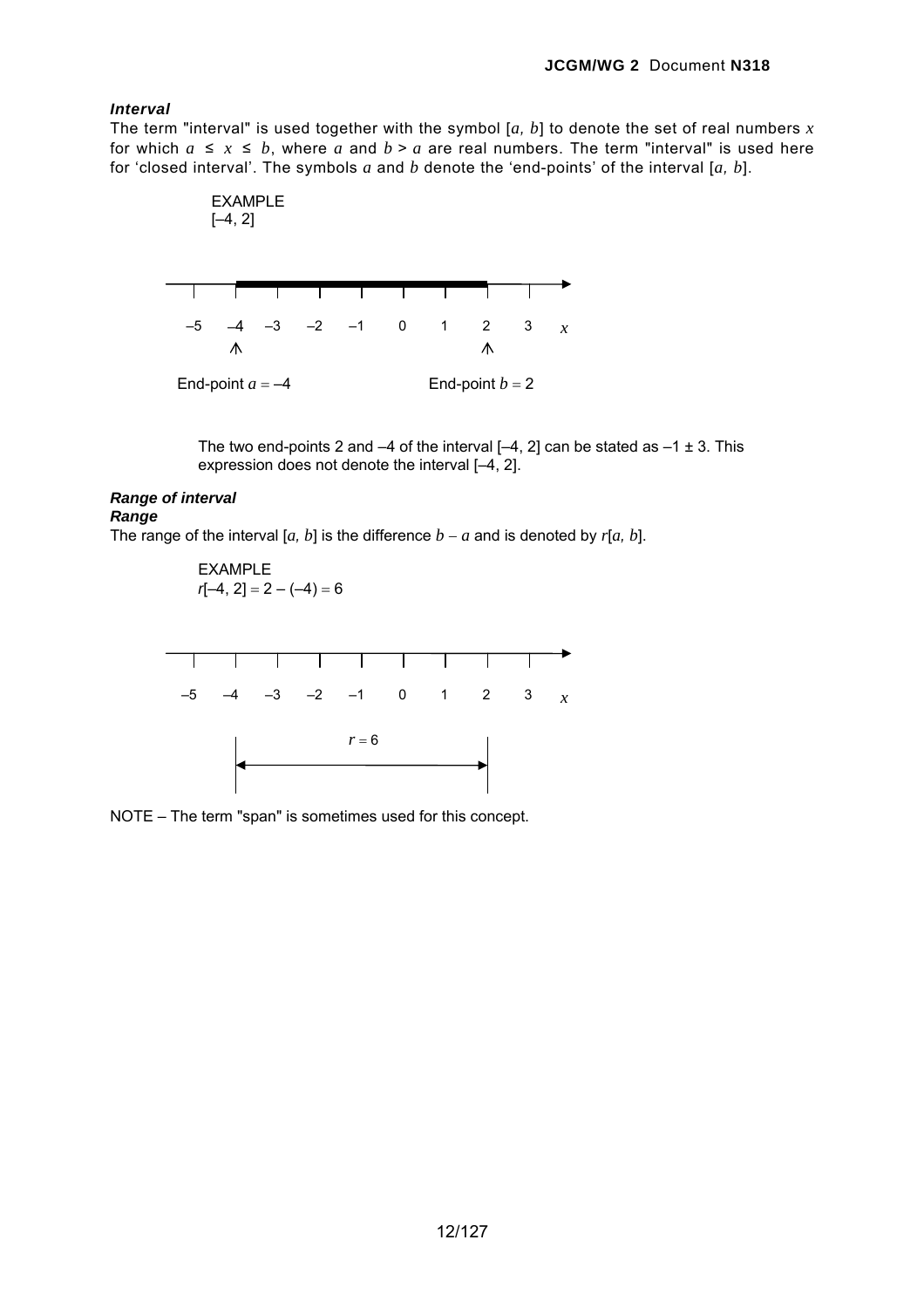## *Intervalle*

Le terme « intervalle » et le symbole [*a, b*] sont utilisés pour désigner l'ensemble des nombres réels x tels que  $a \le x \le b$ , où  $a$  et  $b > a$  sont des nombres réels. Le terme « intervalle » est utilisé ici pour « intervalle fermé ». Les symboles *a* et *b* notent les extrémités de l'intervalle [*a, b*].





Les deux extrémités 2 et –4 de l'intervalle [–4, 2] peuvent être notées –1 ± 3. Cette expression ne désigne pas l'intervalle [–4, 2].

# *Étendue d'un intervalle Étendue*

L'étendue de l'intervalle [*a, b*] est la différence *b* − *a*, notée *r*[*a, b*].

EXEMPLE  $r[-4, 2] = 2 - (-4) = 6$ 



NOTE – [Ne concerne que l'anglais].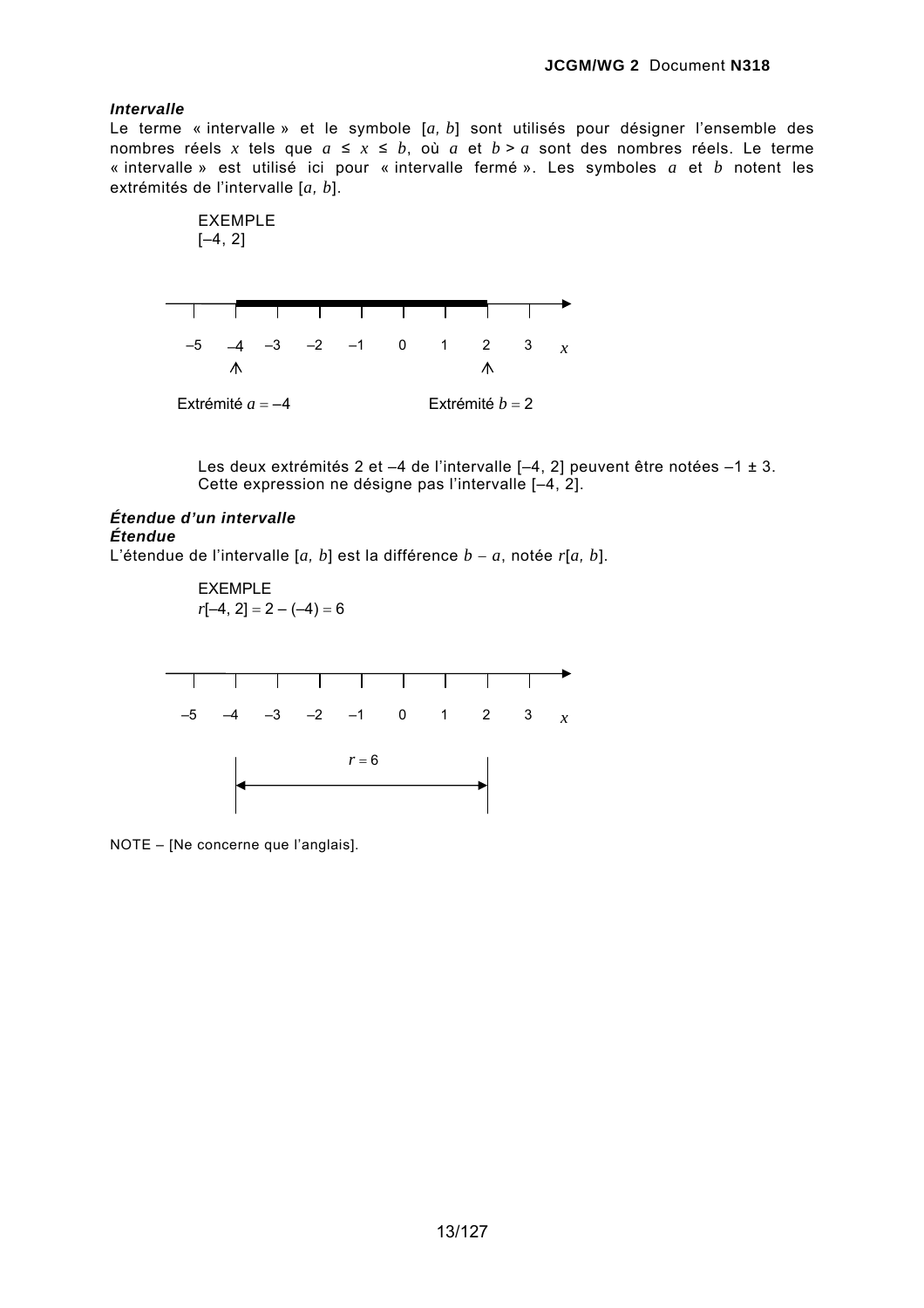## **Scope**

In this Vocabulary, a set of definitions and associated terms is given, in English and French, for a system of basic and general concepts used in metrology, together with concept diagrams to demonstrate their relations. Additional information is given in the form of examples and notes under many definitions.

This Vocabulary is meant to be a common reference for scientists and engineers, including physicists, chemists, medical scientists, as well as for both teachers and practitioners, involved in planning or performing measurements, irrespective of the level of measurement uncertainty and irrespective of the field of application. It is also meant to be a reference for governmental and inter-governmental bodies, trade associations, accreditation bodies, regulators, and professional societies.

Concepts used in different approaches to describe measurement are presented together. The member organizations of the JCGM can select the concepts and definitions in accordance with their respective terminologies. Nevertheless, this Vocabulary is intended to promote global harmonization of terminology used in metrology.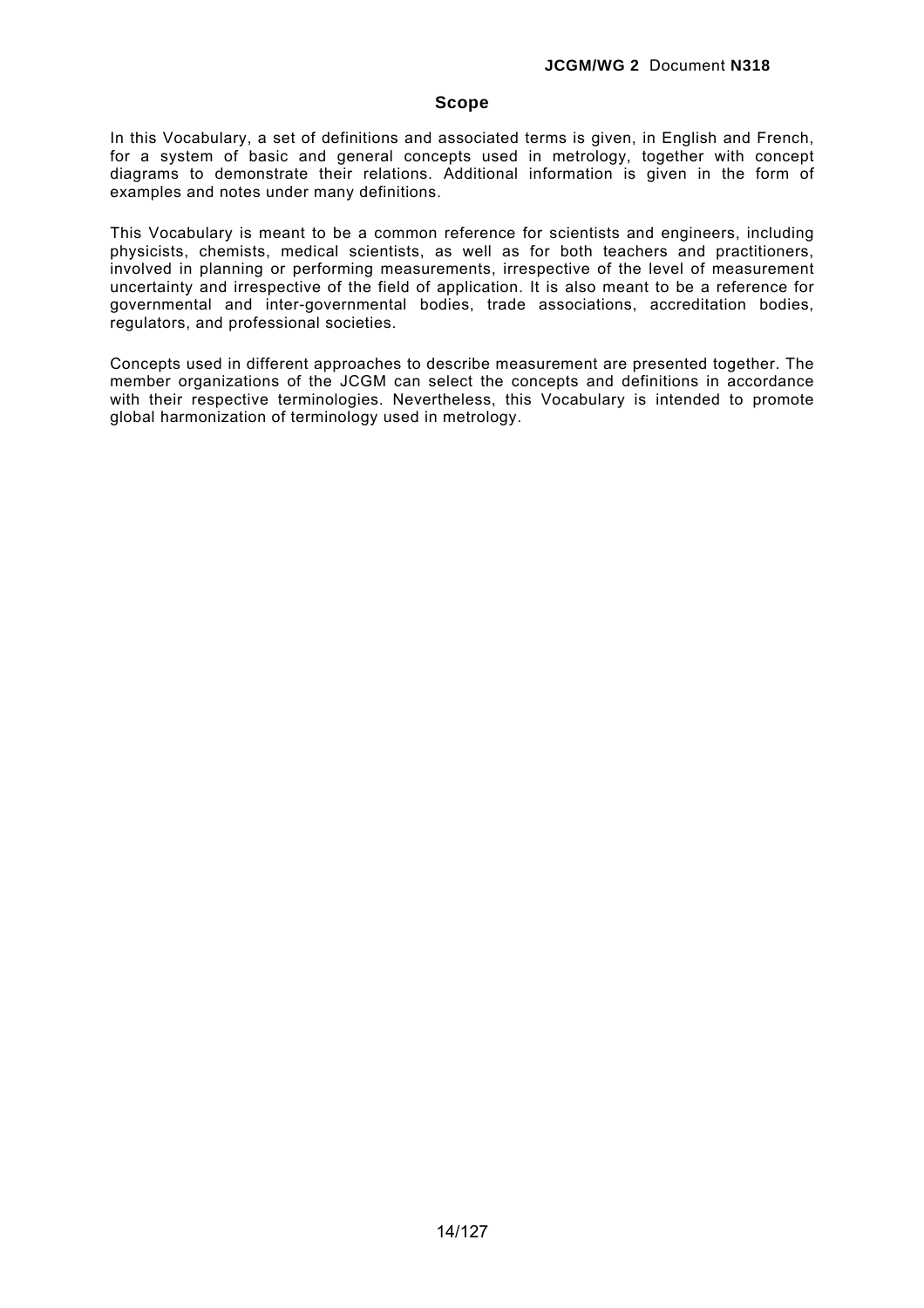## **Domaine d'application**

Ce Vocabulaire donne un ensemble de définitions et de termes associés, en anglais et en français, pour un système de concepts fondamentaux et généraux utilisés en métrologie, ainsi que des schémas conceptuels illustrant leurs relations. Pour un grand nombre de définitions, des informations complémentaires sont données sous forme d'exemples et de notes.

Ce Vocabulaire se propose d'être une référence commune pour les scientifiques et les ingénieurs, y compris les physiciens, chimistes, biologistes médicaux, ainsi que pour les enseignants et praticiens, impliqués dans la planification ou la réalisation de mesurages, quelque soit le domaine d'application et le niveau d'incertitude de mesure. Il se propose aussi d'être une référence pour les organismes gouvernementaux et intergouvernementaux, les associations commerciales, les comités d'accréditation, les régulateurs et les associations professionnelles.

Les concepts utilisés dans les différentes approches de la description des mesurages sont présentés ensemble. Les organisations membres du JCGM peuvent sélectionner les concepts et définitions en accord avec leur-s terminologies respectives. Néanmoins, ce Vocabulaire vise à la promotion d'une harmonisation globale de la terminologie utilisée en métrologie.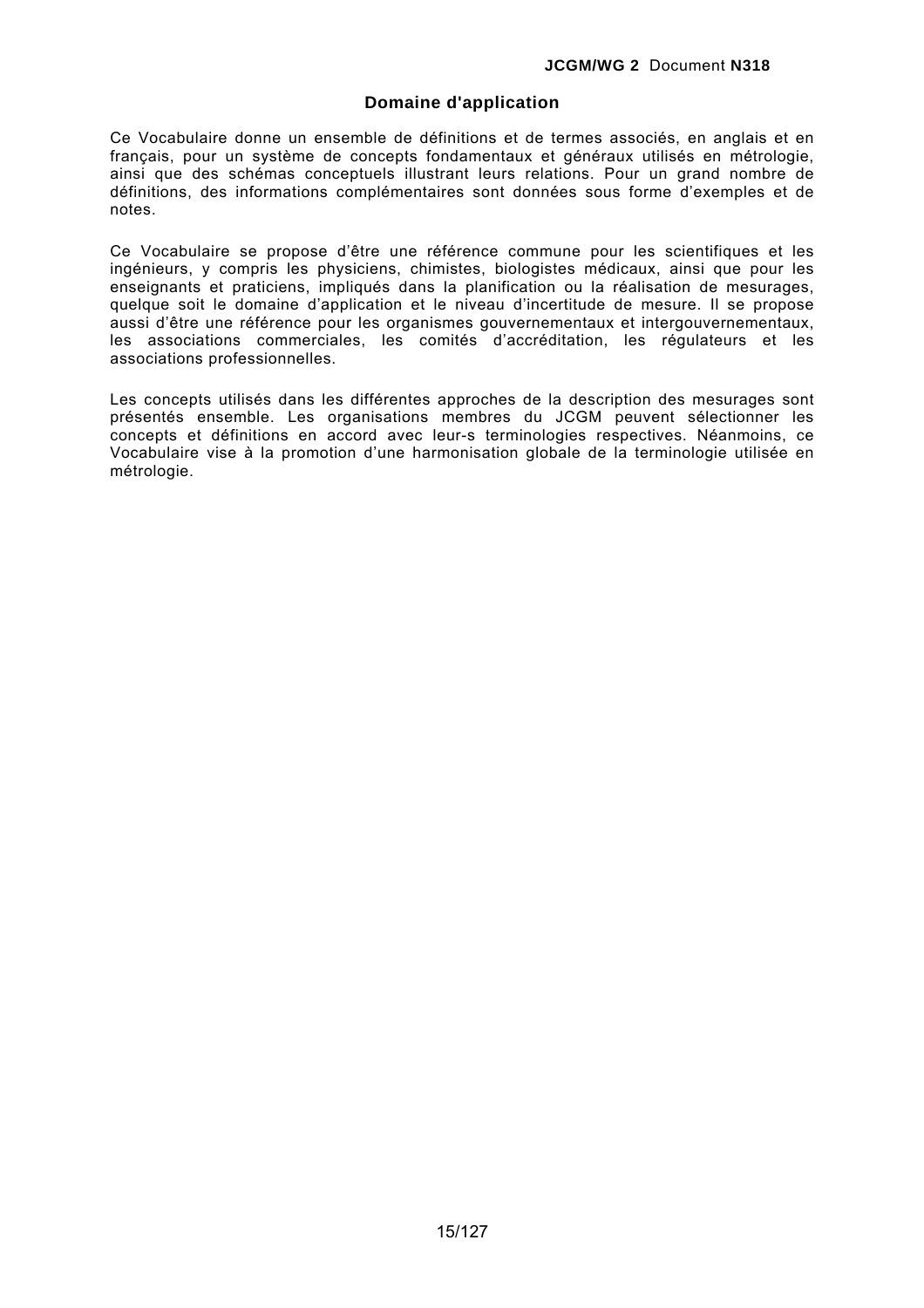## **Chapter 1: Quantities and units**

## **1.1** (1.1)

## **quantity**

property of a phenomenon, body, or substance, to which a number can be assigned with respect to a reference

## EXAMPLES

| Example of quantity in a general<br>sense                         |                       | <b>Example of particular quantity</b>                                                         |  |
|-------------------------------------------------------------------|-----------------------|-----------------------------------------------------------------------------------------------|--|
| length, $l$                                                       | radius, r             | radius of circle A, $r_A$ or $r(A)$                                                           |  |
|                                                                   | wavelength, $\lambda$ | wavelength of the sodium D radiation, $\lambda_{D}$ or<br>$\lambda(D;$ Na)                    |  |
| energy, $E$                                                       | kinetic energy, $T$   | kinetic energy of particle $i$ in a given system,<br>$T_i$                                    |  |
|                                                                   | heat, $Q$             | heat of vaporization of sample i of water, $Q_i$                                              |  |
| electric charge, $Q$                                              |                       | electric charge of the proton, e                                                              |  |
| electric resistance, $R$                                          |                       | electric resistance of resistor $i$ in a given<br>circuit, $R_i$                              |  |
| amount-of-substance concentration<br>of entity B, $c_{\rm B}$     |                       | amount-of-substance concentration<br>Ωf<br>ethanol in wine sample i, $c_i(C_2H_5OH)$          |  |
| number concentration of entity B,<br>$C_{\rm R}$                  |                       | number concentration of erythrocytes<br>in.<br>blood sample i, $C(\text{Erys};\, \text{B}_i)$ |  |
| Rockwell C hardness (150 kg load),<br>HRC(150 kg)<br>HRC (150 kg) |                       | Rockwell C hardness of steel sample i,                                                        |  |

## **NOTES**

- 1 In English, the term "quantity" is often used for **kind of quantity**. In French, the term "nature" is only used in expressions such as "grandeurs de même nature" (in English, "quantities of the same kind").
- 2 A reference can be a **measurement unit**, a **measurement procedure**, or a **reference material**.
- 3 Symbols for quantities are given in the International Standard ISO/IEC 80000, Quantities and units. The symbols for quantities are written in italics.
- 4 The preferred IUPAC/IFCC format for designations of quantities in laboratory medicine is "System—Component; kind-of-quantity".

### EXAMPLE

"Plasma(Blood)⎯Sodium ion; amount-of-substance concentration equal to 143 mmol/l in a given person at a given time".

- 5 A quantity as defined here is a scalar. However, a vector or a tensor whose components are quantities is also considered to be a quantity.
- 6 In case of ambiguity, the term 'quantity' may be qualified, e.g. 'physical quantity'.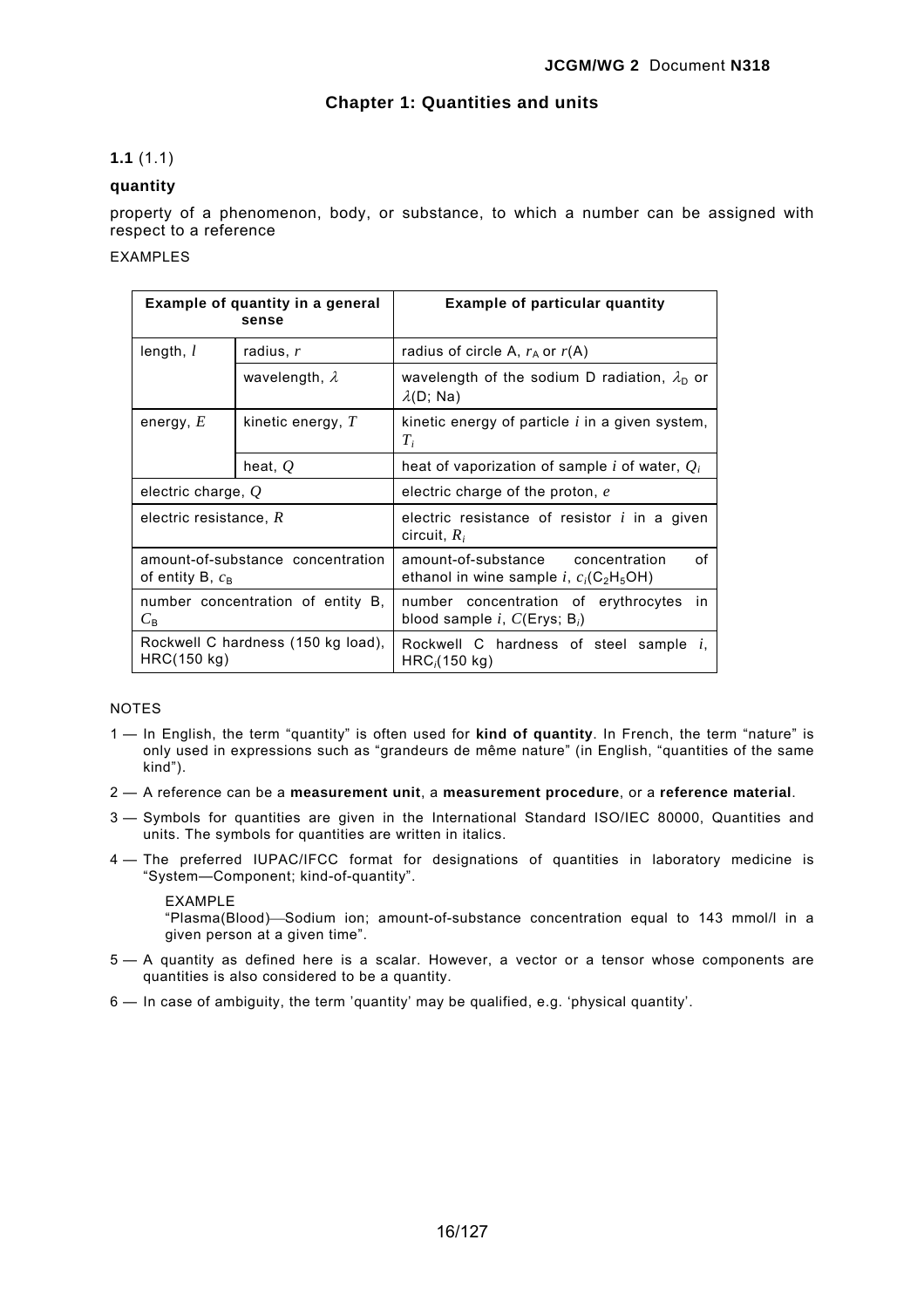## **Chapitre 1 : Grandeurs et unités**

## **1.1** (1.1)

## **grandeur**, f

propriété d'un phénomène, d'un corps ou d'une substance, à laquelle on peut assigner un nombre par rapport à une référence

## EXEMPLES

| Exemple de grandeur dans un sens<br>général                                                                                                     |                                                                                                      | Exemple de grandeur particulière                                                                                               |  |
|-------------------------------------------------------------------------------------------------------------------------------------------------|------------------------------------------------------------------------------------------------------|--------------------------------------------------------------------------------------------------------------------------------|--|
| longueur, $l$<br>rayon, r                                                                                                                       |                                                                                                      | rayon du cercle A, $r_A$ or $r(A)$                                                                                             |  |
|                                                                                                                                                 | longueur d'onde, $\lambda$                                                                           | longueur d'onde de la radiation D du sodium, $\lambda_{\rm D}$ ou<br>$\lambda(D;$ Na)                                          |  |
| énergie, $E$                                                                                                                                    | énergie cinétique, $T$<br>énergie cinétique de la particule <i>i</i> dans un système<br>donné, $T_i$ |                                                                                                                                |  |
|                                                                                                                                                 | chaleur, $Q$                                                                                         | chaleur de vaporisation de l'échantillon i d'eau, $Q_i$                                                                        |  |
| charge électrique, $Q$                                                                                                                          |                                                                                                      | charge électrique du proton, e                                                                                                 |  |
| résistance électrique, $R$                                                                                                                      |                                                                                                      | résistance électrique de la résistance <i>i</i> dans un circuit<br>donné, $R_i$                                                |  |
| concentration en quantité de matière du<br>constituant B, $c_{\rm B}$                                                                           |                                                                                                      | concentration en quantité de matière d'éthanol dans<br>l'échantillon <i>i</i> de vin, $c_i$ (C <sub>2</sub> H <sub>5</sub> OH) |  |
| nombre volumique du constituant B, $C_{\rm B}$                                                                                                  |                                                                                                      | nombre volumique d'érythrocytes dans l'échantillon i<br>de sang, $C(\text{Enc}; Sg_i)$                                         |  |
| dureté C de Rockwell (charge de 150 kg),<br>dureté C de Rockwell de l'échantillon <i>i</i> d'acier,<br>HRC(150 kg)<br>HRC <sub>i</sub> (150 kg) |                                                                                                      |                                                                                                                                |  |

### NOTES

- 1 En anglais, le terme « quantity » est souvent utilisé pour « kind of quantity ». En français, le terme **nature** n'est employé que dans des expressions telles que « grandeurs de même nature » (en anglais « quantities of the same kind »).
- 2 La référence peut être une **unité de mesure**, une **procédure opératoire** ou un **matériau de référence**.
- 3 La Norme internationale ISO/IEC 80000, *Grandeurs et unités*, donne des symboles de grandeurs. Les symboles de grandeurs sont écrits en italique.
- 4 Le format préféré par l'IUPAC/IFCC pour la désignation des grandeurs dans les laboratoire de biologie médicale est « Système — Constituant ; grandeur au sens général ». EXEMPLE

« Plasma(Sang)—Ion sodium; concentration en quantité de matière égale à 143 mmol/l chez une personne donnée à un instant donné ».

- 5 Une grandeur telle que définie ici est une grandeur scalaire. Cependant, un vecteur ou un tenseur dont les composantes sont des grandeurs est aussi considéré comme une grandeur.
- 6 En cas d'ambiguïté, le terme « grandeur » peut être qualifié, par exemple « grandeur physique ».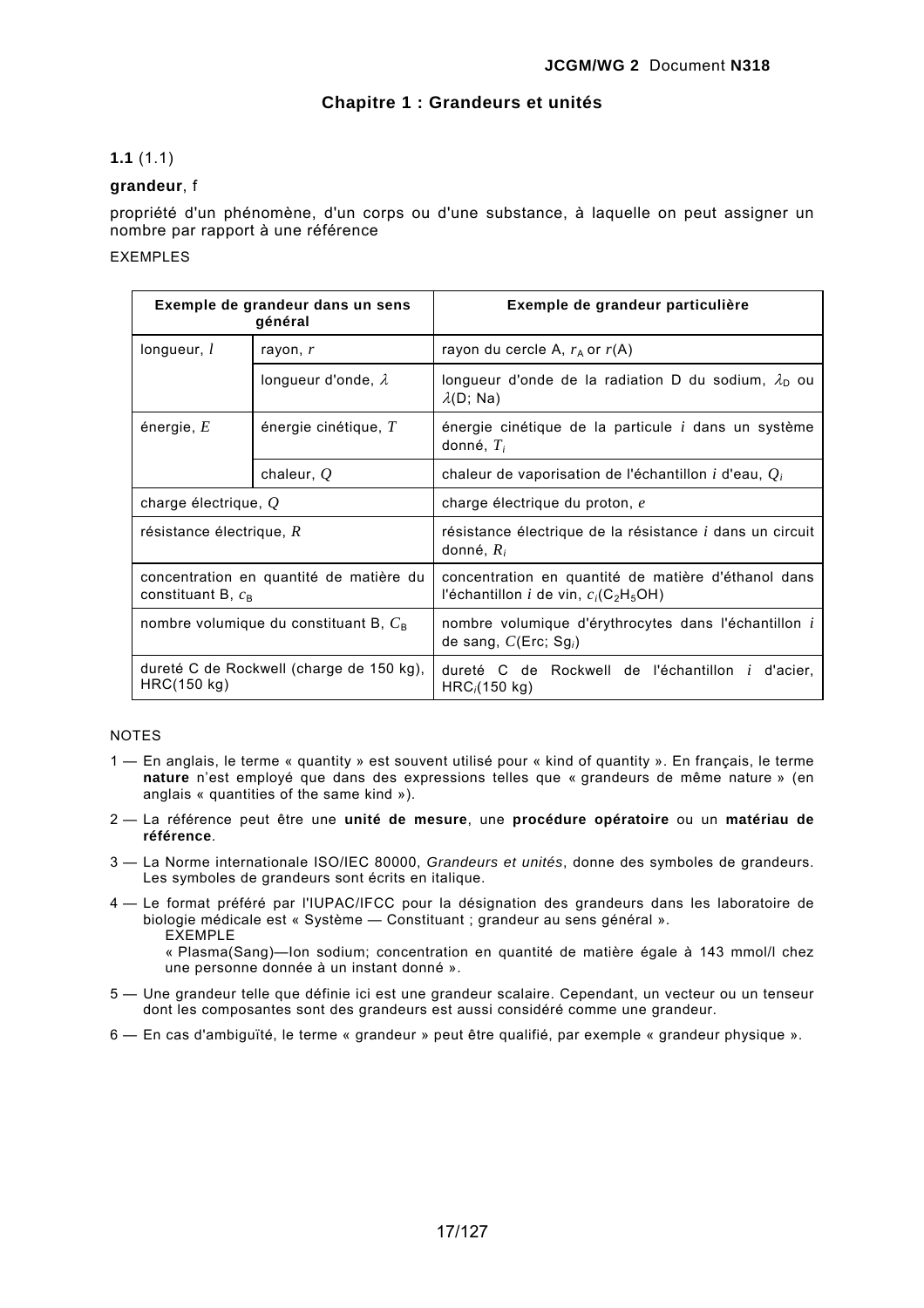**1.2** (1.1, note 2)

## **kind of quantity kind**

aspect common to mutually comparable **quantities** 

## **NOTES**

- 1 In English, the term "quantity" is often used for **kind of quantity**. In French, the term "nature" is only used in expressions such as "grandeurs de même nature" (in English, "quantities of the same kind").
- 2 The division of the concept of 'quantity' according to 'kind of quantity' is to some extent arbitrary.

EXAMPLES

- a) The quantities diameter, circumference, and wavelength, are generally considered to be quantities of the same kind, namely, of the kind of quantity called length.
- b) The quantities heat, kinetic energy, and potential energy, are generally considered to be quantities of the same kind, namely, of the kind of quantity called energy.
- 3 Quantities of the same kind within a given **system of quantities** have the same **quantity dimension**. However, quantities of the same dimension are not necessarily of the same kind.

**EXAMPLE** 

The quantities moment of force and energy are, by convention, not regarded as being of the same kind, although they have the same dimension. Similarly for heat capacity and entropy, as well as for relative permeability and mass fraction.

## **1.3** (1.2)

## **system of quantities**

set of **quantities** together with a set of non-contradictory equations relating those quantities

NOTE — **Ordinal quantities**, such as Rockwell C hardness, are usually not considered to be part of a system of quantities because they are related to other quantities through empirical relations only.

## **1.4** (1.3)

## **base quantity**

**quantity** in a conventionally chosen subset of a given **system of quantities**, where no subset quantity can be expressed in terms of the others

**NOTES** 

1 — The subset mentioned in the definition is termed the set of base quantities.

EXAMPLE

The set of base quantities in the **International System of Quantities** (**ISQ**) is given in 1.6.

- 2 Base quantities are referred to as being mutually independent since a base quantity cannot be expressed as a product of powers of the other base quantities.
- 3 "Number of entities" can be regarded as a base quantity in any system of quantities.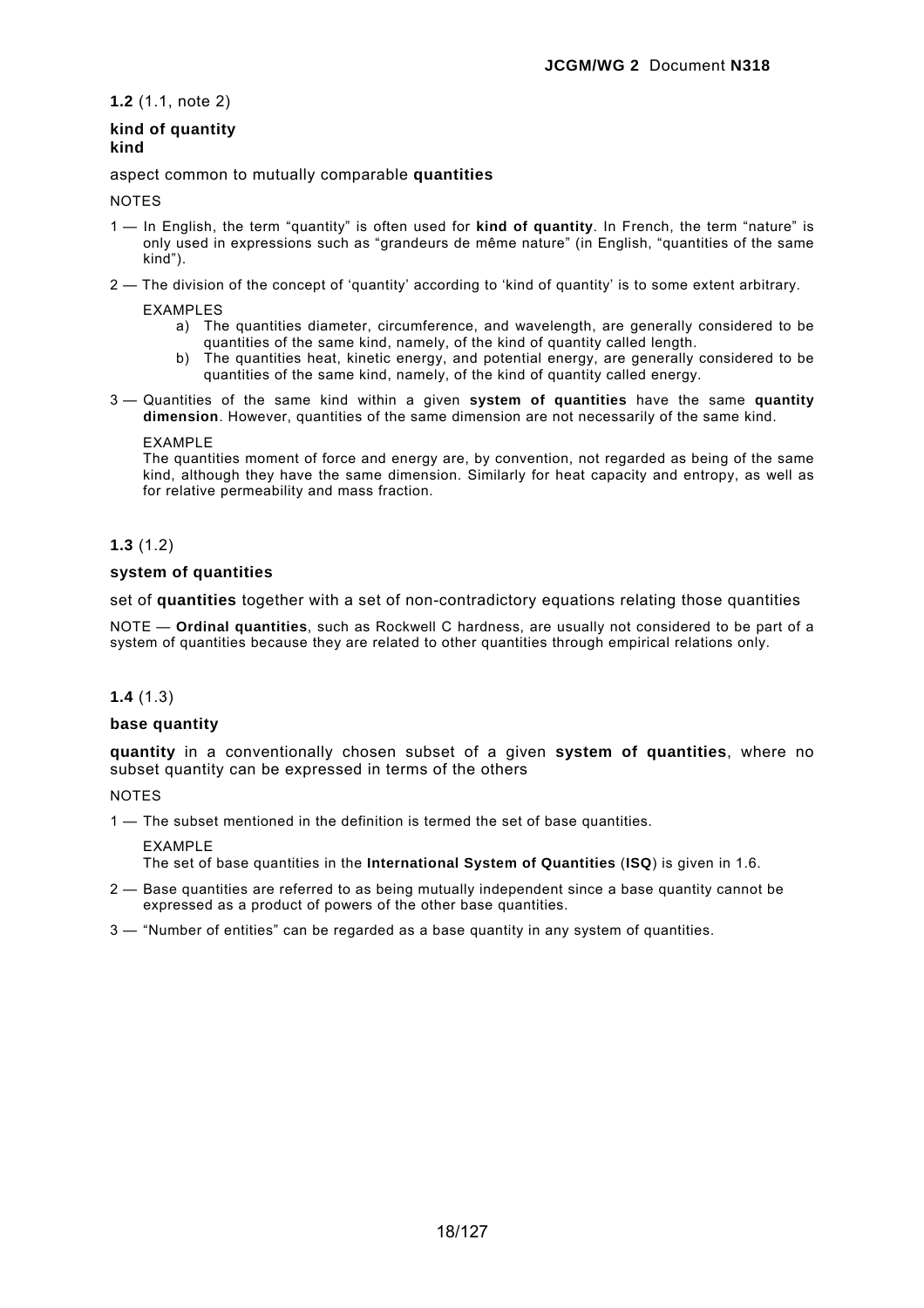**1.2** (1.1, note 2)

## **nature de grandeur**, f **nature**, f

## aspect commun à des **grandeurs** mutuellement comparables

### **NOTES**

- 1 En français, le terme nature n'est employé que dans des expressions telles que « grandeurs de même nature » (en anglais « quantities of the same kind »). En anglais, le terme « quantity » est souvent utilisé pour « kind of quantity ».
- 2 La répartition des grandeurs selon leur nature est dans une certaine mesure arbitraire.

EXEMPLES

- a) Les grandeurs diamètre, circonférence et longueur d'onde, sont généralement considérées comme des grandeurs de même nature, à savoir la nature de la longueur.
- b) Les grandeurs énergie cinétique et énergie potentielle, sont généralement considérées comme des grandeurs de même nature, à savoir la nature de l'énergie.
- 3— Les grandeurs de même nature dans un **système de grandeurs** donné ont la même **dimension**. Cependant des grandeurs de même dimension ne sont pas nécessairement de même nature.

EXEMPLE

On ne considère pas, par convention, les grandeurs moment d'une force et énergie comme étant de même nature, bien que ces grandeurs aient la même dimension. Il en est de même pour la capacité thermique et l'entropie, ainsi que pour la perméabilité relative et la fraction massique.

## **1.3** (1.2)

### **système de grandeurs**, m

ensemble de **grandeurs** associé à un ensemble de relations non contradictoires entre ces grandeurs

NOTE — Les **grandeurs ordinales**, telles que la dureté C de Rockwell, ne sont généralement pas considérées comme faisant partie d'un système de grandeurs, parce qu'elles ne sont reliées à d'autres grandeurs que par des relations empiriques.

## **1.4** (1.3)

## **grandeur de base**, f

**grandeur** d'un sous-ensemble choisi par convention dans un **système de grandeurs** donné de façon à ce qu'aucune grandeur du sous-ensemble ne puisse être exprimée en fonction des autres

**NOTES** 

1 — Le sous-ensemble mentionné dans la définition est appelé l'ensemble des grandeurs de base.

EXEMPLE

L'ensemble des grandeurs de base du **Système international de grandeurs** (ISQ) est donné en 1.6.

- 2 Les grandeurs de base sont considérées comme mutuellement indépendantes puisqu'une grandeur de base ne peut être exprimée par un produit de puissances des autres grandeurs de base.
- 3 On peut considérer la grandeur « nombre d'entités » comme une grandeur de base dans tout système de grandeurs.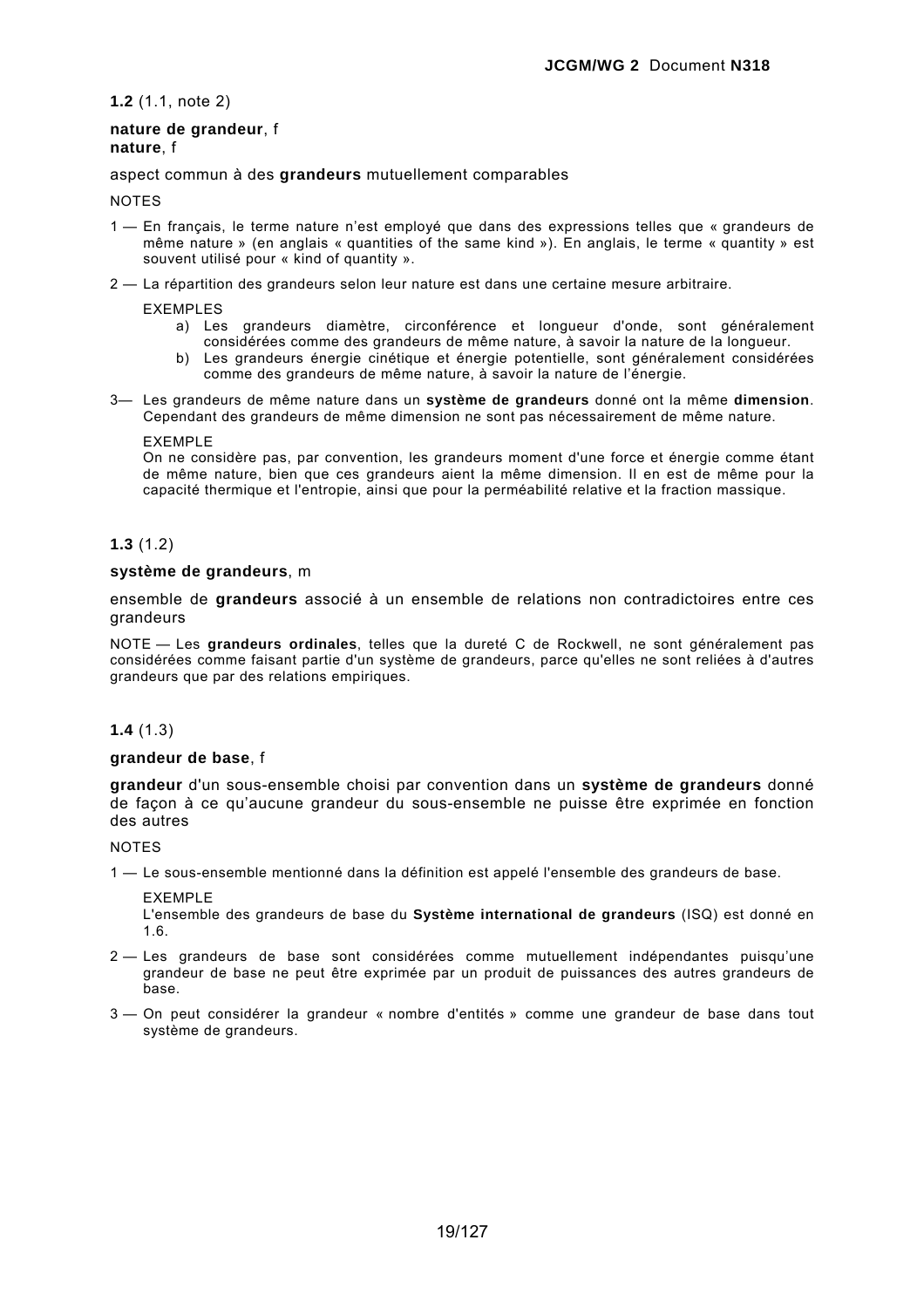## **1.5** (1.4)

## **derived quantity**

## **quantity**, in a **system of quantities**, defined in terms of its **base quantities**

### EXAMPLE

In a system of quantities having the base quantities length and mass, mass density is a derived quantity defined as the quotient of mass and volume (length to the third power).

## **1.6**

## **International System of Quantities ISQ**

**system of quantities** based on the seven **base quantities** length, mass, time, electric current, thermodynamic temperature, amount of substance, and luminous intensity

## NOTES

1 — This system of quantities is published in the International Standard ISO/IEC 80000, *Quantities and units*.

2 — The **International System of Units** (**SI**), see item 1.16, is based on the ISQ.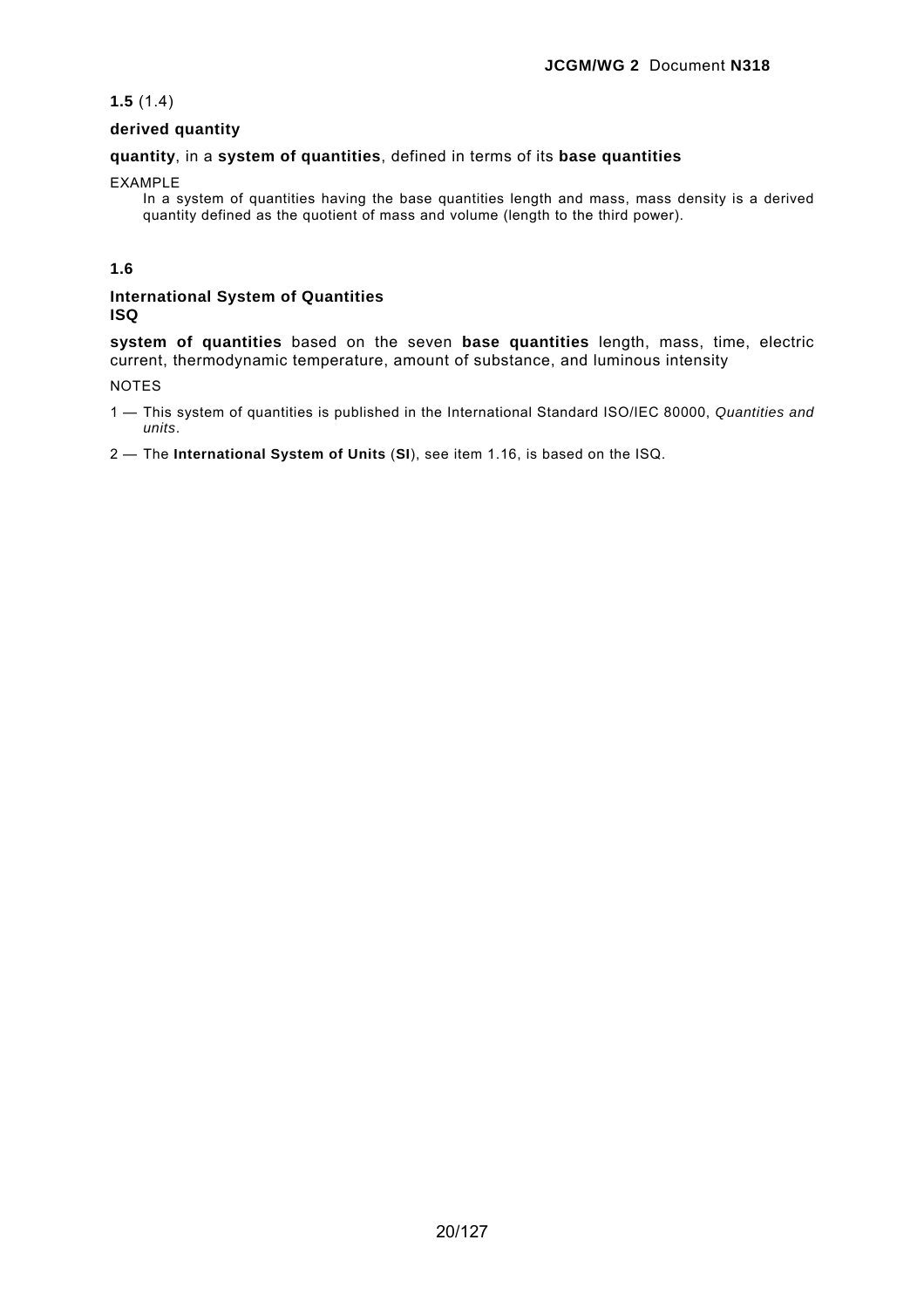## **1.5** (1.4)

## **grandeur dérivée**, f

## **grandeur** définie, dans un **système de grandeurs**, en fonction des **grandeurs de base**

## EXEMPLE

Dans un système de grandeurs ayant pour grandeurs de base la longueur et la masse, la masse volumique est une grandeur dérivée définie comme le quotient d'une masse par un volume (longueur au cube).

## **1.6**

## **Système international de grandeurs**, m **ISQ** (abréviation)

**système de grandeurs** fondé sur les sept **grandeurs de base** : longueur, masse, temps, courant électrique, température thermodynamique, quantité de matière, intensité lumineuse

NOTES

- 1 Ce système de grandeurs est publié dans la Norme internationale ISO/CEI 80000, *Grandeurs et unités*.
- 2 Le **Système international d'unités** (SI), voir n° 1.16, est fondé sur l'ISQ.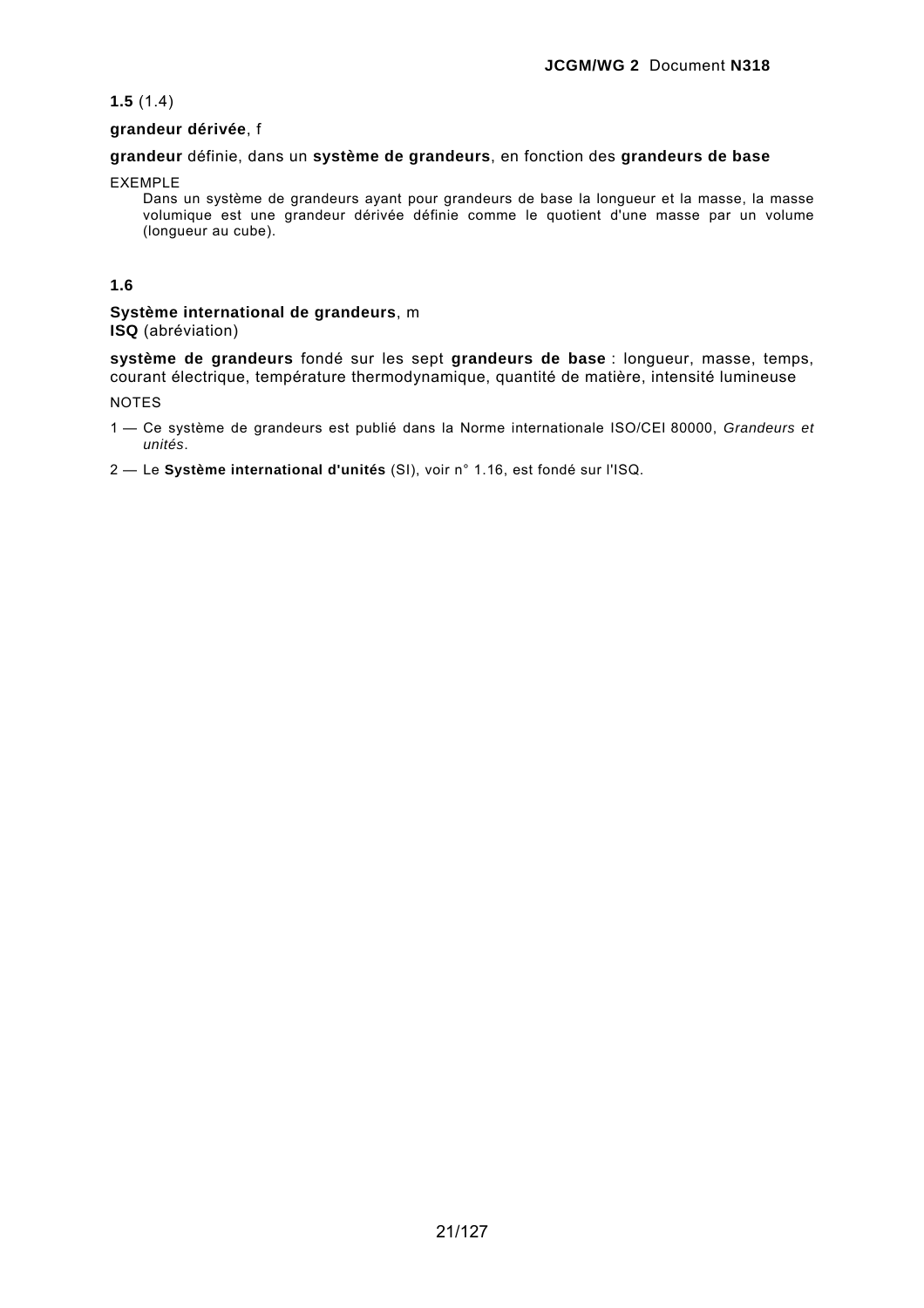**1.7** (1.5)

## **quantity dimension dimension of a quantity dimension**

expression of the dependence of a **quantity** on the **base quantities** of a **system of quantities** as a product of powers of factors corresponding to the base quantities, omitting any numerical factor

#### EXAMPLES

- a) In the **ISQ**, the quantity dimension of force is dim  $F = LMT^{-2}$ .
- b) In the same system of quantities  $ML^{-3}$  is the quantity dimension of mass concentration and also of mass density (volumic mass).

## **NOTES**

- 1 A power of a factor is the factor raised to an exponent. Each factor is the dimension of a base quantity.
- 2 The conventional symbolic representation of the dimension of a base quantity is a single upper case letter in roman (upright) sans-serif type. The conventional symbolic representation of the dimension of a **derived quantity** is the product of powers of the dimensions of the base quantities according to the definition of the derived quantity. The dimension of a quantity *Q* is denoted by dim *Q*.
- 3 In deriving the dimension of a quantity, no account is taken of its scalar, vector or tensor character.
- 4 In a given system of quantities.
	- quantities of the same **kind** have the same dimension,
	- quantities of different dimensions are always of different kinds, and
	- quantities having the same dimension are not necessarily of the same kind.
- 5 In the **International System of Quantities** (**ISQ**), the dimensions of the base quantities are:

| Base quantity             | Dimension |
|---------------------------|-----------|
| length                    |           |
| mass                      | М         |
| time                      |           |
| electric current          |           |
| thermodynamic temperature | Θ         |
| amount of substance       | N         |
| luminous intensity        | . I       |

Thus, the dimension of a quantity  $Q$  is dim  $Q = L^{\alpha}M^{\beta}T^{\gamma}\delta^{\alpha}N^{\zeta}J^{\gamma}$  where the exponents, named dimensional exponents, are positive, negative, or zero.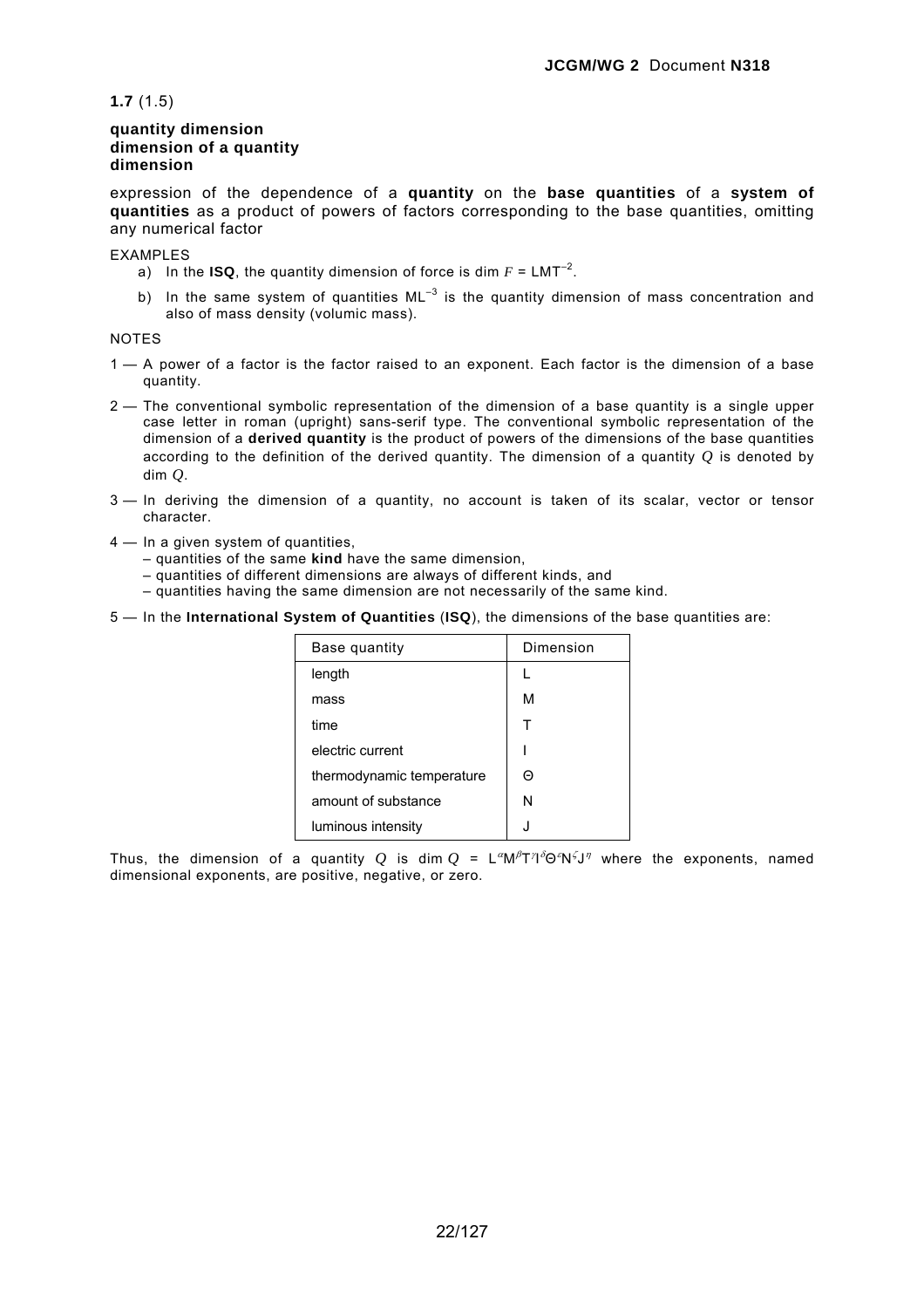**1.7** (1.5)

## **dimension**, f **dimension d'une grandeur**, f

expression de la manière dont une **grandeur** dépend des **grandeurs de base** d'un **système de grandeurs**, sous la forme d'un produit de puissances de facteurs correspondant aux grandeurs de base, en omettant tout facteur numérique

EXEMPLES

- a) Dans l'ISQ, la dimension de la force est dim  $F = LMT^{-2}$ .
- b) Dans le même système de grandeurs,  $ML^{-3}$  est la dimension de la concentration en masse et aussi celle de la masse volumique.

#### **NOTES**

- 1 Une puissance d'un facteur est le facteur muni d'un exposant. Chaque facteur est la dimension d'une grandeur de base.
- 2 Par convention, la représentation symbolique de la dimension d'une grandeur de base est une lettre majuscule unique en caractère romain (droit) sans empattement. Par convention, la représentation symbolique de la dimension d'une **grandeur dérivée** est le produit de puissances des dimensions des grandeurs de base conformément à la définition de la grandeur dérivée. La dimension de la grandeur *Q* est notée dim *Q*.
- 3 Pour établir la dimension d'une grandeur, on ne tient pas compte du caractère scalaire, vectoriel ou tensoriel.
- 4 Dans un système de grandeurs donné,
	- les grandeurs de même **nature** ont la même dimension,
		- des grandeurs de dimensions différentes sont toujours de nature différente,
	- des grandeurs ayant la même dimension ne sont pas nécessairement de même nature.
- 5 Dans le **Système international de grandeurs** (ISQ), les dimensions des grandeurs de base sont :

| Grandeur de base            | Dimension |
|-----------------------------|-----------|
| longueur                    |           |
| masse                       | м         |
| temps                       | т         |
| courant électrique          |           |
| température thermodynamique | $\Theta$  |
| quantité de matière         | N         |
| intensité lumineuse         | J.        |

La dimension d'une grandeur *Q* est donc dim *Q* = L"M<sup>β</sup>T'l'Θ°N<sup>ζ</sup>J" où les exposants, appelés exposants dimensionnels, sont positifs, négatifs ou nuls.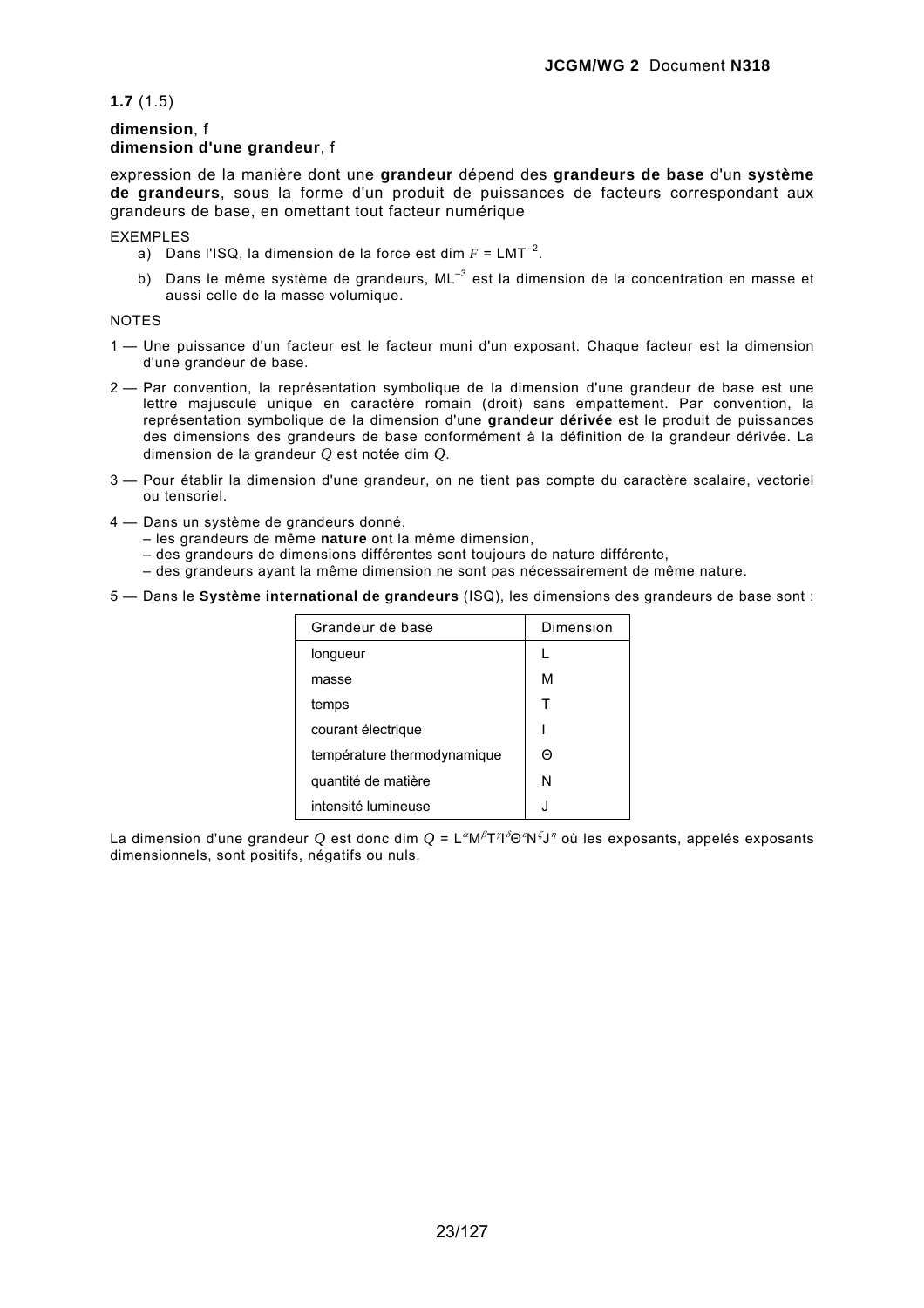#### **1.8** (1.6)

### **quantity of dimension one dimensionless quantity**

**quantity** for which all the exponents of the factors corresponding to the **base quantities** in its quantity **dimension** are zero

**NOTES** 

- 1 The term "dimensionless quantity" is commonly used for historical reasons. It stems from the fact that all exponents are zero in the symbolic representation of the dimension for such quantities. The term "quantity of dimension one" reflects the convention in which the symbolic representation of the dimension for such quantities is the symbol 1 (see ISO 31-0:1992, subclause 2.2.6).
- 2 The measurement **units** and **values** of quantities of dimension one are numbers, but such quantities convey more information than a number.
- 3 Some quantities of dimension one are defined as the ratios of two quantities of the same **kind**.

#### EXAMPLES

plane angle, solid angle, refractive index, relative permeability, mass fraction, friction factor, Mach number

4 — Quantities of dimension one can also be numbers of entities.

#### EXAMPLES

number of turns in a coil, number of molecules in a given sample, degeneracy (number of energy levels) in quantum mechanics

## **1.9** (1.7)

#### **measurement unit unit of measurement unit**

scalar **quantity**, defined and adopted by convention, with which any other quantity of the same **kind** can be compared to express the ratio of the two quantities as a number

## **NOTES**

- 1 Measurement units are designated by conventionally assigned names and symbols.
- 2 Measurement units of quantities of the same **dimension** may be designated by the same name and symbol even when the quantities are not of the same kind. For example joule per kelvin and J/K are respectively the name and symbol of both a measurement unit of heat capacity and a unit of entropy, which are generally not considered to be quantities of the same kind. However, in some cases special measurement unit names are restricted to be used with quantities of specific kind only. For example, the unit 1/s is called hertz when used for frequencies and becquerel when used for activities of radionuclides.
- 3 Measurement units of **quantities of dimension one** are numbers. In some cases these units are given special names, e.g. radian, steradian, and decibel, or are expressed by quotients such as millimole per mole equal to 10<sup>-3</sup> and microgram per kilogram equal to 10<sup>-9</sup>.
- 4 For a given quantity, the short term "unit" is often combined with the quantity name, such as "mass unit" or "unit of mass".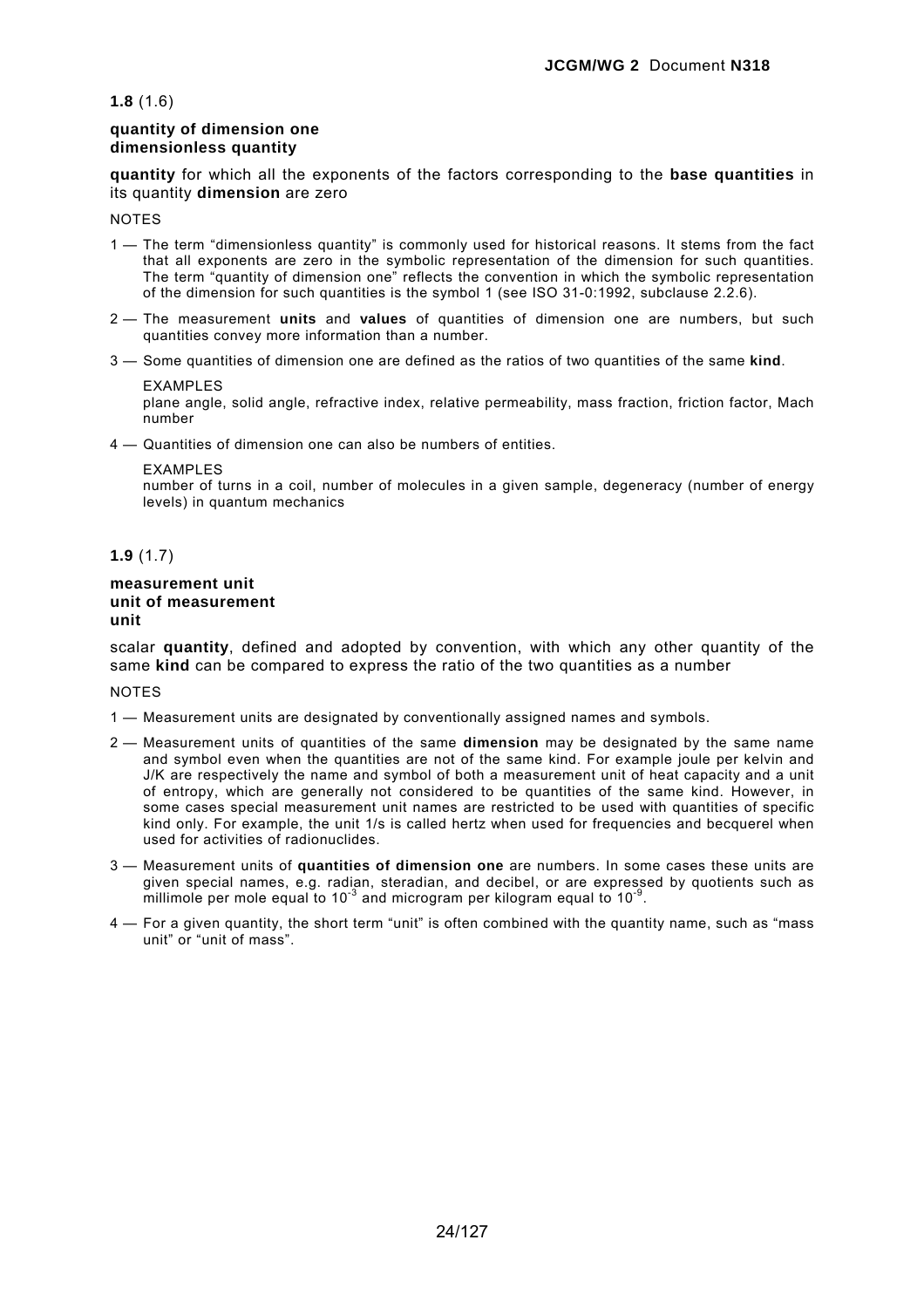**1.8** (1.6)

### **grandeur sans dimension**, f **grandeur de dimension un**, f

**grandeur** pour laquelle tous les exposants des facteurs correspondant aux **grandeur de base** dans sa **dimension** sont nuls

**NOTES** 

- 1 Le terme « grandeur sans dimension » est d'usage courant pour des raisons historiques. Il;provient du fait que tous les exposants sont nuls dans la représentation symbolique de la dimension de telles grandeurs. Le terme « grandeur de dimension un » reflète la convention selon laquelle la représentation symbolique de la dimension de telles grandeurs est le symbole 1 (voir l'ISO 31-0:1992, paragraphe 2.2.6).
- 2 Les **unités de mesure** et les **valeurs** des grandeurs sans dimension sont des nombres, mais ces grandeurs portent plus d'information qu'un nombre.
- 3 Certaines grandeurs sans dimension sont définies comme des rapports de deux grandeurs de même **nature**.

**EXEMPLES** angle plan, angle solide, indice de réfraction, perméabilité relative, fraction massique, facteur de frottement, nombre de Mach.

4 — Les grandeurs sans dimension peuvent aussi être des nombres d'entités.

EXEMPLES :

nombre de tours dans une bobine, nombre de molécules dans un échantillon donné, dégénérescence (nombre de niveaux d'énergie) en mécanique quantique.

#### **1.9** (1.7)

#### **unité de mesure**, f **unité**, f

**grandeur** scalaire, définie et adoptée par convention, à laquelle on peut comparer toute autre grandeur de même **nature** pour exprimer le rapport des deux grandeurs sous la forme d'un nombre

NOTES

- 1 On désigne les unités par des noms et des symboles attribués par convention.
- 2 Les unités des grandeurs de même **dimension** peuvent être désignées par le même nom et le même symbole même si ces grandeurs ne sont pas de même nature. On emploie, par exemple, le nom « joule par kelvin » et le symbole J/K pour désigner à la fois une unité de capacité thermique et une unité d'entropie, bien que ces grandeurs ne soient généralement pas considérées comme étant de même nature. Toutefois, dans certains cas, des noms spéciaux sont utilisés exclusivement pour des grandeurs d'une nature spécifiée. C'est ainsi que l'unité 1/s est appelée hertz pour les fréquences et becquerel pour les activités de radionucléides.
- 3 Les unités des **grandeurs sans dimension** sont des nombres. Dans certains cas, on leur donne des noms spéciaux, par exemple radian, stéradian et décibel, ou on les exprime par des quotients comme la millimole par mole égale à 10<sup>-3</sup>, et le microgramme par kilogramme, égal à 10<sup>-9</sup>.
- 4 Pour une grandeur donnée, le nom abrégé « unité » est souvent combiné avec le nom de la grandeur, par exemple « unité de masse ».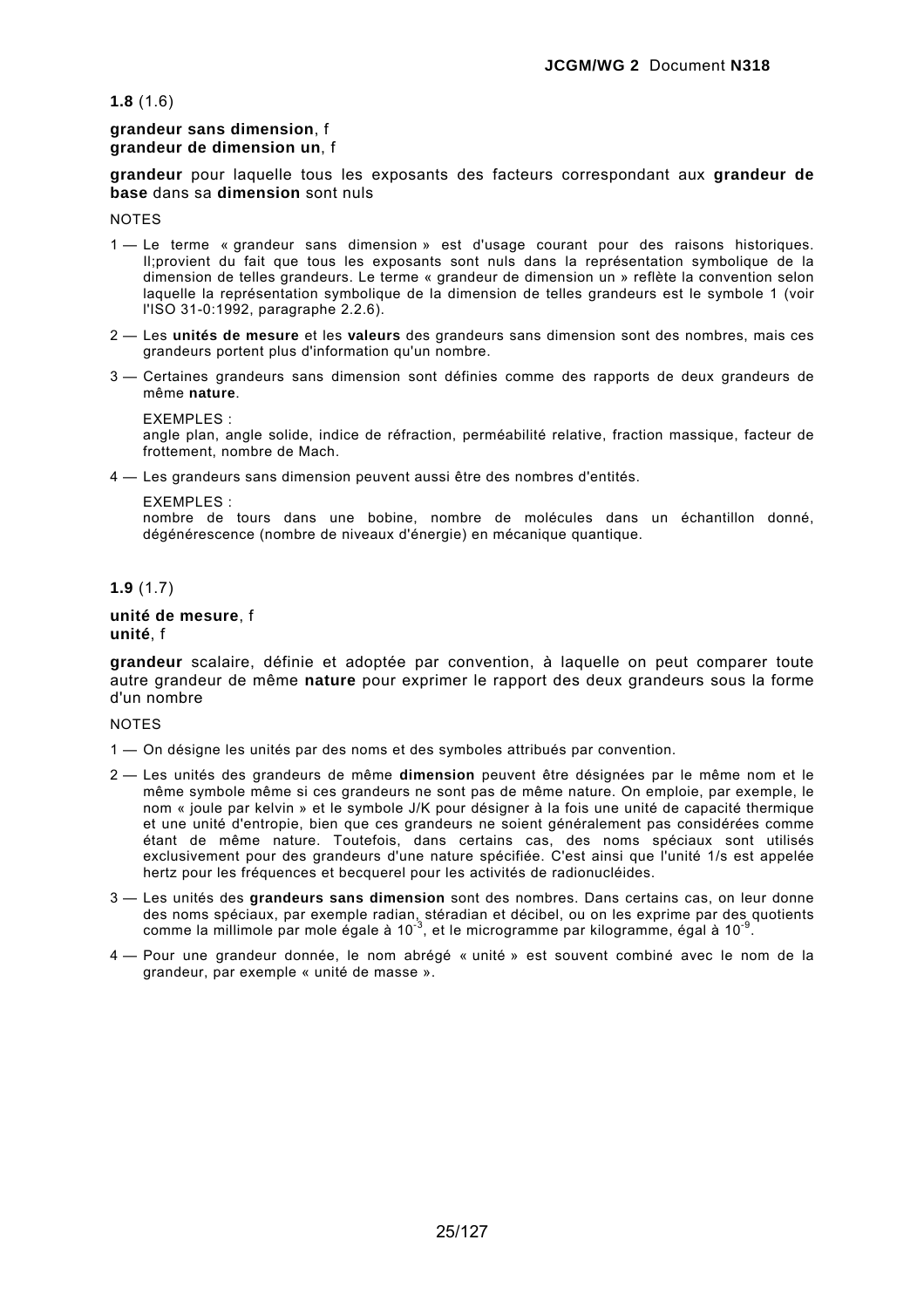**1.10** (1.13)

## **base unit**

### **measurement unit** that is adopted by convention for a **base quantity**

NOTES

1 — In each **system of units** there is only one base unit for each base quantity.

EXAMPLE

In the SI, the metre is the base unit of length. The centimetre and the kilometre are also units of length, but they are not base units in the SI. However, in the CGS systems the centimetre is the base unit of length.

2 — A base unit may also serve for a **derived quantity** of the same **dimension**.

#### **FXAMPLE**

Rainfall, when defined as areic volume (volume per area), has the metre as a **coherent derived unit** in the SI.

3 — For number of entities, the number one, symbol 1, can be regarded as a base unit in any system of units.

#### **1.11** (1.14)

#### **derived unit**

#### **measurement unit** for a **derived quantity**

#### EXAMPLES

The metre per second, symbol m/s, and the centimetre per second, symbol cm/s, are derived units of speed in the SI. The kilometre per hour, symbol km/h, is a unit of speed outside the SI but accepted for use with the SI. The knot, equal to one nautical mile per hour, is a unit of speed outside the SI.

### **1.12** (1.10)

#### **coherent derived unit**

**derived unit** that, for a given **system of quantities** and for a chosen set of **base units**, is a product of powers of base units with no other proportionality factor than one

**NOTES** 

- 1 A power of base unit is the base unit raised to an exponent.
- 2 Coherence can be determined only with respect to a particular system of quantities and a given set of base units.

### EXAMPLES

If the metre, the second, and the mole are base units, the metre per second is the coherent derived unit of velocity when velocity is defined by the **quantity equation**  $v = dr/dt$ , and the mole per cubic metre is the coherent derived unit of amount-of-substance concentration when amountof-substance concentration is defined by the quantity equation  $c = n/V$ . The kilometre per hour and the knot, given as examples of derived units in 1.11, are not coherent derived units in such a system.

3 — A derived unit can be coherent with respect to one system of quantities, but not to another.

#### EXAMPLE

The centimetre per second is the coherent derived unit of speed in the CGS **system of units** but is not a coherent derived unit in the **SI**.

4 — The coherent derived unit for every derived **quantity of dimension one** in a given system of units is the number one, symbol 1. Name and symbol of the **measurement unit** one are generally not indicated.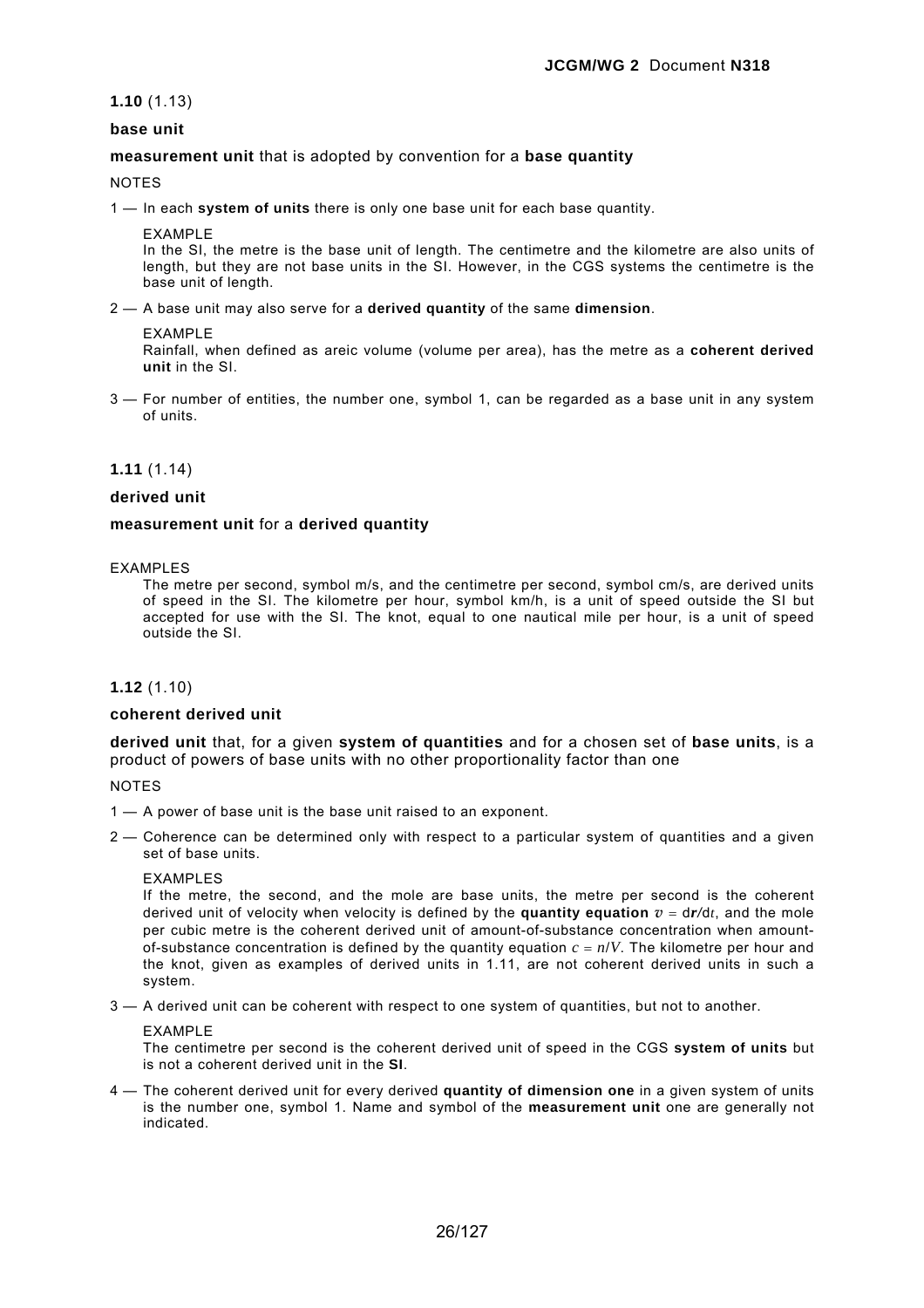## **1.10** (1.13)

## **unité de base**, f

## **unité de mesure** adoptée par convention pour une **grandeur de base**

**NOTES** 

1 — Dans chaque **système d'unités**, il y a une seule unité de base pour chaque grandeur de base.

#### EXEMPLE

Dans le SI, le mètre est l'unité de base de longueur. Le centimètre et le kilomètre sont aussi des unités de longueur, mais ils ne sont pas des unités de base dans le SI. Cependant, dans les systèmes CGS, le centimètre est l'unité de base de longueur.

2 — Une unité de base peut aussi servir pour une **grandeur dérivée** de même **dimension**.

#### EXEMPLE

La hauteur de pluie, définie comme un volume surfacique (volume par aire) a le mètre comme **unité dérivée cohérente** dans le SI.

3 — Pour un nombre d'entités, on peut considérer le nombre un, de symbole 1, comme une unité de base dans tout système d'unités.

### **1.11** (1.14)

**unité dérivée**, f

## **unité de mesure** d'une **grandeur dérivée**

#### EXEMPLES

Le mètre par seconde, symbole m/s, et le centimètre par seconde, symbole cm/s sont des unités dérivées de vitesse dans le SI. Le kilomètre par heure, symbole km/h, est une unité de vitesse en dehors du SI mais en usage avec le SI. Le nœud, égal à un mille marin par heure, est une unité de vitesse en dehors du SI.

## **1.12** (1.10)

### **unité dérivée cohérente**, f

**unité dérivée** qui, pour un **système de grandeurs** donné et pour un ensemble choisi d'**unités de base**, est un produit de puissances des unités de base sans autre facteur de proportionnalité que le nombre un

#### NOTES

- 1 Une puissance d'une unité de base est l'unité munie d'un exposant.
- 2 La cohérence ne peut être déterminée que par rapport à un système de grandeurs particulier et un ensemble donné d'unités de base.

### EXEMPLES

Si le mètre, la seconde et la mole sont des unités de base, le mètre par seconde est l'unité dérivée cohérente de vitesse lorsque la vitesse est définie par l'**équation aux grandeurs** *v* = d*r/*d*t*, et la mole par mètre cube est l'unité dérivée cohérente de concentration en quantité de matière lorsque la concentration en quantité de matière est définie par l'équation aux grandeurs *c* = *n*/*V*. Le kilomètre par heure et le nœud, donnés comme exemples d'unités dérivées en 1.11, ne sont pas des unités dérivées cohérentes dans un tel système.

3 — Une unité dérivée peut être cohérente par rapport à un système de grandeurs, mais non par rapport à un autre.

#### EXEMPLE

Le centimètre par seconde est l'unité dérivée cohérente de vitesse dans le **système d'unités** CGS mais n'est pas une unité dérivée cohérente dans le SI.

4 — Dans tout système d'unités, l'unité dérivée cohérente de toute **grandeur dérivée sans dimension** est le nombre un, de symbole 1. Le nom et le symbole de l'**unité de mesure** un sont généralement omis.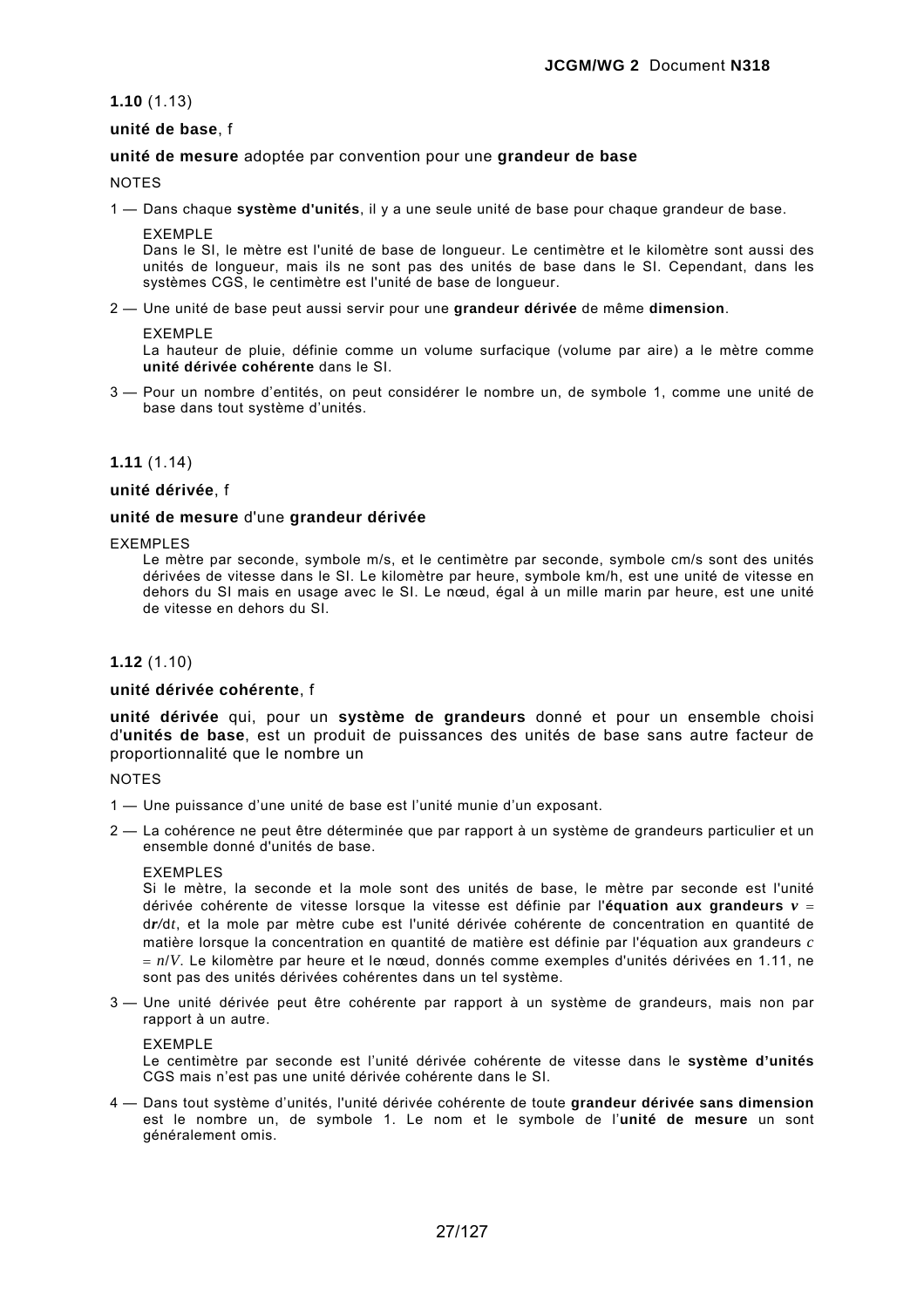## **1.13** (1.9)

## **system of units**

set of **base units** and **derived units**, their **multiples** and **submultiples**, and rules for their use

## **1.14** (1.11)

## **coherent system of units**

**system of units**, based on a given **system of quantities**, in which the **measurement unit** for each **derived quantity** is a **coherent derived unit**

EXAMPLES

a) CGS system (based on the centimetre, gram, and second) in classical mechanics

### b) **International System of Units**

NOTES

- 1 A system of units can be coherent only with respect to a system of quantities and the adopted **base units.**
- 2 For a coherent system of units, **numerical value equations** have the same form as the corresponding **quantity equations**.

## **1.15** (1.15)

#### **off-system measurement unit off-system unit**

## **measurement unit** that does not belong to a given **system of units**

EXAMPLES

- a) The electronvolt (about 1.602 16  $\times$  10<sup>-19</sup> J) is an off-system measurement unit of energy with respect to the **SI**.
- b) Day, hour, minute are off-system measurement units of time with respect to the SI.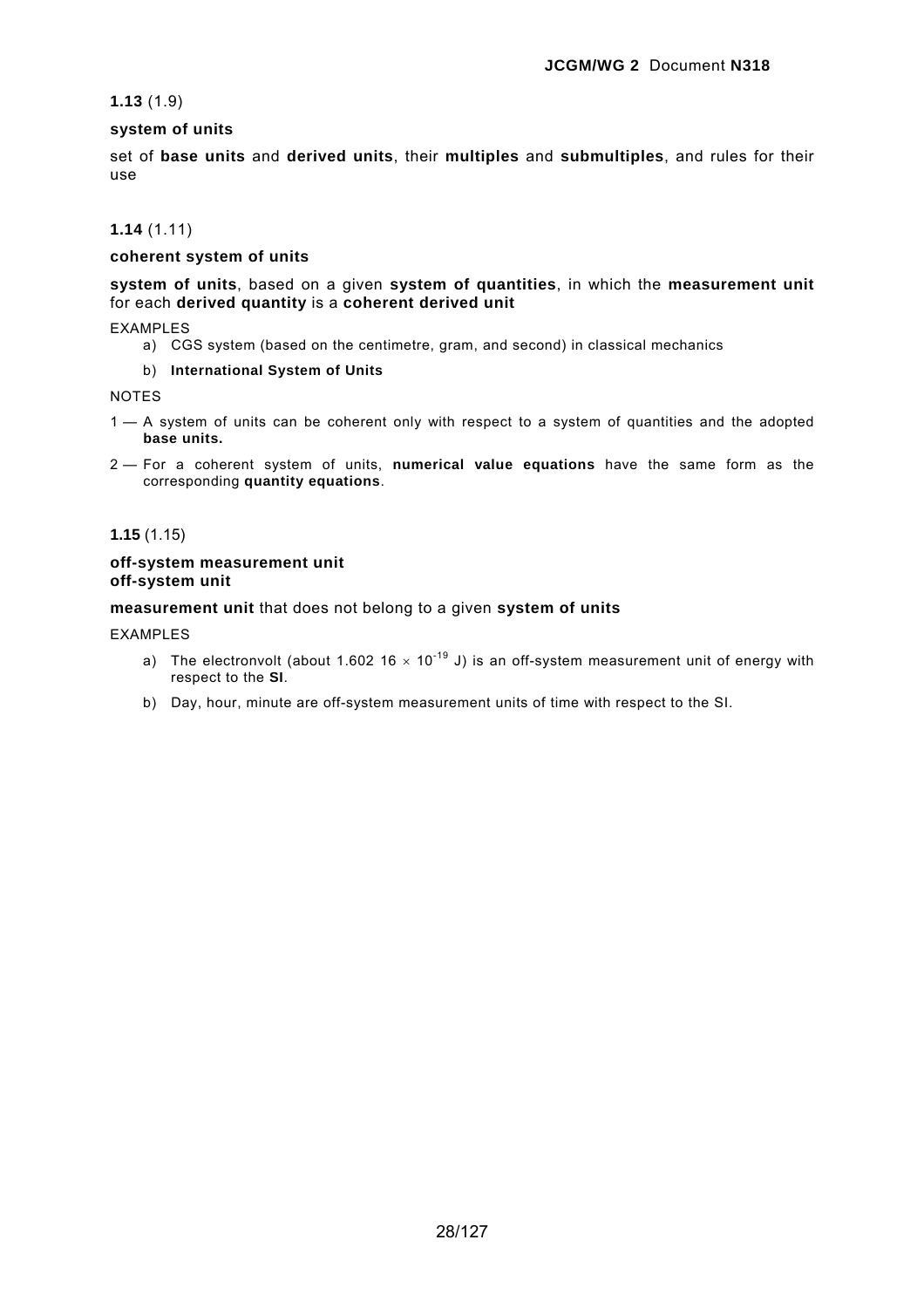## **1.13** (1.9)

## **système d'unités**, m

ensemble **d'unités de base** et d'**unités dérivées**, de leurs **multiples** et **sous-multiples**, et de règles régissant leur emploi

## **1.14** (1.11)

## **système cohérent d'unités**, m

**système d'unités**, fondé sur un **système de grandeurs** donné, dans lequel l'**unité de mesure** de chaque **grandeur dérivée** est une **unité dérivée cohérente**

EXEMPLES

a) Le système CGS (fondé sur le centimètre, le gramme et la seconde) en mécanique classique.

## b) Le **Système international d'unités**.

NOTES

- 1 Un système d'unités ne peut être cohérent que par rapport à un système de grandeurs et aux **unités de base** adoptées.
- 2 Pour un système cohérent d'unités, les **équations aux valeurs numériques** ont la même forme que les **équations aux grandeurs** correspondantes.

## **1.15** (1.15)

### **unité hors système**, f

## **unité de mesure** qui n'appartient pas à un **système d'unités** donné

### EXEMPLES

- a) L'électronvolt (environ 1,602 18 × 10<sup>−</sup>19 J) est une unité d'énergie hors système pour le **SI**.
- b) Le jour, l'heure, la minute sont des unités de temps hors système pour le SI.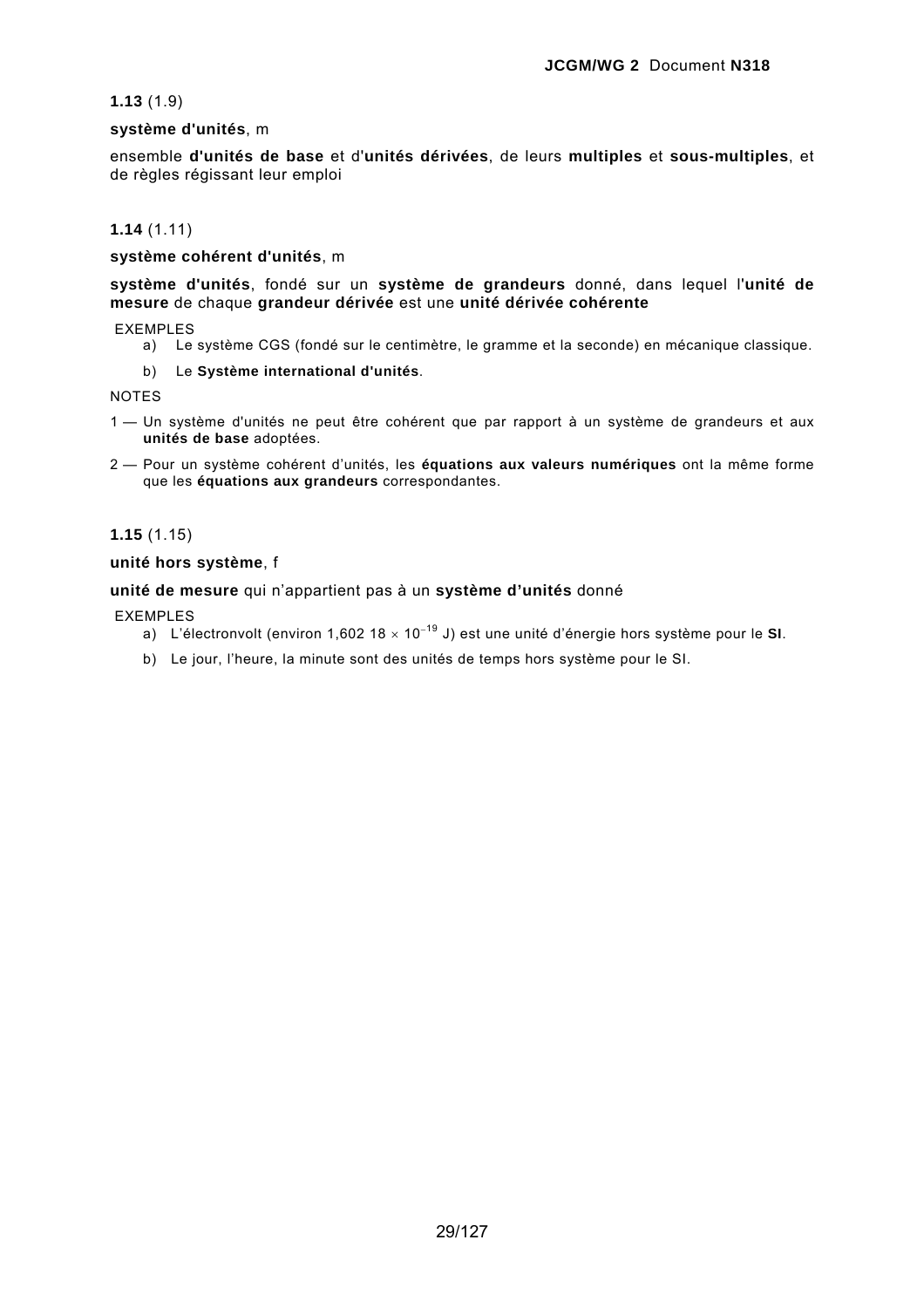**1.16** (1.12)

## **International System of Units SI**

**coherent system of units** based on the **International System of Quantities**, their names and symbols, and a series of prefixes and their names and symbols, together with rules for their use, adopted by the General Conference on Weights and Measures (CGPM)

### **NOTES**

1 — The SI is founded on the seven **base quantities** of the ISQ and the **base units** contained in the following table.

| <b>Base quantity</b>      | <b>Base unit</b> |        |
|---------------------------|------------------|--------|
| <b>Name</b>               | <b>Name</b>      | Symbol |
| length                    | metre            | m      |
| mass                      | kilogram         | kq     |
| time                      | second           | s      |
| electric current          | ampere           | A      |
| thermodynamic temperature | kelvin           | K      |
| amount of substance       | mole             | mol    |
| luminous intensity        | candela          | cd     |

- 2 For a full description and explanation of the International System of Units, see the current edition of the SI brochure published by the Bureau International des Poids et Mesures (BIPM) and available on the BIPM website.
- 3 In **quantity calculus**, the quantity 'number of entities' is often considered to be a base quantity, with the base unit one, symbol 1.

### **1.17** (1.16)

## **multiple of a unit**

**measurement unit** obtained by multiplying a given measurement unit by an integer greater than one

### EXAMPLES

- a) The kilometre is a decimal multiple of the metre.
- b) The hour is a non-decimal multiple of the second.

## **1.18** (1.17)

### **submultiple of a unit**

**measurement unit** obtained by dividing a given measurement unit by an integer greater than one

EXAMPLES

- a) The millimetre is a decimal submultiple of the metre.
- b) For plane angle, the second is a non-decimal submultiple of the minute.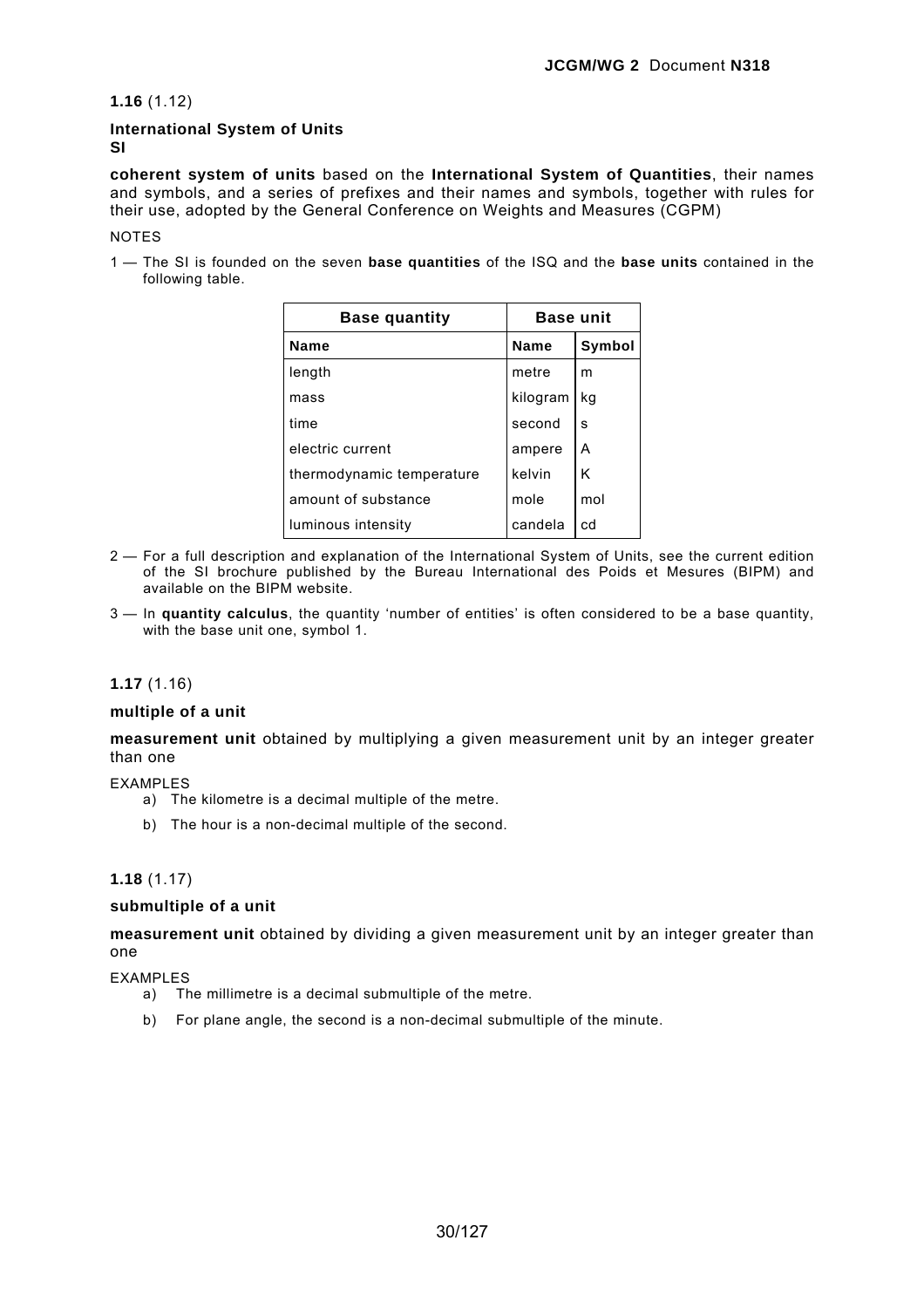## **1.16** (1.12)

# **Système international d'unités**, m

**SI** (abréviation)

**système cohérent d'unités** fondé sur le **Système international de grandeurs**, comportant les noms et symboles des unités, une série de préfixes avec leurs noms et symboles, ainsi que des règles pour leur emploi, adopté par la Conférence générale des poids et mesures (CGPM)

## NOTES

1 — Le SI est fondé sur les sept **grandeurs de base** de l'ISQ et les **unités de base** du tableau suivant.

| Grandeur de base               | Unité de base |         |
|--------------------------------|---------------|---------|
| Nom                            | Nom           | Symbole |
| longueur                       | mètre         | m       |
| masse                          | kilogramme    | kq      |
| temps                          | seconde       | s       |
| courant électrique             | ampère        | A       |
| température<br>thermodynamique | kelvin        | K       |
| quantité de matière            | mole          | mol     |
| intensité lumineuse            | candela       | cd      |

- 2 Pour une description et une explication complètes du Système international d'unités, voir la dernière édition de la brochure du SI publiée par le Bureau international des poids et mesures (BIPM) et disponible sur le site internet du BIPM.
- 3 En **algèbre des grandeurs**, la grandeur « nombre d'entités » est souvent considérée comme une grandeur de base, avec l'unité de base un, symbole 1.

## **1.17** (1.16)

### **multiple d'une unité**, m

**unité de mesure** obtenue en multipliant une unité de mesure donnée par un entier supérieur à un

EXEMPLES

- a) Le kilomètre est un multiple décimal du mètre.
- b) L'heure est un multiple non décimal de la seconde.

## **1.18** (1.17)

### **sous-multiple d'une unité**, m

**unité de mesure** obtenue en divisant une unité de mesure donnée par un entier supérieur à un

EXEMPLES

- a) Le millimètre est un sous-multiple décimal du mètre.
- b) Pour l'angle plan, la seconde est un sous-multiple non décimal de la minute.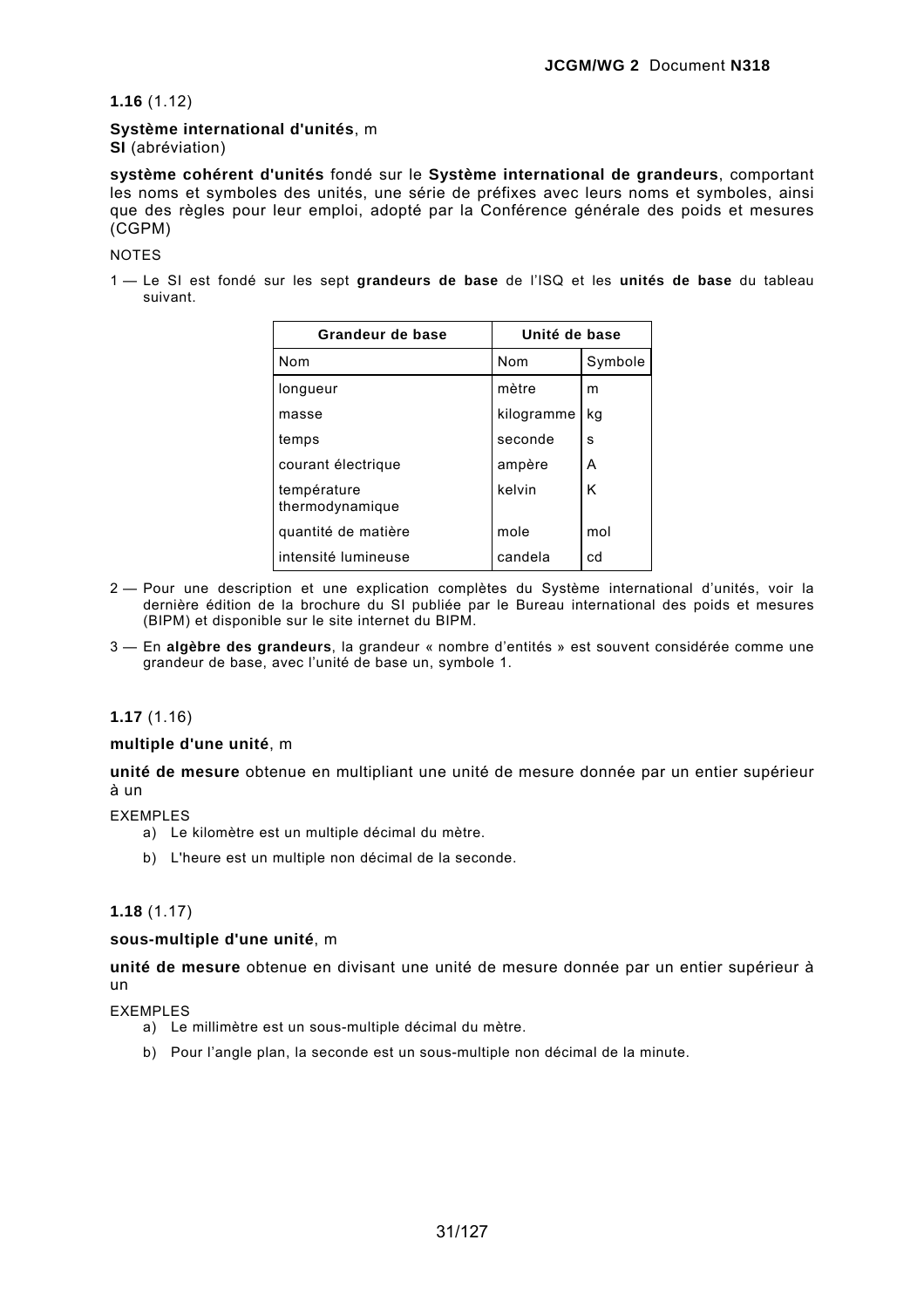**1.19** (1.18)

## **quantity value value of a quantity value**

number and reference together expressing magnitude of a **quantity** 

EXAMPLES

|    | a) Length of a given rod                                                                                                              | 5.34 m or 534 cm              |
|----|---------------------------------------------------------------------------------------------------------------------------------------|-------------------------------|
|    | b) Mass of a given body                                                                                                               | 0.152 kg or 152 g             |
|    | c) Curvature of a given arc                                                                                                           | 112 $m^{-1}$                  |
|    | d) Celsius temperature of a given sample                                                                                              | $-5 °C$                       |
|    | e) Electric impedance of a given circuit element at a given $(7 + 3i)$ $\Omega$<br>frequency,<br>where <i>i</i> is the imaginary unit |                               |
|    | f) Refractive index of a given sample of glass                                                                                        | 1.32                          |
| g) | Rockwell C hardness of a given sample (150 kg load)                                                                                   | HRC(150 kg) 43.5              |
|    | h) Mass fraction of cadmium in a given sample of copper                                                                               | 3 µg/kg or $3 \times 10^{-9}$ |
| i) | Molality of $Pb^{2+}$ in a given sample of water                                                                                      | 1.76 mmol/kg                  |
| j) | Force acting on a given particle                                                                                                      | $(-31.5; 43.2; 17.0)$ N       |

## NOTES

1 — A quantity value either is

- a product of a number and a **measurement unit** (the unit one is generally not indicated for **quantities of dimension one**), or
- a number and a reference to a **measurement procedure**, or
- a number and a **reference material**.

2 — The number can be real or complex.

- 3 A quantity value can be presented in more than one way.
- 4 In the case of vector or tensor quantities, each component has a value as defined above.

## **1.20** (1.21)

#### **numerical quantity value numerical value of a quantity numerical value**

number in the expression of a **quantity value,** other than any number serving as the reference

### NOTES

1 — For **quantities of dimension one,** the reference is a **measurement unit** which is a number and this is not considered as a part of the numerical quantity value.

### EXAMPLE

In an amount-of-substance fraction equal to 3 mmol/mol, the numerical value is 3 and the unit is mmol/mol. The unit mmol/mol is numerically equal to 0.001, but this number 0.001 is not part of the numerical quantity value that remains 3.

2 — For **quantities** that have a measurement unit (i.e. those other than **ordinal quantities**), the numerical value  $\{0\}$  of a quantity *Q* is frequently denoted  $\{0\} = O/[O]$ , where  $[O]$  denotes the measurement unit.

## EXAMPLE

For a mass value of 5 kg, the numerical value in kilograms is  $\{m\} = (5 \text{ kg})/kg = 5$ .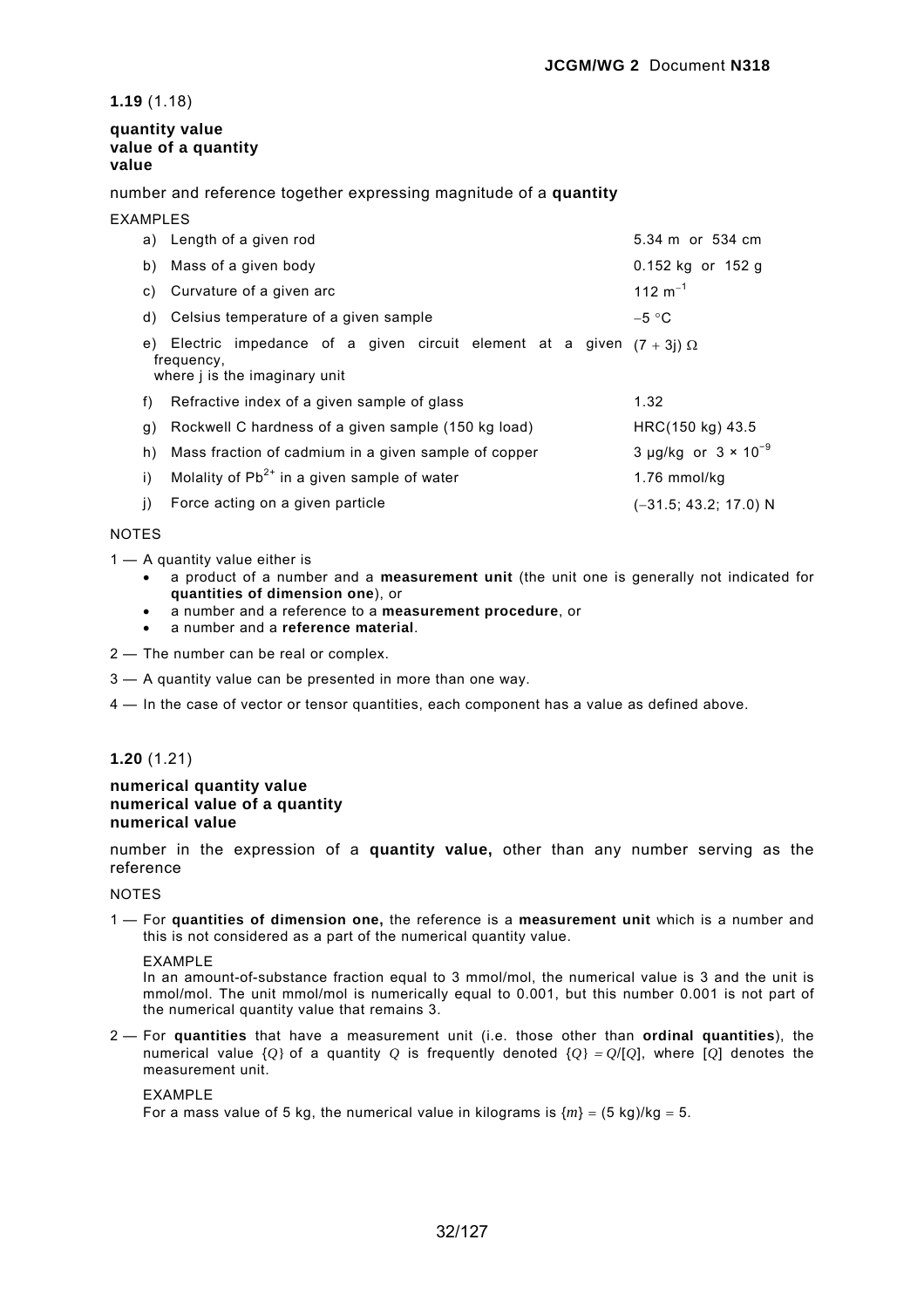## **1.19** (1.18)

## **valeur d'une grandeur**, f **valeur**, f

ensemble d'un nombre et d'une référence constituant l'expression quantitative d'une **grandeur**

EXEMPLES

|    | a) Longueur d'une tige donnée                                                                                                 | 5,34 m ou 534 cm        |
|----|-------------------------------------------------------------------------------------------------------------------------------|-------------------------|
| b) | Masse d'un corps donné                                                                                                        | 0,152 kg ou 152 g       |
| C) | Courbure d'un arc donné                                                                                                       | 112 $m^{-1}$            |
| d) | Température Celsius d'un échantillon donné                                                                                    | $-5 °C$                 |
| e) | Impédance électrique d'un élément de circuit donné à une $(7 + 3i)$ $\Omega$<br>fréquence donnée, où j est l'unité imaginaire |                         |
| f) | Indice de réfraction d'un échantillon donné de verre                                                                          | 1.32                    |
| g) | Dureté C de Rockwell d'un échantillon donné (charge de 150 kg)                                                                | HRC(150 kg) 43.5        |
| h) | Fraction massique de cadmium dans un échantillon donné de $3 \mu g/kg$ ou $3 \times 10^{-9}$<br>cuivre                        |                         |
| i) | Molalité de Pb <sup>2+</sup> dans un échantillon donné d'eau                                                                  | $1.76$ mmol/kg          |
| i) | Force agissant sur une particule donnée                                                                                       | $(-31.5: 43.2: 17.0) N$ |

### NOTES

- 1 La valeur d'une grandeur est
	- soit le produit d'un nombre et d'une **unité de mesure** (l'unité un n'est généralement pas indiquée pour les **grandeurs sans dimension**),
	- soit un nombre et la référence à une **procédure opératoire**,
	- soit un nombre et un **matériau de référence**.
- 2 Le nombre peut être réel ou complexe.
- 3 La valeur d'une grandeur peut être représentée de plus d'une façon.
- 4 Dans le cas de grandeurs vectorielles ou tensorielles, chaque composante a une valeur telle que définie ci-dessus.

## **1.20** (1.21)

## **valeur numérique**, f **valeur numérique d'une grandeur**, f

nombre dans l'expression de la **valeur d'une grandeur**, autre qu'un nombre utilisé comme référence

NOTES

1 — Pour les **grandeurs sans dimension**, la référence est une **unité de mesure** qui est un nombre, et ce nombre n'est pas considéré comme faisant partie de la valeur numérique.

#### EXEMPLE

Pour une fraction molaire égale à 3 mmol/mol, la valeur numérique est 3 et l'unité est mmol/mol. L'unité mmol/mol est numériquement égale à 0,001, mais ce nombre 0,001 ne fait pas partie de la valeur numérique qui reste 3.

2 — Pour les **grandeurs** qui ont une unité de mesure (c.-à-d. autres que les **grandeurs ordinales**), la valeur numérique {*Q*} d'une grandeur *Q* est fréquemment notée {*Q*} <sup>=</sup> *Q*/[*Q*], où [*Q*] est le symbole de l'unité de mesure.

#### EXEMPLE

Pour une masse de valeur 5 kg, la valeur numérique en kilogrammes est {*m*} = (5 kg)/kg = 5.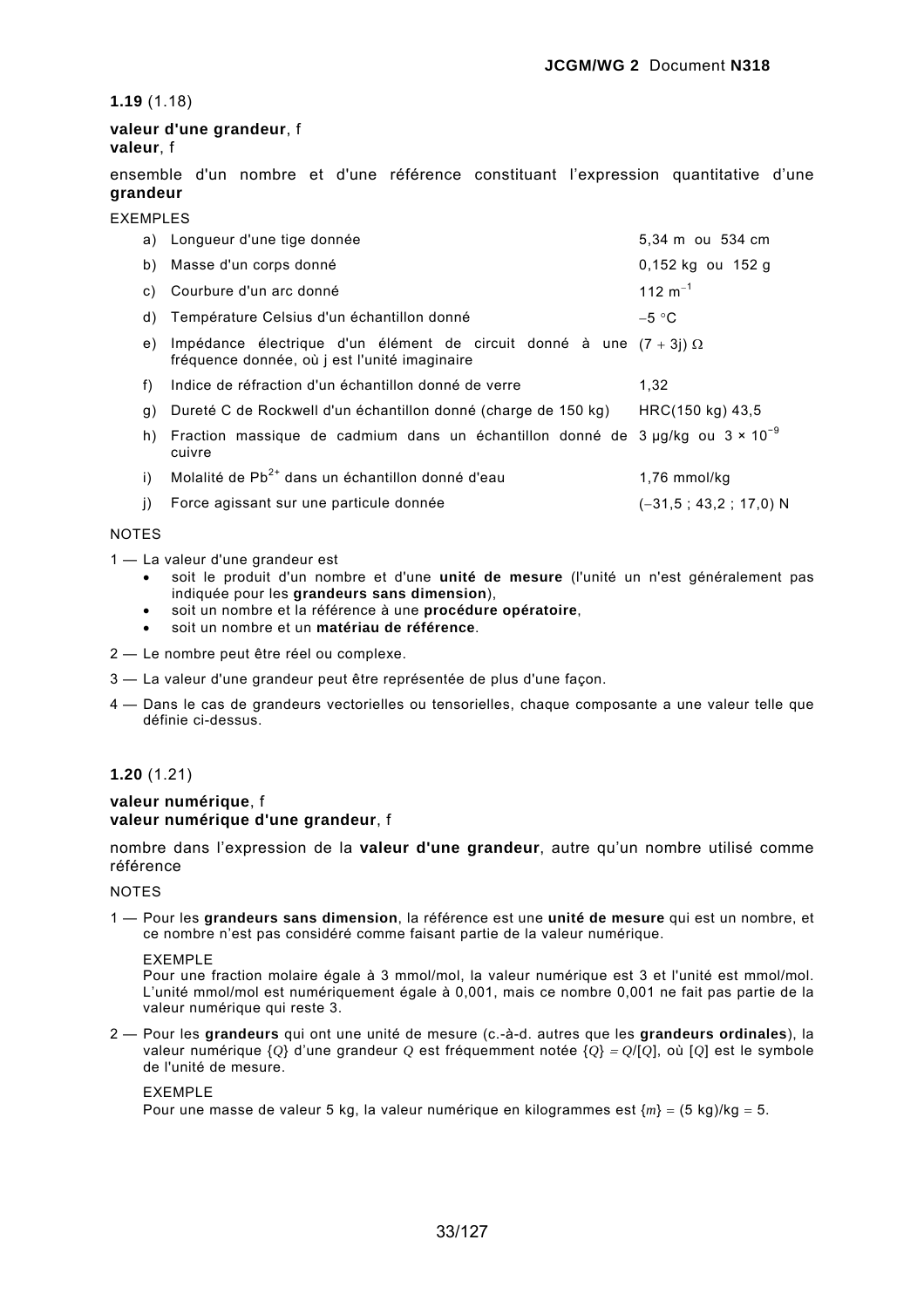## **1.21**

## **quantity calculus**

set of mathematical rules and operations applied to **quantities** other than **ordinal quantities** 

NOTE — In quantity calculus, **quantity equations** are rather preferred to **numerical value equations** because quantity equations are independent of the choice of **measurement units**, whereas numerical value equations are not (see ISO 31-0:1992, subclause 2.2.2).

## **1.22**

## **quantity equation**

mathematical relationship between **quantities** in a given **system of quantities**, independent of **measurement units** 

### EXAMPLES

- a)  $Q_1 = \zeta Q_2 Q_3$  where  $Q_1$ ,  $Q_2$ , and  $Q_3$  denote different quantities, and where  $\zeta$  is a numerical factor.
- b)  $T = (1/2) mv^2$ , where T is the kinetic energy and v the speed of a specified particle of mass m.
- c)  $n = I \cdot t / F$  where *n* is the amount of substance of a univalent component, *I* is the electric current and *t* the duration of the electrolysis, and where *F* is the Faraday constant.

## **1.23**

### **unit equation**

mathematical relationship relating **base units**, **coherent derived units** or other **measurement units**

EXAMPLES

- a) For the **quantities** in example a) of item 1.22,  $[Q_1] = [Q_2] [Q_3]$  where  $[Q_1]$ ,  $[Q_2]$ , and  $[Q_3]$ denote the measurement units of  $Q_1$ ,  $Q_2$ , and  $Q_3$ , respectively, provided that these measurement units are in a **coherent system of units**.
- b)  $J := kg m^2/s^2$ , where J, kg, m, and s are the symbols for the joule, kilogram, metre, and second, respectively.
- c)  $1 \text{ km/h} = (1/3.6) \text{ m/s}.$

## **1.24**

### **conversion factor between units**

### ratio of two **measurement units** for **quantities** of the same **kind**

EXAMPLE

 $km/m = 1000$  and thus 1 km = 1000 m

## NOTE – The measurement units may belong to different **systems of units.**

### EXAMPLES

- a)  $h/s = 3600$  and thus 1 h = 3600 s;
- b)  $(km/h)/(m/s) = (1/3.6)$  and thus 1 km/h = (1/3.6) m/s.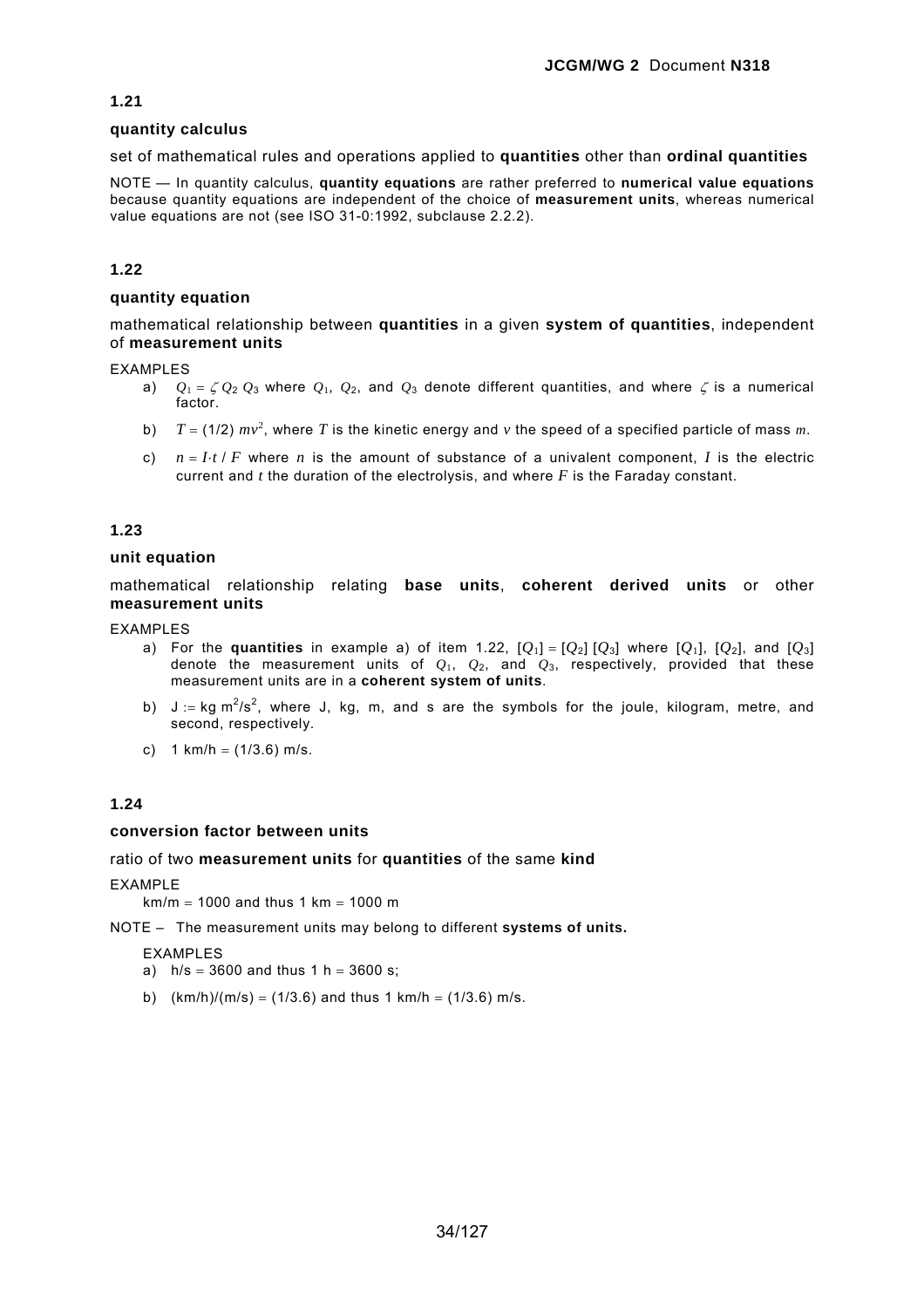## **1.21**

## **algèbre des grandeurs**, f

ensemble de règles et opérations mathématiques appliquées aux **grandeurs** autres que les **grandeurs ordinales**

NOTE — En algèbre des grandeurs, les **équations aux grandeurs** sont préférées aux **équations aux valeurs numériques** car les premières, contrairement aux secondes, sont indépendantes du choix des **unités de mesure** (voir l'ISO 31-0:1992, paragraphe 2.2.2).

## **1.22**

## **équation aux grandeurs**, f

relation d'égalité entre des **grandeurs** d'un **système de grandeurs** donné, indépendante des **unités de mesure**

EXEMPLES

- a) *Q*<sup>1</sup> = ζ *Q*<sup>2</sup> *Q*3, où *Q*1, *Q*2 et *Q*3 représentent différentes grandeurs et où ζ est un facteur numérique.
- b) *T* = (1/2) *mv*<sup>2</sup> , où *T* est l'énergie cinétique et *v* la vitesse d'une particule spécifiée de masse *m*.
- c) *n* = *I·t* / *F* où *n* est la quantité de matière d'un composé univalent, *I* est le courant électrique et *t* la durée de l'électrolyse, *F* est la constante de Faraday.

## **1.23**

## **équation aux unités**, f

relation d'égalité entre des **unités de base**, des **unités dérivées cohérentes** ou d'autres **unités de mesure**

EXEMPLES

- a) Pour les **grandeurs** données dans l'exemple a) de 1.22, [*Q*] = [*Q*1] [*Q*2] où [*Q*], [*Q*1] et [*Q*2] représentent les unités de *Q*1, *Q*2 et *Q*3, respectivement, dans le cas où ces unités sont cohérentes.
- b) J := kg m<sup>2</sup>/s<sup>2</sup>, où J, kg, m et s sont respectivement les symboles du joule, du kilogramme, du mètre et de la seconde.
- c)  $1 \text{ km/h} = (1/3, 6) \text{ m/s}.$

## **1.24**

### **facteur de conversion entre unités**, m

## rapport de deux **unités de mesure** correspondant à des **grandeurs** de même **nature** EXEMPLE

 $km/m = 1000$  et par conséquent 1 km = 1000 m

NOTE – Les unités de mesure peuvent appartenir à des **systèmes d'unités** différents.

EXEMPLES:

- a)  $h/s = 3600$  et par conséquent 1 h = 3600 s :
- b)  $(km/h)/(m/s) = (1/3,6)$  et par conséquent 1 km/h =  $(1/3,6)$  m/s.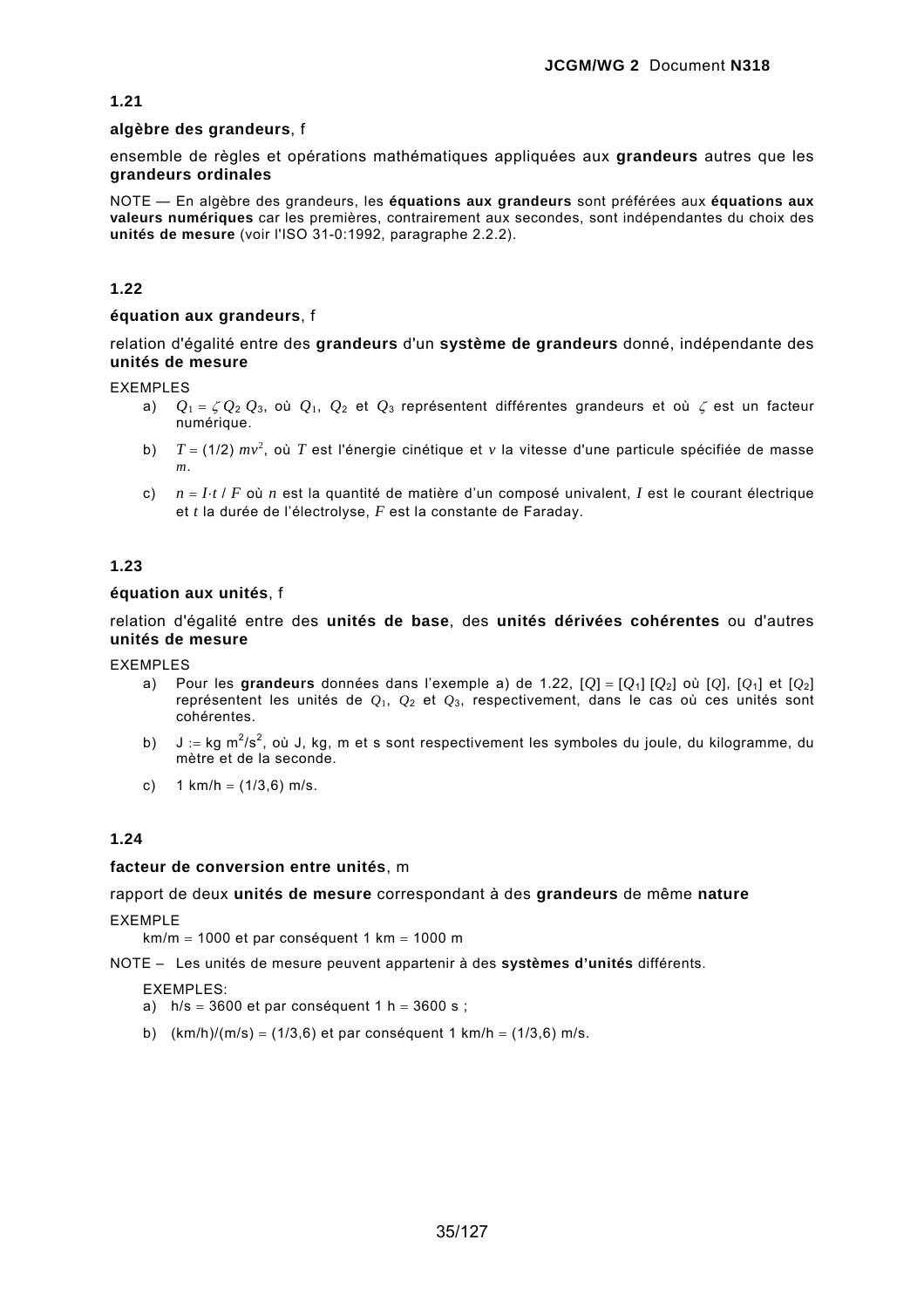## **numerical value equation numerical quantity value equation**

mathematical relationship relating **numerical quantity values**, based on a given **quantity equation** and specified **measurement units**

EXAMPLES

- a) For the **quantities** in example a) in item 1.22,  $\{Q_1\} = \zeta \{Q_2\} \{Q_3\}$  where  $\{Q_1\}$ ,  $\{Q_2\}$ , and  $\{Q_3\}$ denote the numerical values of *Q*1, *Q*2, and *Q*3, respectively, provided that they are expressed in **base units** or **coherent derived units**.
- b) In the quantity equation for kinetic energy of a particle,  $T = (1/2) mv^2$ , if  $m = 2$  kg and  $v = 3$  m/s, then  $\{T\} = (1/2) \times 2 \times 3^2$  is a numerical value equation giving the numerical value 9 of *T* in joules.

## **1.26**

## **ordinal quantity**

**quantity**, defined by a conventional **measurement procedure**, for which a total ordering relation, according to magnitude, with other quantities of the same **kind** is defined, but for which no algebraic operations among those quantities are defined

EXAMPLES

- a) Rockwell C hardness
- b) octane number for petroleum fuel
- c) earthquake strength on the Richter scale

NOTES

- 1 Ordinal quantities can enter into empirical relations only and have neither **measurement units** nor **quantity dimension**.
- 2 Ordinal quantities are arranged according to **ordinal quantity scales** (see 1.28).

## **1.27**

#### **quantity scale measurement scale**

ordered set of **values** of **quantities** of a given **kind** used in ranking, according to magnitude, quantities of the same kind

EXAMPLES

- a) Celsius temperature scale
- b) time scale
- c) Rockwell C hardness scale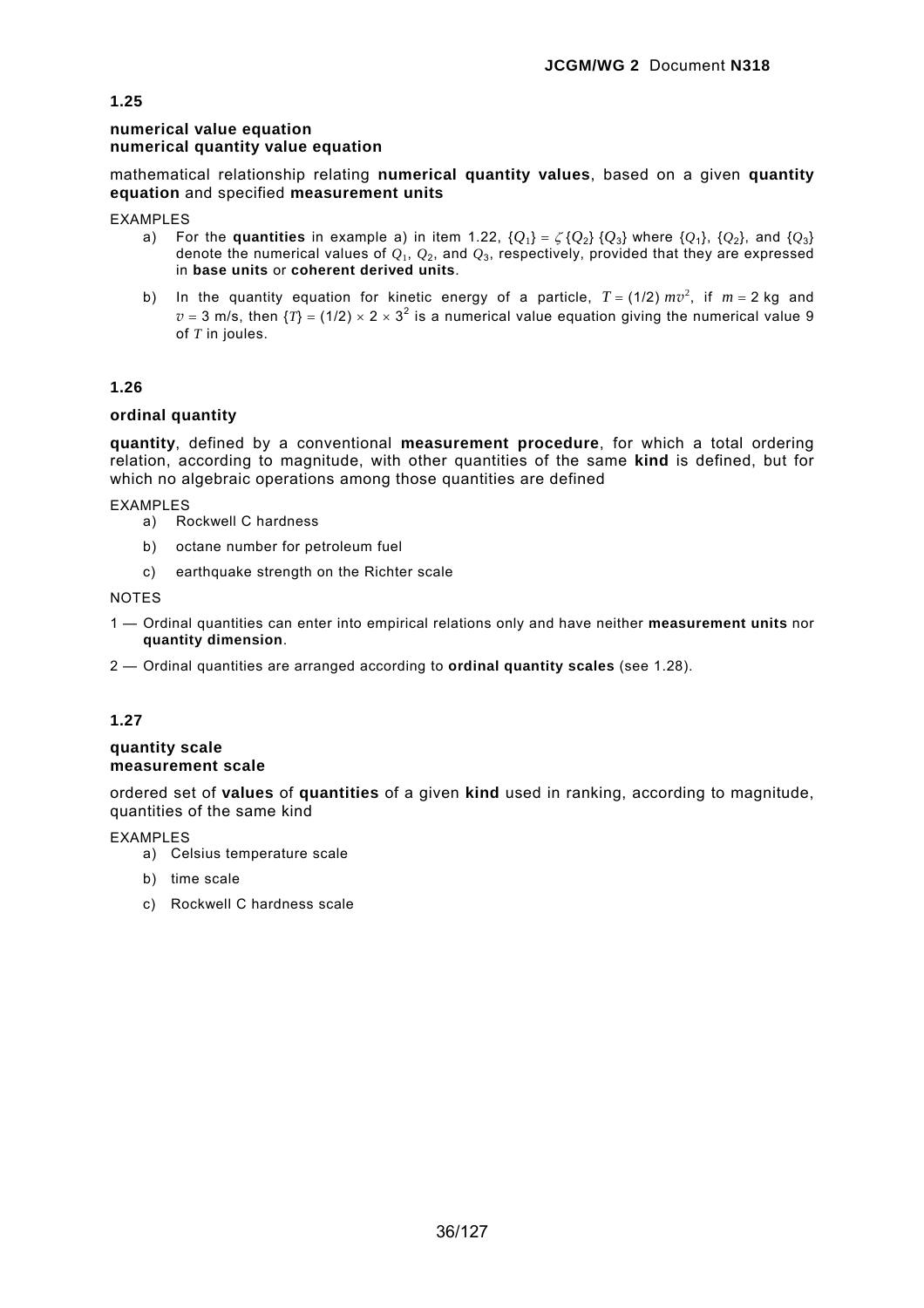### **équation aux valeurs numériques**, f

relation d'égalité entre des **valeurs numériques**, fondée sur une **équation aux grandeurs** donnée et des **unités de mesure** spécifiées

EXEMPLES

- a) Pour les **grandeurs** données dans l'exemple a) de 1.22, {*Q*} = ζ {*Q*1} {*Q*2}, où {*Q*1}, {*Q*2} et {*Q*3} représentent respectivement les valeurs numériques de *Q*1, *Q*2 et *Q*3 lorsqu'elles sont exprimées en **unités de base** ou en **unités dérivées cohérentes**.
- b) Pour l'équation de l'énergie cinétique d'une particule,  $T = (1/2) mv^2$ , si  $m = 2$  kg et  $v = 3$  m/s, alors  $\{T\} = (1/2) \times 2 \times 3^2$  est une équation aux valeurs numériques donnant la valeur numérique 9 pour *T* en joules.

# **1.26**

#### **grandeur ordinale**, f **grandeur repérable**, f

**grandeur** définie par une **procédure opératoire** adoptée par convention, qui peut être classée avec d'autres grandeurs de même **nature** selon l'ordre croissant ou décroissant de leurs expressions quantitatives, mais pour laquelle aucune relation algébrique entre ces grandeurs ne peut être établie

EXEMPLES

- a) dureté C de Rockwell
- b) indice d'octane pour les carburants
- c) magnitude d'un séisme sur l'échelle de Richter

NOTES

- 1 Les grandeurs ordinales ne peuvent prendre part qu'à des relations empiriques et n'ont ni **unités de mesure**, ni **dimensions**.
- 2 Les grandeurs ordinales peuvent être ordonnées selon des **échelles ordinales** (voir 1.28).

## **1.27**

#### **échelle de grandeurs**, f **échelle de mesure**, f

ensemble ordonné de **valeurs** de **grandeurs** d'une **nature** donnée, utilisé pour classer des grandeurs de la même nature en ordre croissant ou décroissant

EXEMPLES

- a) échelle des températures Celsius
- b) échelle de temps
- c) échelle de dureté de Rockwell C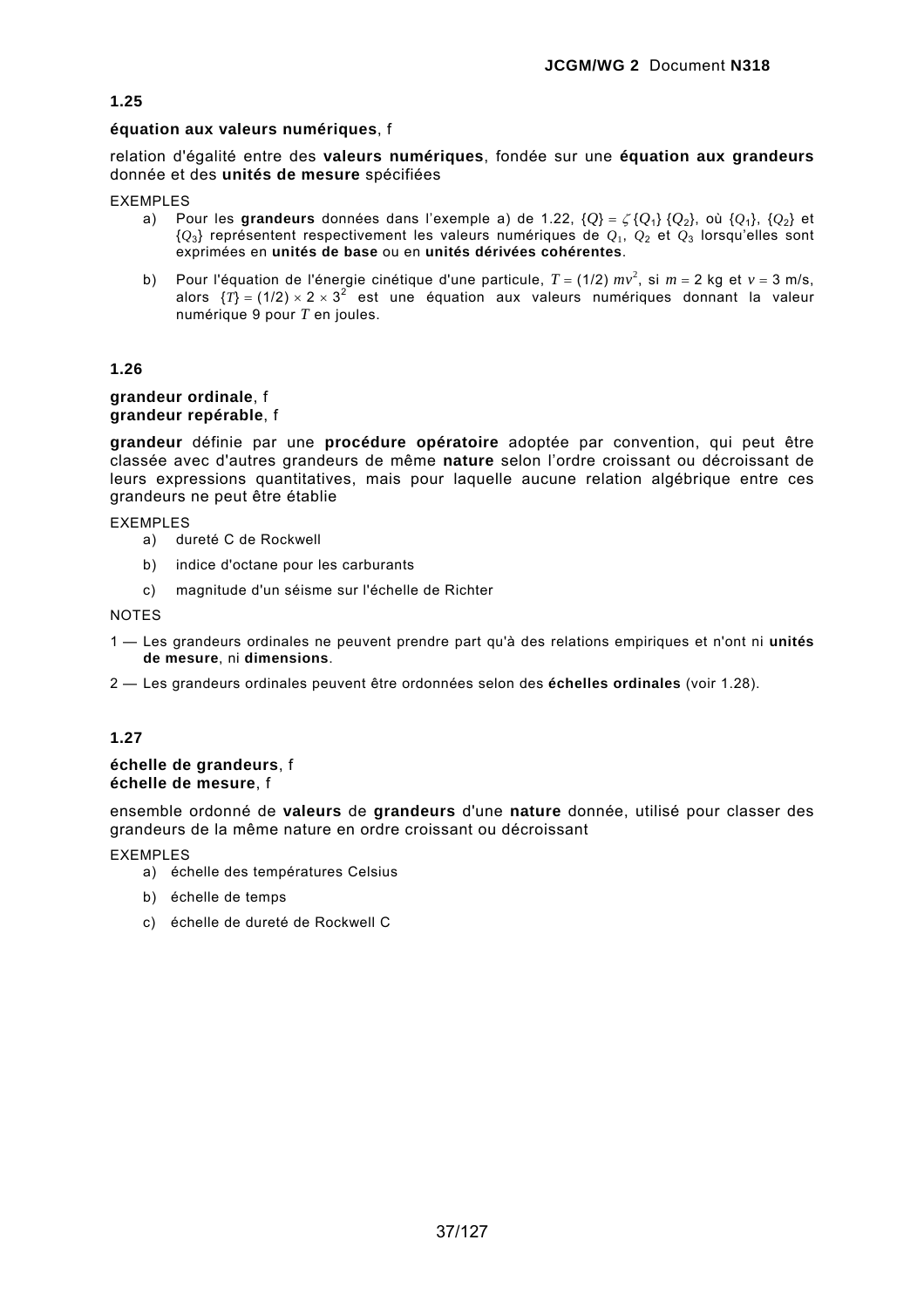**1.28** (1.22)

### **ordinal quantity scale ordinal scale conventional reference scale**

**quantity scale**, defined by formal agreement, on which only comparison of magnitude applies

EXAMPLES

- a) Rockwell C hardness scale
- b) scale of octane numbers for petroleum fuel

### NOTES

- 1 An ordinal quantity scale may be established by **measurements** according to a **measurement procedure**.
- 2 **Ordinal quantities** are ordered on ordinal quantity scales (see 1.26).

#### **1.29 nominal property**

property of a phenomenon, body, or substance, that can be identical or not to a comparable property, but cannot be ordered with it according to magnitude

EXAMPLES

- a) sex of a human being
- b) colour of a paint sample
- c) colour of a spot test in chemistry
- d) ISO two-letter country code
- e) sequence of amino acids in a polypeptide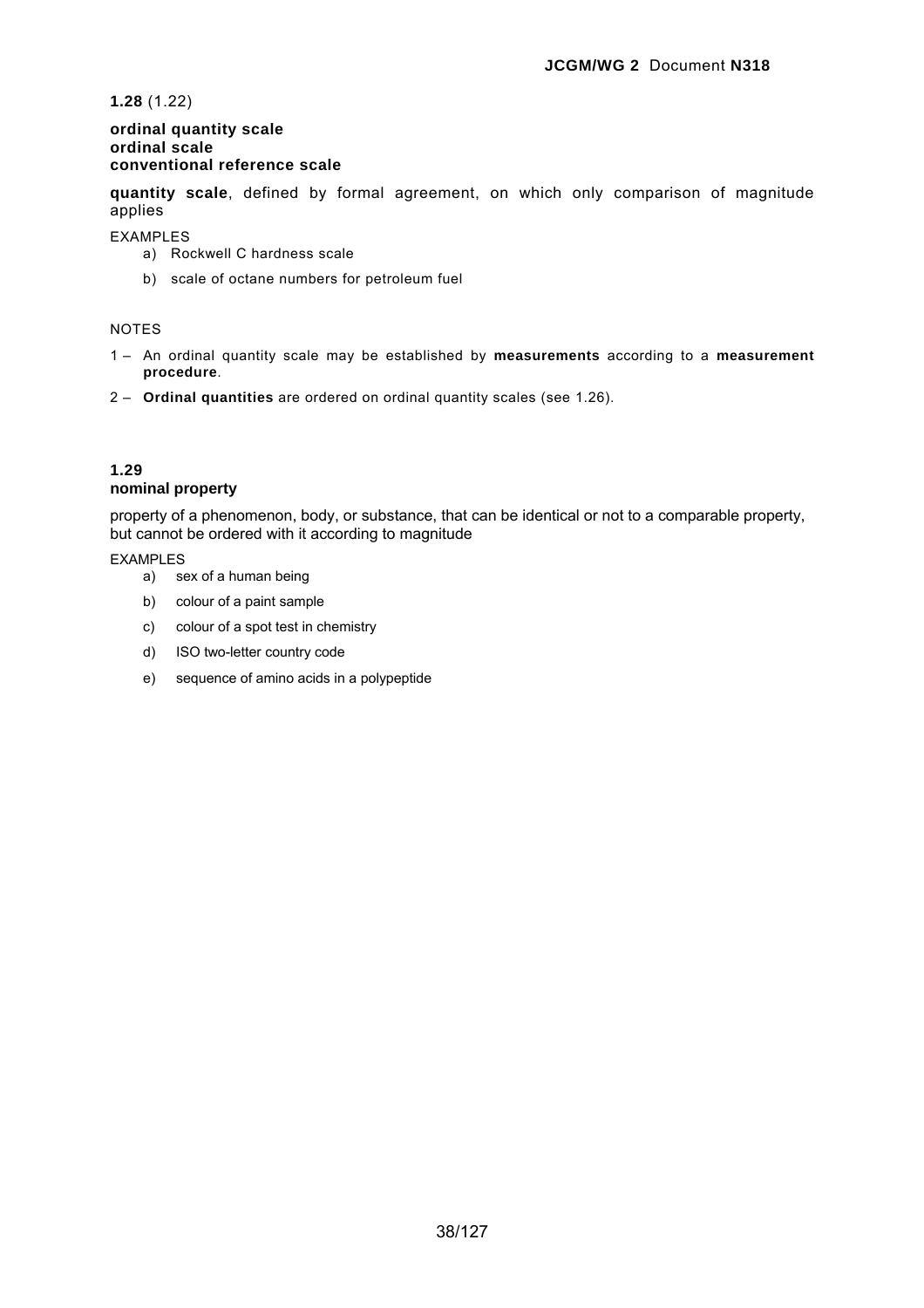**1.28** (1.22)

## **échelle ordinale**, f **échelle de repérage**, f

**échelle de grandeurs** définie par un accord officiel, qui permet seulement un classement en ordre croissant ou décroissant

EXEMPLES

- a) échelle de dureté de Rockwell C
- b) échelle des indices d'octane pour les carburants

NOTES

- 1 Une échelle ordinale peut être établie par des **mesurages** conformément à une **procédure opératoire**.
- 2 Les **grandeurs ordinales** sont classées en ordre croissant ou décroissant conformément à des échelles ordinales (voir 1.26).

### **1.29**

#### **propriété qualitative**, f **attribut**, m

propriété d'un phénomène, d'un corps ou d'une substance, qui peut être identique ou non à une propriété comparable, mais qui ne peut pas être classée avec elle dans un ordre croissant ou décroissant

EXEMPLES

- a) sexe d'une personne
- b) échantillon de peinture
- c) couleur d'un *test spot* en chimie
- d) code de pays ISO à deux lettres
- e) séquence d'acides aminés dans un polypeptide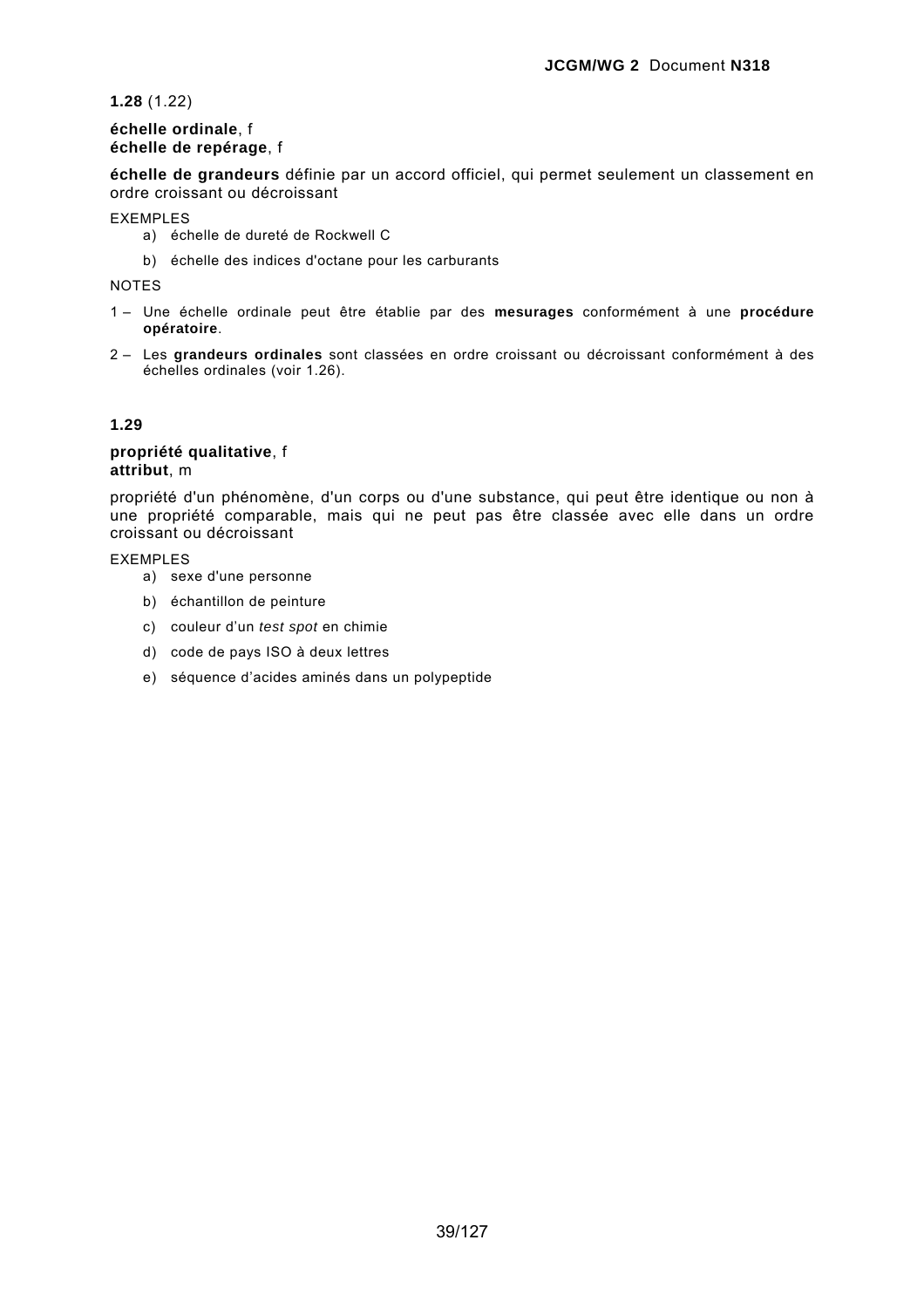## **Chapter 2: Measurement**

## **2.1** (2.1)

#### **measurement**

process of experimentally obtaining one or more **quantity values** that can reasonably be attributed to a **quantity**

NOTES

- 1 Measurement implies comparison of quantities or counting of entities.
- 2 Measurement presupposes description of the quantity commensurate with the intended use of the **measurement result,** a **measurement procedure**, and a calibrated **measuring system** operating according to a specified measurement procedure.

#### **2.2** (2.2)

#### **metrology**

field of knowledge concerned with **measurement** 

**NOTE** 

Metrology includes all theoretical and practical aspects of measurement, whatever the **measurement uncertainty** and field of application.

#### **2.3** (2.6)

#### **measurand**

**quantity** intended to be measured

NOTES

- 1 The specification of a measurand requires description of the state of the phenomenon, body, or substance carrying the quantity, including any relevant component and the chemical entities involved.
- $2 -$  In the  $2<sup>nd</sup>$  edition of the VIM and in IEC 60050-300:2001, the measurand is defined as the "quantity subject to measurement".
- 3 The **measurement** might change the phenomenon, body, or substance such that the quantity being measured may differ from the **measurand**. In this case adequate **correction** is necessary.

EXAMPLE

The potential difference between the terminals of a battery may decrease when using a voltmeter with a significant internal conductance to perform the measurement. The opencircuit potential difference can be calculated from the internal resistances of the battery and the voltmeter.

- 4 In chemistry, "analyte", or the name of a substance or compound, are terms sometimes used for 'measurand'. This usage is erroneous because these terms do not refer to quantities.
- 5 In chemistry, the measurand can be a biological activity.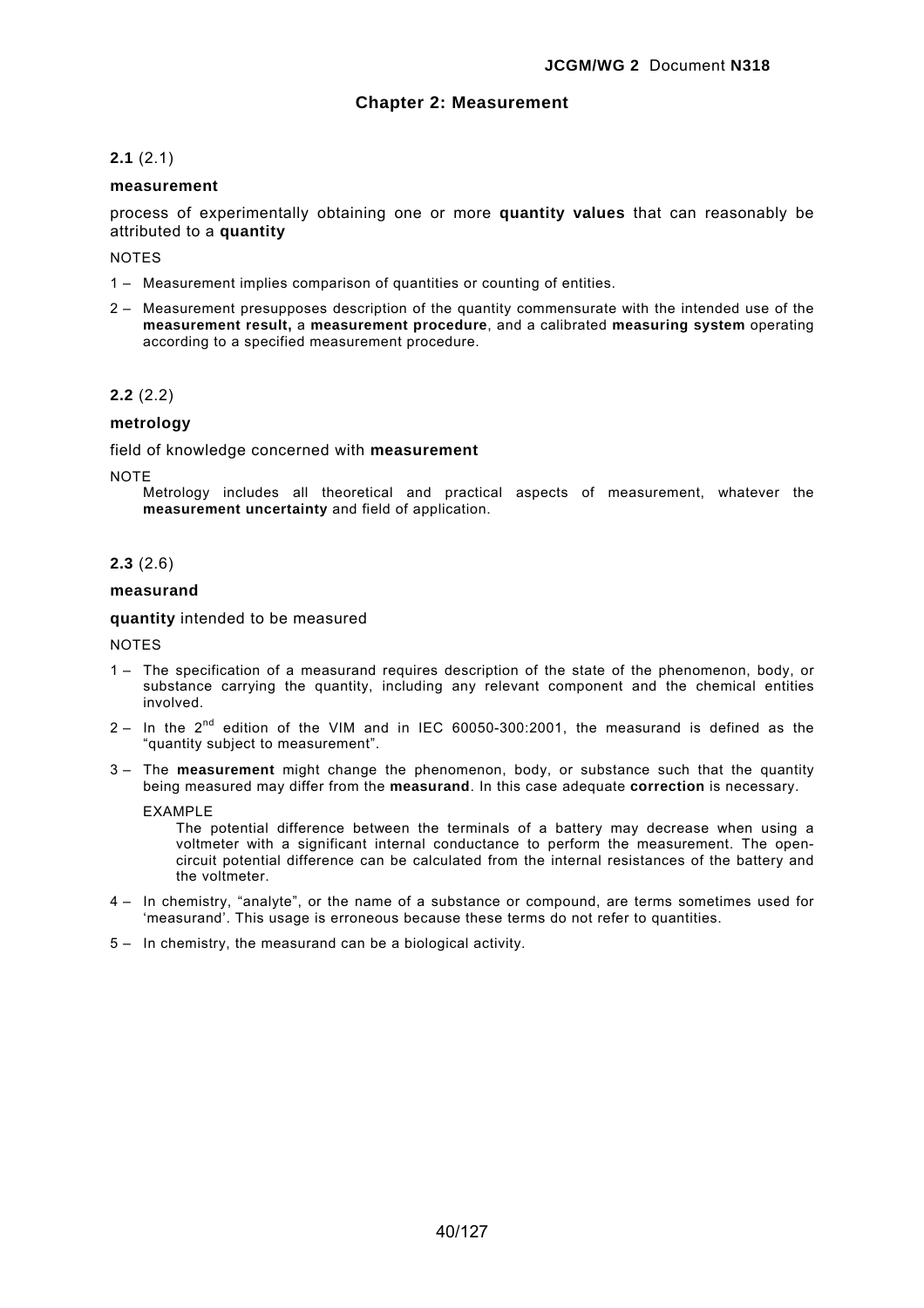## **Chapitre 2 : Mesurages**

## **2.1** (2.1)

#### **mesurage**, m **mesure**, f

processus consistant à obtenir expérimentalement une ou plusieurs **valeurs** que l'on peut raisonnablement attribuer à une **grandeur**

#### **NOTES**

- 1 Un mesurage implique la comparaison de grandeurs ou le comptage d'entités.
- 2 Un mesurage suppose une description de la grandeur compatible avec l'usage prévu du **résultat de mesure**, une **procédure opératoire** et un **système de mesure** étalonné fonctionnant selon une procédure opératoire spécifiée.

#### **2.2** (2.2)

#### **métrologie**, f

domaine de la connaissance concernant les **mesurages**

**NOTE** 

La métrologie comprend tous les aspects théoriques et pratiques des mesurages, quels que soient l'**incertitude de mesure** et le domaine d'application.

#### **2.3** (2.6)

#### **mesurande**, m

**grandeur** que l'on veut mesurer

- 1 La spécification d'un mesurande nécessite la description de l'état du phénomène, du corps ou de la substance dont la grandeur est une propriété, incluant tout constituant pertinent et les entités chimiques en jeu.
- 2 Dans la 2<sup>e</sup> édition du VIM et dans la CEI 60050-300:2001, le mesurande est défini comme la « grandeur soumise à mesurage ».
- 3 Il se peut que le **mesurage** modifie le phénomène, le corps ou la substance de sorte que la grandeur mesurée peut différer du mesurande. Dans ce cas, une correction appropriée est nécessaire.
	- EXEMPLE
		- La différence de potentiel entre les bornes d'une batterie peut diminuer lorsqu'on la mesure en employant un voltmètre ayant une conductance interne importante. La différence de potentiel en circuit ouvert peut alors être calculée à partir des résistances internes de la batterie et du voltmètre.
- 4 En chimie, l'expression « substance à analyser », ou le nom d'une substance ou d'un composé, sont quelquefois utilisés à la place de « mesurande ». Cet usage est erroné puisque ces termes ne désignent pas des grandeurs.
- 5 En chimie, le mesurande peut être une activité biologique.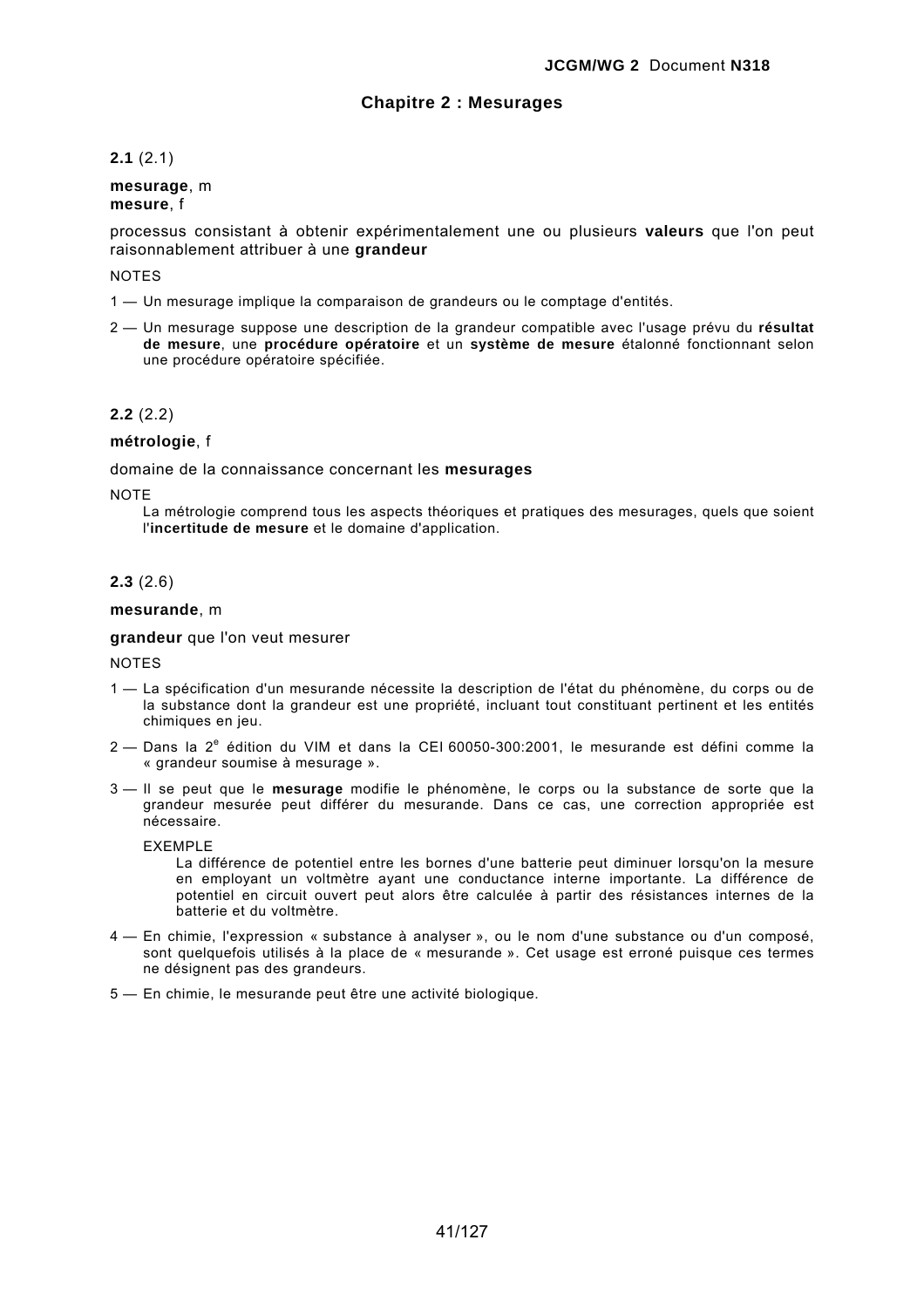**2.4** (2.3)

#### **measurement principle principle of measurement**

### phenomenon serving as the basis of a **measurement**

### EXAMPLES

- a) Thermoelectric effect applied to the measurement of temperature.
- b) Energy absorption applied to the measurement of amount-of-substance concentration.
- c) Lowering of the concentration of glucose in blood in a fasting rabbit applied to the measurement of insulin concentration in a preparation.

### NOTE

The phenomenon can be of a physical, chemical, or biological nature.

# **2.5** (2.4)

#### **measurement method method of measurement**

generic description of a logical organization of operations used in a **measurement** 

**NOTE** 

Measurement methods may be qualified in various ways such as:

- substitution measurement method,
- differential measurement method, and
- null measurement method:
- or
- direct measurement method, and

indirect measurement method.

See IEC 60050-300:2001.

## **2.6** (2.5)

## **measurement procedure**

detailed description of a **measurement** according to one or more **measurement principles** and to a given **measurement method,** based on a **measurement model** and including any calculation to obtain a **measurement result**

#### **NOTES**

- 1 A measurement procedure is usually documented in sufficient detail to enable an operator to perform a measurement.
- 2 A measurement procedure can include a **target measurement uncertainty**.
- 3 A measurement procedure is sometimes called a standard operating procedure, abbreviated SOP.

# **2.7**

#### **reference measurement procedure**

**measurement procedure** accepted as providing **measurement results** fit for their intended use in assessing **measurement trueness** of **measured quantity values** obtained from other **measurement procedures** for **quantities** of the same **kind**, or in characterizing **reference materials**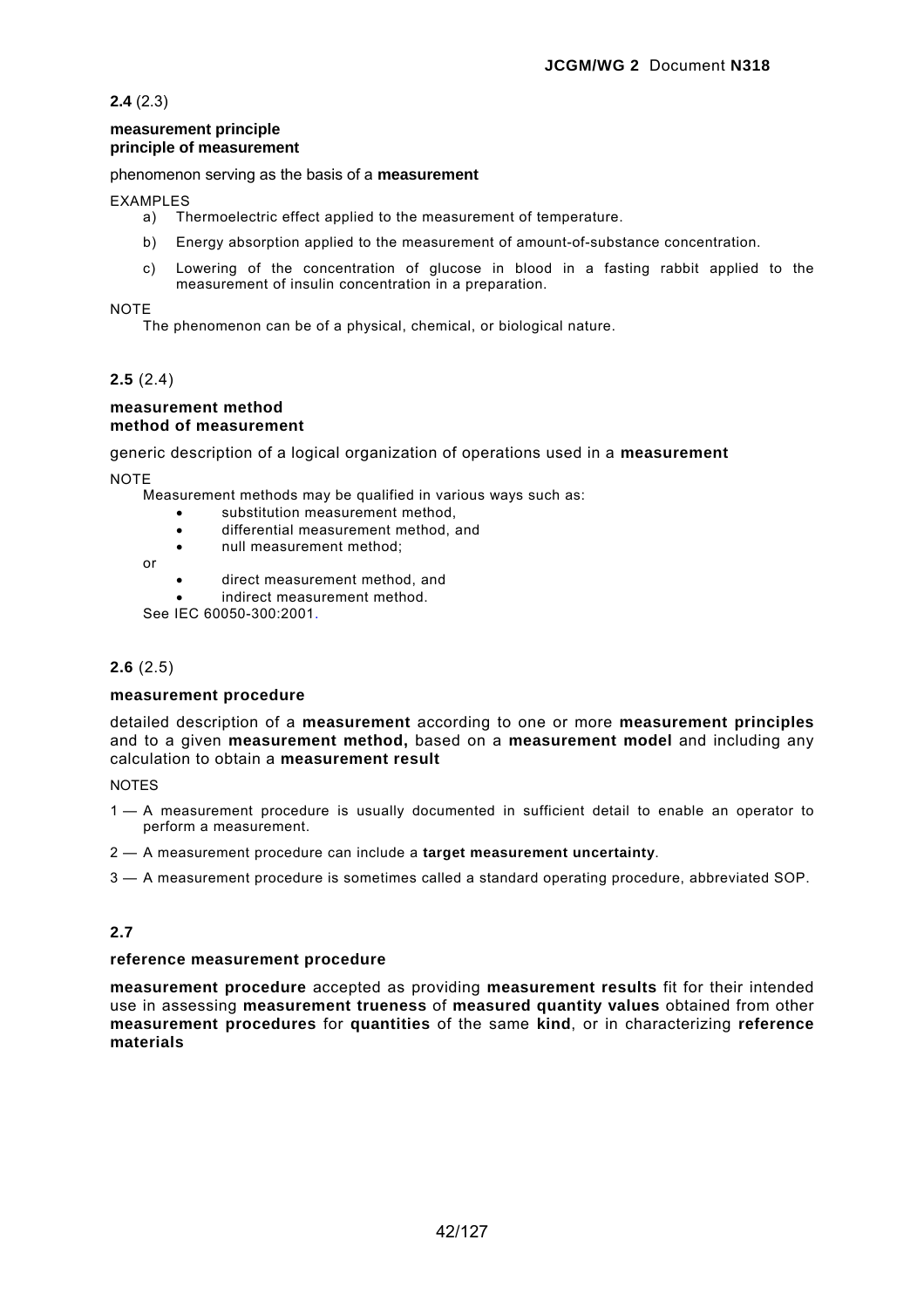## **2.4** (2.3)

### **principe de mesure**, m

### phénomène servant de base à un **mesurage**

EXEMPLES :

- a) Effet thermoélectrique appliqué au mesurage de la température.
- b) Absorption d'énergie appliquée au mesurage de la concentration en quantité de matière.
- c) Diminution de la concentration de glucose dans la sang d'un lapin à jeun, appliquée au mesurage de la concentration d'insuline dans une préparation.

NOTE

Le phénomène peut être de nature physique, chimique ou biologique.

# **2.5** (2.4)

### **méthode de mesure**, f

description générique de l'organisation logique des opérations mises en œuvre dans un **mesurage**

**NOTE** 

Les méthodes de mesure peuvent être qualifiées de diverses façons telles que :

- méthode de mesure par substitution,
- méthode de mesure différentielle,
- méthode de mesure par zéro ;

ou :

- méthode de mesure directe,
- méthode de mesure indirecte.

Voir la CEI 60050-300:2001.

# **2.6** (2.5)

#### **procédure opératoire**, f **mode opératoire de mesure**, m

description détaillée d'un **mesurage** conformément à un ou plusieurs **principes de mesure** et à une **méthode de mesure** donnée, fondée sur un **modèle de mesure** et incluant tout calcul destiné à obtenir un **résultat de mesure**

**NOTES** 

- 1 Une procédure opératoire est habituellement documentée avec assez de détails pour permettre à un opérateur d'effectuer un mesurage.
- 2 Une procédure opératoire peut inclure une **incertitude cible**.
- 3 Une procédure opératoire est quelquefois appelée en anglais *standard operating procedure*, abrégé en *SOP*.

# **2.7**

#### **procédure opératoire de référence**, f **mode opératoire de mesure de référence**, f

**procédure opératoire** considérée comme fournissant des **résultats de mesure** adaptés à leur usage prévu, par évaluation de la **justesse** des **valeurs mesurées** obtenues à partir d'autres procédures opératoires pour des **grandeurs** de la même **nature**, ou par caractérisation des **matériaux de référence**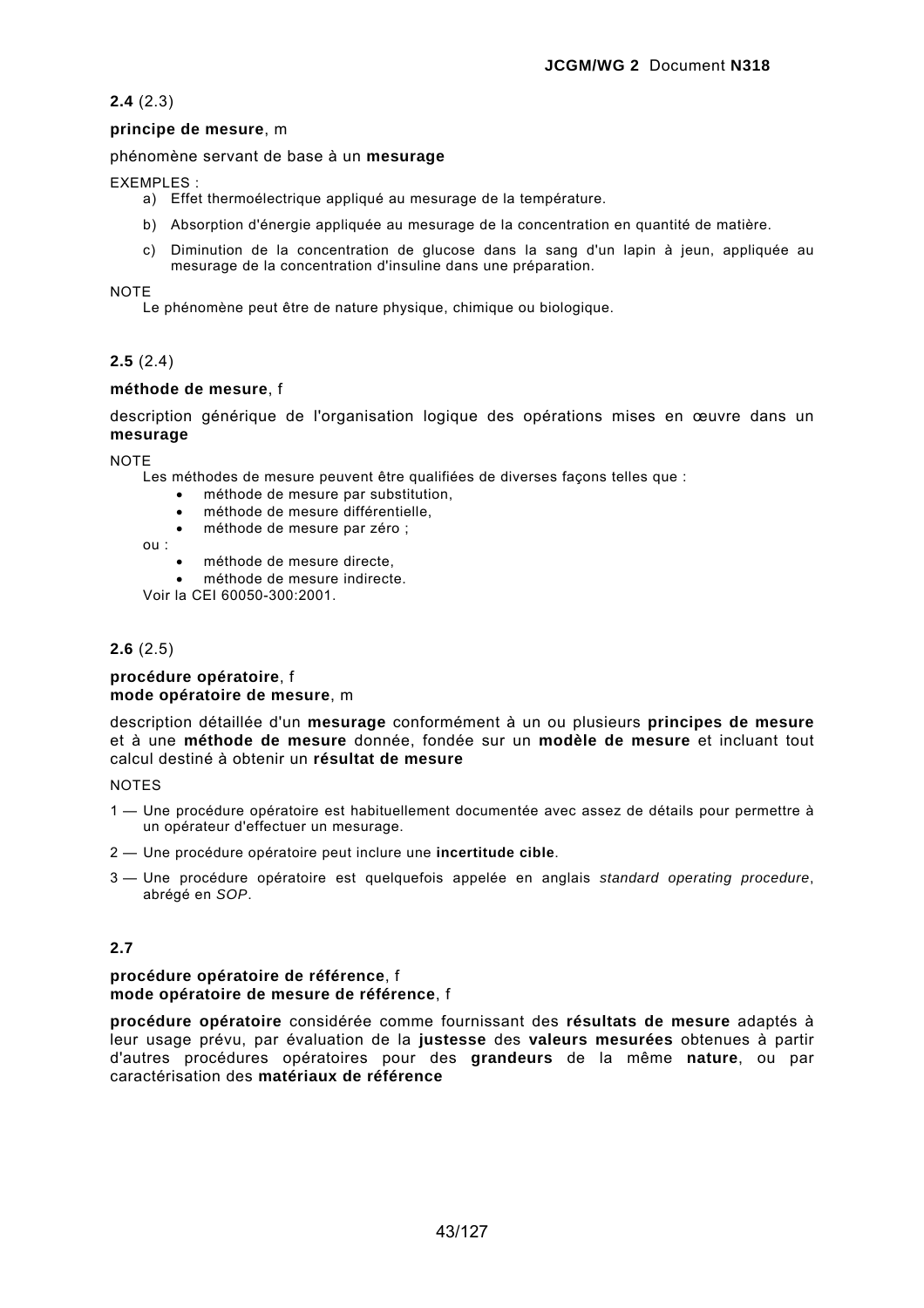### **primary measurement procedure primary procedure**

**measurement procedure** used to obtain a **measurement result** without relation to a **measurement standard** for a **quantity** of the same **kind**

**NOTES** 

- 1 The Consultative Committee for Amount of Substance Metrology in Chemistry (CCQM) uses the term "direct primary method of measurement" for this concept.
- 2 Definitions of two subordinate concepts, which could be termed "direct primary reference measurement procedure" and "ratio primary reference measurement procedure", are given by the  $CCQM$  ( $5<sup>th</sup> Meetina$ , 1999).

### **2.9** (3.1)

#### **measurement result result of measurement**

set of **quantity values** being attributed to a **measurand** together with any other available relevant information

**NOTES** 

- 1 A **measurement** generally provides information about the set of quantity values, such that some may be more representative of the measurand than others. This may be demonstrated in the form of a probability density function (PDF).
- 2 A measurement result is generally expressed as a single **measured quantity value** and a **measurement uncertainty**. If the measurement uncertainty is considered to be negligible for some purpose, the measurement result may be expressed as a single measured quantity value. In many fields this is the common way of expressing a measurement result.
- 3 In the traditional literature and in the previous edition of the VIM, measurement result was defined as a value attributed to a measurand and explained to mean an **indication**, or an uncorrected result, or a corrected result, according to the context.

## **2.10**

#### **measured quantity value measured value of a quantity measured value**

### **quantity value** representing a **measurement result**

- 1 For a **measurement** involving replicate **indications,** each indication can be used to provide a corresponding measured quantity value. This set of individual measured quantity values can be used to calculate a resulting measured quantity value, usually with a decreased associated **measurement uncertainty**.
- 2 When the range of the **true quantity values** believed to represent the **measurand** is small compared with the measurement uncertainty, a measured quantity value can be considered to be the best estimate of an essentially unique true quantity value and is often an average or median of individual measured quantity values obtained through replicate measurements.
- 3 In the case where the range of the true quantity values believed to represent the measurand is not small compared with the measurement uncertainty, a measured value is often an estimate of an average or median of the set of true quantity values.
- 4 In the GUM, the terms "result of measurement"' and "estimate of the value of the measurand" or just "estimate of the measurand" are used for 'measured quantity value'.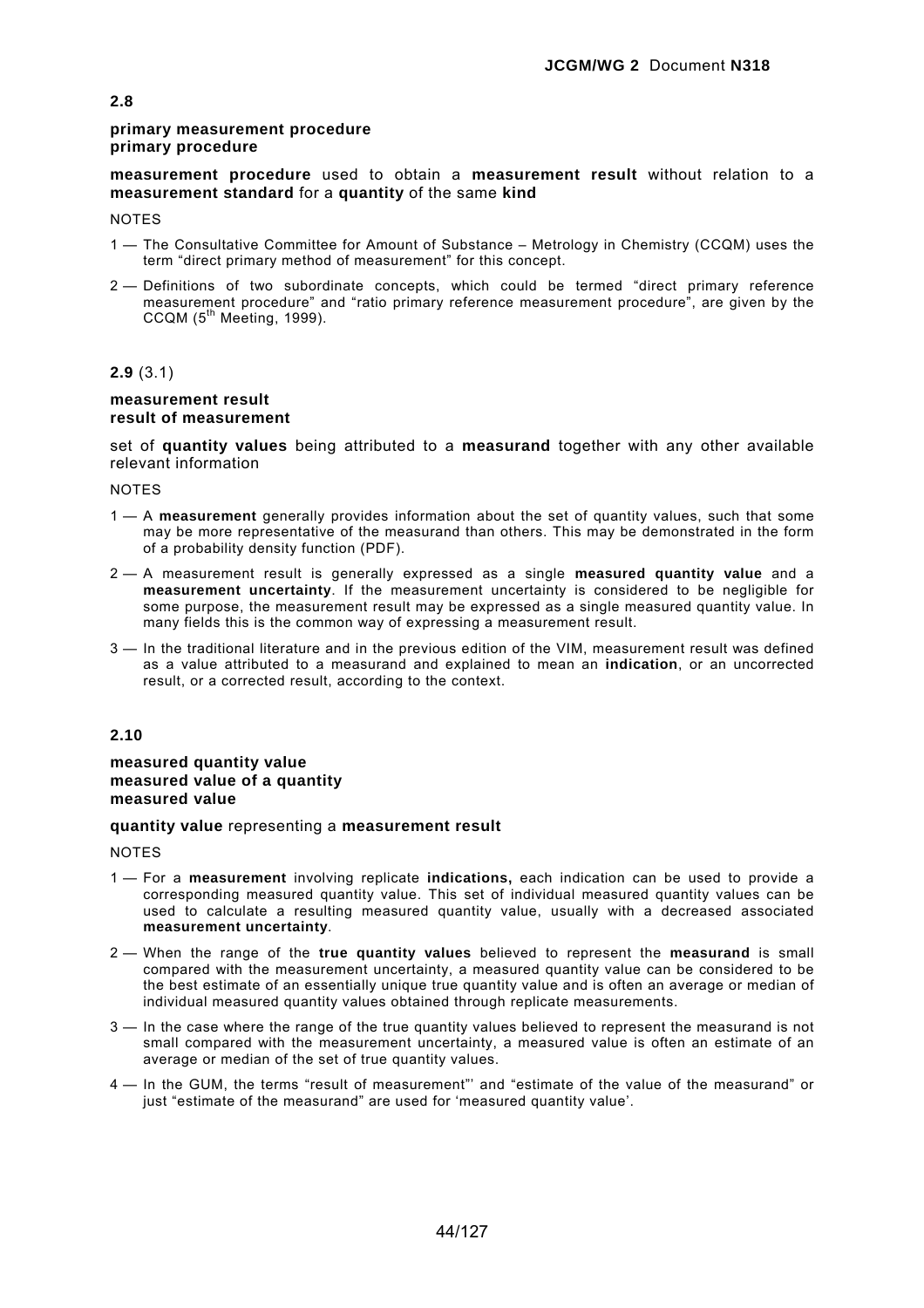#### **procédure opératoire primaire**, f **mode opératoire primaire**, m

**procédure opératoire** utilisée pour obtenir un **résultat de mesure** sans relation avec un **étalon** d'une **grandeur** de même **nature** 

**NOTES** 

- 1 Le Comité consultatif sur la quantité de matière Métrologie en chimie (CCQM) utilise pour ce concept le terme « méthode de mesure primaire directe ».
- 2 Le CCQM a donné (5<sup>e</sup> réunion, 1999) les définitions de deux concepts subordonnés, que l'on pourrait dénommer « procédure opératoire de référence primaire directe » et « procédure opératoire de référence primaire de mesure de rapports ».

#### **2.9** (3.1)

#### **résultat de mesure**, m **résultat d'un mesurage**, m

ensemble de **valeurs** attribuées à un **mesurande**, complété par toute autre information pertinente disponible

**NOTES** 

- 1 Un **mesurage** fournit généralement des informations sur l'ensemble de valeurs, certaines pouvant être plus représentatives du mesurande que d'autres. Cela peut s'exprimer sous la forme d'une fonction de densité de probabilité.
- 2 Le résultat de mesure est généralement exprimé par une **valeur mesurée** unique et une **incertitude de mesure**. Si l'on considère l'incertitude de mesure comme négligeable dans un certain but, le résultat de mesure peut être exprimé par une seule valeur mesurée. Dans de nombreux domaines, c'est la manière la plus usuelle d'exprimer un résultat de mesure.
- 3 Dans la littérature traditionnelle et dans l'édition précédente du VIM, le résultat de mesure était défini comme une valeur attribuée à un mesurande et pouvait se référer à une **indication**, un résultat brut ou un résultat corrigé, selon le contexte.

### **2.10**

**valeur mesurée**, f

#### **valeur d'une grandeur** représentant un **résultat de mesure**

- 1 Pour un **mesurage** impliquant des **indications** répétées, chacune peut être utilisée pour fournir une valeur mesurée correspondante. Cet ensemble de valeurs mesurées individuelles peut ensuite être utilisé pour calculer une valeur mesurée résultante, dont l'**incertitude de mesure** associée est généralement plus petite.
- 2 Lorsque l'étendue des **valeurs vraies** considérées comme représentant le **mesurande** est petite par rapport à l'incertitude de mesure, on peut considérer une valeur mesurée comme la meilleure estimation d'une valeur vraie par essence unique, souvent sous la forme d'une moyenne ou d'une médiane de valeurs mesurées individuelles obtenues par des mesurages répétés.
- 3 Lorsque l'étendue des valeurs vraies considérées comme représentant le mesurande n'est pas petite par rapport à l'incertitude de mesure, une valeur mesurée est souvent une estimation d'une moyenne ou d'une médiane de l'ensemble des valeurs vraies.
- 4 Dans le GUM, les termes « résultat de mesure » et « estimation de la valeur du mesurande », ou simplement « estimation du mesurande », sont utilisés au sens de « valeur mesurée ».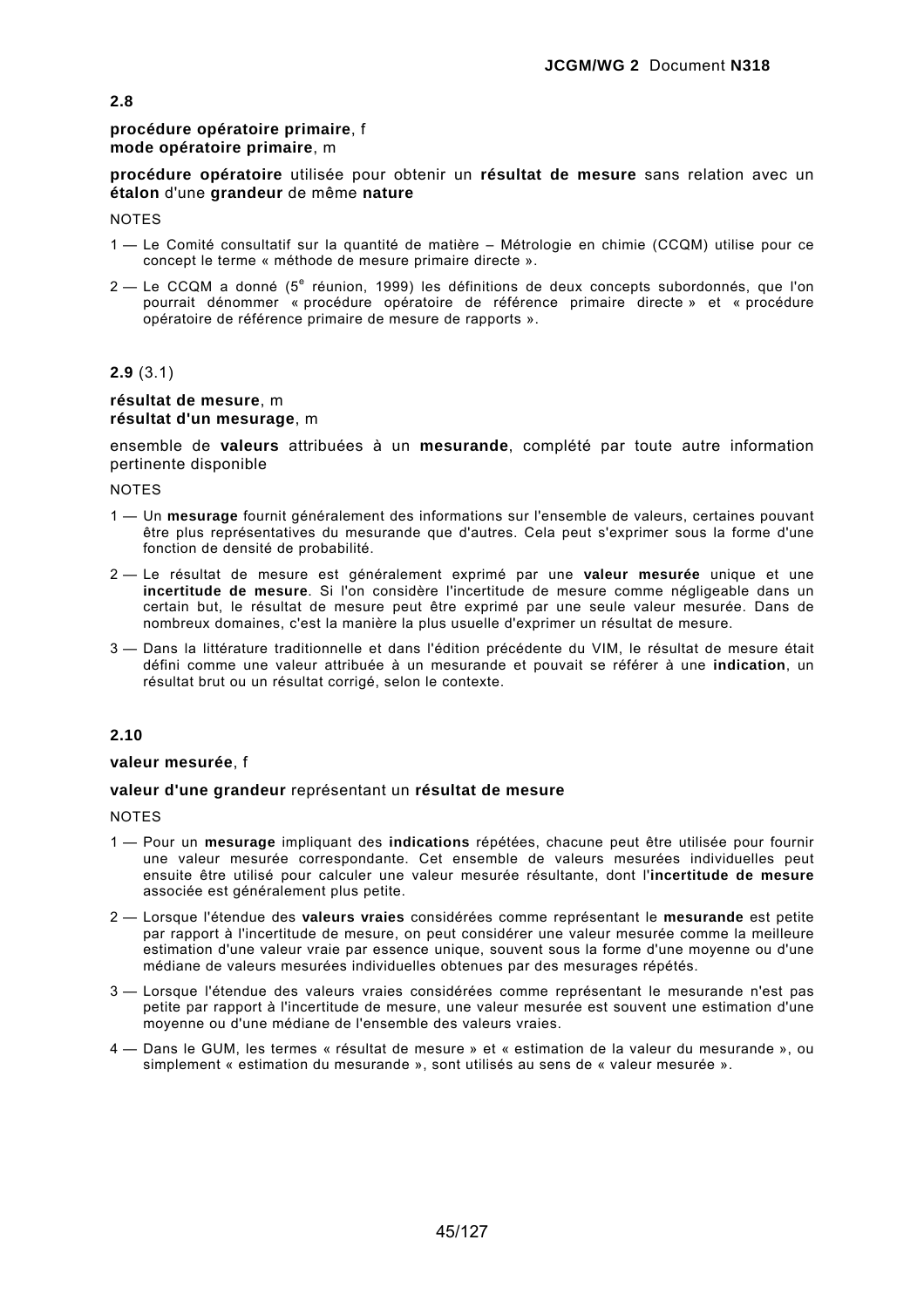**2.11** (1.19)

#### **true quantity value true value of a quantity true value**

**quantity value** consistent with the definition of a **quantity**

**NOTES** 

- 1 In the classical approach to describing **measurement**, a true quantity value is considered unique and, in practice, unknowable. Another approach is to recognize that, owing to the inherently incomplete amount of detail in the definition of a quantity, there is not a single true quantity value but rather a set of true quantity values consistent with the definition. Other approaches dispense altogether with the concept of true quantity value and rely on the concept of **metrological compatibility of measurement results** for assessing their validity.
- 2 In the special case of a fundamental constant, the quantity is considered to have a single true quantity value.
- 3 When the **definitional uncertainty** of the **measurand** is negligible with respect to the other components of the **measurement uncertainty**, the measured quantity may be considered to be represented by an "essentially unique" **quantity value**. This is the approach taken by the GUM, where the word "true" is considered to be redundant.

**2.12** (1.20, note1)

### **conventional quantity value conventional value of a quantity conventional value**

**quantity value** attributed by agreement to a **quantity** for a given purpose

EXAMPLES

- a) Standard acceleration of free fall (formerly called 'standard acceleration due to gravity'),  $g_n = 9.806$  65 m s<sup>-2</sup>.
- b) The conventional quantity value of the Josephson constant,  $K_{J-90}$  = 483 597.9 GHz V<sup>-1</sup>.
- c) The conventional quantity value of a given mass standard,  $m = 100.003$  47 g.

NOTES

- 1 **The term "conventional true quantity value" is sometimes used for this concept, but its use is discouraged.**
- 2 A conventional quantity value is only an estimate of a **true quantity value**.

## **2.13** (3.5)

### **measurement accuracy (1) accuracy of measurement (1) accuracy (1)**

<classical approach> closeness of agreement between a **measured quantity value** and a **true quantity value** of the **measurand**

- 1 The concept 'measurement accuracy' is not given a numerical value, but a **measurement** is said to be more accurate when it offers a smaller **measurement uncertainty**. Measures of measurement accuracy are found in ISO 5725.
- 2 The term "measurement accuracy" should not be used for '**measurement trueness**' and the term "**measurement precision**" should not be used for 'measurement accuracy'.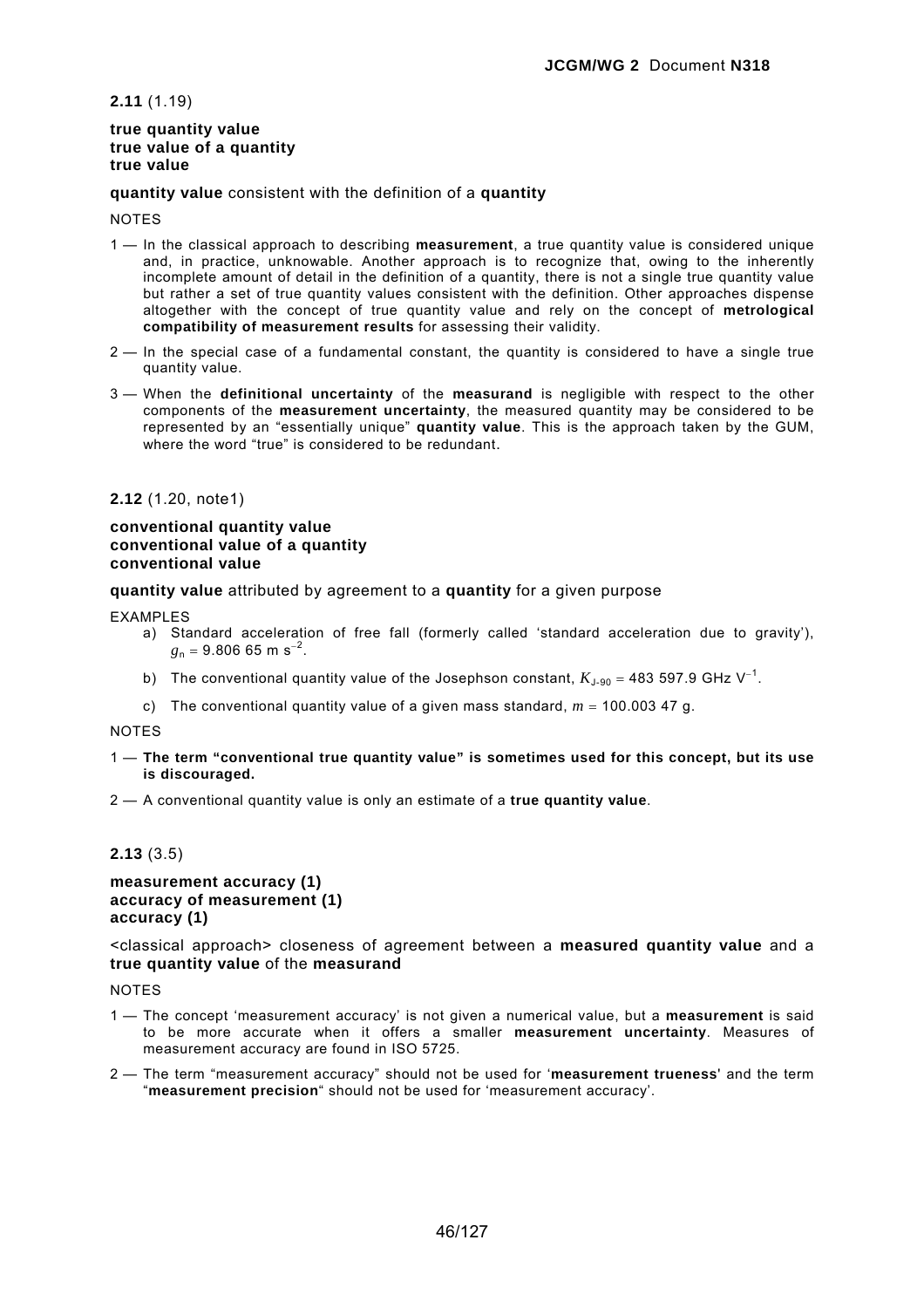### **2.11** (1.19)

### **valeur vraie**, f **valeur vraie d'une grandeur**, f

### **valeur d'une grandeur** compatible avec la définition de la **grandeur**

#### **NOTES**

- 1 Dans l'approche classique de description des **mesurages**, la valeur vraie est considérée comme unique et, en pratique, impossible à connaître. Une autre approche consiste à reconnaître que, par suite de la quantité intrinsèquement incomplète de détails dans la définition d'une grandeur, il n'y a pas une seule valeur vraie mais plutôt un ensemble de valeurs vraies compatibles avec la définition. D'autres approches évitent complètement le concept de valeur vraie et évaluent la validité des **résultats de mesure** à l'aide du concept de **compatibilité de mesure**.
- 2 Dans le cas particulier des constantes fondamentales, on considère la grandeur comme ayant une seule valeur vraie.
- 3 Lorsque l'**incertitude définitionnelle** du **mesurande** est négligeable par rapport à l'**incertitude de mesure**, on peut considérer que la grandeur mesurée est représentée par une valeur par essence unique. C'est l'approche adoptée dans le GUM, où le mot « vraie » est considéré comme redondant.

### **2.12** (1.20, note1)

### **valeur conventionnelle**, m **valeur conventionnelle d'une grandeur**, m

**valeur** attribuée à une **grandeur** par un accord pour un usage donné

#### **EXEMPLES**

- a) Valeur conventionnelle de l'accélération due à la pesanteur ou accélération normale de la pesanteur,  $g_n = 9{,}806{,}65{,}m{s}^{-2}$ .
- b) Valeur conventionnelle de la constante de Josephson,  $K_{J\text{-}90}$  = 483 597,9 GHz V<sup>-1</sup>.
- c) Valeur conventionnelle d'un étalon de masse donné, *m* = 100,003 47 g.

#### NOTES

- 1 Le terme « valeur conventionnellement vraie » est quelquefois utilisé pour ce concept, mais son utilisation est déconseillée.
- 2 Une valeur conventionnelle n'est qu'une estimation d'une **valeur vraie**.

## **2.13** (3.5)

#### **exactitude de mesure (1)**, f **exactitude (1)**, f

<approche classique> étroitesse de l'accord entre une **valeur mesurée** et une **valeur vraie** du **mesurande**

- 1 L'exactitude de mesure ne s'exprime pas numériquement, mais un **mesurage** est dit plus exact s'il fournit une plus petite **incertitude de mesure**. Des caractéristiques d'exactitude se trouvent dans l'ISO 5725.
- 2 Il convient de ne pas utiliser le terme « exactitude de mesure » pour la **justesse de mesure** et le terme « **fidélité de mesure** » pour l'exactitude de mesure.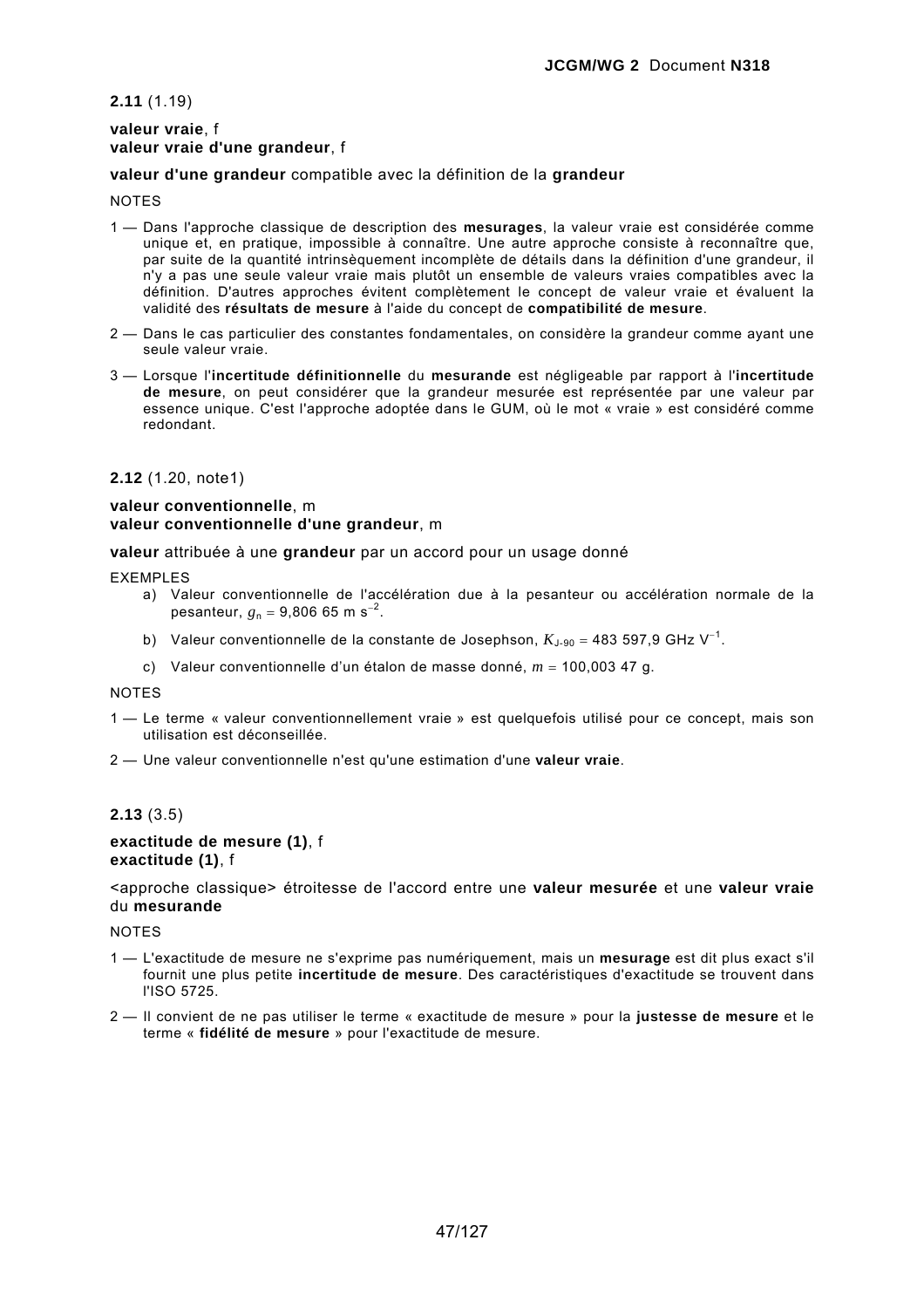### **measurement accuracy (2) accuracy of measurement (2) accuracy (2)**

<uncertainty approach> closeness of agreement between **measured quantity values** that are being attributed to the **measurand**

**NOTE** 

The concept measurement accuracy is not given a numerical value, but a **measurement** is said to be more accurate when it offers a smaller **measurement uncertainty**.

### **2.15**

#### **measurement trueness trueness of measurement trueness**

closeness of agreement between the average of an infinite number of replicate **measured quantity values** and a **reference quantity value**

**NOTES** 

- 1 A reference quantity value can be a **true quantity value** of the **measurand** or an assigned **quantity value** of a **measurement standard** with negligible **measurement uncertainty**.
- 2 Measurement trueness cannot be expressed numerically, but measures are given in ISO 5725.
- 3 Measurement trueness is inversely related to only **systematic measurement error.**
- 4 The term "measurement trueness" should not be used for '**measurement accuracy**' and vice versa.

### **2.16**

#### **measurement precision precision**

closeness of agreement between **indications** obtained by replicate **measurements** on the same or similar objects under specified conditions

- 1 Measurement precision is usually expressed numerically by measures of imprecision, such as standard deviation, variance, or coefficient of variation under the specified conditions of measurement.
- 2 The 'specified conditions' can be **repeatability conditions of measurement**, **intermediate precision conditions of measurement**, or **reproducibility conditions of measurement** (see ISO 5725-5:1998).
- 3 Measurement precision is used to define **measurement repeatability**, **intermediate measurement precision**, and **measurement reproducibility**.
- 4 Sometimes "precision" is erroneously used to mean '**measurement accuracy (2)**' .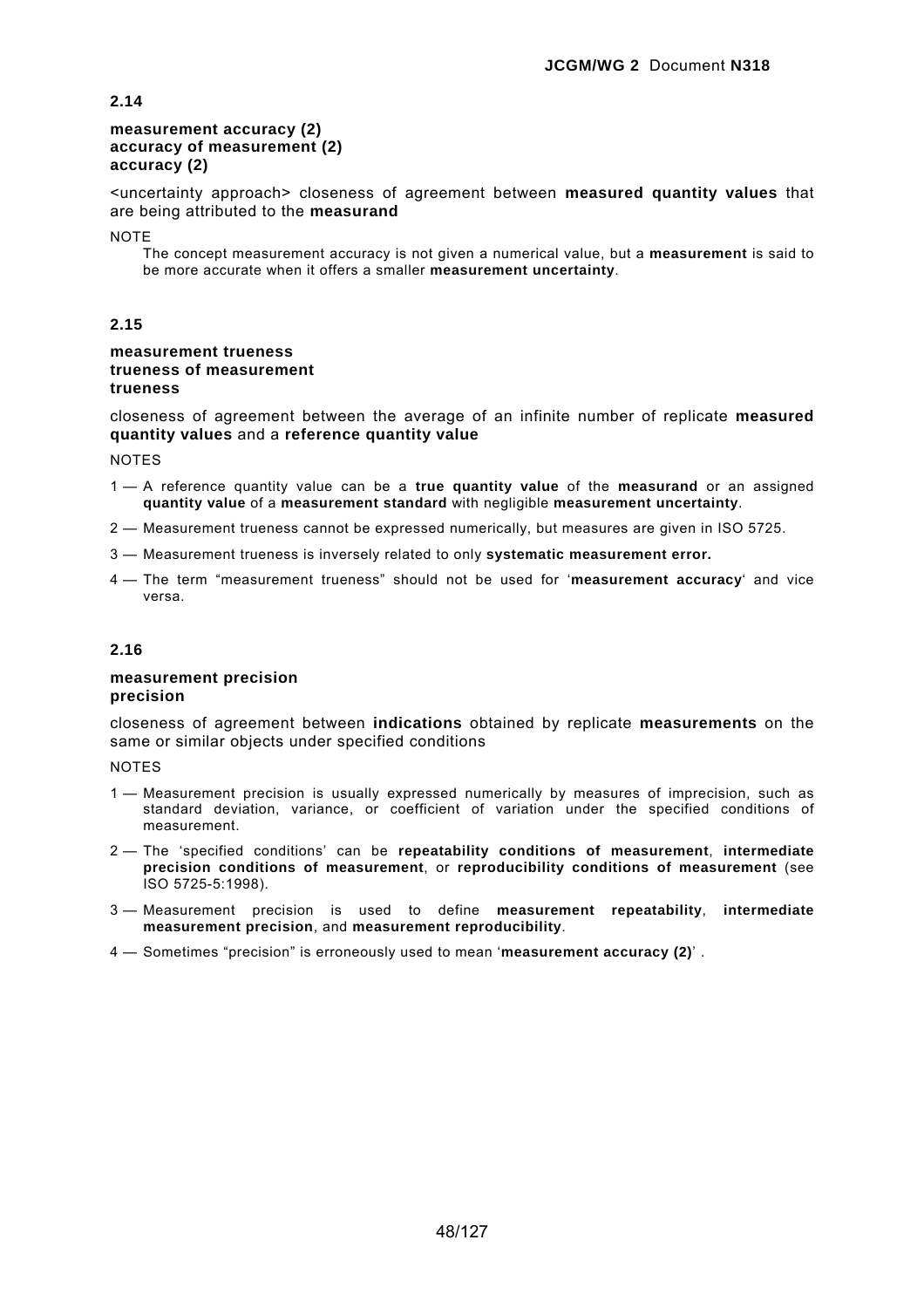#### **exactitude de mesure (2)**, f **exactitude (2)**, f

<approche incertitude> étroitesse de l'accord entre les **valeurs mesurées** qui sont attribuées au **mesurande**

**NOTE** 

L'exactitude de mesure ne s'exprime pas numériquement, mais un **mesurage** est dit plus exact s'il fournit une plus petite **incertitude de mesure**.

## **2.15**

### **justesse de mesure**, f **justesse**, f

étroitesse de l'accord entre la moyenne d'un nombre infini de **valeurs mesurées** répétées et une **valeur de référence**

#### **NOTES**

- 1 La valeur de référence peut être une **valeur vraie** du **mesurande** ou une valeur assignée d'un **étalon** dont l'**incertitude de mesure** est négligeable.
- 2 La justesse de mesure ne s'exprime pas numériquement, mais des caractéristiques de justesse se trouvent dans l'ISO 5725.
- 3 La justesse de mesure varie en sens inverse de la seule **erreur systématique**.
- 4 Il convient de ne pas utiliser le terme « justesse de mesure » pour l'**exactitude de mesure** et vice versa.

## **2.16**

#### **fidélité de mesure**, f **fidélité**, f

étroitesse de l'accord entre les **valeurs mesurées** obtenues par des **mesurages** répétés du même objet ou d'objets similaires dans des conditions spécifiées

- 1 La fidélité est en général exprimée numériquement par des caractéristiques telles que l'écart-type, la variance ou le coefficient de variation dans les conditions spécifiées.
- 2 Les conditions spécifiées peuvent être des **conditions de répétabilité**, des **conditions de fidélité intermédiaire** ou des **conditions de reproductibilité** (voir l'ISO 5725-5:1998).
- 3 La fidélité sert à définir la **répétabilité de mesure**, la **fidélité intermédiaire de mesure** et la **reproductibilité de mesure**.
- 4 Le terme « fidélité » est quelquefois utilisé improprement pour désigner l'**exactitude de mesure (2)**.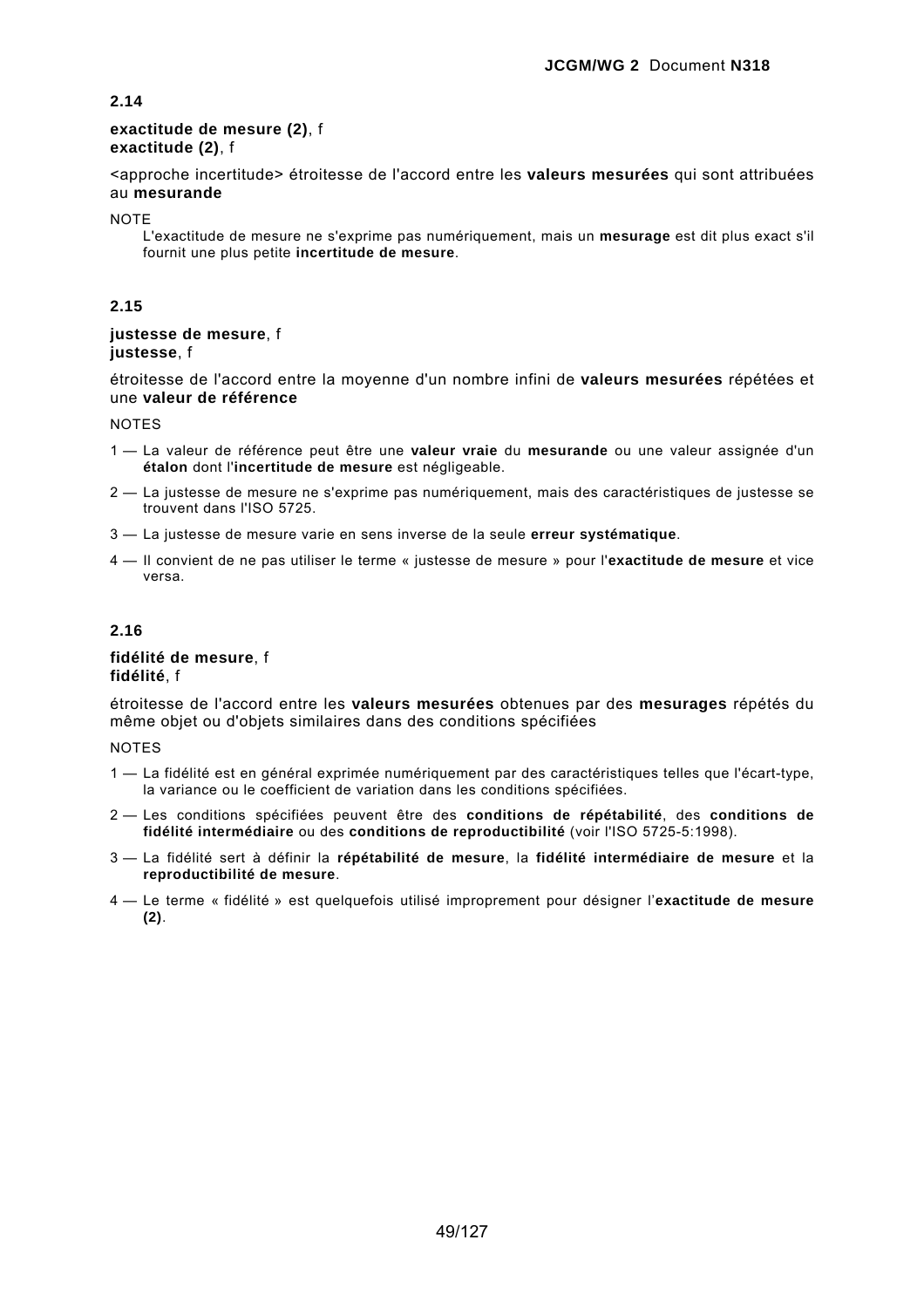**2.17** (3.10)

#### **measurement error error of measurement error**

#### difference of **measured quantity value** and **reference quantity value**

**NOTES** 

- 1 The error concept can be used when there is a single reference quantity value to refer to, which occurs if a **calibration** is made by means of a **measurement standard** of negligible **measurement uncertainty** or if a **conventional quantity value** is given, or if the **measurand** is supposed to be represented by a unique **true quantity value** or a set of true quantity values of negligible range.
- 2 The sign of the difference must be noted.
- 3 Measurement error should not be confused with production error or mistake.

#### **2.18** (3.14)

#### **systematic measurement error systematic error of measurement systematic error**

component of **measurement error** that in replicate **measurements** remains constant or varies in a predictable manner

NOTES

- 1 The **reference quantity value** for a systematic measurement error is a **true quantity value**, or a **measured quantity value** of a **measurement standard** of negligible **measurement uncertainty**, or a **conventional quantity value**.
- 2 Systematic measurement error, and its causes, can be known or unknown. A **correction** can be applied to compensate for a known systematic measurement error.
- 3 Systematic measurement error equals the difference of measurement error and **random measurement error**.

**2.19** (5.25)

### **measurement bias bias**

**systematic measurement error** or its estimate, with respect to a **reference quantity value**

### **2.20** (3.13)

#### **random measurement error random error of measurement random error**

component of **measurement error** that in replicate **measurements** varies in an unpredictable manner

- 1 The **reference quantity value** for a random measurement error is the average that would ensue from an infinite number of replicate measurements of the same **measurand.**
- 2 Random measurement errors of a set of replicated measurements form a distribution that can be described by its variance, and has an expectation of zero.
- 3 Random error equals the difference of **error of measurement** and **systematic error of measurement**.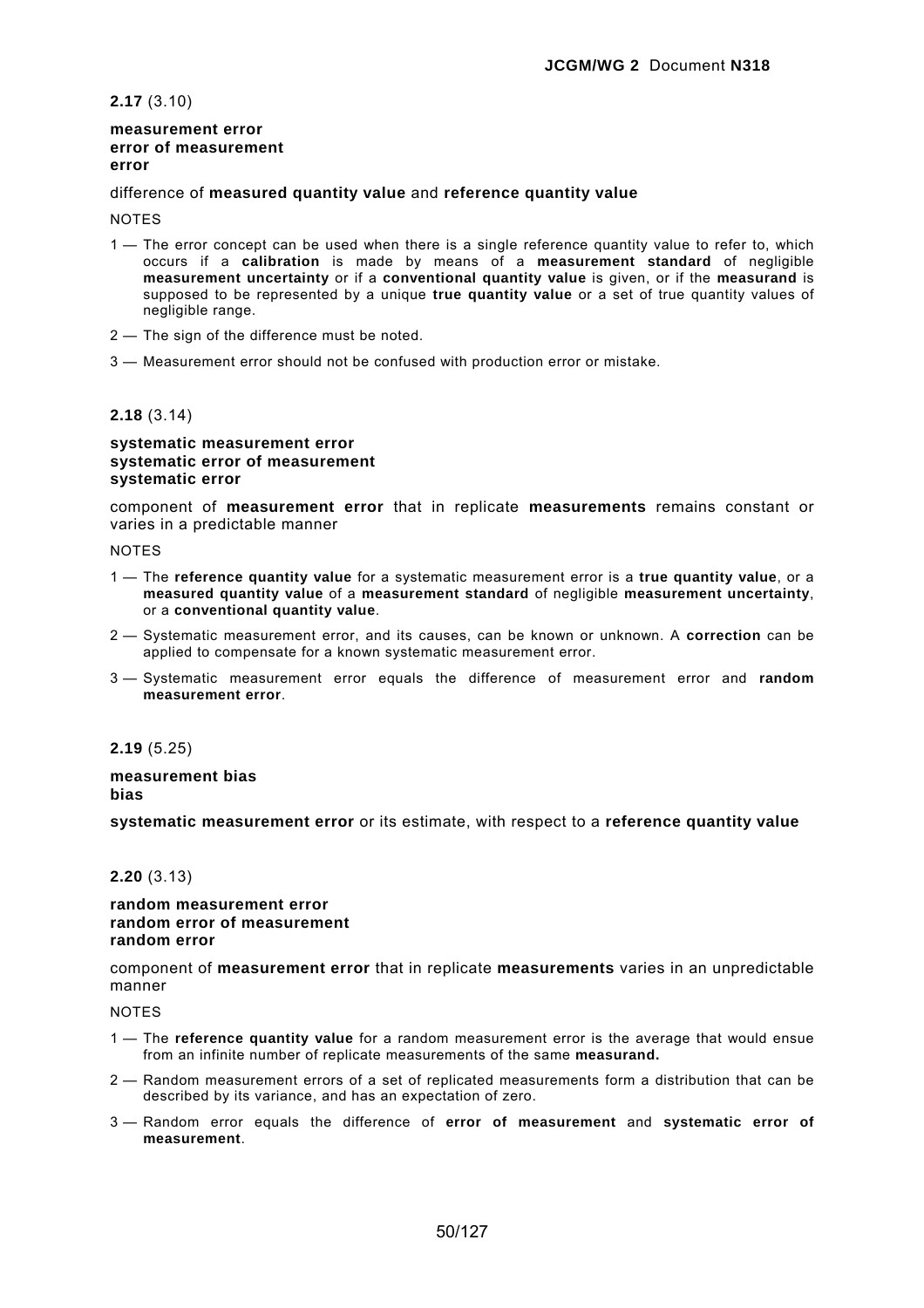**2.17** (3.10)

#### **erreur de mesure**, f **erreur**, f

### différence entre la **valeur mesurée** d'une **grandeur** et une **valeur de référence**

#### **NOTES**

- 1 Le concept d'erreur peut être utilisé lorsqu'il existe une valeur de référence unique à laquelle se rapporter, ce qui a lieu si on effectue un **étalonnage** au moyen d'un **étalon** dont l'**incertitude de mesure** est négligeable, si une **valeur conventionnelle** est donnée, ou si on suppose le **mesurande** représenté par une **valeur vraie** unique ou un ensemble de valeurs vraies d'étendue négligeable.
- 2 Le signe de la différence doit être précisé.
- 3 Il convient de ne pas confondre l'erreur de mesure avec une erreur de production ou une erreur humaine.

#### **2.18** (3.14)

#### **erreur systématique**, f

composante de l'**erreur de mesure** qui, dans des **mesurages** répétés, demeure constante ou varie de façon prévisible

**NOTES** 

- 1 La **valeur de référence** pour une erreur systématique est une **valeur vraie**, une **valeur mesurée** d'un **étalon** dont l'**incertitude de mesure** est négligeable, ou une **valeur conventionnelle**.
- 2 L'erreur systématique et ses causes peuvent être connues ou inconnues. On peut appliquer une **correction** pour compenser une erreur systématique connue.
- 3 L'erreur systématique est égale à la différence entre l'erreur de mesure et l'**erreur aléatoire**.

### **2.19** (5.25)

#### **erreur de justesse**, f

**erreur systématique** ou son estimation, par rapport à une **valeur de référence**

#### **2.20** (3.13)

#### **erreur aléatoire**, f

composante de l'**erreur de mesure** qui, dans des **mesurages** répétés, varie de façon imprévisible

- 1 La **valeur de référence** pour une erreur aléatoire est la moyenne qui résulterait d'un nombre infini de mesurages répétés du même **mesurande**.
- 2 Les erreurs aléatoires d'un ensemble de mesurages répétés forment une distribution d'espérance mathématique nulle, qui peut être décrite par une variance.
- 3 L'erreur aléatoire est égale à la différence entre l'erreur de mesure et l'**erreur systématique**.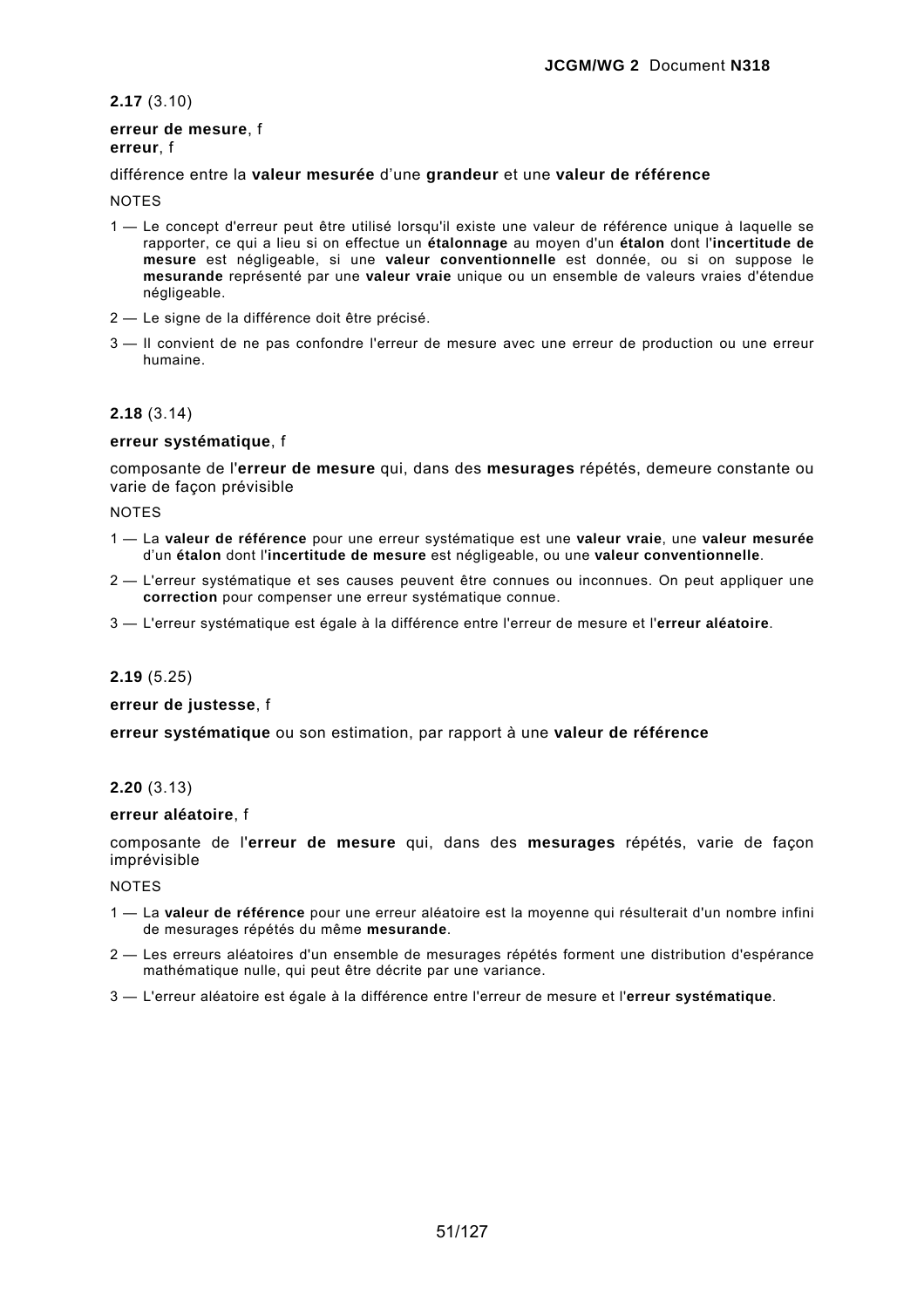### **2.21** (3.6, notes 1 and 2)

### **repeatability condition of measurement repeatability condition**

condition of **measurement** in a set of conditions that includes the same **measurement procedure**, same operators, same **measuring system**, same operating conditions and same location, and replicate measurements on the same or similar objects over a short period of time

**NOTE** 

In chemistry, the term 'intra-serial precision condition of measurement' is sometimes used to designate this concept.

# **2.22** (3.6)

#### **measurement repeatability repeatability**

**measurement precision** under a set of **repeatability conditions of measurement**

## **2.23**

### **intermediate precision condition of measurement intermediate precision condition**

condition of **measurement** in a set of conditions that includes the same **measurement procedure**, same location, and replicate measurements on the same or similar objects over an extended period of time, but may include other conditions involving changes

NOTES

- 1 The changes can include new **calibrations**, **calibrators**, operators, and **measuring systems**.
- 2 A specification should contain the conditions changed and unchanged, to the extent practical.
- 3 In chemistry, the term' inter-serial intermediate precision condition of measurement' is sometimes used to designate this concept.

## **2.24**

#### **intermediate measurement precision intermediate precision**

**measurement precision** under a set of **intermediate precision conditions of measurement**

**NOTE** 

Relevant statistical terms are given in ISO 5725-3:1998..

## **2.25** (3.7, note 2)

### **reproducibility condition of measurement reproducibility condition**

condition of **measurement** in a set of conditions that includes different locations, operators, **measuring systems,** and replicate measurements on the same or similar objects

NOTES

1 — The different measuring systems may use different **measurement procedures**.

2 — A specification should give the conditions changed and unchanged, to the extent practical.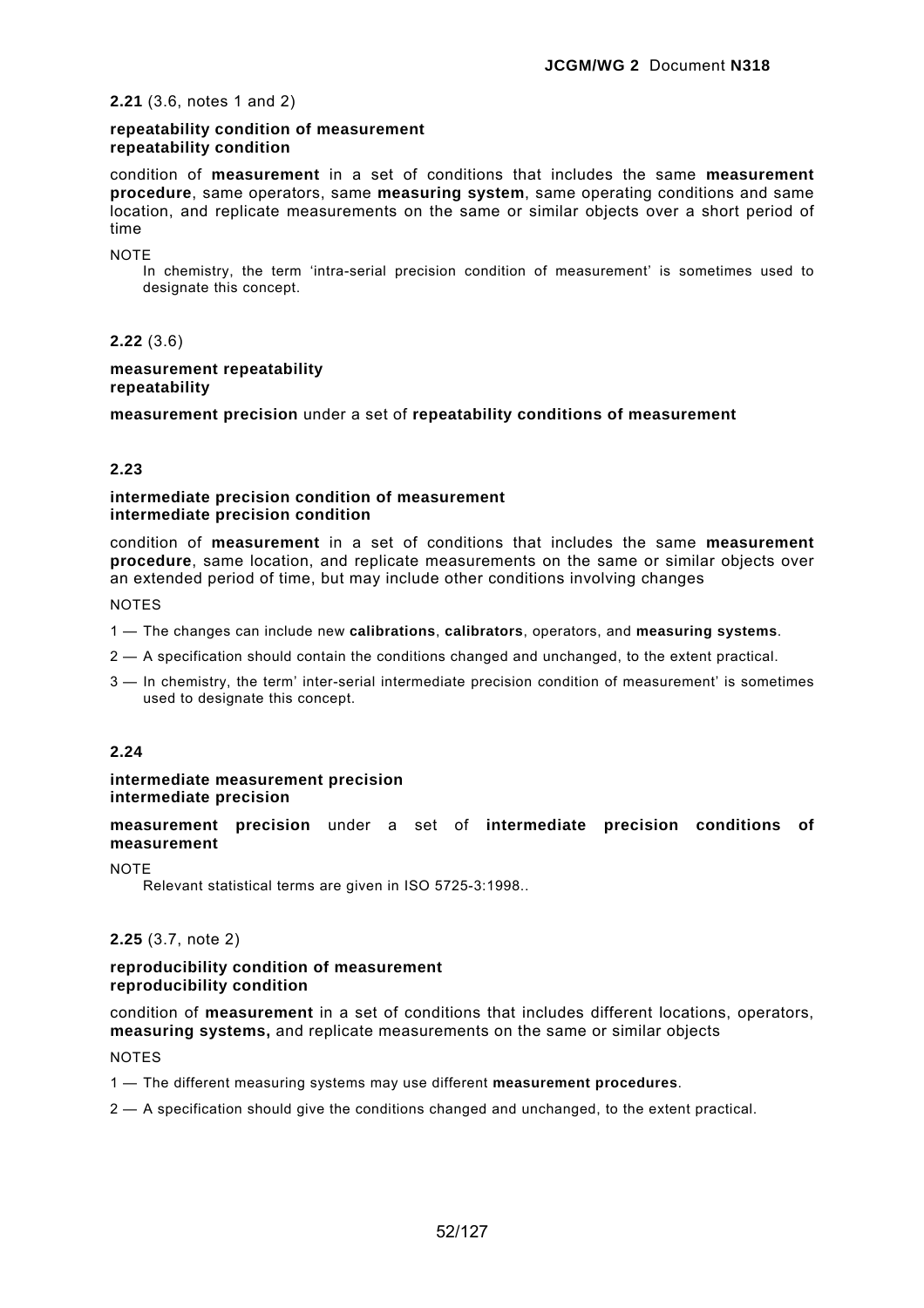#### **2.21** (3.6, notes 1 et 2)

## **condition de répétabilité**, f

condition de **mesurage** dans un ensemble de conditions qui comprennent la même **procédure opératoire**, les mêmes opérateurs, le même **système de mesure**, les mêmes conditions de fonctionnement et le même lieu, ainsi que des mesurages répétés sur le même objet ou des objets similaires pendant une courte période de temps

**NOTE** 

En chimie, on utilise quelquefois le terme « condition de fidélité intra-série » pour désigner ce concept.

#### **2.22** (3.6)

#### **répétabilité de mesure**, f **répétabilité**, f

**fidélité de mesure** selon un ensemble de **conditions de répétabilité**

### **2.23**

#### **condition de fidélité intermédiaire**, f

condition de **mesurage** dans un ensemble de conditions qui comprennent la même **procédure opératoire**, le même lieu et des mesurages répétés sur le même objet ou des objets similaires pendant une période de temps étendue, mais peuvent comprendre d'autres conditions que l'on fait varier

NOTES

- 1 Les conditions que l'on fait varier peuvent comprendre de nouveaux **étalonnages**, **étalons d'étalonnage**, opérateurs et **systèmes de mesure**.
- 2 Il convient qu'une spécification contienne, dans la mesure du possible, les conditions que l'on fait varier et celles qui restent inchangées.
- 3 En chimie, on utilise quelquefois le terme « condition de fidélité intermédiaire inter-série » pour désigner ce concept.

#### **2.24**

#### **fidélité intermédiaire de mesure**, f **fidélité intermédiaire**, f

### **fidélité de mesure** selon un ensemble de **conditions de fidélité intermédiaire**

**NOTE** 

Des termes statistiques pertinent sont donnés dans l'ISO 5725-3:1998.

## **2.25** (3.7, note 2)

### **condition de reproductibilité**, f

condition de **mesurage** dans un ensemble de conditions qui comprennent des lieux, des opérateurs et des **systèmes de mesure** différents, ainsi que des mesurages répétés sur le même objet ou des objets similaires

- 1 Les différents systèmes de mesure peuvent utiliser des **procédures opératoires** différentes.
- 2 Il convient qu'une spécification contienne, dans la mesure du possible, les conditions que l'on fait varier et celles qui restent inchangées.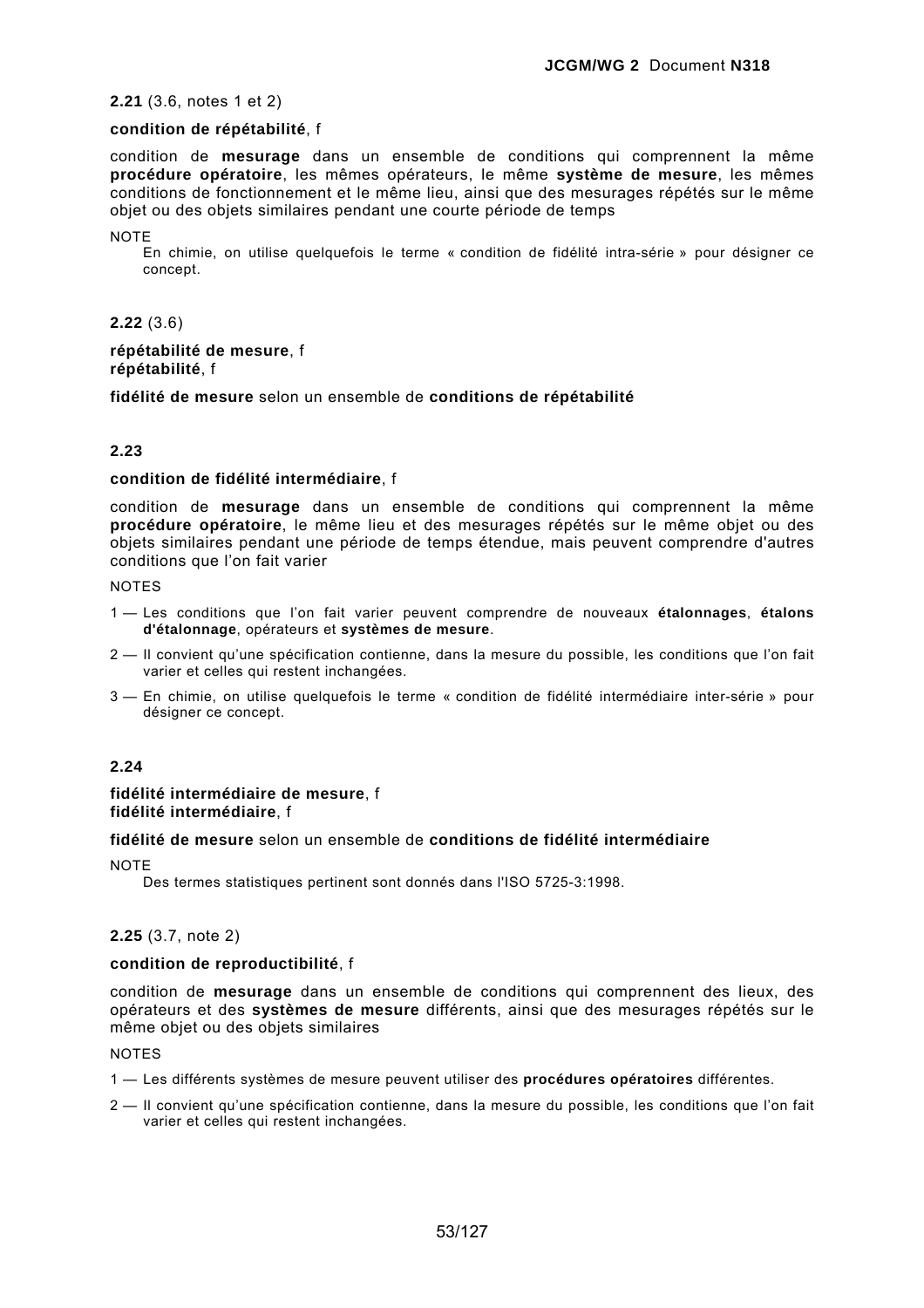**2.26** (3.7)

#### **measurement reproducibility reproducibility**

#### **measurement precision** under **reproducibility conditions of measurement**

**NOTE** 

Relevant statistical terms are given in ISO 5725-2:1998..

**2.27** (3.9)

#### **measurement uncertainty uncertainty of measurement uncertainty**

parameter characterizing the dispersion of the **quantity values** being attributed to a **measurand**, based on the information used

**NOTES** 

- 1 Measurement uncertainty includes components arising from systematic effects, such as components associated with **corrections** and the assigned quantity values of **measurement standards**, as well as the **definitional uncertainty**. Sometimes known systematic effects are not corrected for but are instead treated as uncertainty components.
- 2 The parameter may be, for example, a standard deviation called **standard measurement uncertainty** (or a specified multiple of it), or the half-width of an interval, having a stated **coverage probability**.
- 3 Measurement uncertainty comprises, in general, many components. Some of these may be evaluated by **Type A evaluation of measurement uncertainty** from the statistical distribution of the quantity values from series of **measurements** and can be characterized by experimental standard deviations. The other components, which may be evaluated by **Type B evaluation of measurement uncertainty**, can also be characterized by standard deviations, evaluated from probability density functions based on experience or other information.

## **2.28**

#### **definitional uncertainty**

minimum **measurement uncertainty** resulting from the inherently finite amount of detail in the definition of a **measurand**

- 1 Any change in the descriptive detail of a measurand requires another model leading to another measurand having another definitional uncertainty.
- 2 In the GUM, D.3.4, and in IEC 60359 the concept 'definitional uncertainty' is termed "intrinsic uncertainty".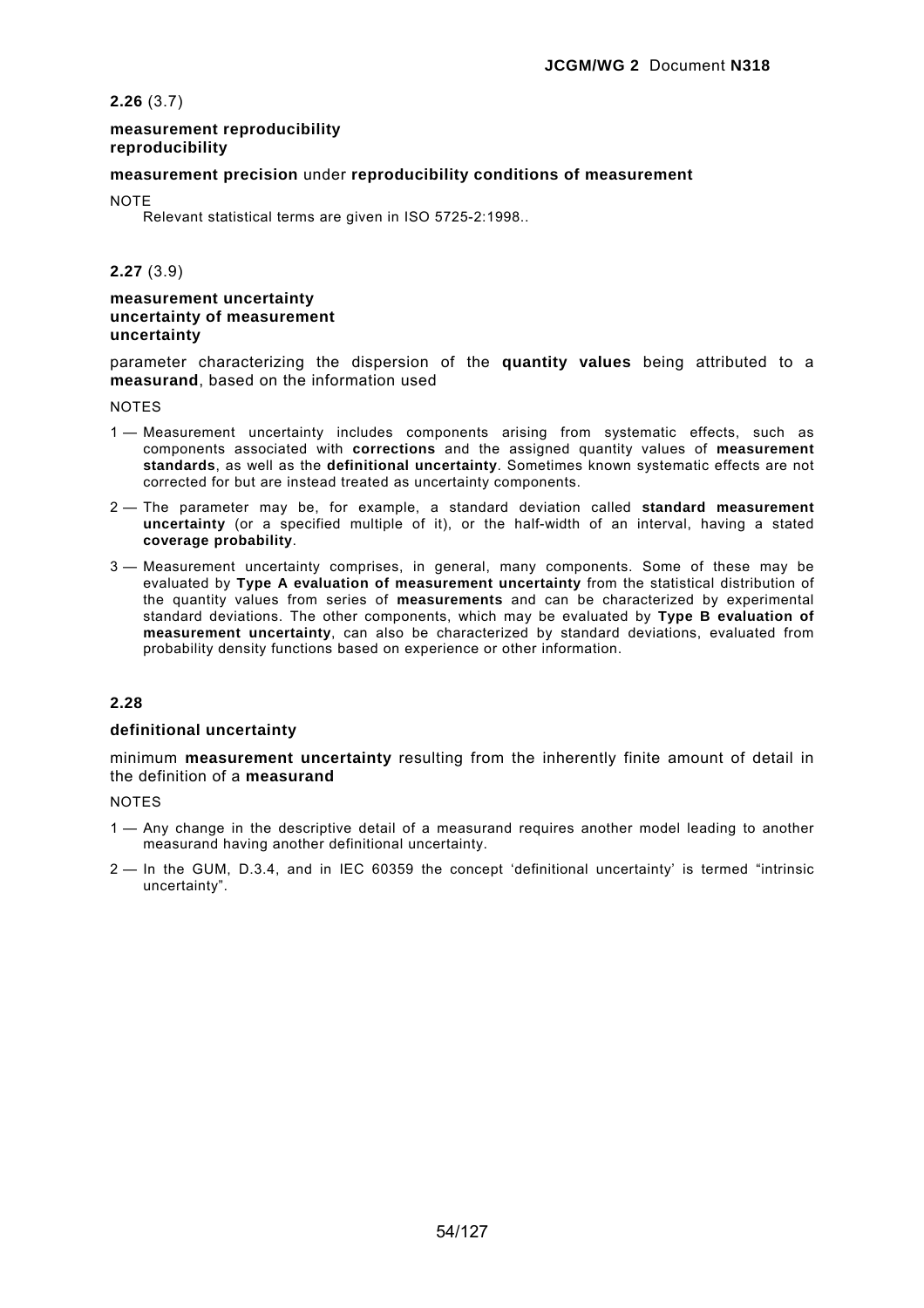**2.26** (3.7)

### **reproductibilité de mesure**, f **reproductibilité**, f

### **fidélité de mesure** selon un ensemble de **conditions de reproductibilité**

**NOTE** 

Des termes statistiques pertinents sont donnés dans l'ISO 5725-2:1998.

### **2.27** (3.9)

### **incertitude de mesure**, f **incertitude**, f

paramètre qui caractérise la dispersion des **valeurs** attribuées à un **mesurande**, à partir des informations utilisées

#### NOTES

- 1 L'incertitude de mesure comprend des composantes provenant d'effets systématiques, telles que les composantes associées aux **corrections** et aux valeurs assignées des **étalons**, ainsi que l'**incertitude définitionnelle**. Parfois, les effets systématiques connus ne sont pas corrigés mais traités comme des composantes de l'incertitude.
- 2 Le paramètre peut être, par exemple, un écart-type appelé **incertitude-type** (ou un de ses multiples) ou la demi-étendue d'un intervalle ayant un **niveau de confiance** déterminé.
- 3 L'incertitude de mesure comprend en général de nombreuses composantes. Certaines peuvent être évaluées par une **évaluation de type A de l'incertitude** à partir de la distribution statistique des valeurs provenant de séries de **mesurages** et peuvent être caractérisées par des écarts-types expérimentaux. Les autres composantes, qui peuvent être évaluées par une **évaluation de type B de l'incertitude**, peuvent aussi être caractérisées par des écarts-types, évalués à partir de fonctions de densité de probabilité fondées sur l'expérience ou d'autres informations.

#### **2.28**

#### **incertitude définitionnelle**, f

**incertitude de mesure** minimale qui résulte de la quantité intrinsèquement finie de détails dans la définition d'un **mesurande**

- 1 Toute modification des détails dans la description d'un mesurande nécessite un autre modèle qui conduit à un autre mesurande d'incertitude définitionnelle différente.
- 2 Dans le GUM, D.3.4, et dans la CEI 60359, le concept d'incertitude définitionnelle est appelé « incertitude intrinsèque ».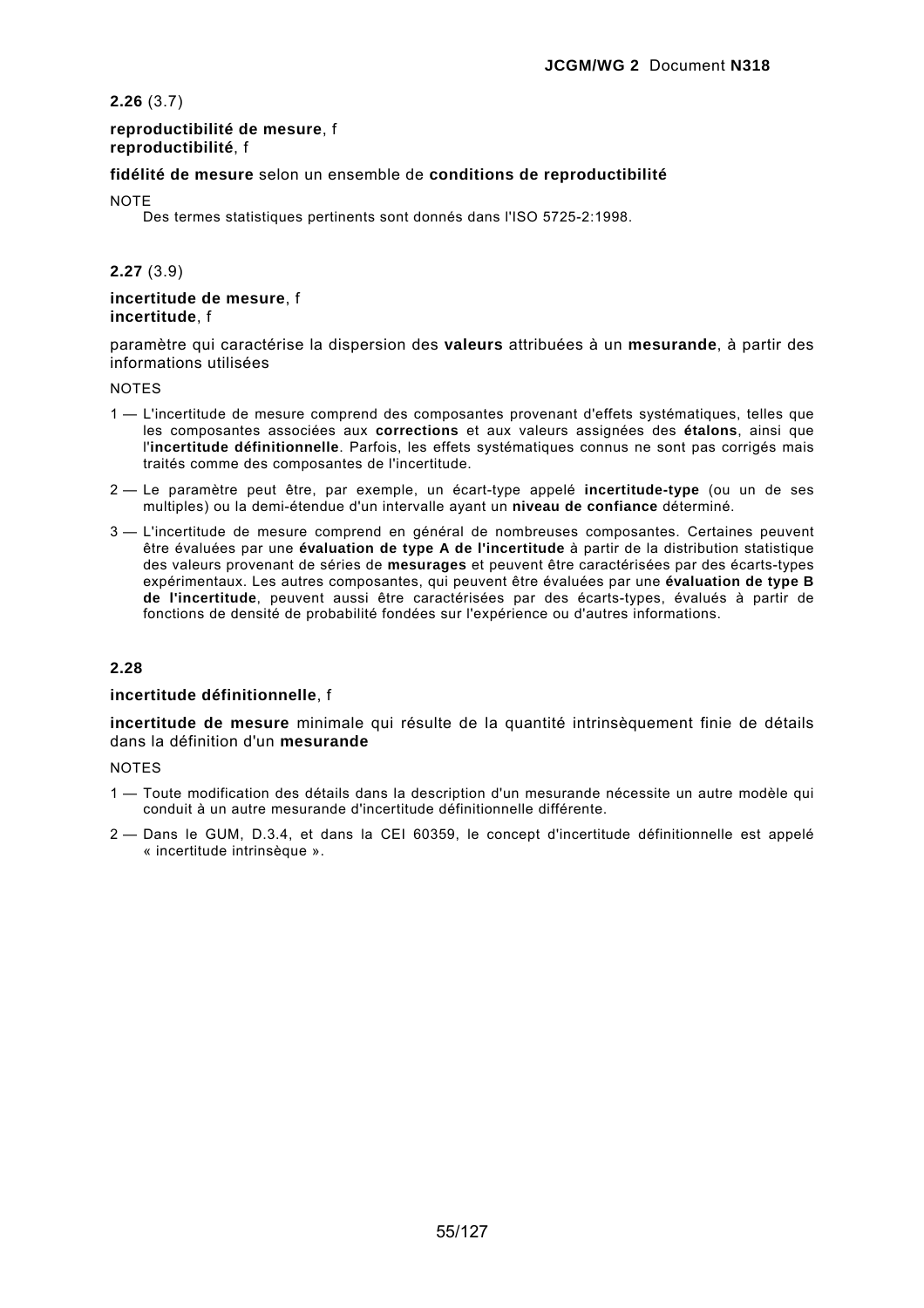### **Type A evaluation of measurement uncertainty Type A evaluation**

evaluation of a component of **measurement uncertainty** by a statistical analysis of **quantity values** obtained under defined **measurement** conditions

**NOTES** 

- 1 For various types of measurement conditions, see **repeatability condition of measurement**, **intermediate precision condition of measurement** and **reproducibility condition of measurement.**
- 2 For information about statistical analysis, see e. g. the GUM.
- 3 See also GUM, 2.3.2.

# **2.30**

### **Type B evaluation of measurement uncertainty Type B evaluation**

evaluation of a component of **measurement uncertainty** determined by means other than a **Type A evaluation of measurement uncertainty**

EXAMPLE

Evaluation based on information

- associated with authoritative published **quantity values**;
- associated with the quantity value of a **certified reference material**;
- obtained from a **calibration** certificate and incorporation of drift;
- obtained from the **accuracy class** of a verified **measuring instrument**;
- obtained from limits deduced through personal experience.

**NOTE** 

See also GUM, 2.3.3.

## **2.31**

**standard measurement uncertainty standard uncertainty of measurement standard uncertainty** 

**measurement uncertainty** expressed as a standard deviation

# **2.32**

## **combined standard measurement uncertainty combined standard uncertainty**

**standard measurement uncertainty** that is obtained from the **measurement results** of the **input quantities in a measurement model**

**NOTE** 

See also GUM, 2.3.4.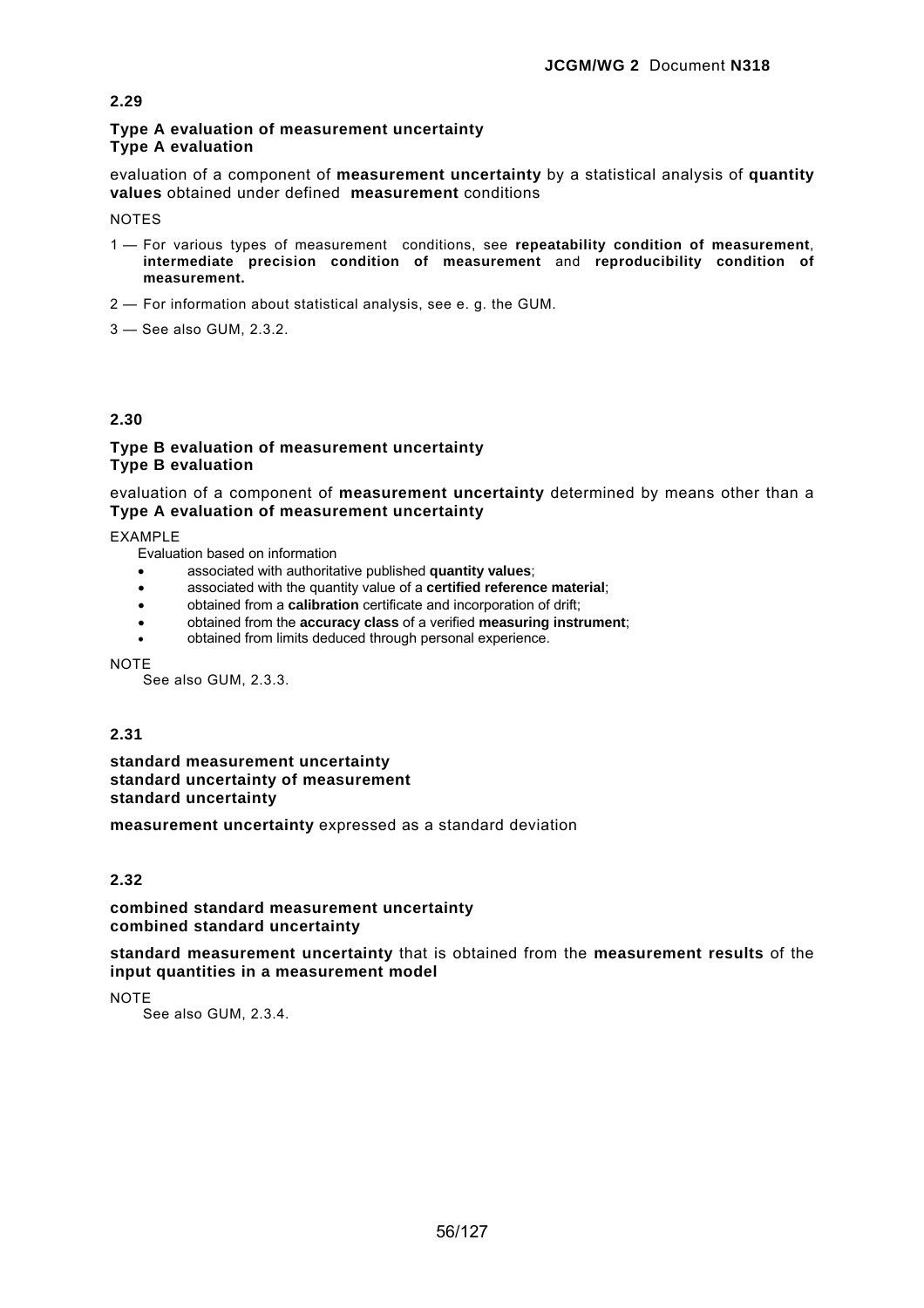### **évaluation de type A de l'incertitude**, f **évaluation de type A**, f

évaluation d'une composante de l'**incertitude de mesure** par une analyse statistique des **valeurs** obtenues dans des conditions définies de **fidélité**

**NOTES** 

- 1 Pour divers types de conditions de fidélité, voir **condition de répétabilité**, **condition de fidélité intermédiaire** et **condition de reproductibilité**.
- 2 Voir par exemple le GUM pour des informations sur l'analyse statistique.
- 3 Voir aussi le GUM, 2.3.2.

# **2.30**

### **évaluation de type B de l'incertitude**, f **évaluation de type B**, f

évaluation d'une composante de l'**incertitude de mesure** par d'autres moyens qu'une **évaluation de type A de l'incertitude**

EXEMPLE

Évaluation fondée sur des informations

- associées à des valeurs publiées faisant autorité ;
- associés à la valeur d'un **matériau de référence certifié** ;
- obtenues à partir d'un certificat d'**étalonnage** avec prise en compte de la dérive ;
- obtenues à partir de la **classe d'exactitude** d'un **instrument de mesure** vérifié ;
- obtenues à partir de limites déduites de l'expérience personnelle.

**NOTE** 

Voir aussi le GUM, 2.3.3.

# **2.31**

**incertitude-type**, f

**incertitude de mesure** exprimée sous la forme d'un écart-type

# **2.32**

## **incertitude-type composée**, f

**incertitude-type** obtenue à partir des **résultats de mesure** des **grandeurs d'entrée dans un modèle de mesure**

**NOTE** 

Voir aussi le GUM, 2.3.4.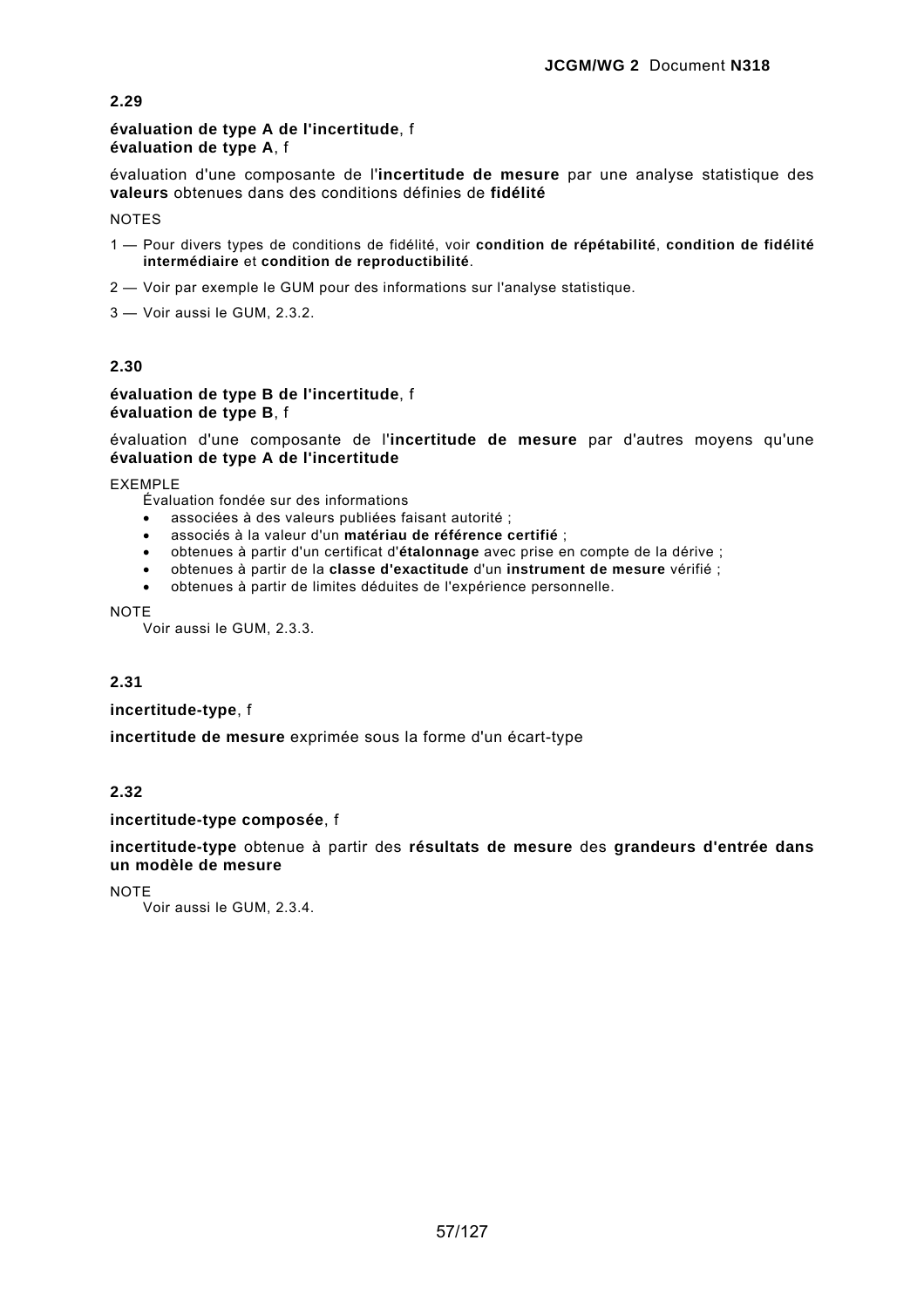### **uncertainty budget**

statement of a **measurement uncertainty**, of the components of that measurement uncertainty, and of their calculation and combination

**NOTE** 

The uncertainty budget should include the **measurement model**, estimates and measurement uncertainties of the **quantities** in the measurement model, covariances, type of applied probability density functions, degrees of freedom, type of evaluation of measurement uncertainty, and any **coverage factor**.

### **2.34**

#### **target measurement uncertainty target uncertainty**

**measurement uncertainty** specified as a goal or optimum and decided on the basis of the intended use of **measurement results**

### **2.35**

### **expanded measurement uncertainty expanded uncertainty**

product of a **combined standard measurement uncertainty** and a factor larger than the number one

NOTES

- 1 Expanded measurement uncertainty is termed "overall uncertainty" in paragraph 5 of Recommendation INC-1 (1980) and simply "uncertainty" in IEC documents.
- 2 The term 'factor' in this definition refers to a **coverage factor**.

## **2.36**

#### **coverage interval**

interval containing the set of **true quantity values** of a **measurand** with a stated probability, based on the information available

**NOTES** 

- 1 A coverage interval does not need to be centred on the **measured quantity value**. See Evaluation of measurement data - Supplement 1 to the GUM.
- 2 A coverage interval should not be termed 'confidence interval' to avoid confusion with the statistical concept (see GUM 6.2.2).
- 3 A coverage interval can be derived from an **expanded measurement uncertainty** (see GUM 2.3.5)

## **2.37**

#### **coverage probability**

probability that the set of **true quantity values** of a **measurand** is contained within a specified **coverage interval**

- 1 This definition pertains to the Uncertainty Approach as presented in the GUM.
- 2 The coverage probability is also termed "level of confidence" in the GUM.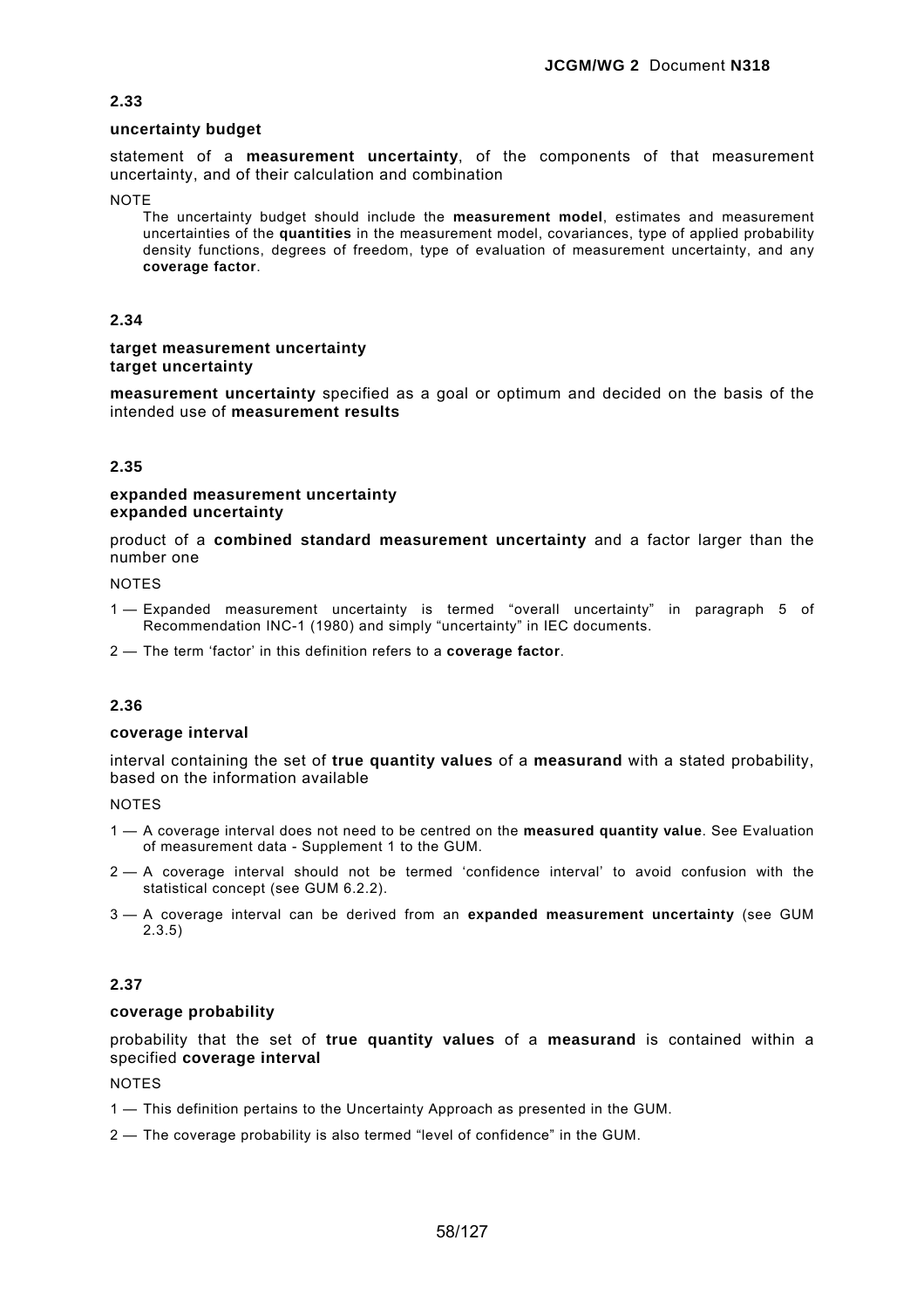### **bilan d'incertitude**, m

formulation d'une **incertitude de mesure** et des composantes de cette incertitude, ainsi que de leur calcul et de leur combinaison

**NOTE** 

Le bilan d'incertitude devrait comprendre le **modèle de mesure**, les estimations et incertitudes des **grandeurs** qui interviennent dans celui-ci, les covariances, le type des fonctions de densité de probabilité utilisées, les degrés de liberté, le type d'évaluation de l'incertitude, ainsi que tout **facteur d'élargissement**.

## **2.34**

**incertitude cible**, f **incertitude anticipée**, f

**incertitude de mesure** spécifiée comme but ou optimum et choisie d'après les usages prévus des **résultats de mesure**

# **2.35**

### **incertitude élargie**, f

produit d'une **incertitude-type composée** et d'un facteur supérieur au nombre un

**NOTES** 

1 — L'incertitude élargie est appelée « incertitude globale » au paragraphe 5 de la Recommandation INC-1 (1980) et simplement « incertitude » dans les documents de la CEI.

2 — Le facteur qui intervient dans la définition est un **facteur d'élargissement**.

## **2.36**

#### **intervalle élargi**, m

intervalle contenant l'ensemble des **valeurs vraies** d'un **mesurande** avec une probabilité déterminée, fondé sur l'information disponible

#### **NOTES**

- 1 Un intervalle élargi n'est pas nécessairement centré sur la **valeur mesurée**. Voir le Supplément 1 au GUM, *Évaluation des données de mesure*.
- 2 Il convient de ne pas appeler « intervalle de confiance » un intervalle élargi pour éviter des confusions avec le concept statistique (voir le GUM, 6.2.2).
- 3 Un intervalle élargi peut se déduire d'une **incertitude élargie** (voir le GUM, 2.3.5).

# **2.37**

## **niveau de confiance**, f

probabilité que l'ensemble des **valeurs vraies** d'un **mesurande** soit contenu dans un **intervalle élargi** spécifié

- 1 La définition se réfère à l'approche incertitude présentée dans le GUM.
- 2 Il convient de ne pas confondre ce concept avec le concept statistique, pour lequel la version française du GUM (voir 6.2.2) emploie le terme suivi d'un astérisque « niveau de confiance\* » (en anglais *confidence level*).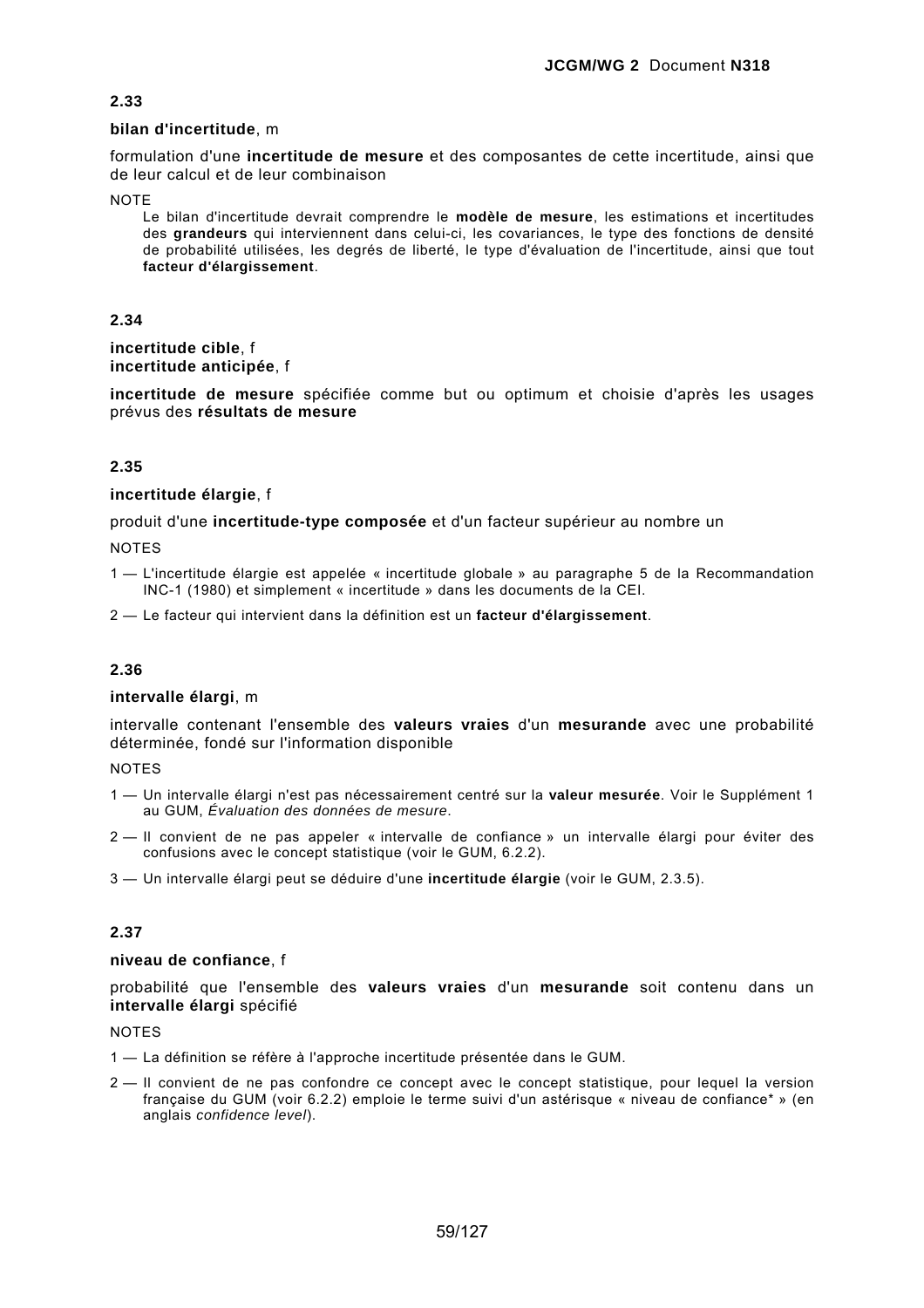### **coverage factor**

number larger than one by which a **combined standard measurement uncertainty** is multiplied to obtain an **expanded measurement uncertainty**

#### **NOTE**

A coverage factor is usually symbolized *k* (see also GUM, 2.3.6).

### **2.39** (6.11)

## **calibration**

operation that, under specified conditions, in a first step establishes a relation between the **quantity values** with **measurement uncertainties** provided by **measurement standards** and corresponding **indications** with associated measurement uncertainties and, in a second step, uses this information to establish a relation for obtaining a **measurement result** from an indication

**NOTES** 

- 1 A calibration may be expressed by a statement, calibration function, **calibration diagram**, **calibration curve**, or calibration table. In some cases it may consist of an additive or multiplicative **correction** of the indication with associated uncertainty.
- 2 Calibration should not be confused with **adjustment of a measuring system,** often mistakenly called 'self-calibration', nor with **verification** of calibration.
- 3 Sometimes the first step alone in the above definition is perceived as being calibration.

## **2.40**

#### **calibration hierarchy**

sequence of **calibrations** from a stated reference to the final **measuring instrument** or **measuring system,** where the outcome of each calibration depends on the outcome of the previous calibration

- 1 **measurement uncertainty** necessarily increases along the sequence of calibrations.
- 2 The elements of a calibration hierarchy are one or more **measurement standards** or **calibrators** and measuring systems operated according to **measurement procedures**.
- 3 For this definition, the 'stated reference' can be a definition of a **measurement unit** through its practical realization, or a measurement procedure, or a measurement standard.
- 4 A comparison between two measurement standards may be viewed as a calibration if the comparison is used to check and, if necessary, correct the **quantity value** and measurement uncertainty attributed to one of the measurement standards.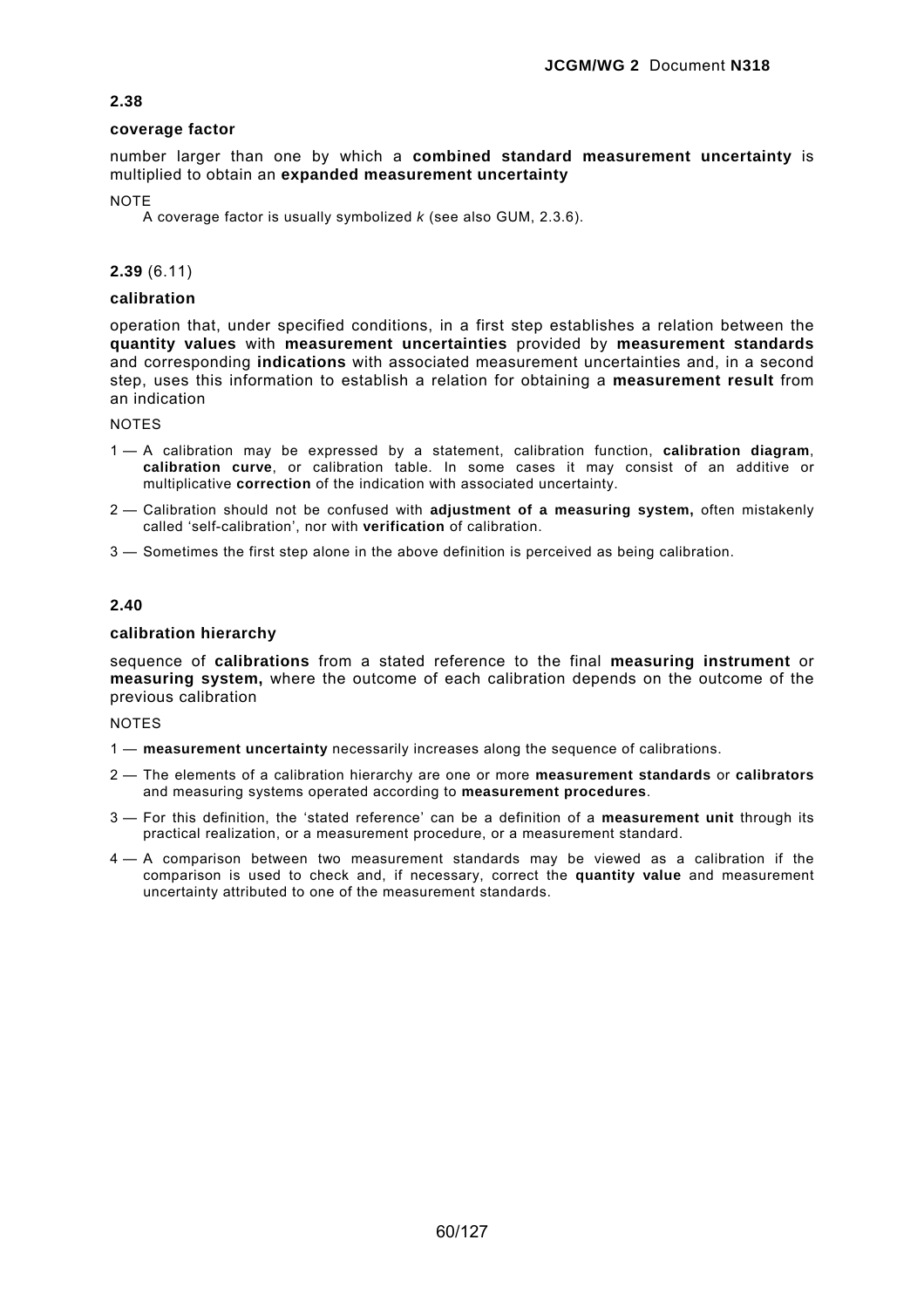## **facteur d'élargissement**, m

nombre supérieur à un par lequel on multiplie une **incertitude-type composée** pour obtenir une **incertitude élargie** 

**NOTE** 

Un facteur d'élargissement est habituellement noté par le symbole *k* (voir aussi le GUM, 2.3.6).

## **2.39** (6.11)

## **étalonnage**, m

opération qui, dans des conditions spécifiées, établit en une première étape une relation entre les **valeurs** et les **incertitudes de mesure** associées qui sont fournies par des **étalons** et les **indications** correspondantes avec les incertitudes associées, puis utilise en une seconde étape cette information pour établir une relation permettant d'obtenir un **résultat de mesure** à partir d'une indication

NOTES

- 1 Un étalonnage peut être exprimé sous la forme d'un énoncé, d'une fonction d'étalonnage, d'un **diagramme d'étalonnage**, d'une **courbe d'étalonnage** ou d'une table d'étalonnage. Dans certains cas, il peut consister en une **correction** additive ou multiplicative de l'indication avec une incertitude associée.
- 2 Il convient de ne pas confondre l'étalonnage avec l'**ajustage d'un système de mesure**, souvent appelé improprement « auto-étalonnage », ni avec la **vérification** de l'étalonnage.

3 — La seule première étape dans la définition est parfois perçue comme étant l'étalonnage.

## **2.40**

### **hiérarchie d'étalonnage**, f

suite d'**étalonnages** depuis une référence déterminée jusqu'à l**'instrument de mesure** ou le **système de mesure** final, dans laquelle le résultat de chaque étalonnage dépend de celui de l'étalonnage précédent

- 1 L'**incertitude de mesure** augmente nécessairement le long de la suite d'étalonnages.
- 2 Les éléments d'une hiérarchie d'étalonnage sont des **étalons** ou des **étalons d'étalonnage**, ainsi que des systèmes de mesure utilisés conformément à des **procédures opératoires**.
- 3 La référence déterminée mentionnée dans la définition peut être une définition d'une **unité de mesure** sous la forme de sa réalisation pratique, une procédure opératoire ou un étalon.
- 4 Une comparaison entre deux étalons peut être considérée comme un étalonnage si elle sert à vérifier et, si nécessaire, à corriger la **valeur** et l'incertitude attribuées à l'un des étalons.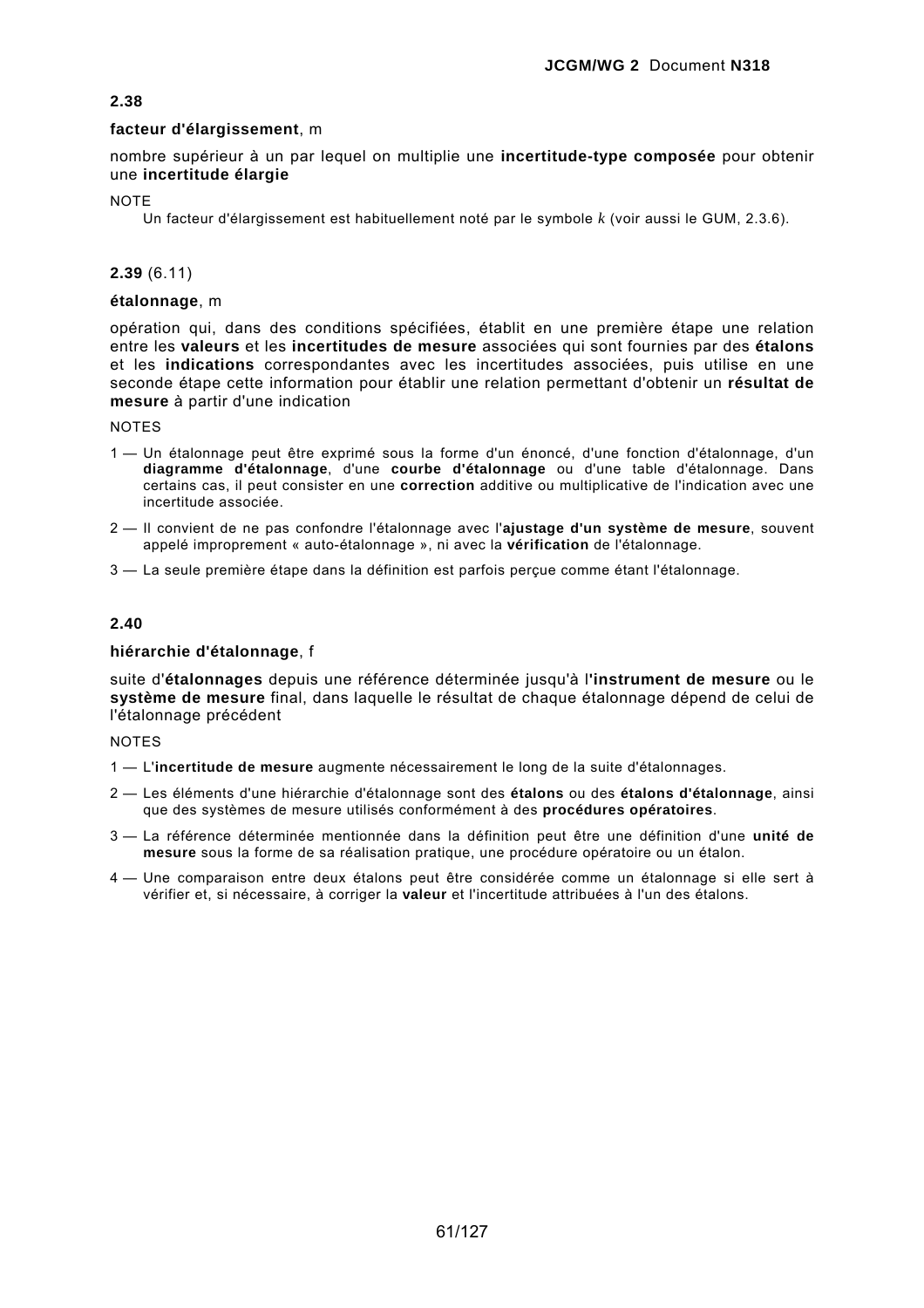## **2.41** (6.10)

## **metrological traceability**

property of a **measurement result** whereby the result can be related to a stated reference through a documented unbroken chain of **calibrations,** each contributing to the **measurement uncertainty**

**NOTES** 

- 1 For this definition, a 'stated reference' can be a definition of a **measurement unit** through its practical realization, or a **measurement procedure** including the measurement unit for a non**ordinal quantity,** or a **measurement standard**.
- 2 Metrological traceability requires an established **calibration hierarchy**.
- 3 Specification of the stated reference must include the time at which this reference was used, along with any other relevant metrological information about the reference, such as when the first calibration in the calibration hierarchy was performed.
- 4 For **measurements** with more than one **input quantity in the measurement model**, each of the input quantities should itself be metrologically traceable and the calibration hierarchy involved may form a branched structure or a network. The effort involved in establishing metrological traceability for each input quantity should be commensurate with its relative contribution to the **measurement result**.
- 5 Metrological traceability by itself does not ensure adequate measurement uncertainty or absence of mistakes.
- 6 A comparison between two measurement standards may be viewed as a calibration if the comparison is used to check and, if necessary, correct the **quantity value** and measurement uncertainty attributed to one of the measurement standards.
- 7 The abbreviated term "traceability" is sometimes used for 'metrological traceability' as well as for other concepts, such as 'sample traceability' or 'document traceability' or 'instrument traceability', where the history ('trace') of an item is meant. Therefore, the full term is preferred.

## **2.42**

#### **metrological traceability chain traceability chain**

sequence of **measurement standards** and **calibrations** that is used to relate a **measurement result** to a stated reference

**NOTES** 

- 1 A metrological traceability chain is defined through a **calibration hierarchy**.
- 2 The metrological traceability chain is used to establish **metrological traceability** of the measurement result.
- 3 —A comparison between two **measurement standards** may be viewed as a calibration if the comparison is used to check and, if necessary, correct the **quantity value** and **measurement uncertainty** attributed to one of the measurement standards.

## **2.43**

#### **metrological traceability to a measurement unit metrological traceability to a unit**

**metrological traceability** where the stated reference is the definition of a **measurement unit** through its practical realization

**NOTE** 

The expression 'traceability to the SI' means **metrological traceability to a measurement unit** of the **International System of Units**.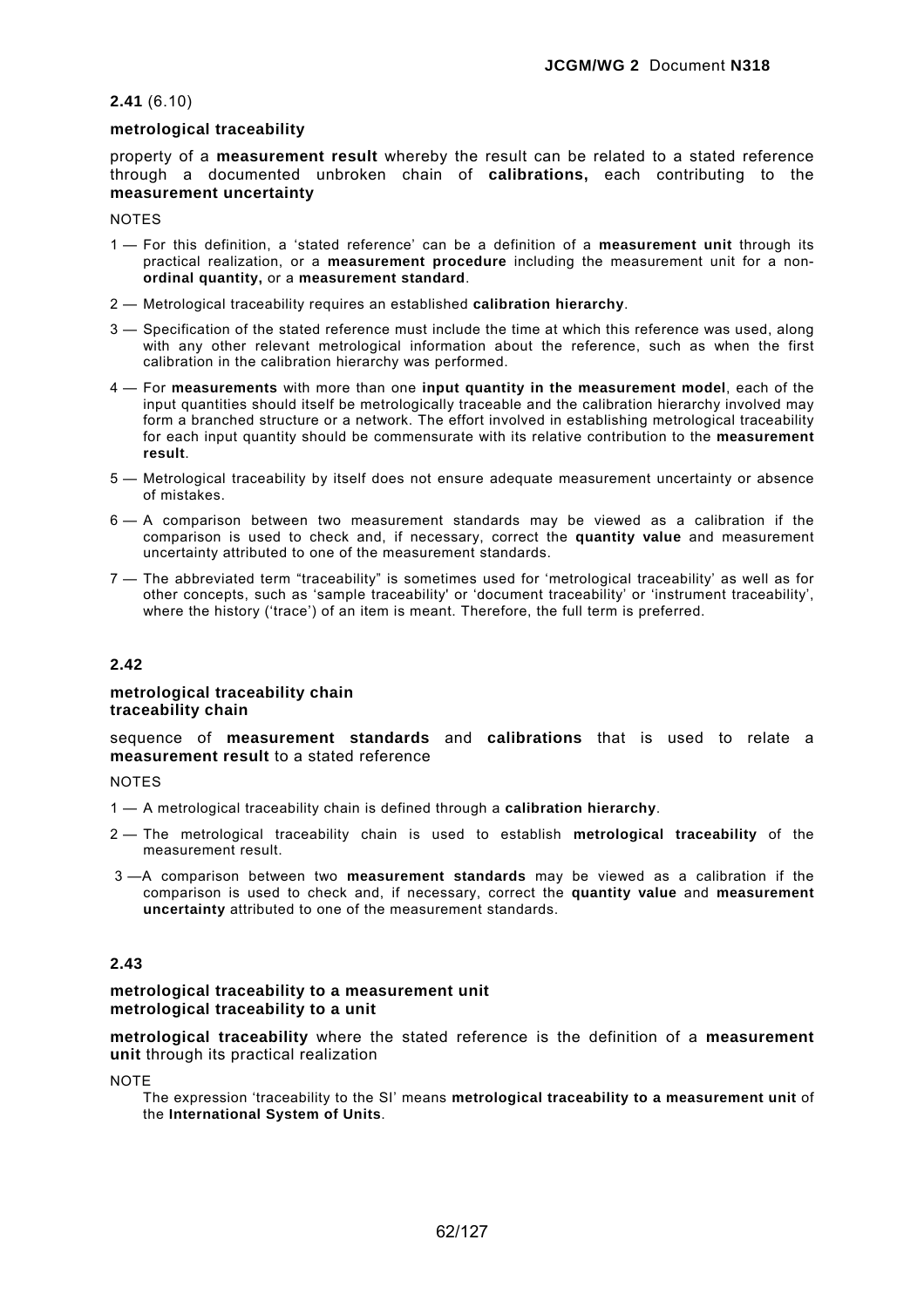### **2.41** (6.10)

## **traçabilité métrologique**, f

propriété d'un **résultat de mesure** selon laquelle ce résultat peut être relié à une référence déterminée par l'intermédiaire d'une chaîne ininterrompue et documentée d'**étalonnages** dont chacun contribue à l**'incertitude de mesure** 

**NOTES** 

- 1 La référence déterminée mentionnée dans la définition peut être une définition d'une **unité de mesure** sous la forme de sa réalisation pratique, une **procédure opératoire**, qui indique l'unité de mesure dans la cas d'une grandeur autre qu'une **grandeur ordinale**, ou un **étalon**.
- 2 La traçabilité métrologique nécessite l'existence d'une **hiérarchie d'étalonnage**.
- 3 La spécification de la référence déterminée doit comprendre la date où cette référence a été utilisée, ainsi que d'autres informations métrologiques pertinentes concernant la référence lorsque le premier étalonnage de la hiérarchie a été effectué.
- 4 Pour des **mesurages** comportant plus d'une seule **grandeur d'entrée dans le modèle de mesure**, chaque grandeur d'entrée devrait être elle-même métrologiquement traçable et la hiérarchie d'étalonnage peut prendre la forme d'une structure ramifiée ou d'un réseau. Il convient que l'effort consacré à établir la traçabilité métrologique de chaque grandeur d'entrée soit proportionné à sa contribution relative au résultat de mesure.
- 5 La traçabilité métrologique n'assure pas par elle-même une incertitude de mesure adéquate ou l'absence d'erreurs humaines.
- 6 Une comparaison entre deux étalons peut être considérée comme un étalonnage si elle sert à vérifier et, si nécessaire, à corriger la **valeur** et l'incertitude attribuées à l'un des étalons.
- 7 Le terme abrégé « traçabilité » est quelquefois employé pour la traçabilité métrologique, mais aussi pour d'autres concepts, tels que la traçabilité d'un échantillon, d'un document ou d'un instrument, où intervient l'historique (la trace) d'une entité. Il est donc préférable d'utiliser le terme complet.

## **2.42**

#### **chaîne de traçabilité métrologique**, f **chaîne de traçabilité**, f

succession d'**étalons** et d'**étalonnages** qui est utilisée pour relier un **résultat de mesure** à une référence déterminée

**NOTES** 

- 1 Une chaîne de traçabilité métrologique est définie par l'intermédiaire d'une **hiérarchie d'étalonnage**.
- 2 La chaîne de traçabilité métrologique est utilisée pour établir la **traçabilité métrologique** du résultat de mesure.
- 3 Une comparaison entre deux étalons peut être considérée comme un étalonnage si elle sert à vérifier et, si nécessaire, à corriger la **valeur** et l'**incertitude de mesure** attribuées à l'un des étalons.

### **2.43**

**traçabilité métrologique à une unité de mesure**, f **traçabilité métrologique à une unité**, f

**traçabilité métrologique** où la référence déterminée est la définition d'une **unité de mesure** sous la forme de sa réalisation pratique

**NOTE** 

L'expression « traçabilité au SI » signifie la traçabilité métrologique à une unité de mesure du **Système international d'unités**.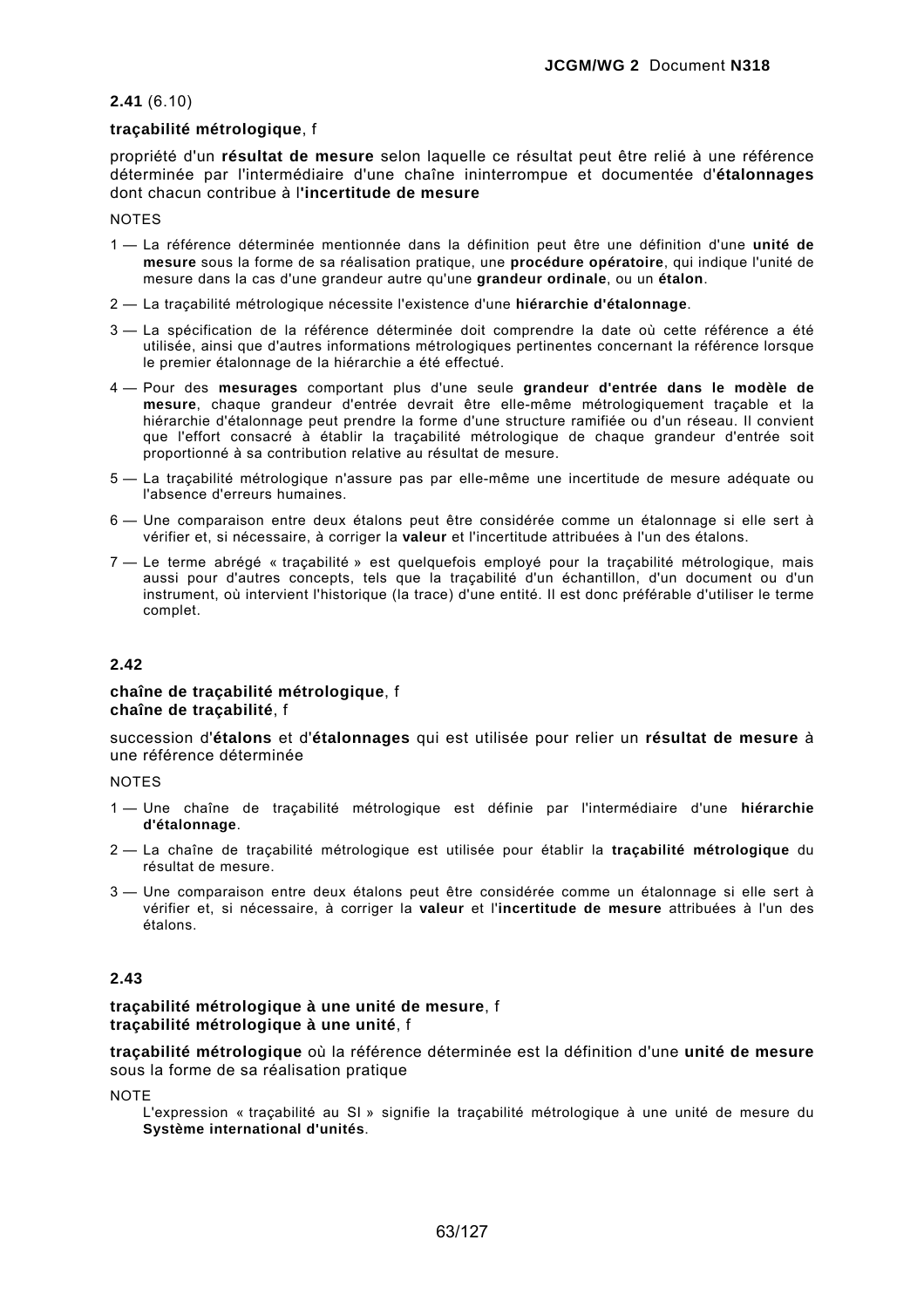## **verification**

provision of objective evidence that a given item fulfils specified requirements, taking any **measurement uncertainty** into consideration

EXAMPLES

- a) Confirmation that a given **reference material** as claimed is homogeneous for the **quantity** and **measurement procedure** concerned, down to a test portion having a mass of 10 mg.
- b) Confirmation that stated performance properties or legal requirements of a **measuring system** are achieved.
- c) Confirmation that a stated **target measurement uncertainty** can be met.

NOTES

- 1 The item may be, e.g., a process, measurement procedure, material, compound, or measuring system.
- 2 The specified requirements may be, e.g., that a manufacturer's specifications are met.
- 3 In legal metrology, verification pertains to the examination and marking and/or issuing of a verification certificate for a **measuring instrument**.
- 4 Verification should not be confused with **calibration** or **validation**.
- 5 In chemistry, verification of identity of entity involved, or of activity, requires a description of the structure or properties of that entity or activity.

## **2.45**

#### **validation**

**verification,** where the specified requirements are adequate for a stated use

EXAMPLE

A **measurement procedure**, ordinarily used for the **measurement** of nitrogen concentration in water, may be validated also for the measurement of nitrogen concentration in human serum.

#### **2.46**

#### **metrological comparability of measurement results metrological comparability**

comparability of **measurement results** that are metrologically traceable to the same reference

EXAMPLE

Measurement results, for the distances from Earth to Moon and from Paris to London, are comparable when they are both metrologically traceable to the same **measurement unit**, for instance the metre.

- 1 See Note 1 to 2.41 **metrological traceability**.
- 2 Metrological comparability of measurement results does not necessitate that the **measured quantity values** and associated **measurement uncertainties** compared are of the same order of magnitude.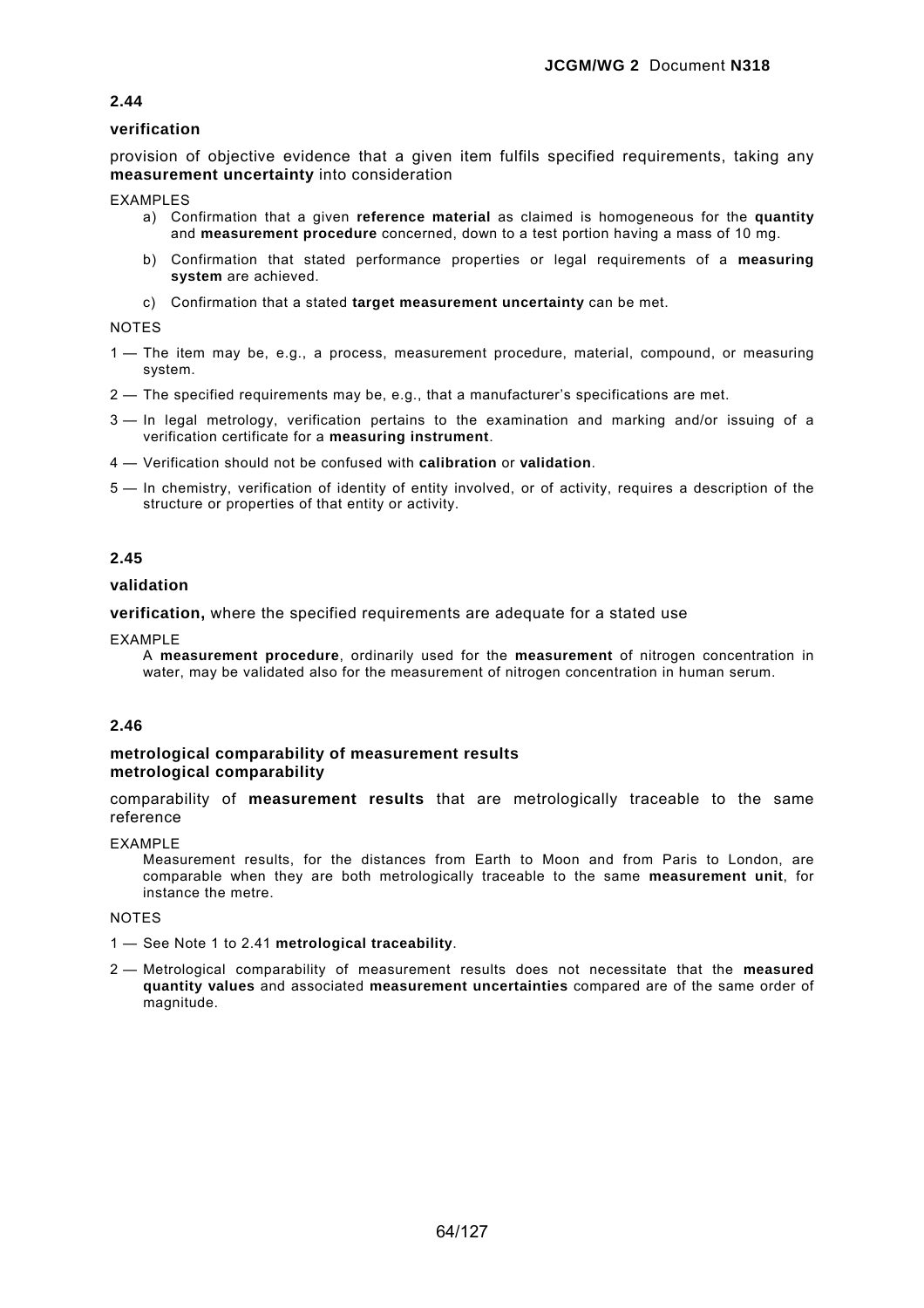## **vérification**, f

fourniture de preuves tangibles qu'une entité donnée satisfait à des exigences spécifiées, en prenant en compte toute **incertitude de mesure**

EXEMPLES

- a) Confirmation qu'un **matériau de référence** donné est bien, comme indiqué, homogène pour la **grandeur** et la **procédure opératoire** concernées jusqu'à des prises d'essai de masse 10 mg.
- b) Confirmation que des propriétés déterminées relatives aux performances ou des exigences légales sont satisfaites par un **système de mesure**.
- c) Confirmation qu'une **incertitude cible** déterminée peut être atteinte.

NOTES

- 1 L'entité peut être, par exemple, un processus, une procédure opératoire, un matériau, un composé ou un système de mesure.
- 2 Les exigences spécifiées peuvent être, par exemple, la satisfaction des spécifications d'un fabricant.
- 3 En métrologie légale, la vérification inclut l'examen et le marquage et/ou la délivrance d'un certificat de vérification pour un **instrument de mesure**.
- 4 Il convient de ne pas confondre la vérification avec l'**étalonnage** et la **validation**.
- 5 En chimie, la vérification de l'identité d'une entité, ou celle d'une activité, nécessite une description de la structure ou des propriétés de cette entité ou activité.

### **2.45**

#### **validation**, f

**vérification** que des exigences spécifiées sont adéquates pour un usage déterminé

EXEMPLE

Une **procédure opératoire**, habituellement utilisée pour le **mesurage** de la concentration en azote dans l'eau, peut aussi être validée pour le mesurage de la concentration en azote dans le sérum humain.

#### **2.46**

### **comparabilité métrologique**, f

comparabilité de **résultats de mesure** qui sont métrologiquement traçables à une même référence

EXEMPLE

Des résultats de mesure pour les distances de la Terre à la Lune et de Paris à Londres sont comparables s'ils sont métrologiquement traçables à la même **unité de mesure**, par exemple le mètre.

- 1 Voir la note 1 de 2.41, **traçabilité métrologique**.
- 2 La comparabilité métrologique ne nécessite pas que les **valeurs mesurées** et les **incertitudes de mesure** associées soient du même ordre de grandeur.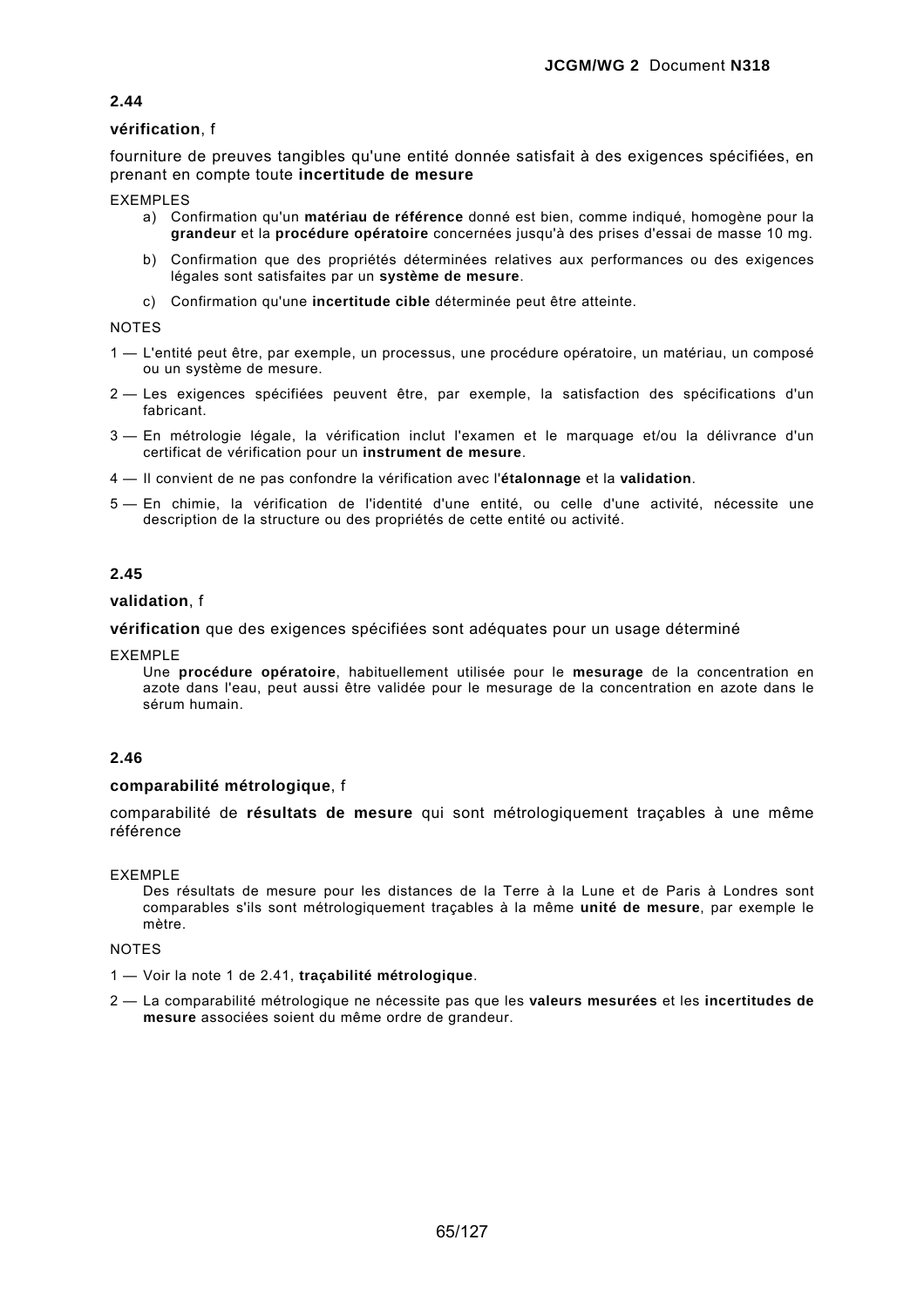### **metrological compatibility of measurement results metrological compatibility**

property of all pairs of **measurement results** for a specified **measurand**, such that the absolute value of the difference of the **measured quantity values** is smaller than some chosen multiple of the **standard measurement uncertainty** of that difference

#### **NOTES**

- 1 Metrological compatibility of measurement results replaces the traditional concept of "staying within the error", as it represents the criterion for deciding whether two measurement results refer to the same measurand or not. If in a set of **measurements** of a measurand, thought to be constant, a measurement result is not compatible with the others, either the measurement was not correct (e.g. its **measurement uncertainty** was assessed as being too narrow) or the measured **quantity** changed between measurements.
- 2 Correlation between the measurements influences metrological compatibility. If the measurements are completely uncorrelated, the standard measurement uncertainty of their difference is equal to the root mean square sum of their standard measurement uncertainties, while it is lower for positive covariance or higher for negative covariance.

### **2.48**

#### **measurement model model of measurement model**

mathematical relation among all **quantities** known to be involved in a **measurement**

**NOTES** 

- 1 A general form of the measurement model is the equation  $h(Y, X_1, ..., X_n) = 0$ , where *Y*, the **output quantity in the measurement model**, is the **measurand** that is to be inferred from information about **input quantities in the measurement model**  $X_1, \ldots, X_n$ .
- 2 In more complex cases where there are two or more output quantities, the measurement model consists of more than one equation.

# **2.49**

## **measurement function**

function of **quantities**, the value of which, when calculated using known **quantity values** for the **input quantities in a measurement model**, is a **measured quantity value** of the **output quantity in the measurement model**

- 1 If the **measurement model**  $h(Y, X_1, ..., X_n) = 0$  can explicitly be written as  $Y = f(X_1, ..., X_n)$ , where  $Y$  is the output quantity in the measurement model, the function  $f$  is the measurement function. More generally, *f* may symbolize an algorithm, yielding for input quantity values  $x_1, \ldots, x_n$ a corresponding unique output quantity value  $y = f(x_1, ..., x_n)$ .
- 2 The measurement function is also used to calculate the **measurement uncertainty** associated with the measured quantity value of *Y*.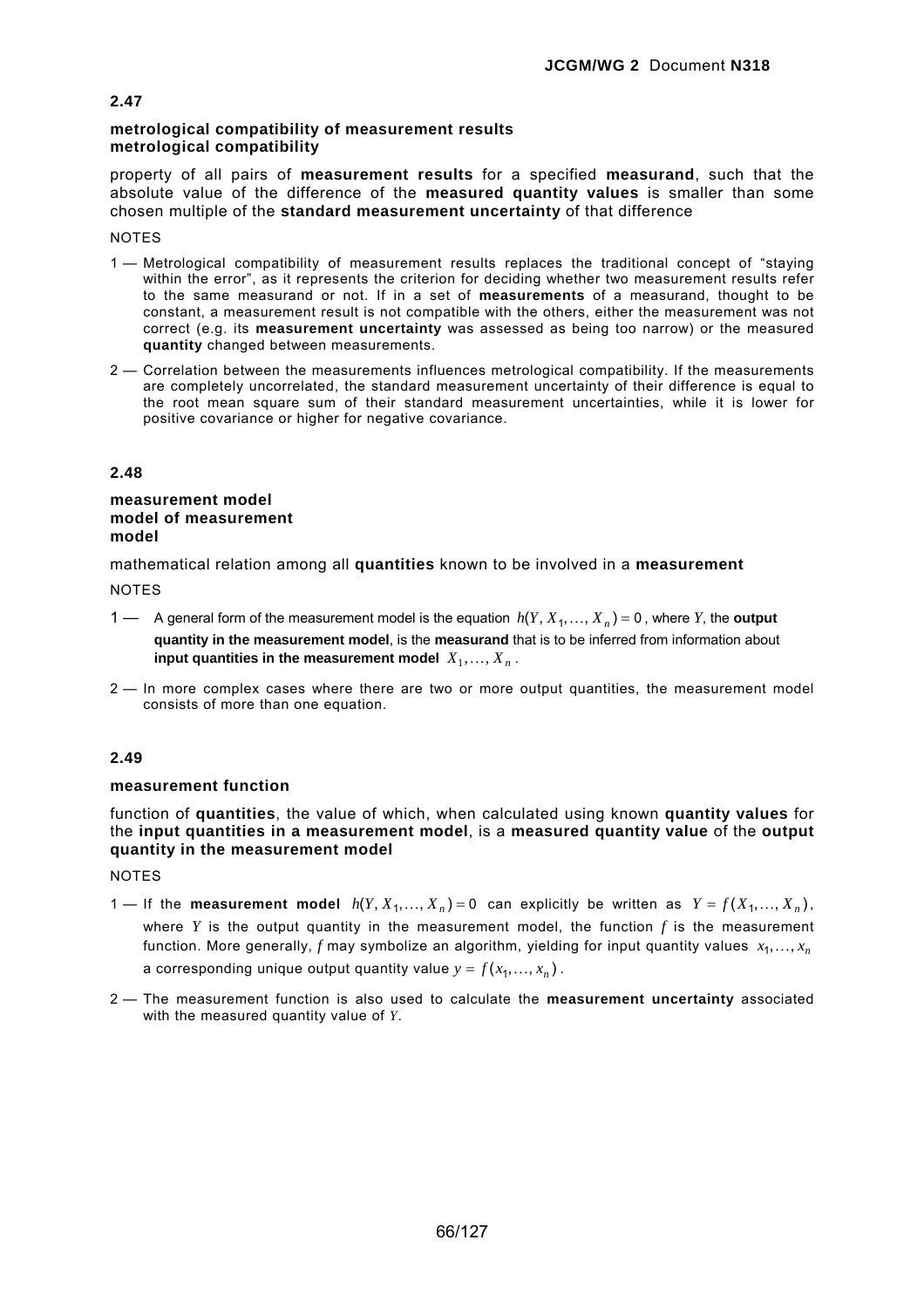# **compatibilité de mesure**, f **compatibilité métrologique**, f

propriété vérifiée par toutes les paires de **résultats de mesure** correspondant à un **mesurande** spécifié, pour lesquelles la valeur absolue de la différence des **valeurs mesurées** est plus petite qu'un certain multiple choisi de l'**incertitude-type** de cette différence

**NOTES** 

**2.47** 

- 1 La compatibilité de mesure remplace le concept traditionnel « rester dans l'erreur », puisqu'elle exprime selon quel critère décider si deux résultats de mesure se rapportent ou non au même mesurande. Si, dans un ensemble de **mesurages** d'un mesurande que l'on pense rester constant, un résultat de mesure n'est pas compatible avec les autres, soit le mesurage n'est pas correct (par exemple, l'**incertitude de mesure** a été évaluée trop étroitement), soit la **grandeur** mesurée a changé d'un mesurage à l'autre.
- 2 La corrélation entre les mesurages influence la compatibilité de mesure. Si les mesurages sont entièrement décorrélés, l'incertitude-type de leur différence est égale à la moyenne quadratique de leurs incertitudes-types (racine carrée de la somme des carrés), tandis qu'elle est plus petite pour une covariance positive ou plus grande pour une covariance négative.

### **2.48**

### **modèle de mesure**, m **modèle**, m

relation mathématique entre toutes les **grandeurs** qui interviennent dans un **mesurage**

**NOTES** 

- 1 Une forme générale d'un modèle de mesure est l'équation  $h(Y, X_1, \ldots, X_n) = 0$ , où Y, la grandeur **de sortie dans le modèle de mesure**, est le **mesurande** qui doit être déduit de l'information sur les grandeurs d'entrée dans le modèle de mesure  $X_1, \ldots, X_n$ .
- 2 Dans les cas plus complexes où il y a deux grandeurs de sortie ou plus, le modèle de mesure comprend plus d'une seule équation.

# **2.49**

#### **fonction de mesure**, f

fonction de **grandeurs**, dont la valeur, lorsqu'elle est calculée en utilisant des **valeurs** connues pour les **grandeurs d'entrée dans le modèle de mesure**, est une **valeur mesurée** de la **grandeur de sortie dans le modèle de mesure**

- 1 Si le modèle de mesure  $h(Y, X_1, ..., X_n) = 0$  peur être écrit explicitement sous la forme  $Y = f(X_1, \ldots, X_n)$ , où Y est la grandeur de sortie dans le modèle de mesure, f est la fonction de mesure. Plus généralement, *f* peut symboliser un algorithme qui fournit une valeur de sortie unique  $y = f(x_1, ..., x_n)$  pour les valeurs d'entrée  $x_1, ..., x_n$ .
- 2 On utilise aussi la fonction de mesure pour calculer l'**incertitude de mesure** associée à la valeur mesurée de *Y*.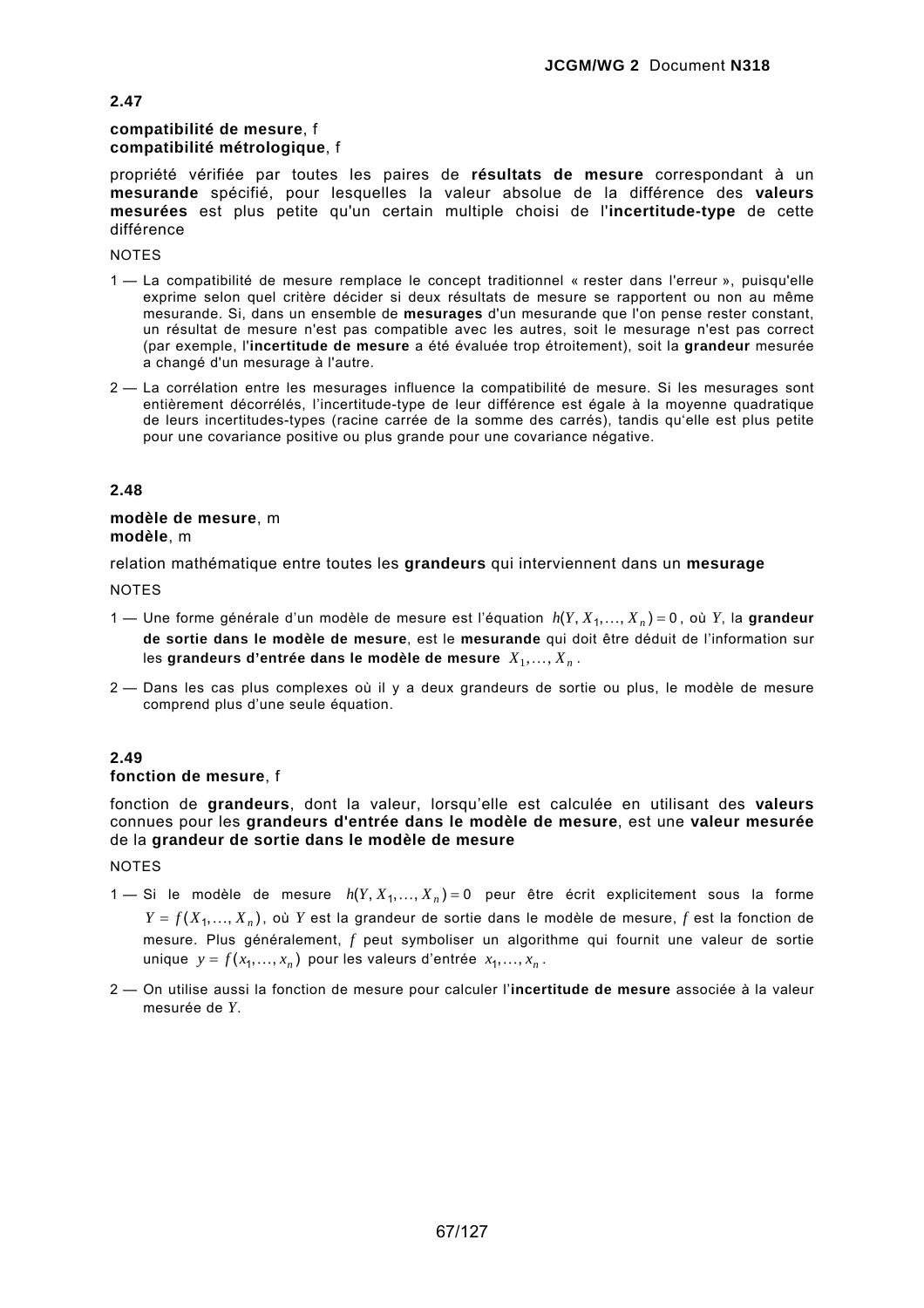#### **input quantity in a measurement model input quantity**

**quantity** that must be measured, or a quantity, the **value** of which can be otherwise obtained, in order to calculate a **measured quantity value** of a **measurand**

#### EXAMPLE

When the length of a rod is being measured, temperature, length, and the linear thermal expansion coefficient of the rod are input quantities in a measurement model.

**NOTE** 

An input quantity in a measurement model often is an output quantity of a **measuring instrument**  or **measuring system.**

## **2.51**

#### **output quantity in a measurement model output quantity**

**quantity,** the **measured value** of which is calculated using the **values** of **input quantities in a measurement model**

### **2.52** (2.7)

#### **influence quantity**

**quantity** that, in a direct **measurement**, does not affect the quantity that is actually measured, but affects the relation between the **indication** and the **measurement result**

EXAMPLES

- a) frequency in the direct measurement with an ammeter of the constant amplitude of an alternating current
- b) amount-of-substance concentration of bilirubin in a direct measurement of haemoglobin amount-of-substance concentration in human blood plasma
- c) temperature of a micrometer used for measurement of length of a rod, but not the temperature of the rod itself which may enter in the definition of the **measurand**
- d) background pressure in the ion source of a mass spectrometer during a measurement of amount-of-substance fraction

#### NOTES

- 1 An indirect measurement involves a combination of direct measurements, each of which may be affected by influence quantities.
- $2$  In the GUM, the concept 'influence quantity' is defined as in the  $2<sup>nd</sup>$  edition of the VIM, covering not only the quantities affecting the **measuring system**, as in the definition above, but also those quantities that affect the quantities actually measured. Also, in the GUM this concept is not restricted to direct measurements.

#### **2.53** (3.15) (3.16) **correction**

modification, applied to a **measured quantity value**, to compensate for a known systematic effect

- 1 See GUM 3.2.3 (1995) for explanation of 'systematic effect'.
- 2 The modification can take different forms, such as an addend or a factor, or can be deduced from a table.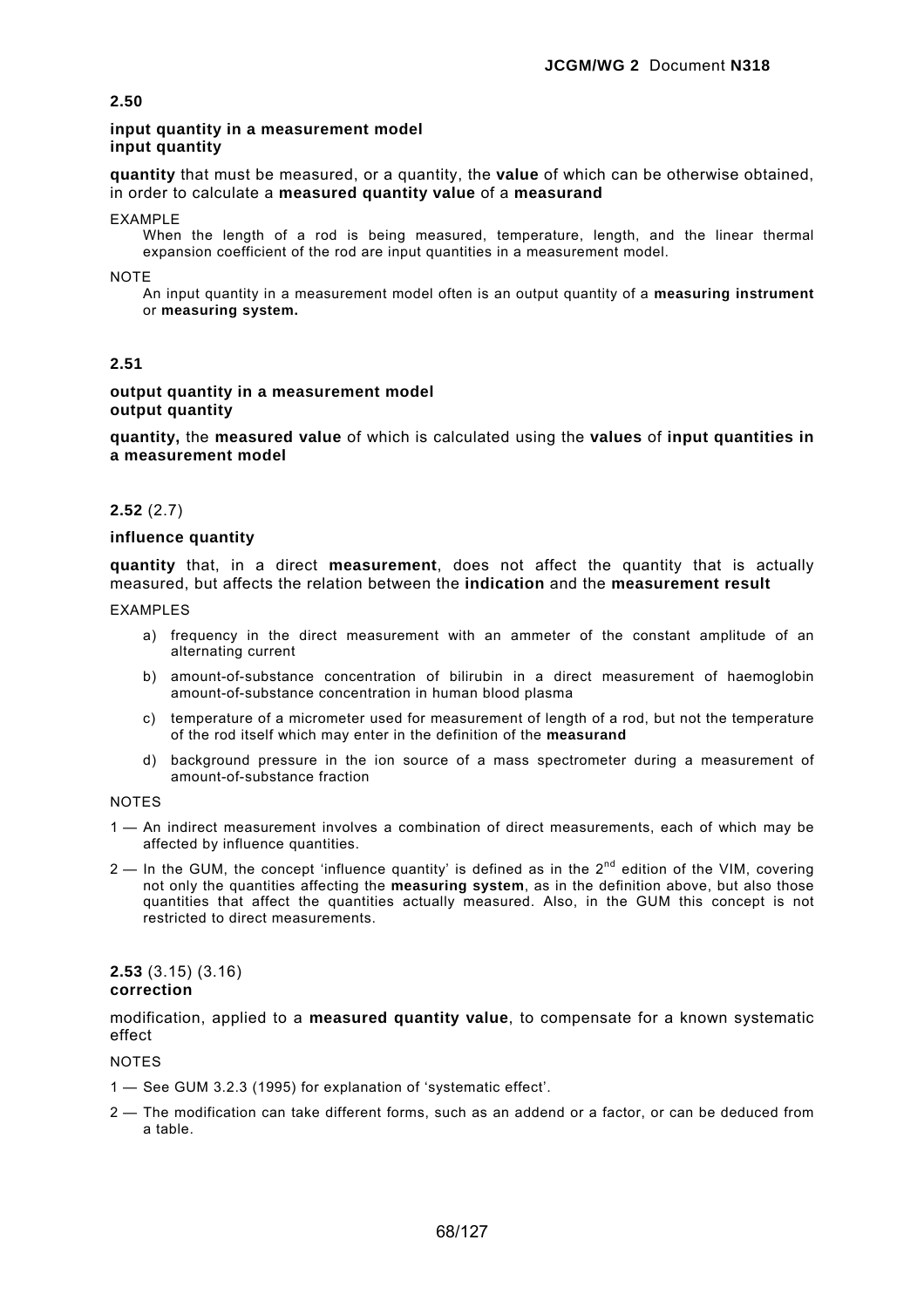### **grandeur d'entrée dans un modèle de mesure**, f **grandeur d'entrée**, f

**grandeur** qui doit être mesurée, ou grandeur dont la **valeur** peut être obtenue autrement, pour calculer une **valeur mesurée** d'un **mesurande**

EXEMPLE

Lors du **mesurage** de la longueur d'une tige, la température, la longueur et le coefficient de dilatation thermique linéique de la tige sont des grandeurs d'entrée dans un modèle de mesure.

NOTE

Une grandeur d'entrée dans un modèle de mesure est souvent une grandeur de sortie d'un **instrument de mesure** ou d'un **système de mesure**.

# **2.51**

**grandeur de sortie dans un modèle de mesure**, f **grandeur de sortie**, f

**grandeur** dont la **valeur mesurée** est calculée en utilisant les **valeurs** des **grandeurs d'entrée dans un modèle de mesure**

### **2.52** (2.7)

# **grandeur d'influence**, f

**grandeur** qui, lors d'un **mesurage** direct, n'a pas d'effet sur la grandeur effectivement mesurée, mais a un effet sur la relation entre l'**indication** et le **résultat de mesure**

EXEMPLES

- a) fréquence lors du mesurage direct de l'amplitude constante d'un courant alternatif au moyen d'un ampèremètre
- b) concentration en quantité de matière de bilirubine lors du mesurage direct de la concentration en quantité de matière d'hémoglobine dans le plasma sanguin humain
- c) température d'un micromètre lors du mesurage de la longueur d'une tige, mais pas la température de la tige elle-même qui peut entrer dans la définition du **mesurande**
- d) pression ambiante dans la source d'ions d'un spectromètre de masse lors du mesurage d'une fraction molaire

#### NOTES

- 1 Un mesurage indirect implique une combinaison de mesurages directs, sur chacun desquels des grandeurs d'influence peuvent avoir un effet.
- 2 Dans le GUM, le concept « grandeur d'influence » est défini comme dans la deuxième édition du VIM, de façon à comprendre non seulement les grandeurs qui ont un effet sur le **système de mesure**, comme dans la définition ci-dessus, mais aussi celles qui ont un effet sur les grandeurs effectivement mesurées. En outre, le concept n'y est pas limité aux mesurages directs.

#### **2.53** (3.15) (3.16) **correction**, f

modification apportée à une **valeur mesurée** pour compenser un effet systématique connu

- 1 Voir le GUM 3.2.3 (1995) pour une explication du concept d'effet systématique.
- 2 La modification peut prendre différentes formes, telles que l'addition d'une valeur ou la multiplication par un facteur, ou peut se déduire d'une table.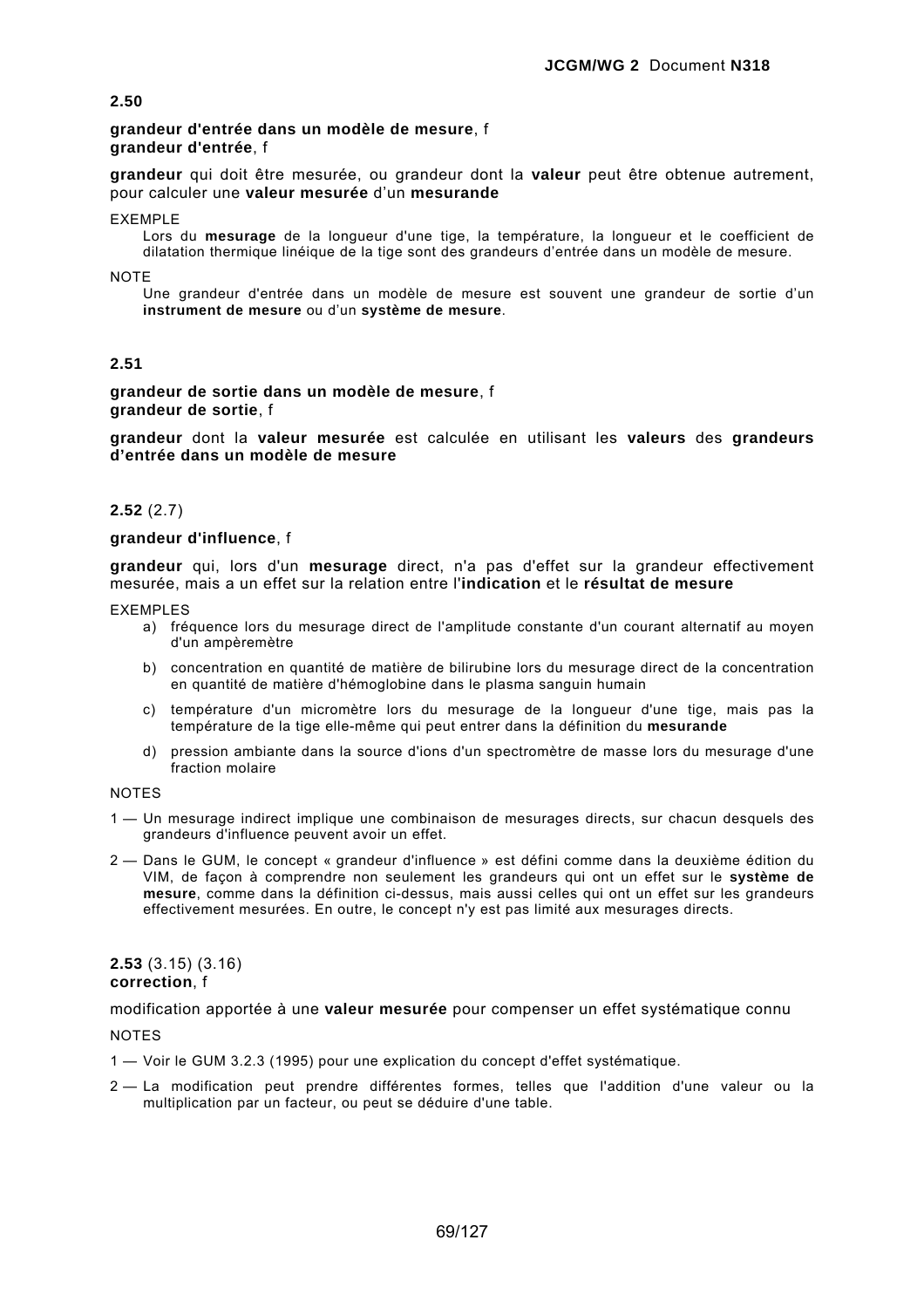### **2.54 blank indication background indication**

**indication** obtained from a phenomenon, body, or substance similar to the one under investigation, but for which the **quantity** of interest is assumed to have zero **value**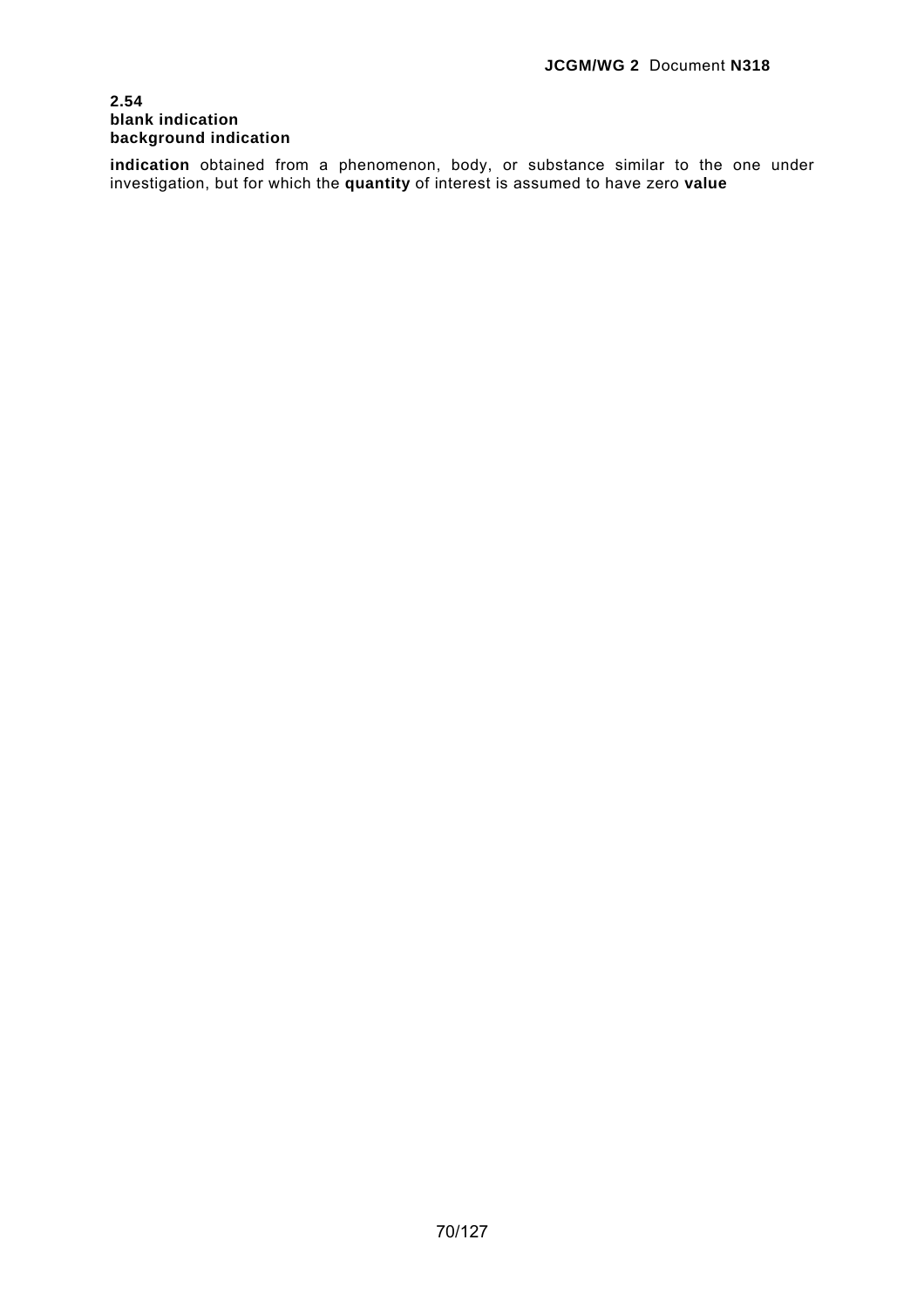### **indication du blanc**, f **indication d'environnement**, f

**indication** obtenue à partir d'un phénomène, d'un corps ou d'une substance semblable au phénomène, au corps ou à la substance en cours d'étude, mais dont la **grandeur** d'intérêt est supposée avoir une **valeur** nulle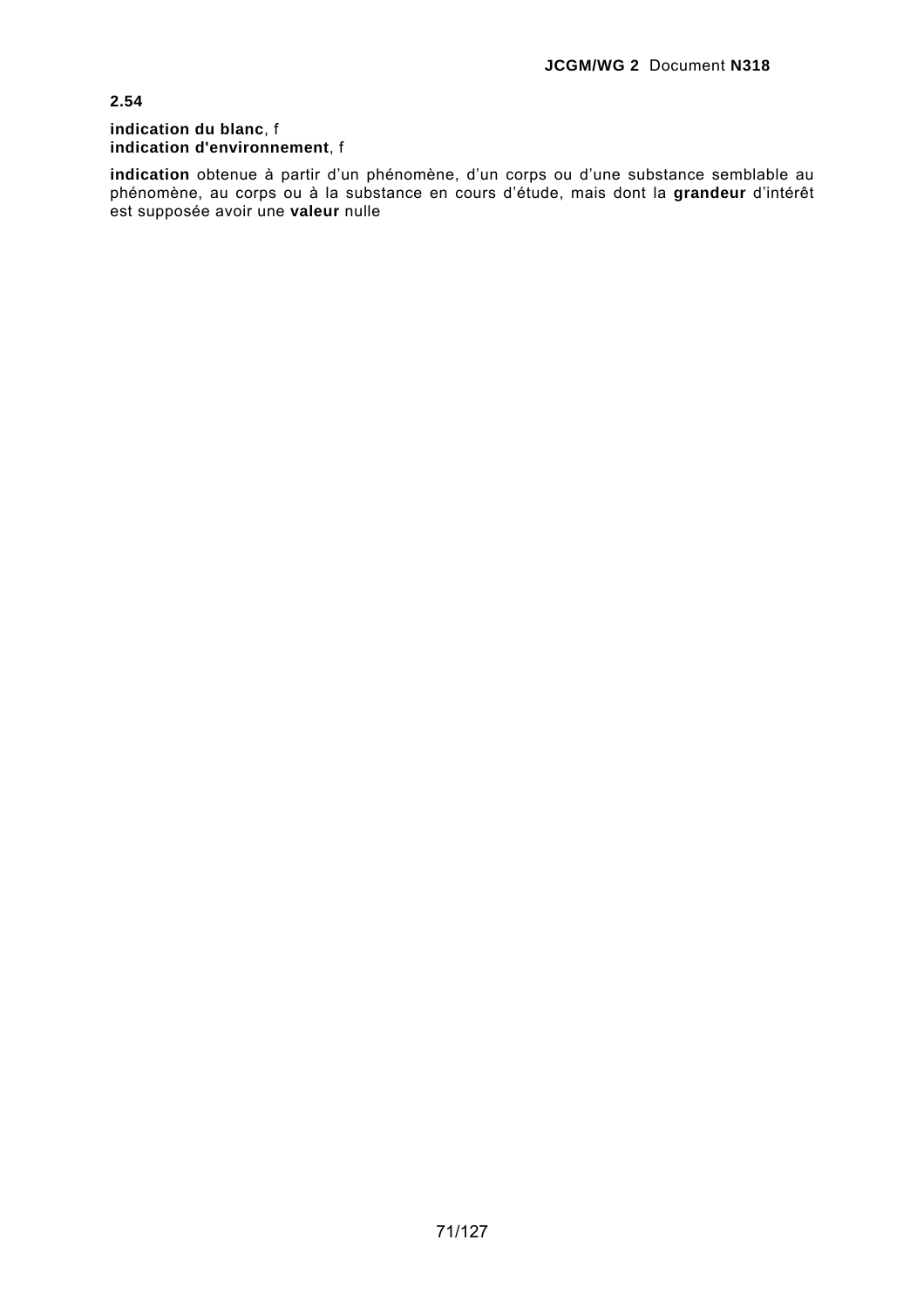# **Chapter 3: Devices for measurement**

# **3.1** (4.1)

# **measuring instrument**

device used for making **measurements**, alone or in conjunction with supplementary device(s) NOTES

1 — A measuring instrument alone may be considered to be a **measuring system**.

2 — A measuring instrument may be an **indicating measuring instrument** or a **material measure**.

# **3.2** (4.5)

## **measuring system**

set of one or more **measuring instruments** and often other devices, including any reagent and supply, assembled and adapted to give **measured quantity values** within specified intervals for **quantities** of specified **kinds**

NOTE

A measuring system may consist of only one measuring instrument.

# **3.3** (4.6)

# **indicating measuring instrument**

**measuring instrument** providing an output signal carrying information about the **value** of the **quantity** being measured

EXAMPLES

- a) ammeter
- b) micrometer
- c) thermometer
- d) electronic balance

NOTES

1 — An indicating measuring instrument may provide a record of its **indication**.

2 — The output signal may be presented in visual or acoustic form. It may also be transmitted to one or more other devices.

## **3.4** (4.6)

**displaying measuring instrument** 

**indicating measuring instrument** where the output signal is presented in visual form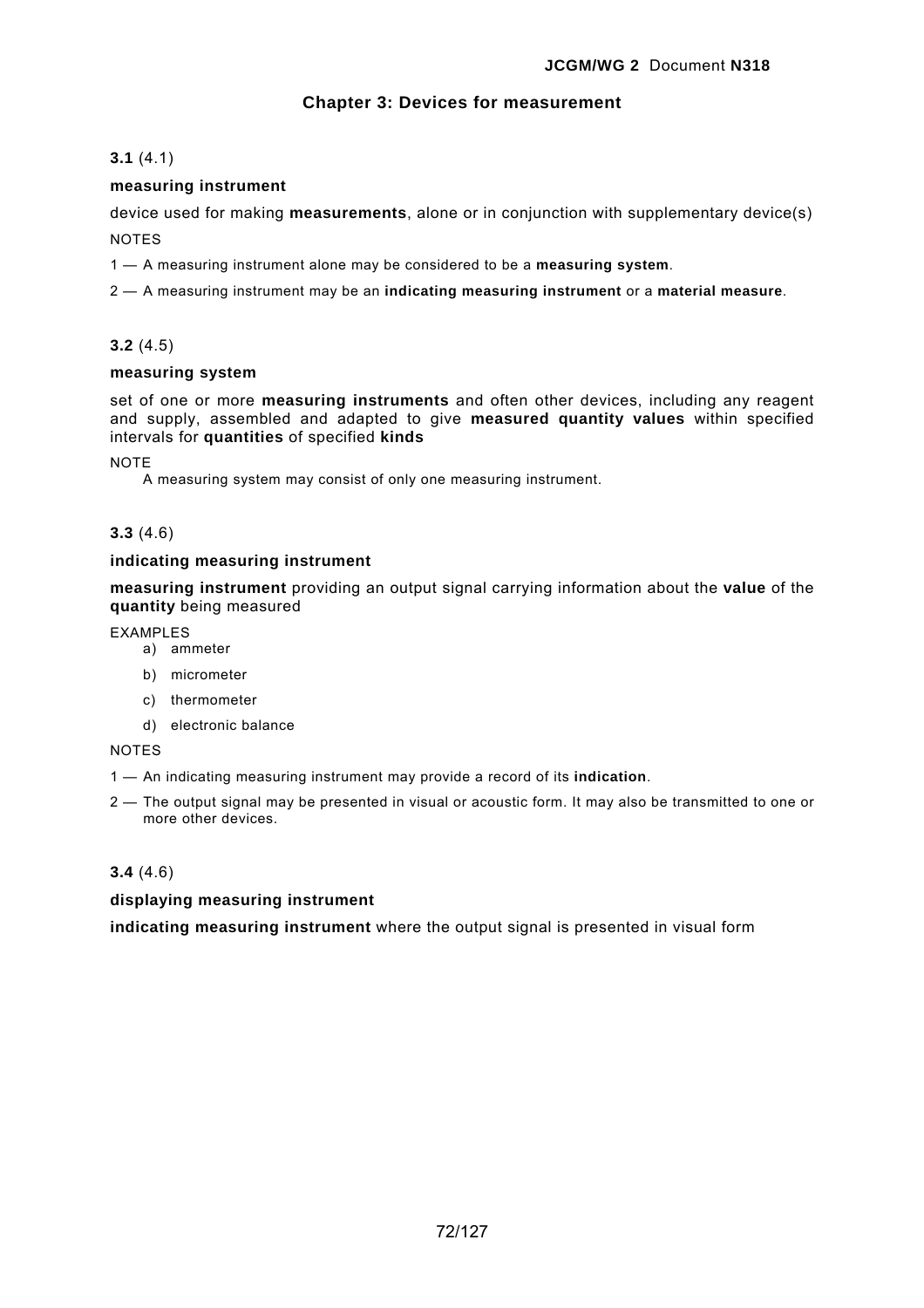# **Chapitre 3 : Dispositifs de mesure**

# **3.1** (4.1)

### **instrument de mesure**, m **appareil de mesure**, m

dispositif utilisé pour faire des **mesurages**, seul ou associé à un ou plusieurs dispositifs annexes

# NOTES

- 1 Un instrument de mesure utilisé seul peut être considéré comme un **système de mesure**.
- 2 Un instrument de mesure peut être un **appareil de mesure indicateur** ou une **mesure matérialisée**.

# **3.2** (4.5)

# **système de mesure**, m

ensemble d'un ou plusieurs **instruments de mesure** et souvent d'autres dispositifs, comprenant si nécessaire réactifs et alimentations, assemblés et adaptés pour obtenir des **valeurs mesurées** dans des intervalles spécifiés pour des **grandeurs** de **natures** spécifiées

### **NOTE**

Un système de mesure peut consister en un seul instrument de mesure.

# **3.3** (4.6)

### **appareil de mesure indicateur**, m **appareil indicateur**, m

**instrument de mesure** qui fournit un signal de sortie porteur d'informations sur la **valeur** de la **grandeur** mesurée

EXEMPLES

- a) ampèremètre
- b) micromètre à vis
- c) thermomètre
- d) balance électronique

### NOTES

1 — Un appareil de mesure indicateur peut fournir un enregistrement de son **indication**.

2 — Le signal de sortie peut être présenté sous forme visuelle ou acoustique. Il peut aussi être transmis à un ou plusieurs autres dispositifs.

# **3.4** (4.6)

**appareil de mesure afficheur**, m **appareil afficheur**, m

**instrument de mesure indicateur** dont le signal de sortie est présenté sous forme visuelle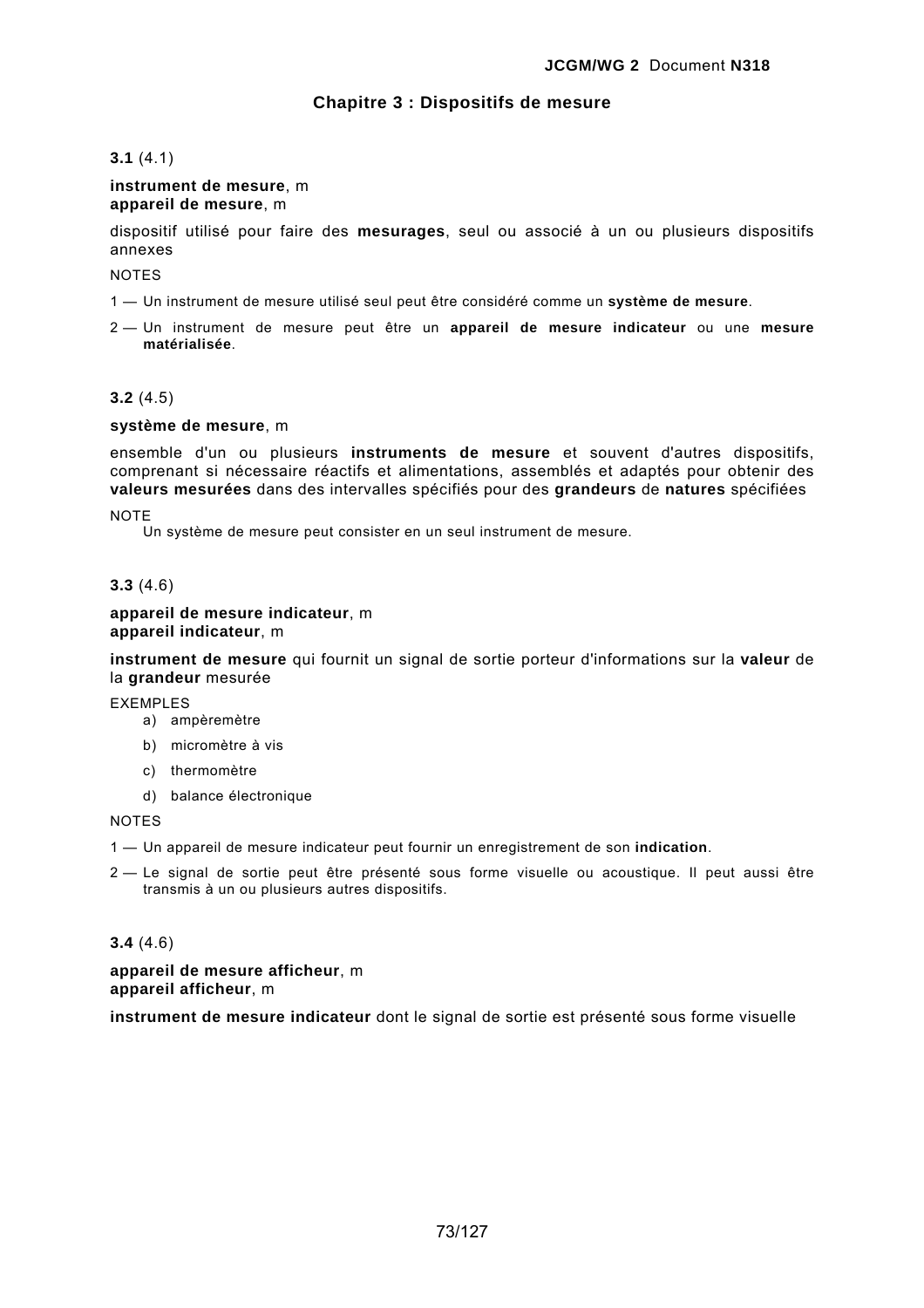# **3.5** (4.17)

# **scale of a displaying measuring instrument**

part of a **displaying measuring instrument**, consisting of an ordered set of marks together with any associated numbers or **quantity values**

# **3.6** (4.2)

### **material measure**

**measuring instrument** reproducing or supplying, in a permanent manner during its use, **quantities** of one or more given **kinds**, each with an assigned **value**

### EXAMPLES

- a) weight piece
- b) volume measure (supplying one or several quantity values, with or without a **quantity scale**)
- c) standard electric resistor
- d) line scale (ruler)
- e) gauge block
- f) standard signal generator

**NOTE** 

The **indication** of a material measure is its assigned value.

# **3.7** (4.3)

### **measuring transducer**

device, used in **measurement**, that provides an output **quantity** having a specified relation to the input quantity

EXAMPLES

- a) thermocouple
- b) current transformer
- c) strain gauge
- d) pH electrode
- e) Bourdon tube
- f) bimetal strip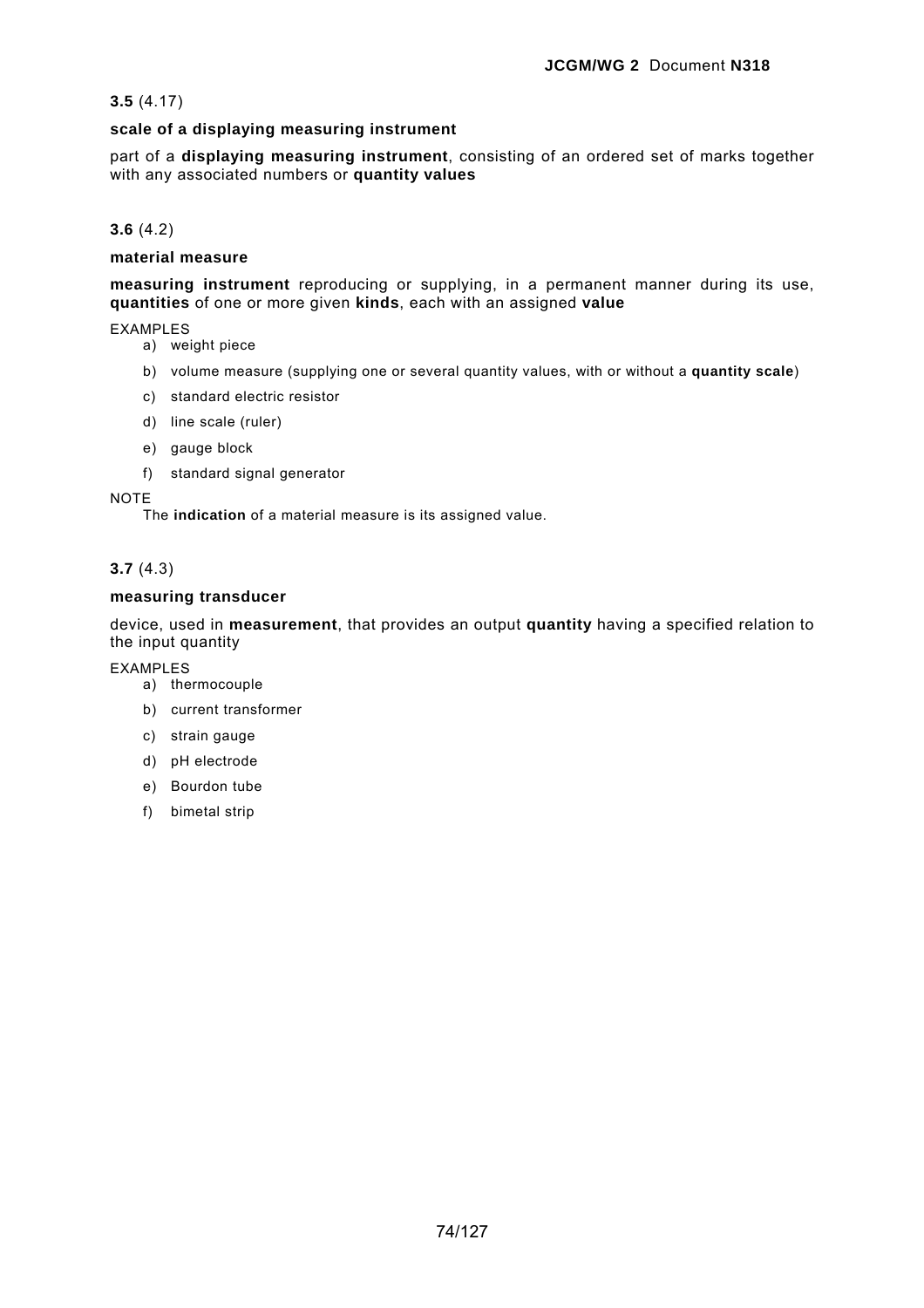**3.5** (4.17)

**échelle d'un appareil de mesure afficheur**, f **échelle**, f

partie d'un **instrument de mesure afficheur** constituée d'un ensemble ordonné de repères, associés éventuellement à des nombres ou des **valeurs de grandeurs**

# **3.6** (4.2)

# **mesure matérialisée**, f

**instrument de mesure** qui reproduit ou fournit, d'une manière permanente pendant son emploi, des **grandeurs** d'une ou plusieurs **natures**, chacune avec une **valeur** assignée

EXEMPLES

- a) masse marquée
- b) mesure de capacité (fournissant une ou plusieurs valeurs, avec ou sans **échelle de grandeurs**)
- c) résistance électrique étalon
- d) règle graduée
- e) cale étalon
- f) générateur de signaux étalons

NOTE

L'**indication** d'une mesure matérialisée est sa valeur assignée.

# **3.7** (4.3)

# **transducteur de mesure**, m

dispositif, employé en **mesurage**, qui fait correspondre à une **grandeur** d'entrée une grandeur de sortie selon une loi déterminée

### EXEMPLES

- a) thermocouple
- b) transformateur de courant
- c) jauge de contrainte
- d) électrode de pH
- e) tube de Bourdon
- f) bilame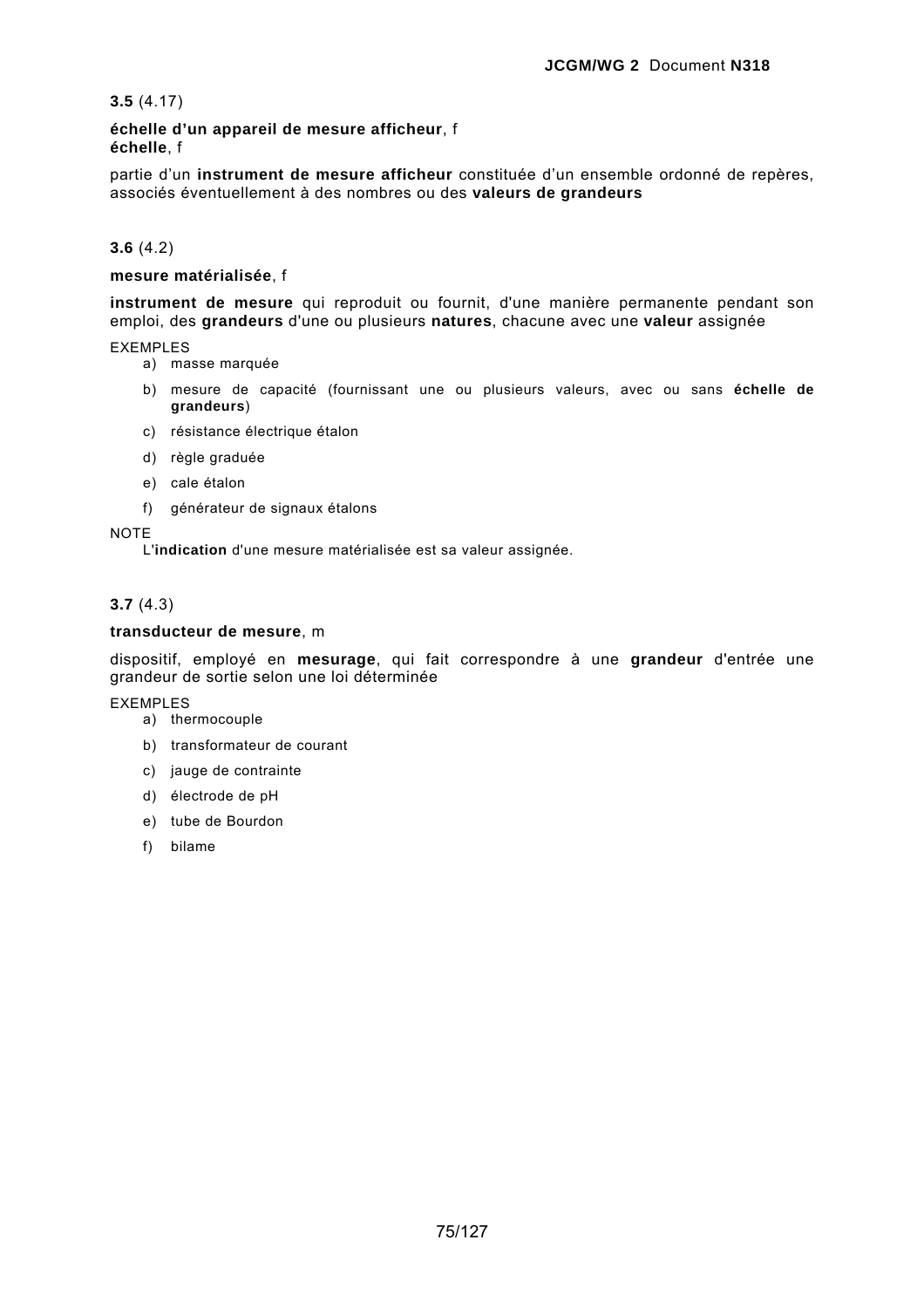**3.8** (4.14)

# **sensor**

element of a **measuring system** that is directly affected by the phenomenon, body, or substance carrying the **quantity** to be measured

## EXAMPLES

- a) sensing coil of a platinum resistance thermometer
- b) rotor of a turbine flow meter
- c) Bourdon tube of a pressure gauge
- d) float of a level-measuring instrument
- e) photocell of a spectrometer
- f) thermotropic liquid crystal which changes colour as a function of temperature

### **NOTE**

In some fields the term "detector" is used for this concept.

# **3.9** (4.15)

# **detector**

device or substance that indicates the presence of a phenomenon, body, or substance when a threshold **value** of an associated **quantity** is exceeded

# EXAMPLES

- a) halogen leak detector
- b) litmus paper

### NOTES

- 1 In some fields the term "detector" is used for the concept of **sensor**.
- 2 In chemistry the term "indicator" is frequently used for this concept.

# **3.10** (4.4)

### **measuring chain**

series of elements of a **measuring system** constituting a single path of the signal from the **sensor** to the output element

### EXAMPLES

- a) an electro-acoustic measuring chain comprising a microphone, attenuator, filter, amplifier, and voltmeter
- b) a mechanical measuring chain comprising a Bourdon tube, system of levers, and a mechanical dial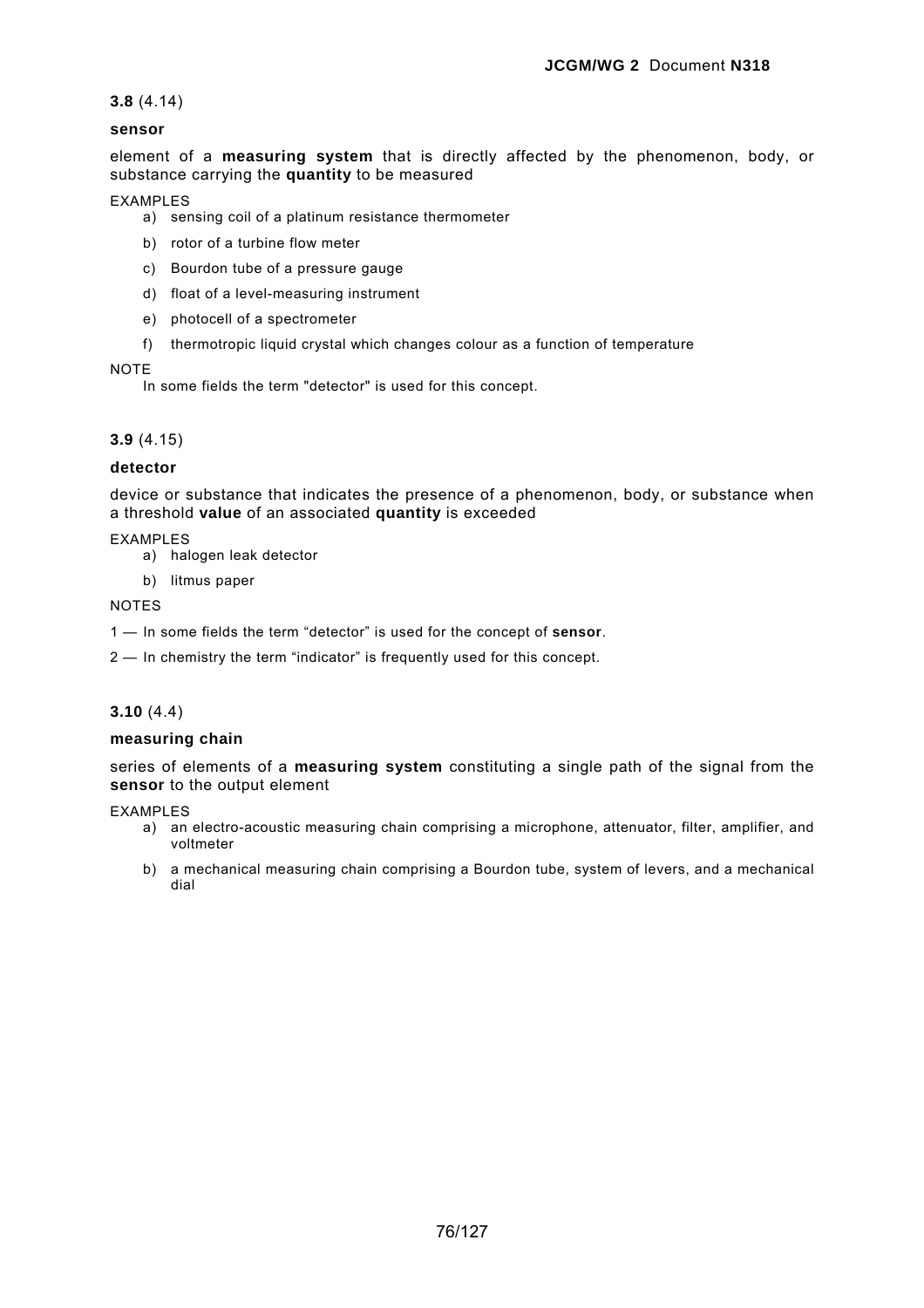# **3.8** (4.14)

# **capteur**, m

élément d'un **système de mesure** qui est directement soumis à l'action du phénomène, du corps ou de la substance portant la **grandeur** à mesurer

## EXEMPLES

- a) bobine sensible d'un thermomètre à résistance de platine
- b) rotor d'un débitmètre à turbine
- c) tube de Bourdon d'un manomètre
- d) flotteur d'un appareil de mesure de niveau
- e) récepteur photoélectrique d'un spectrophotomètre
- f) cristal liquide thermotrope dont la couleur change en fonction de la température

### NOTE

Dans certains domaines, le terme « détecteur » est employé pour ce concept.

# **3.9** (4.15)

# **détecteur**, m

dispositif ou substance qui indique la présence d'un phénomène, d'un corps ou d'une substance lorsqu'une **valeur** de seuil d'une **grandeur** associée est dépassée

# EXEMPLES

- a) détecteur de fuite à halogène
- b) papier au tournesol

### NOTES

- 1— Dans certains domaines, le terme « détecteur » est employé pour le concept de **capteur**.
- 2— En chimie, le terme « indicateur » est souvent employé pour ce concept.

# **3 10** (4.4)

# **chaîne de mesure**, f

suite d'éléments d'un **système de mesure** qui constitue un seul chemin du signal depuis le **capteur** jusqu'à l'élément de sortie

### EXEMPLES

- a) chaîne de mesure électroacoustique comprenant un microphone, un atténuateur, un filtre, un amplificateur et un voltmètre
- b) chaîne de mesure mécanique comprenant un tube de Bourdon, un système de leviers et un cadran mécanique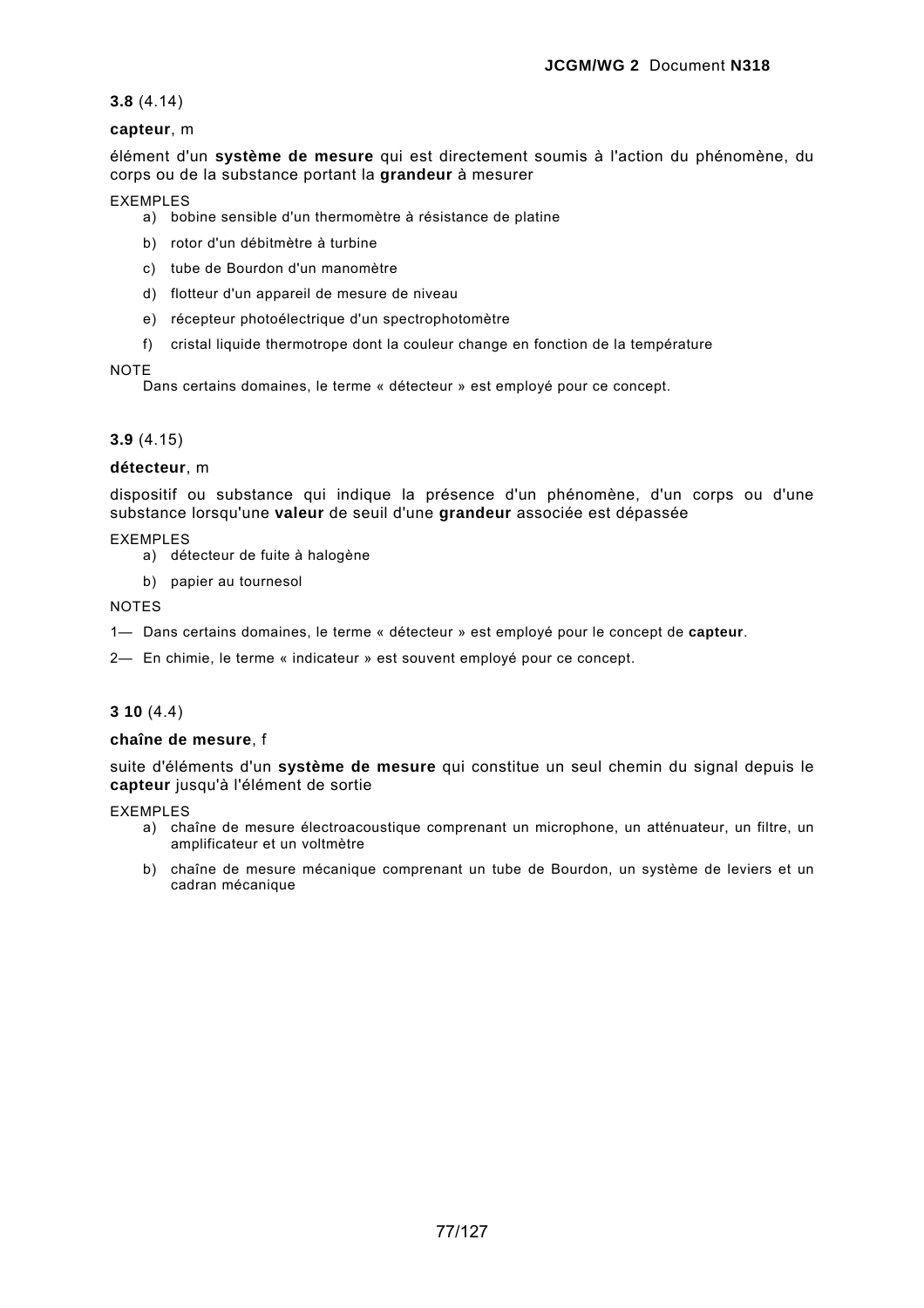# **3.11** (4.30)

# **adjustment of a measuring system adjustment**

set of operations carried out on a **measuring system** in order that it provide prescribed **indications** corresponding to given **values** of the **quantity** to be measured

NOTES

- 1 Types of adjustment include **zero adjustment of a measuring system**, offset adjustment, and span adjustment (sometimes called gain adjustment).
- 2 Adjustment of a measuring system should not be confused with **calibration**.
- 3 After an adjustment, a measuring system usually must be recalibrated.

# **3.12**

# **zero adjustment of a measuring system zero adjustment**

**adjustment of a measuring system** providing a null **indication** corresponding to a null **value** of the **quantity** to be measured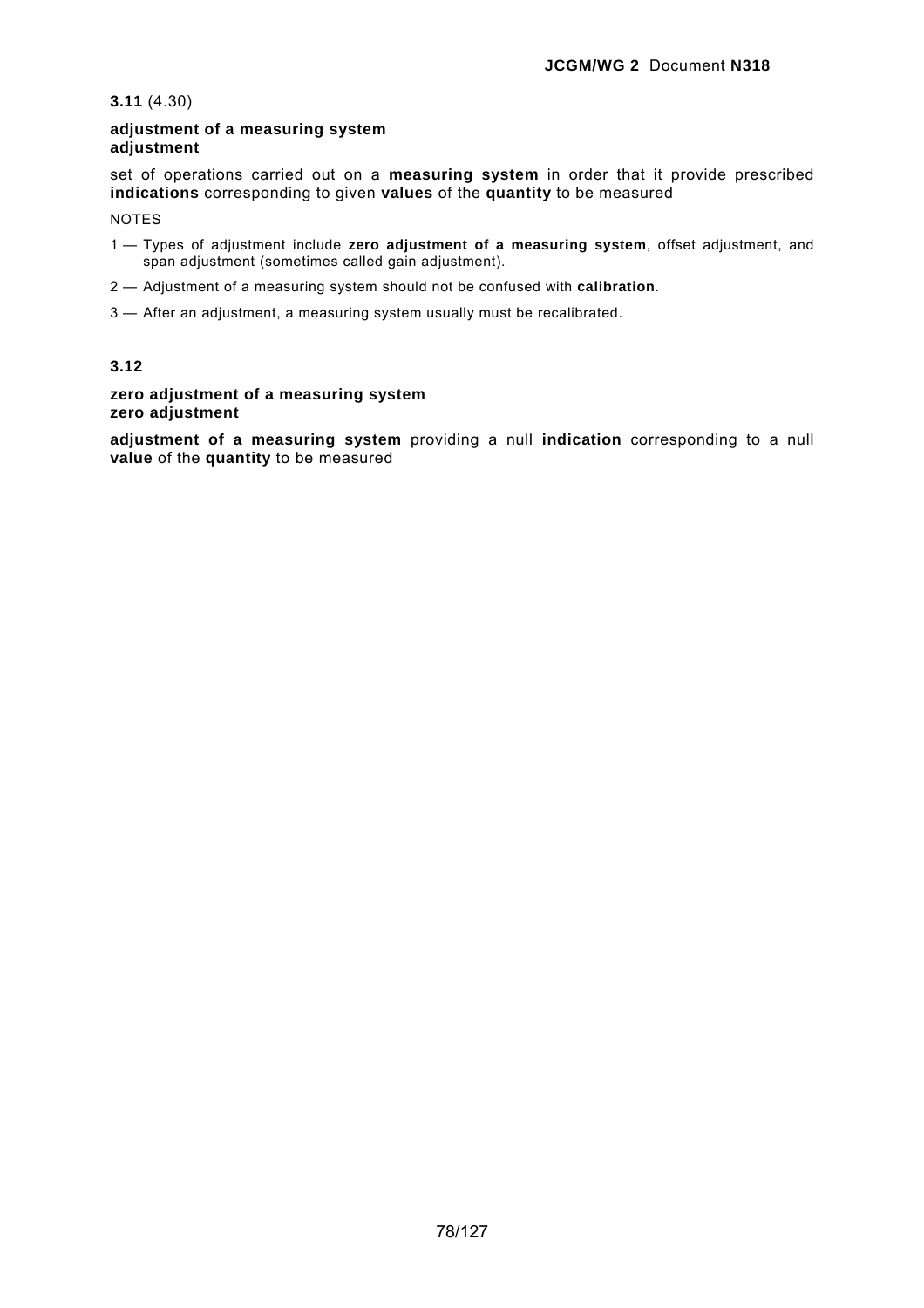**3.11** (4.30)

**ajustage d'un système de mesure**, m **ajustage**, m

ensemble d'opérations réalisées sur un **système de mesure** pour qu'il fournisse des **indications** prescrites correspondant à des **valeurs** données des **grandeurs** à mesurer NOTES

- 1— Divers types d'ajustage sont le **réglage de zéro**, le réglage de décalage, le réglage d'étendue (appelé aussi réglage de gain).
- 2— Il convient de ne pas confondre l'ajustage d'un système de mesure avec son **étalonnage**.
- 3— Après un ajustage, un système de mesure doit généralement être réétalonné.

# **3.12**

**réglage de zéro**, m

**ajustage d'un système de mesure** qui fournit une **indication** égale à zéro correspondant à une **valeur** égale à zéro de la **grandeur** à mesurer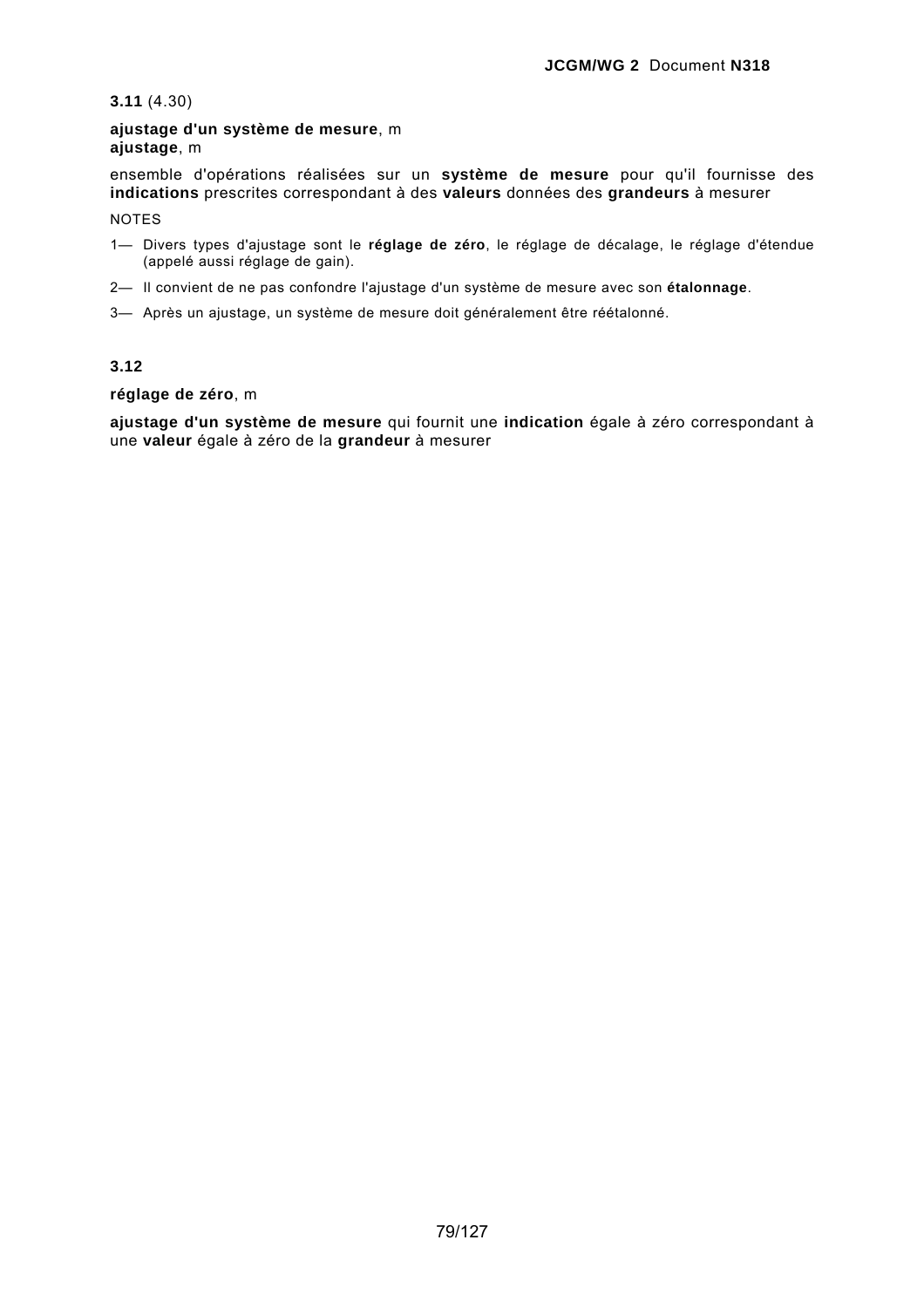# **Chapter 4: Properties of measuring devices**

# **4.1** (3.2)

# **indication**

## **quantity value** provided by a **measuring instrument** or a **measuring system**

NOTES

- 1 The indication may be presented in visual or acoustic form or may be transferred to another device. The indication is often given by the position on the display for analog outputs, the displayed or printed number for digital outputs, the code pattern for code outputs, or the assigned quantity value for **material measures**.
- 2 The indication and the value of the **quantity** being measured are not necessarily values of quantities of the same **kind**.

### **4.2** (4.19)

#### **indication interval**

set of **quantity values** bounded by the extreme possible **indications**

**NOTES** 

- 1 An indication interval is usually stated in terms of its smallest and greatest quantity values, for example, 99 V to 201 V.
- 2 In some fields the term is 'range of indications'.

# **4.3** (5.1)

#### **nominal indication interval nominal interval**

set of **quantity values,** bounded by rounded or approximate extreme **indications**, obtainable with a particular setting of the controls of a **measuring instrument** or **measuring system**  and used to designate this setting

#### **NOTES**

- 1 A nominal indication interval is usually stated as its smallest and greatest quantity values, for example, "100 V to 200 V". Where one of the extreme quantity values is zero, the nominal indication interval is sometimes stated solely as the greatest quantity value, for example a nominal indication interval of 0 V to 100 V is expressed as "100 V".
- 2 In some fields the term is "nominal range".
- 3 See Note to 4.5 **nominal quantity value**.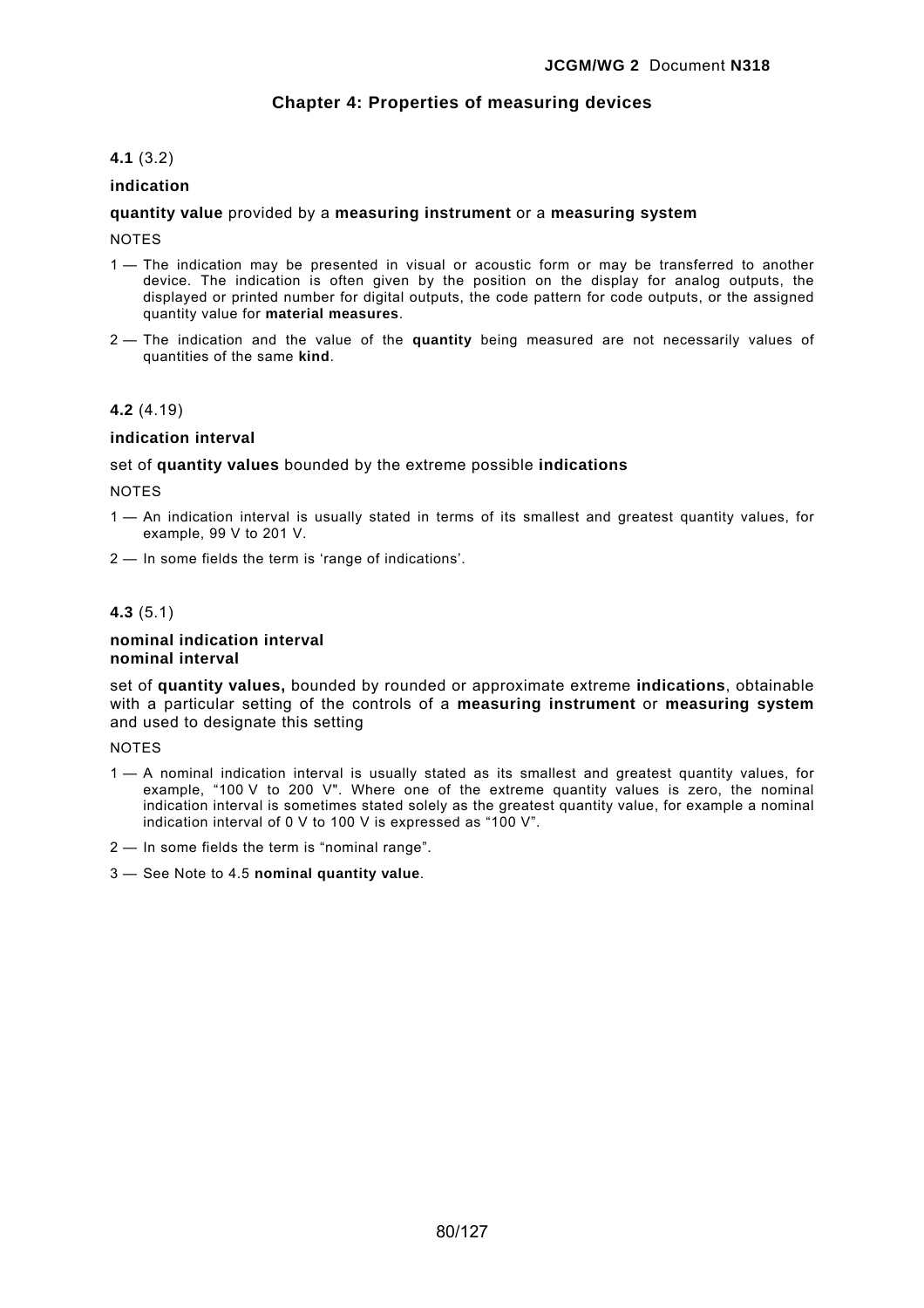# **Chapitre 4 : Propriétés des dispositifs de mesure**

# **4.1** (3.2)

## **indication**, f

## **valeur** fournie par un **instrument de mesure** ou un **système de mesure**

NOTES

- 1— L'indication peut être présentée sous forme visuelle ou acoustique ou peut être transférée à un autre dispositif. Elle est souvent donnée par la position sur un affichage pour les sorties analogiques, par un nombre affiché ou imprimé pour les sorties numériques, par une configuration codée pour les sorties codées, par la valeur assignée pour les **mesures matérialisées**.
- 2— L'indication et la valeur de la **grandeur** mesurée ne sont pas nécessairement des valeurs de grandeurs de même **nature**.

### **4.2** (4.19)

#### **intervalle des indications**, m

ensemble des **valeurs** comprises entre les deux **indications** extrêmes

**NOTES** 

- 1— Un intervalle des indications est généralement exprimé en donnant la plus petite et la plus grande valeur, par exemple 99 V à 201 V.
- 2— Dans certains domaines, le terme anglais est « range of indications ». En français, le terme « étendue des indications » est parfois employé.

#### **4.3** (5.1)

**intervalle nominal des indications**, m **intervalle nominal**, m **calibre**, m

ensemble des **valeurs** comprises entre deux **indications** extrêmes arrondies ou approximatives, que l'on obtient pour une position particulière des commandes d'un **instrument de mesure** ou d'un **système de mesure** et qui sert à désigner cette position

**NOTES** 

- 1— Un intervalle nominal des indications est généralement exprimé en donnant la plus petite et la plus grande valeur, par exemple « 100 V à 200 V ». Lorsque l'une des valeurs extrêmes est zéro, l'intervalle nominal est quelquefois exprimé par la seule plus grande valeur, par exemple un intervalle nominal de 0 V à 100 V est désigné par « 100 V ».
- 2— Dans certains domaines, le terme anglais est « nominal range ».
- 3— Voir la note de **valeur nominale** (4.5).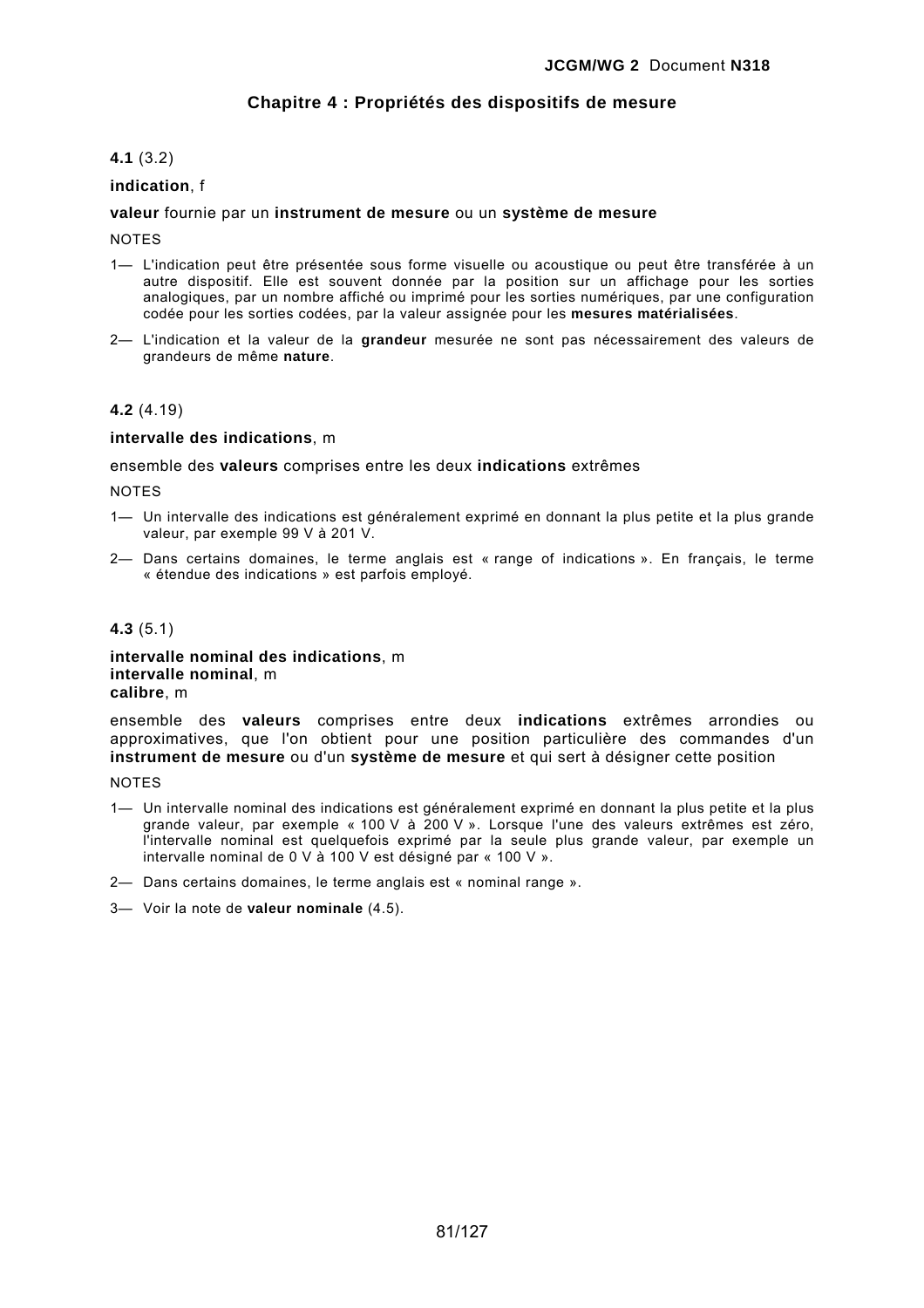# **4.4** (5.2)

# **range of a nominal indication interval**

absolute value of the difference between the extreme **quantity values** of a **nominal indication interval**

### EXAMPLE

For a nominal indication interval of −10 V to +10 V, the range of the nominal indication interval is 20 V.

**NOTES** 

1 — Range of a nominal indication interval is sometimes termed "span of a nominal interval".

2 — See Note to 4.5 **nominal quantity value**.

# **4.5** (5.3)

### **nominal quantity value nominal value**

rounded or approximate **value** of a characterizing **quantity** of a **measuring instrument** or **measuring system** that provides guidance for their appropriate use

EXAMPLES

- a) 100  $\Omega$  as the nominal quantity value marked on a standard resistor
- b) 100  $\Omega$  as the nominal quantity value marked on a standard resistor
- c) 0.1 mol/l as the nominal quantity value for amount-of-substance concentration of a solution of hydrogen chloride, HCl
- d) 40 °C as a maximum Celsius temperature for storage

#### **NOTE**

The term "nominal value" is also used for 'nominal property value'.

### **4.6** (5.4)

### **measuring interval working interval**

set of **values** of the **quantities** of the same **kind** that can be measured by a given **measuring instrument** or **measuring system** with specified **instrumental uncertainty**, under defined conditions

### **NOTES**

- 1 In some fields the term is "measuring range" or "measurement range".
- 2 The lower limit of a measurement interval should not be confused with the **detection limit** of the measuring instrument.

# **4.7**

### **steady state condition**

operating condition of a **measuring instrument** or **measuring system** in which the **calibration** remains valid for a **measurand** varying with time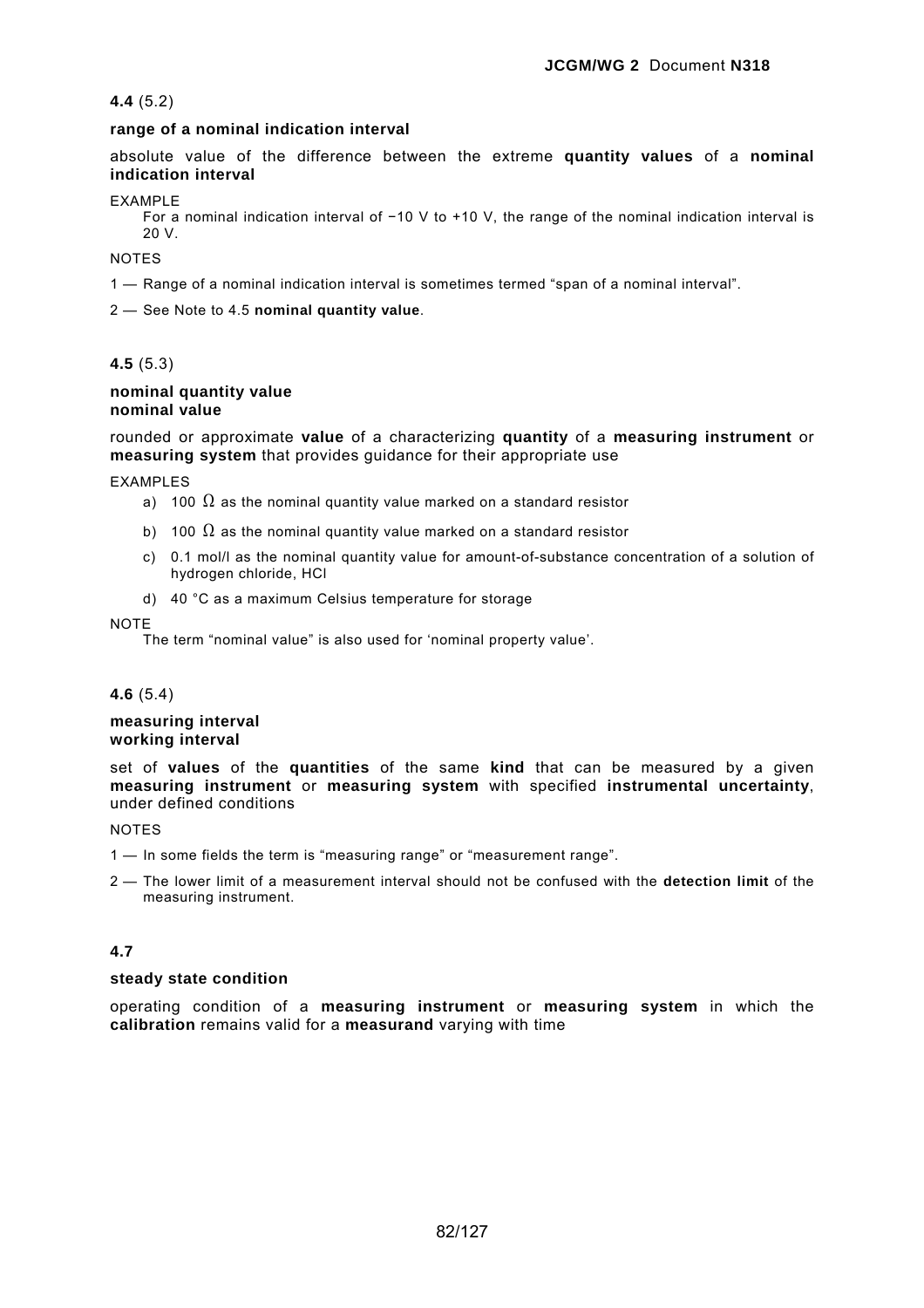# **4.4** (5.2)

### **étendue de mesure**, f **étendue nominale**, f

valeur absolue de la différence entre les valeurs extrêmes d'un **intervalle nominal des indications**

EXEMPLE

Pour un intervalle nominal de – 10 V à + 10 V, l'étendue est 20 V.

NOTES

1— En anglais, l'étendue de mesure est quelquefois dénommée « span of a nominal interval ». En français, le terme « intervalle de mesure » est parfois improprement employé (voir 4.6).

2— Voir la note de **valeur nominale** (4.5).

# **4.5** (5.3)

# **valeur nominale**, f

**valeur** arrondie ou approximative d'une **grandeur** caractéristique d'un **instrument de mesure** ou d'un **système de mesure,** qui sert de guide pour leur utilisation appropriée

EXEMPLES

- a) la valeur 100 Ω marquée sur une résistance étalon
- b) la valeur 1000 ml marquée sur une fiole jaugée à un trait
- c) la valeur 0,1 mol/l de la concentration en quantité de matière d'une solution d'acide chlorhydrique, HCl
- d) la valeur 40 °C d'une température Celsius maximale de stockage

NOTE

En anglais, le terme *nominal value* est aussi employé pour la valeur d'une **propriété qualitative**.

# **4.6** (5.4)

### **intervalle de mesure**, m

ensemble des **valeurs** de **grandeurs** d'une même **nature** qu'un **instrument de mesure** ou un **système de mesure** donné peut mesurer avec une **incertitude instrumentale** spécifiée, dans des conditions déterminées

### **NOTES**

- 1— Dans certains domaines, le terme anglais est « measuring range » ou « measurement range ». En français, le terme « étendue de mesure » est parfois improprement employé (voir 4.4).
- 2— Il convient de ne pas confondre la limite inférieure d'un intervalle de mesure avec la **limite de détection** d'un instrument de mesure.

# **4.7**

### **condition de régime établi**, f **condition de régime permanent**, f

condition de fonctionnement d'un **instrument de mesure** ou d'un **système de mesure** dans laquelle l'**étalonnage** reste valable pour un **mesurande** qui varie en fonction du temps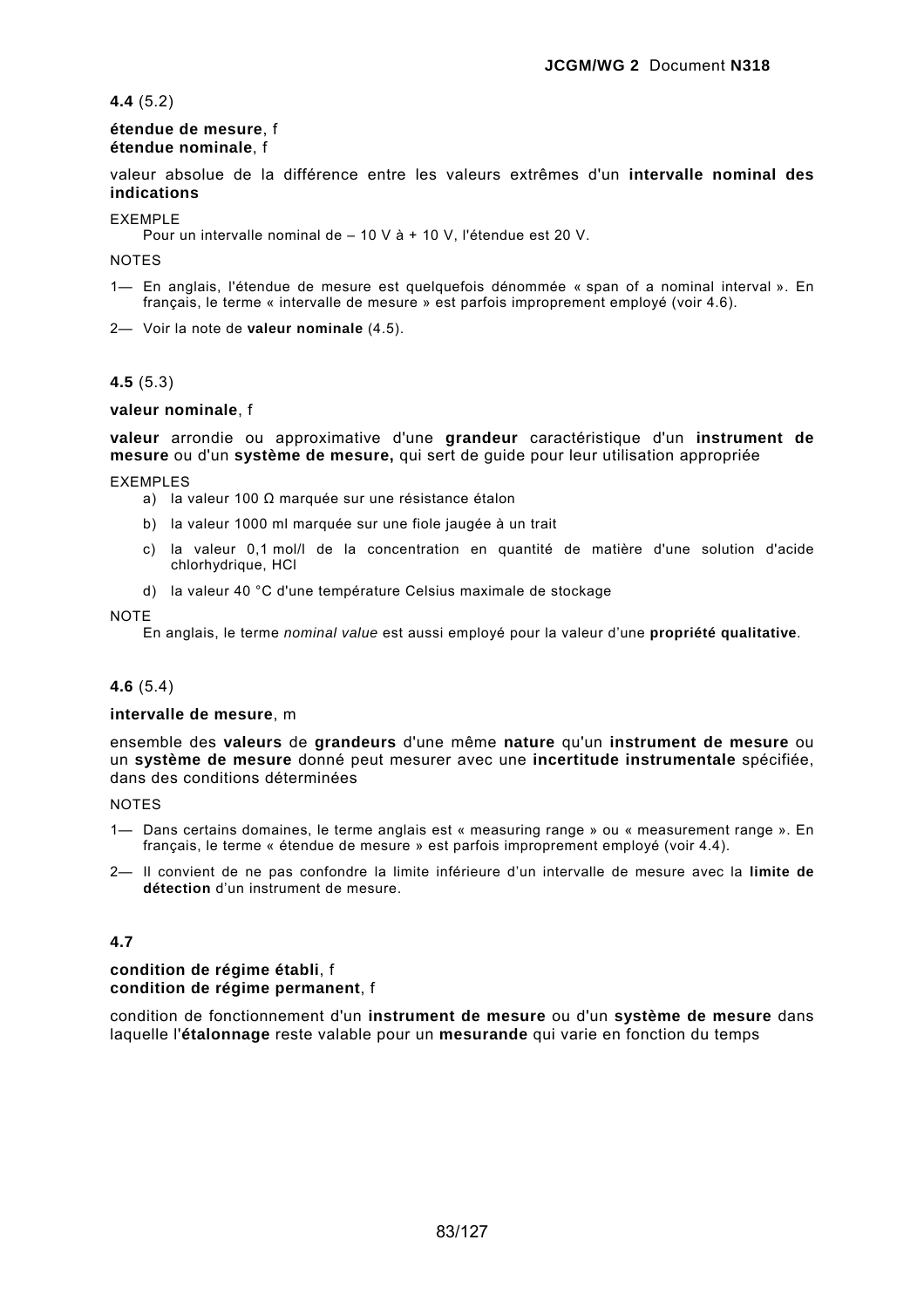# **4.8** (5.5)

# **rated operating condition**

condition that must be fulfilled during **measurement** in order that a **measuring instrument** or **measuring system** perform as designed

**NOTE** 

The rated operating condition generally specifies intervals of **values** for the **quantity** being measured and for any **influence quantity**.

# **4.9** (5.6)

# **limiting condition**

extreme condition that a **measuring instrument** or **measuring system** is required to withstand without damage, and without degradation of specified metrological properties, when it is subsequently operated under its **rated operating conditions**

NOTES

- 1 Limiting conditions for storage, transport or operation can differ.
- 2 Limiting conditions can include limiting **values** of the **quantity** being measured and of any **influence quantity**.

### **4.10** (5.7)

### **reference condition (1)**

<performance evaluation> condition of use prescribed for evaluating the performance of a **measuring instrument** or **measuring system** or for comparison of **measurement results**

NOTE

A reference condition specifies an interval of **values** of the **measurand** and of the **influence quantities**.

# **4.11** (5.7)

### **reference condition (2)**

<instrumental uncertainty> condition of use for a **measuring instrument** or **measuring system**, under which the specified **instrumental uncertainty** is the smallest possible

**NOTES** 

- 1 A reference condition specifies an interval of **values** of the **measurand** and of the **influence quantities**.
- 2 This definition is derived from IEC 60050-300, item 311-06-02.

### **4.12** (5.10)

### **sensitivity**

quotient of the change in the **indication** and the corresponding change in the **value** of the **quantity** being measured

NOTES

- 1 The sensitivity can depend on the value of the quantity being measured.
- 2 The change considered in the value of the quantity being measured must be large compared with the **resolution (1)**.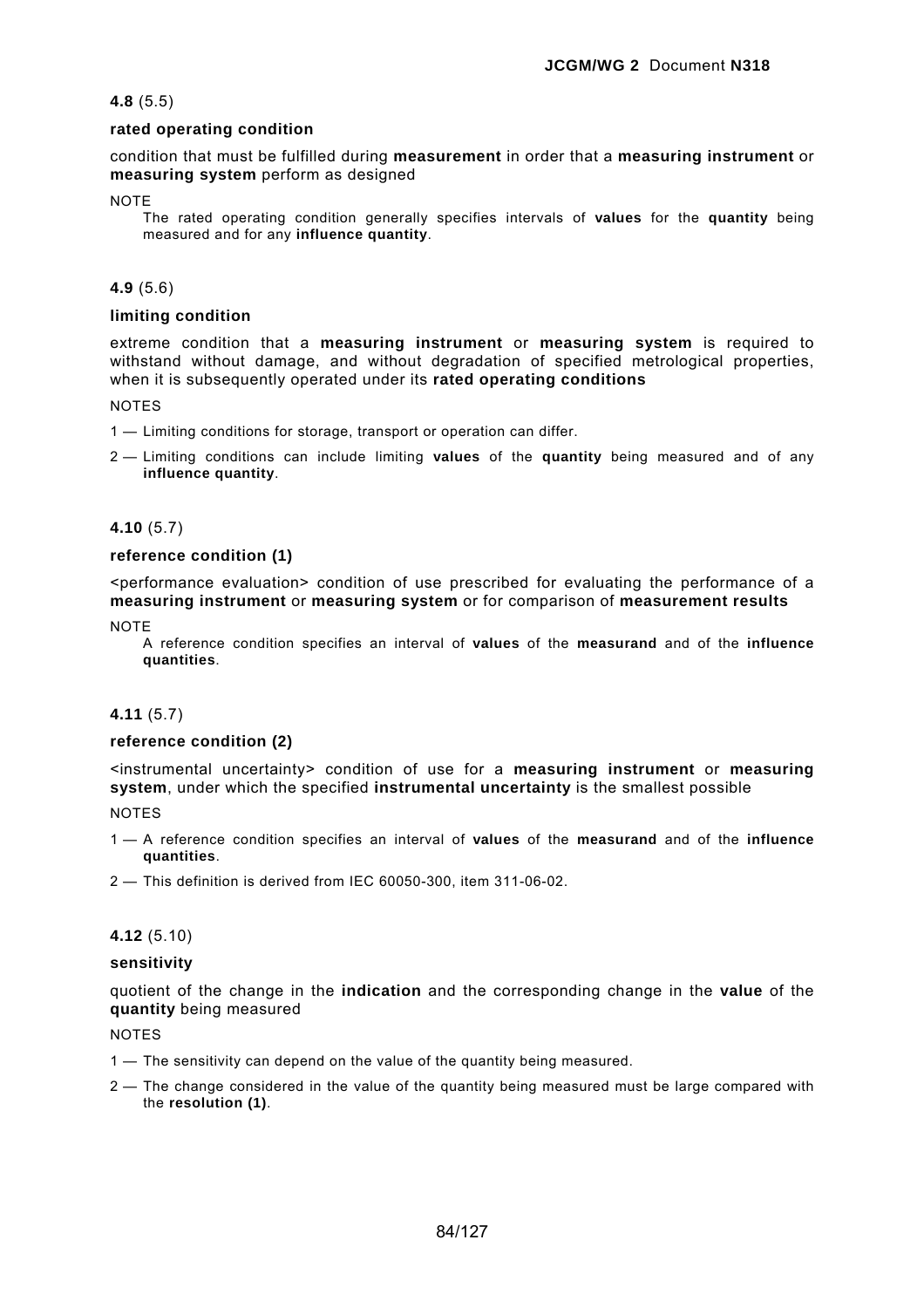# **4.8** (5.5)

### **condition assignée de fonctionnement**, f

condition qui doit être satisfaite pendant un **mesurage** pour qu'un **instrument de mesure** ou un **système de mesure** fonctionne conformément à sa conception

#### **NOTE**

La condition assignée de fonctionnement spécifie généralement des intervalles de **valeurs** pour la **grandeur** mesurée et pour les **grandeurs d'influence**.

# **4.9** (5.6)

# **condition limite**, f

condition extrême qu'un **instrument de mesure** ou un **système de mesure** doit pouvoir supporter sans dommage et sans dégradation de propriétés métrologiques spécifiées, lorsqu'il est ensuite utilisé dans ses **conditions assignées de fonctionnement**

### **NOTES**

- 1— Les conditions limites peuvent être différentes pour le stockage, le transport et le fonctionnement.
- 2— Les conditions limites peuvent comprendre des valeurs limites pour la **grandeur** mesurée et pour les **grandeurs d'influence**.

# **4.10** (5.7)

### **condition de référence (1)**, f

<évaluation de performance> condition d'utilisation prescrite pour évaluer les performances d'un **instrument de mesure** ou d'un **système de mesure** ou pour comparer des **résultats de mesure**

**NOTE** 

Une condition de référence spécifie un intervalle de **valeurs** du **mesurande** et des **grandeurs d'influence**.

### **4.11** (5.7)

### **condition de référence (2)**, f

<incertitude instrumentale> condition d'utilisation d'un **instrument de mesure** ou d'un **système de mesure**, dans laquelle l'**incertitude instrumentale** spécifiée est la plus petite possible

NOTES

- 1— Une condition de référence spécifie un intervalle de **valeurs** du **mesurande** et des **grandeurs d'influence**.
- 2— La définition provient de la CEI 60050-300, n° 311-06-02.

# **4.12** (5.10)

### **sensibilité**, f

quotient de la variation de l**'indication** par la variation correspondante de la **valeur** de la **grandeur** mesurée

#### NOTES

- 1— La sensibilité peut dépendre de la valeur de la grandeur mesurée.
- 2— La variation de la valeur de la grandeur mesurée doit être grande par rapport à la **résolution (1)**.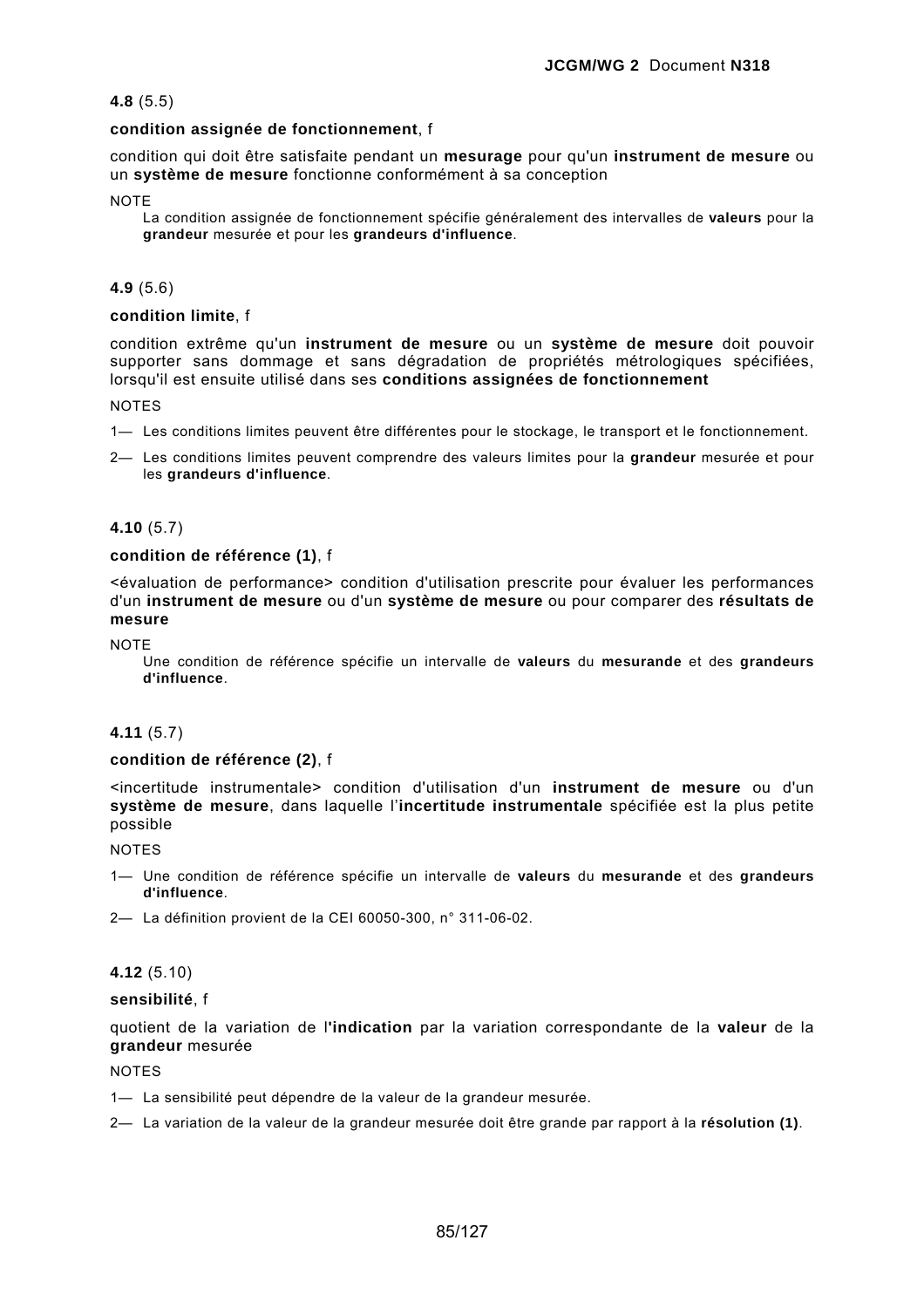# **selectivity of a measuring system selectivity**

capability of a **measuring system**, using a specified **measurement procedure**, to provide **measurement results,** for one or more **measurands,** that do not depend on each other nor on any other **quantity** in the system undergoing **measurement**

EXAMPLES

- a) Capability of a measuring system including a mass spectrometer to measure the ion current ratio generated by two specified compounds without disturbance by other specified sources of electric current.
- b) Capability of a measuring system to measure the power of a signal component at a given frequency without being disturbed by signal components or other signals at other frequencies.
- c) Capability of a receiver to discriminate between a wanted signal and unwanted signals, often having frequencies slightly different from the frequency of the wanted signal.
- d) Capability of a measuring system for ionizing radiation to respond to a radiation to be measured in the presence of concomitant radiation.
- e) Capability of a measuring system to measure the amount-of-substance concentration of creatininium in blood plasma by a Jaffé-procedure without interference from the glucose, urate, ketone, and protein concentrations.
- f) Capability of a mass spectrometer to measure the amount-of-substance abundance of the  $^{28}$ Si isotope in silicon from a geological deposit.

NOTES

- 1 In physics, there is only one measurand, the other quantities are of the same **kind** as the measurand, and they are input quantities to the measuring system.
- 2 In chemistry, the measured quantities often involve different components in the system undergoing measurement and these quantities are not necessarily of the same kind.
- 3 In chemistry, selectivity of a measuring system is usually obtained for quantities with selected components in concentrations within stated intervals.
- 4 Selectivity as used in physics (see Note 1) is a concept close to specificity as it is sometimes used in chemistry.

# **4.14**

### **resolution (1)**

<measuring instrument or measuring system> smallest change in a **quantity** being measured that causes a perceptible change in the corresponding **indication**

**NOTE** 

The resolution can depend on, for example, noise (internal or external) or friction. It may also depend on the **value** of the quantity being measured.

**4.15** (5.12)

# **resolution (2)**

<displaying device> smallest difference between **indications** that can be meaningfully distinguished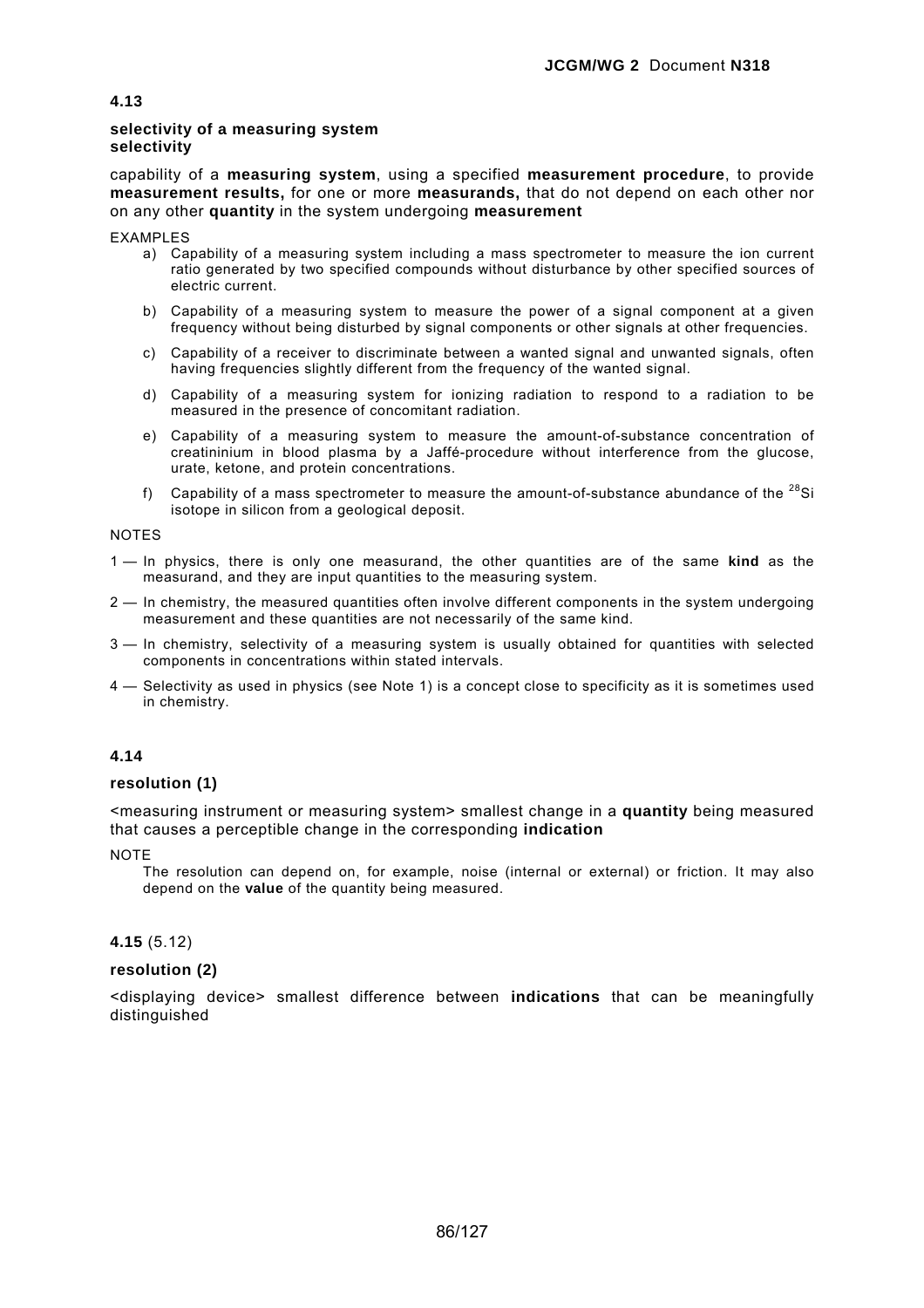# **sélectivité**, f

aptitude d'un **système de mesure**, utilisant une **procédure opératoire** spécifiée, à fournir des **résultats de mesure** pour un ou plusieurs **mesurandes**, qui ne dépendent pas les uns des autres ou de toute autre **grandeur** existant dans le système en cours de **mesurage**

EXEMPLES

- a) Aptitude d'un système de mesure comprenant un spectromètre de masse à mesurer le rapport des courants ioniques produits par deux composés spécifiés sans dépendre d'autres sources spécifiées de courant électrique.
- b) Aptitude d'un système de mesure à mesurer la puissance d'une composante d'un signal à une fréquence donnée sans perturbation par des composantes du signal ou par d'autres signaux à d'autres fréquences.
- c) Aptitude d'un récepteur à discerner un signal désiré de signaux non désirés, qui ont souvent des fréquences légèrement différentes de la fréquence du signal désiré.
- d) Aptitude d'un système de mesure de rayonnement ionisant à répondre à un rayonnement à mesurer en présence d'un rayonnement concomitant.
- e) Aptitude d'un système de mesure à mesurer la concentration en quantité de matière de créatinine dans le plasma sanguin par une procédure de Jaffé sans interférence avec les concentrations de glucose, d'urate, de cétone et de protéine.
- f) Aptitude d'un spectromètre de masse à mesurer l'abondance en quantité de matière de l'isotope <sup>28</sup>Si dans du silicium provenant d'un dépôt géologique.

#### NOTES

- 1 En physique, il y a un seul mesurande ; les autres grandeurs sont de même **nature** que le mesurande et sont appliquées à l'entrée du système de mesure.
- 2 En chimie, les grandeurs mesurées impliquent souvent différents constituants dans le système en cours de mesurage et ces grandeurs ne sont pas nécessairement de même nature.
- 3 En chimie, la sélectivité est généralement obtenue pour des grandeurs associées à des constituants sélectionnés dont les concentrations sont dans des intervalles déterminés.
- 4 Le concept de sélectivité en physique (voir Note 1) est voisin de celui de spécificité, tel qu'il est quelquefois utilisé en chimie.

# **4.14**

### **résolution (1)**, f

<instrument de mesure ou système de mesure> plus petite variation de la **grandeur** mesurée qui produit une variation perceptible de l**'indication** correspondante

**NOTE** 

La résolution peut dépendre, par exemple, du bruit (interne ou externe) ou du frottement. Elle peut aussi dépendre de la **valeur** de la grandeur mesurée.

### **4.15** (5.12)

### **résolution (2)**, f

<dispositif afficheur> plus petite différence entre **indications** qui peut être perçue de manière significative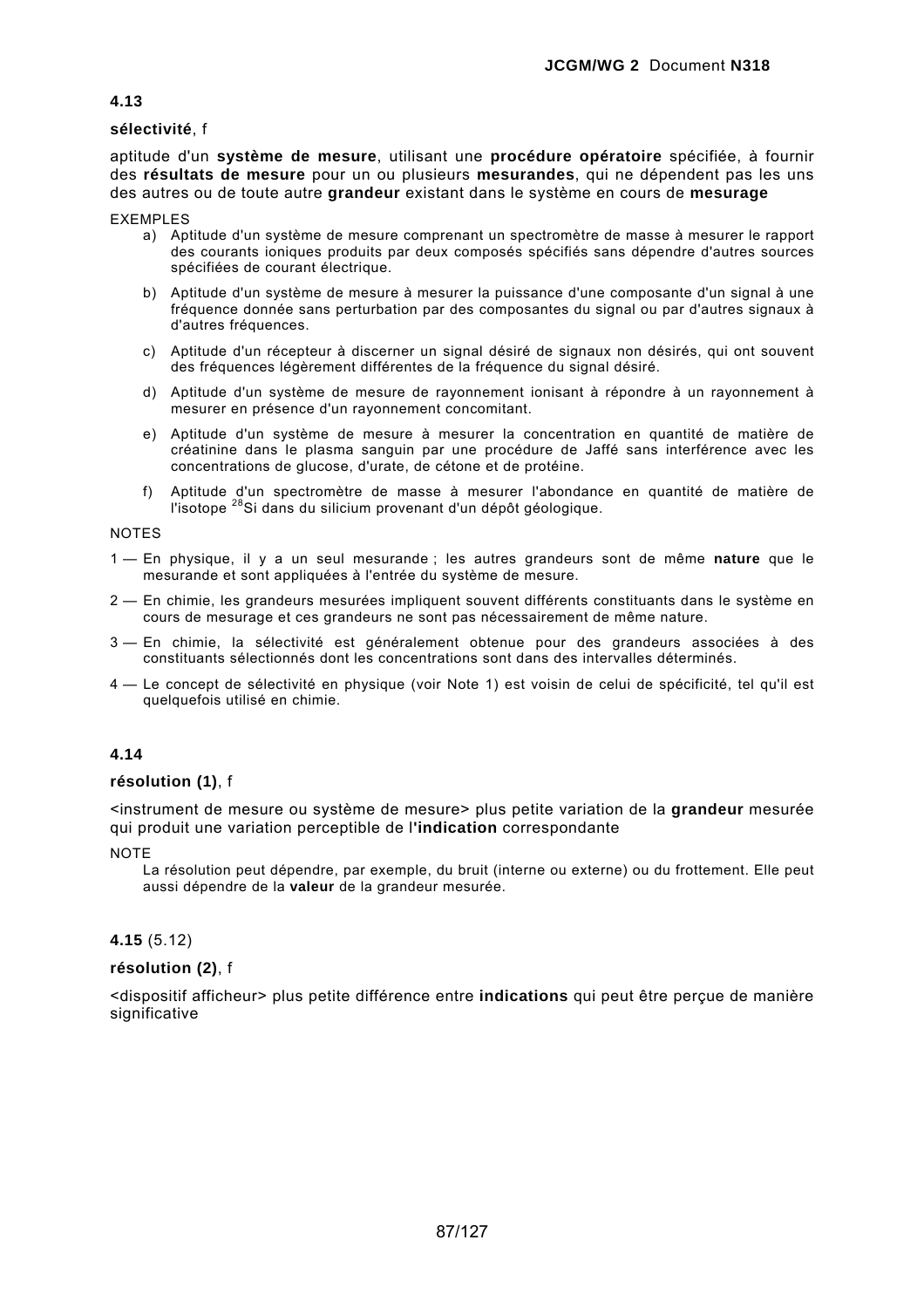# **4.16** (5.11)

# **discrimination threshold**

largest change in the **value** of a **quantity** being measured that causes no detectable change in the corresponding **indication**

**NOTE** 

The discrimination threshold may depend on, for example, noise (internal or external) or friction. It can also depend on the value of the quantity being measured and how the change is applied.

# **4.17** (5.13)

# **dead band**

maximum interval through which the **value** of a **quantity** being measured can be changed in both directions without producing a detectable change in the corresponding **indication**

**NOTE** 

The dead band can depend on the rate of change.

# **4.18**

**detection limit limit of detection**  sensitivity (deprecated)

<chemistry> **measured quantity value**, obtained by a given **measurement procedure**, for which the probability of falsely claiming the absence of a component in a material is  $\beta$ , given a probability  $\alpha$  of falsely claiming its presence

**NOTES** 

1— IUPAC recommends default values for  $\alpha$  and  $\beta$  equal to 0.05.

2— The abbreviation LOD is sometimes used.

### **4.19** (5.14)

### **stability**

ability of a **measuring instrument** or **measuring system** to maintain its metrological properties constant with time

**NOTE** 

Stability may be quantified in several ways.

EXAMPLES

- a) in terms of the duration of a time interval over which a metrological property changes by a stated amount
- b) in terms of the change of a property over a stated time interval

### **4.20** (5.16)

### **instrumental drift**

continuous change in an **indication**, related neither to a change in the **quantity** being measured nor to a change of any recognized **influence quantity**

**NOTE** 

For a **material measure,** the drift is a change of the **value** of the supplied quantity that is not due to a change of any recognized influence quantity.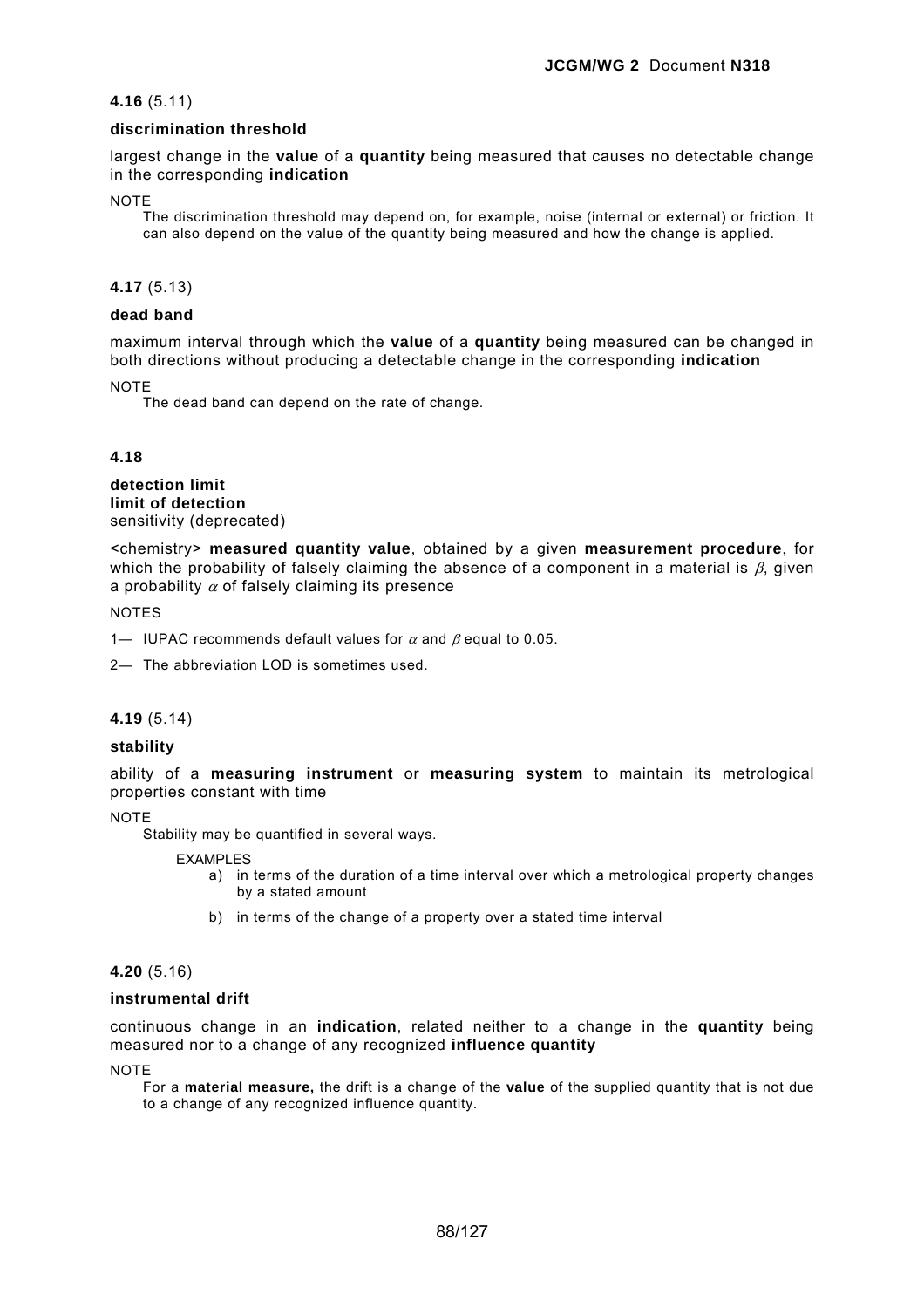**4.16** (5.11)

### **seuil de mobilité**, m **mobilité**, f

variation la plus grande de la **valeur** d'une **grandeur** mesurée qui ne produit aucune variation détectable de l'**indication** correspondante

**NOTE** 

Le seuil de mobilité peut dépendre, par exemple, du bruit (interne ou externe) ou du frottement. Il peut aussi dépendre de la valeur de la grandeur mesurée et de la manière dont la variation est appliquée.

# **4.17** (5.13)

# **zone morte**, f

intervalle maximal à l'intérieur duquel on peut faire varier la **valeur** de la **grandeur** mesurée dans les deux sens sans provoquer de variation détectable de l'**indication** correspondante

**NOTE** 

La zone morte peut dépendre de la vitesse de la variation.

# **4.18**

# **limite de détection**, f

<chimie> **valeur mesurée**, obtenue par une **procédure opératoire** donnée, pour laquelle la probabilité de déclarer faussement l'absence d'un constituant dans un matériau est β, étant donnée la probabilité  $\alpha$  de déclarer faussement sa présence

NOTES

1— L'UICPA recommande des valeurs par défaut de  $\alpha$  et  $\beta$  égales à 0,05.

2— [Ne concerne que l'anglais].

**4.19** (5.14)

**stabilité**, f **constance**, f

aptitude d'un **instrument de mesure** ou d'un **système de mesure** à conserver ses propriétés métrologiques constantes au cours du temps

**NOTE** 

La stabilité peut être exprimée quantitativement de plusieurs façons.

EXEMPLES

- a) par la durée d'un intervalle de temps au cours duquel une propriété métrologique évolue d'une quantité donnée
- b) par la variation d'une propriété au cours d'un intervalle de temps déterminé

# **4.20** (5.16)

# **dérive instrumentale**, f

variation continue d'une **indication**, qui n'est liée ni à une variation de la **grandeur** mesurée, ni à une variation d'une **grandeur d'influence** identifiée

**NOTE** 

Pour une **mesure matérialisée**, la dérive est une variation de la valeur de la grandeur fournie qui n'est pas due à une variation d'une grandeur d'influence identifiée.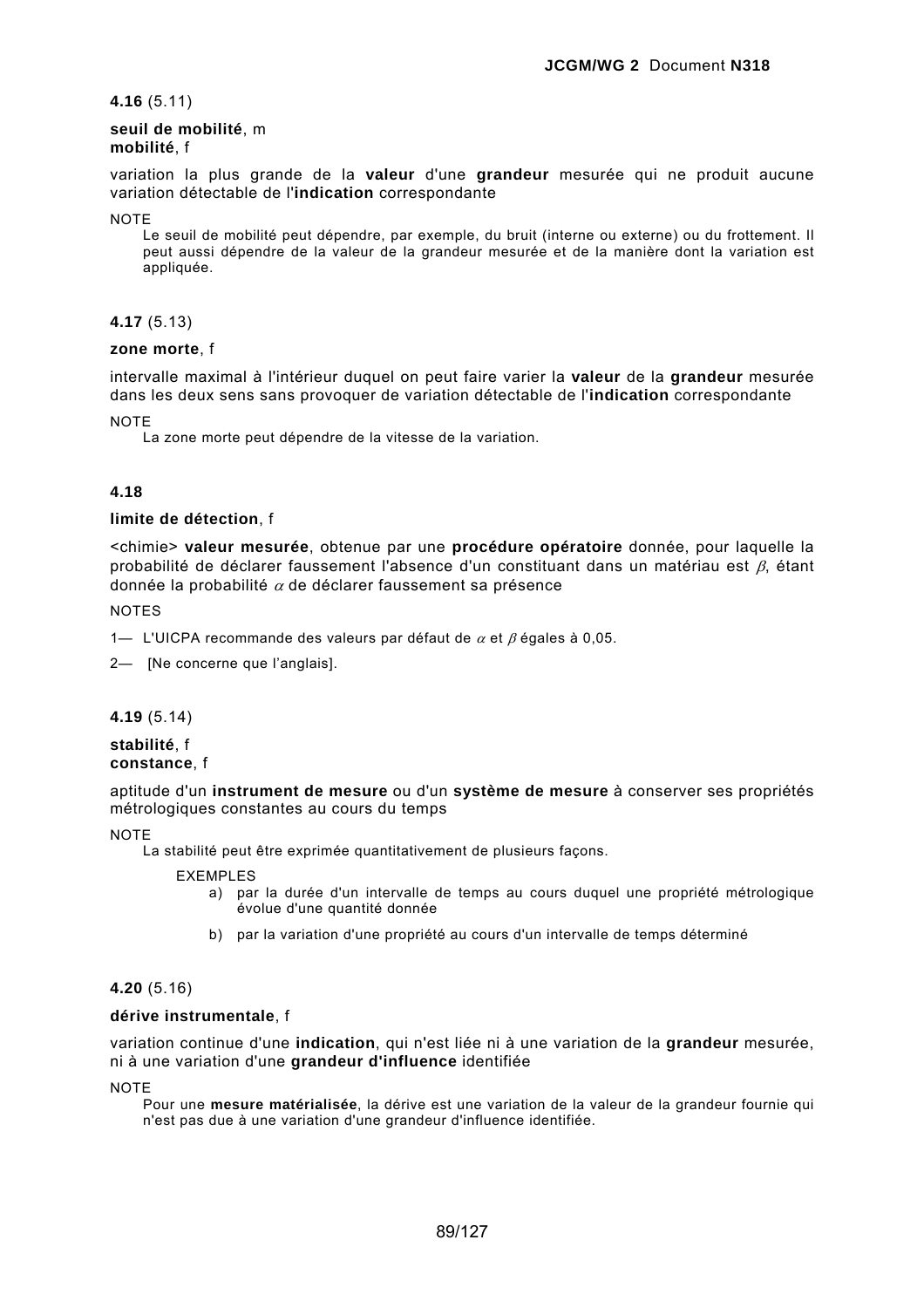### **variation due to an influence quantity**

difference of the **indications** for the same **measured quantity value**, or of the **quantity values** supplied by a **material measure**, when an **influence quantity** assumes successively two different quantity values

# **4.22** (5.17)

### **step response time**

duration between the instant when an input **quantity value** of a **measuring instrument** or **measuring system** is subjected to an abrupt change between two specified constant quantity values and the instant when the corresponding **indication** settles within specified limits around its final steady value

# **4.23**

### **instrumental uncertainty**

component of **measurement uncertainty** arising from the **measuring instrument** or **measuring system** in use, and obtained by its **calibration**

**NOTES** 

1— The instrumental uncertainty is used in a **Type B evaluation of measurement uncertainty**.

2— Information relevant to instrumental uncertainty may be given in the instrument specifications.

## **4.24** (5.19)

### **accuracy class**

class of **measuring instruments** that meet stated metrological requirements that are intended to keep **measurement errors** or **instrumental uncertainties** within specified limits under specified operating conditions

NOTES

- 1— An accuracy class is usually denoted by a number or symbol adopted by convention.
- 2— A related concept is **measurement accuracy**.
- 3— Measuring instrument includes material measure.

# **4.25** (5.21)

#### **maximum permissible error limit of error**

extreme value of the **measurement error**, with respect to a known **reference quantity value**, permitted by specifications or regulations for a given **measurement, measuring instrument,**  or **measuring system**

**NOTES** 

- 1— Generally the two extreme values are taken together and are termed 'maximum permissible errors' or 'limits of error'.
- 2— The term "tolerance" should not be used to designate 'maximum permissible error'.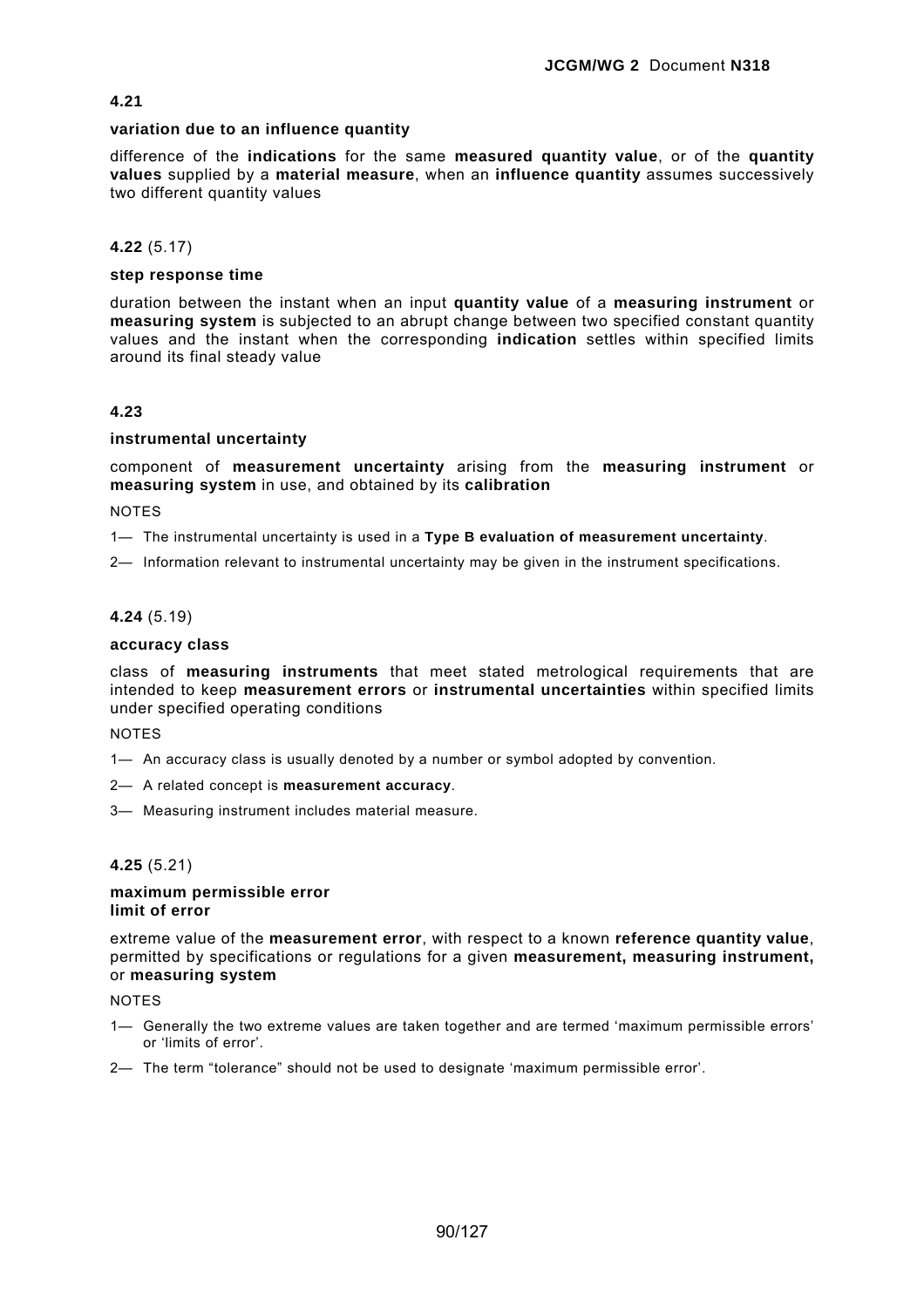### **variation due à une grandeur d'influence**, f

différence entre les **indications** qui correspondent à une même **valeur mesurée**, ou entre les **valeurs** fournies par une **mesure matérialisée**, lorsqu'une **grandeur d'influence** prend successivement deux valeurs différentes

# **4.22** (5.17)

## **temps de réponse à un échelon**, m

durée entre l'instant où une **valeur** d'entrée d'un **instrument de mesure** ou d'un **système de mesure** subit un changement brusque d'une valeur constante spécifiée à une autre et l'instant où l**'indication** correspondante se maintient entre deux limites spécifiées autour de sa valeur finale en régime établi

# **4.23**

# **incertitude instrumentale**, f

composante de l'**incertitude de mesure** qui provient de l**'instrument de mesure** ou du **système de mesure** utilisé et qui s'obtient par son **étalonnage**

**NOTES** 

1— L'incertitude instrumentale est utilisée dans une **évaluation de type B de l'incertitude**.

2— Les informations relatives à l'incertitude instrumentale peuvent être données dans les spécifications de l'instrument.

### **4.24** (5.19)

### **classe d'exactitude**, f

classe d'**instruments de mesure** qui satisfont à certaines exigences métrologiques destinées à maintenir les **erreurs de mesure** ou les **incertitudes instrumentales** entre des limites spécifiées dans des conditions de fonctionnement spécifiées

### NOTES

- 1— Une classe d'exactitude est habituellement indiquée par un nombre ou un symbole adopté par convention.
- 2— Un concept apparenté est l'**exactitude de mesure**.
- 3— Les instruments de mesure comprennent les **mesures matérialisées**.

### **4.25** (5.21)

### **erreur maximale tolérée**, f **limite d'erreur**, f

valeur extrême de l'**erreur de mesure**, par rapport à une **valeur de référence** connue, qui est tolérée par les spécifications ou règlements pour un **mesurage**, un **instrument de mesure** ou un **système de mesure** donné

**NOTES** 

- 1— Les deux valeurs extrêmes sont habituellement considérées ensemble et dénommées « erreurs maximales tolérées » ou « limites d'erreur ».
- 2— Il convient de ne pas utiliser le terme « tolérance » pour désigner l'erreur maximale tolérée.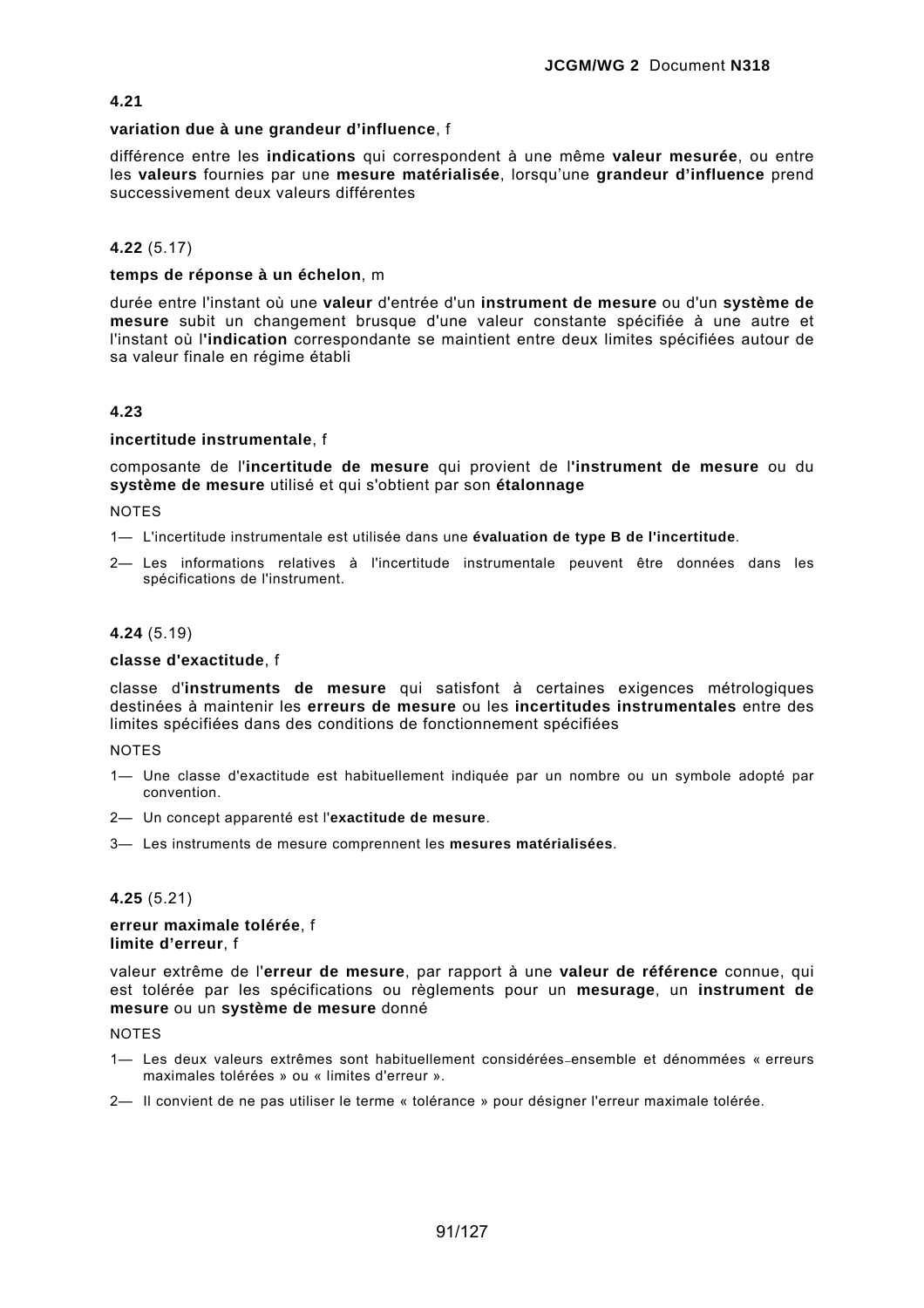# **4.26** (5.22)

## **datum error**

**measurement error**, with respect to a known **reference quantity value**, of **a measuring instrument** or **measuring system** at a specified **measured quantity value**

# **4.27** (5.23)

**zero error** 

**datum error** for zero **measured quantity value**

# **4.28**

## **null measurement uncertainty**

#### **measurement uncertainty** for zero **measured quantity value**

**NOTE** 

The null measurement uncertainty is associated with a null or near zero **indication** and covers the interval where one does not know whether the **measurand** is too small to be detected or the signal of the **measuring instrument** is due only to noise.

# **4.29**

# **calibration diagram**

graphical expression of the relation between **indication** and corresponding **measurement result**

**NOTES** 

- 1— A calibration diagram is the strip of the plane defined by the axis of the indication and the axis of measurement result, that represents the response of the **measuring instrument** to different **measured quantity values**. A one-to-many relation is given, and the width of the strip for a given indication provides the **instrumental uncertainty**.
- 2— Alternative expressions of the relation include a **calibration curve** and associated **measurement uncertainty**, a calibration table, or a set of functions.
- 3— This concept pertains to a **calibration** when the instrumental uncertainty is large in comparison with the measurement uncertainties of the **measurement standards**.

### **4.30**

#### **calibration curve**

expression of the relation between **indication** and corresponding **measured quantity value**

**NOTE** 

A calibration curve expresses a one-to-one relation that does not supply a **measurement result** as it bears no information about the **measurement uncertainty**.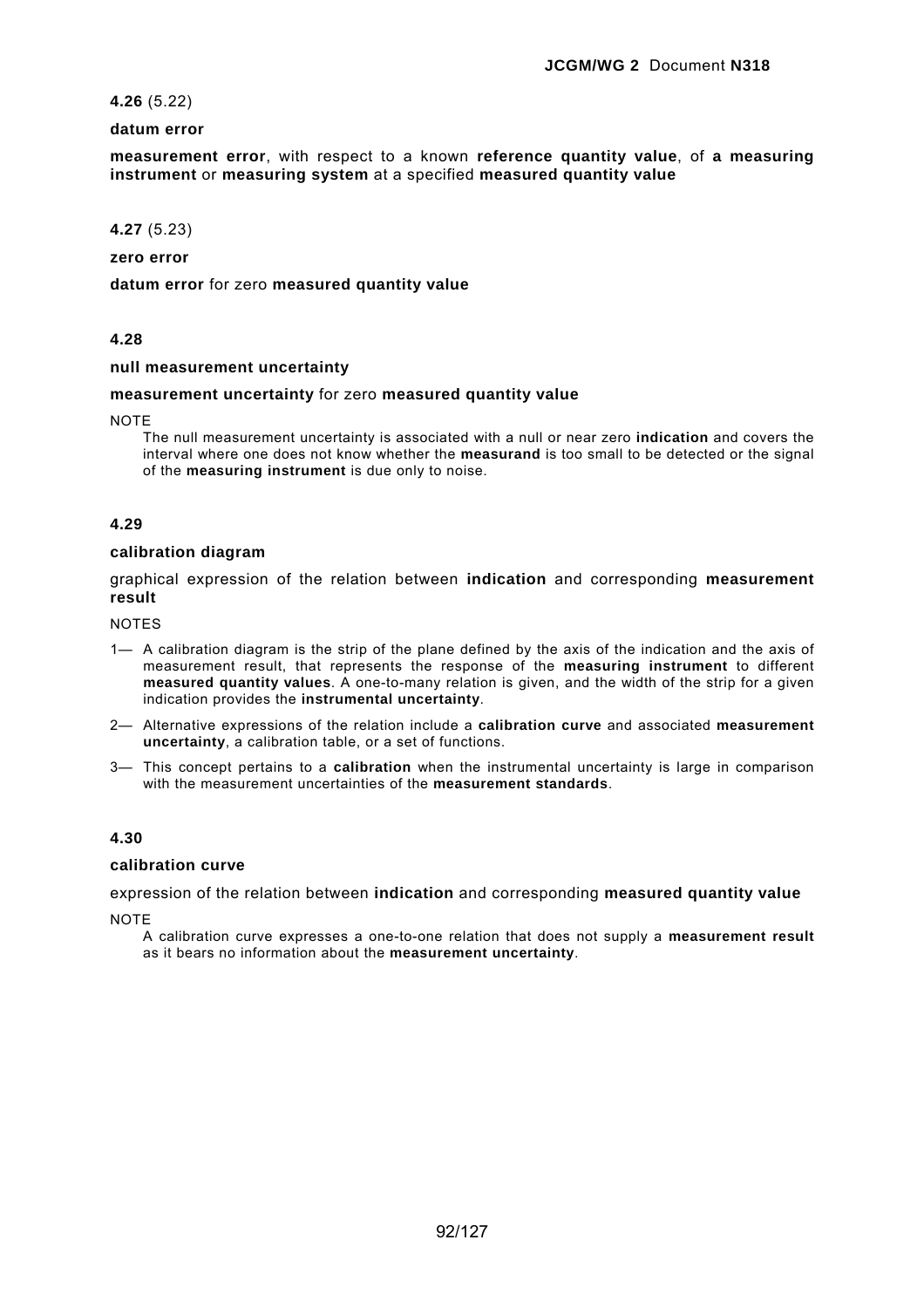**4.26** (5.22)

**erreur au point de contrôle**, f

**erreur de mesure** d'un **instrument de mesure** ou d'un **système de mesure**, par rapport à une **valeur de référence** connue, pour une **valeur mesurée** spécifiée

**4.27** (5.23)

**erreur à zéro**, f

**erreur au point de contrôle** pour une **valeur mesurée** égale à zéro

# **4.28**

**incertitude de mesure à zéro**, f

**incertitude de mesure** pour une **valeur mesurée** égale à zéro

**NOTE** 

L'incertitude de mesure à zéro est associée à une **indication** nulle ou presque nulle et correspond à l'intervalle dans lequel on ne sait pas si le **mesurande** est trop petit pour être détecté ou si le signal de l'**instrument de mesure** est dû seulement au bruit.

### **4.29**

### **diagramme d'étalonnage**, m

expression graphique de la relation entre une **indication** et le **résultat de mesure** correspondant

**NOTES** 

- 1— Un diagramme d'étalonnage est la bande du plan défini par l'axe des indications et l'axe des résultats de mesure, qui représente la réponse de l'**instrument de mesure** à différentes **valeurs mesurées**. Il correspond à une relation multivoque ; la largeur de la bande pour une indication donnée fournit l'**incertitude instrumentale**.
- 2— D'autres expressions de la relation consistent en une **courbe d'étalonnage** avec les **incertitudes de mesure** associées, en une table d'étalonnage, en un ensemble de fonctions.
- 3— Le concept est relatif à une **calibration** où l'incertitude instrumentale est grande par rapport aux incertitudes de mesure des **étalons**.

### **4.30**

### **courbe d'étalonnage**, f

expression de la relation entre une **indication** et la **valeur mesurée** correspondante

**NOTE** 

Une courbe de calibration exprime une relation biunivoque qui ne fournit pas un **résultat de mesure** puisqu'elle ne contient aucune information sur l'**incertitude de mesure**.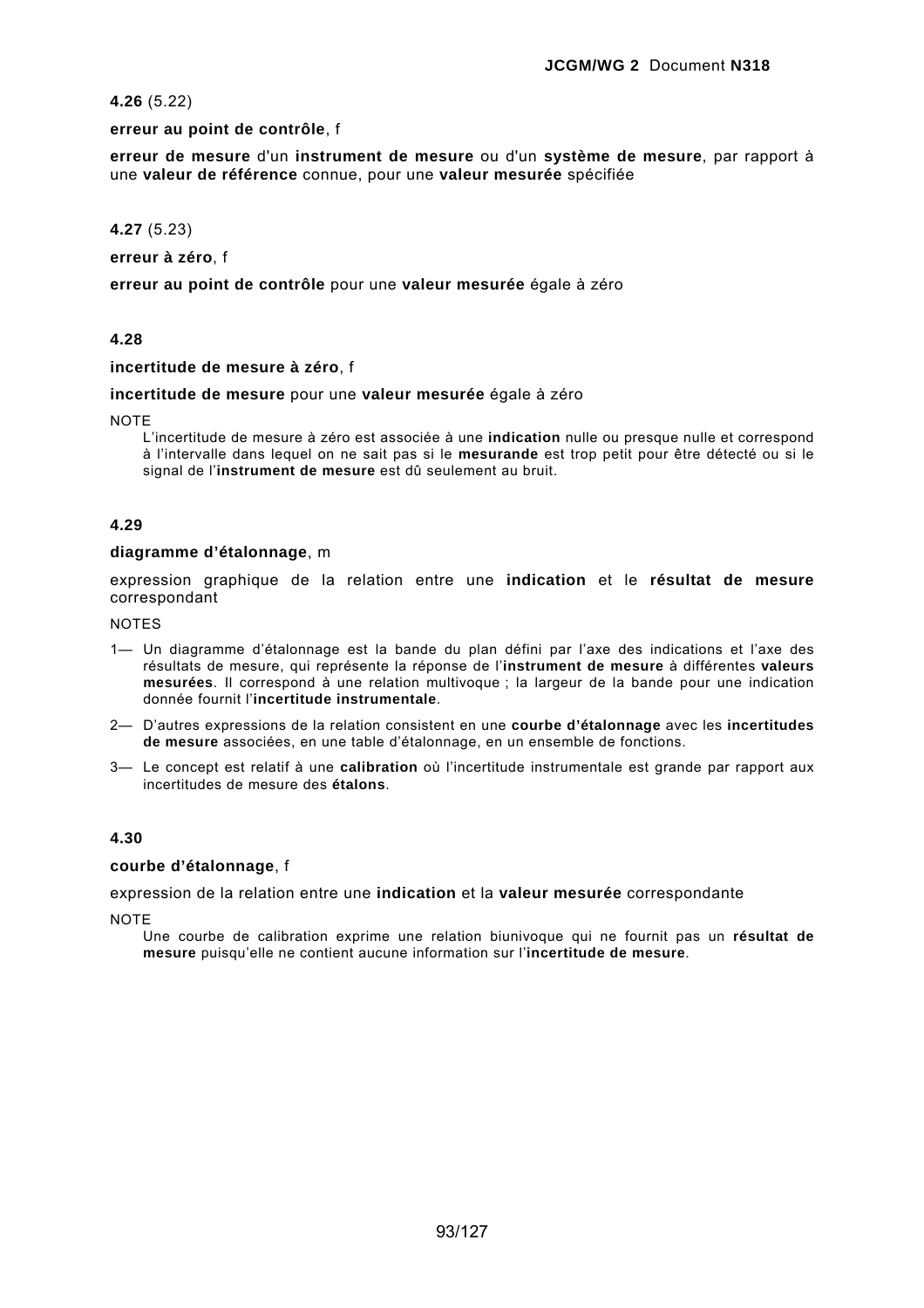# **Chapter 5: Measurement standards (Etalons)**

# **5.1** (6.1)

### **measurement standard etalon**

realization of the definition of a given **quantity**, with stated **quantity value** and **measurement uncertainty**, used as a reference

#### EXAMPLES

- a) 1 kg mass standard
- b) 100 Ω standard resistor
- c) caesium frequency standard
- d) standard hydrogen electrode
- e) set of reference solutions of cortisol in human serum having certified concentrations and measurement uncertainties of cortisol
- f) reference material providing certified values with measurement uncertainties for the mass concentration of each of ten different proteins

#### NOTES

- 1 The "realization of the definition of a given quantity" can be provided by a **measuring system**, a **material measure**, or a **certified reference material**.
- 2 A measurement standard is frequently used as a reference to assign **measurement results** to other **quantities** of the same **kind**, thereby establishing **metrological traceability** through **calibration** of other measuring standards, **measuring instruments**, or measuring systems.
- 3 In many cases, measurement standards are realizations of the definition of a **measurement unit**.
- 4 The **standard measurement uncertainty** associated with a measurement standard is always a component of the **combined standard measurement uncertainty** (see Note to **2.32**) in a measurement result obtained using the measurement standard. Frequently, this component is small compared with other components of the combined standard uncertainty.
- 5 Several quantities of the same **kind** or of different kinds may be realized in one device which is commonly also called a measurement standard.
- 6 The word "embodiment" is sometimes used in the English language instead of "realization".
- 7 In science and technology, the English word "standard" is used with two different meanings: as a widely adopted written standard, specification, technical recommendation or similar document (in French "norme") and as a measurement standard (in French "étalon"). This Vocabulary is concerned solely with the second meaning.
- 8 The quantity value and measurement uncertainty must be ensured at the time when the measurement standard is used.

### **5.2** (6.2)

### **international measurement standard**

**measurement standard** recognized by signatories to an international agreement and intended to serve worldwide

#### EXAMPLES

- a) international prototype of the kilogram
- b) chorionic gonadotropin, World Health Organization (WHO) 4<sup>th</sup> International Standard 1999, 75/589, 650 International Units per ampoule
- c) VSMOW2 (Vienna Standard Mean Ocean Water) distributed by the International Atomic Energy Agency (IAEA) for differential stable isotope amount ratio measurements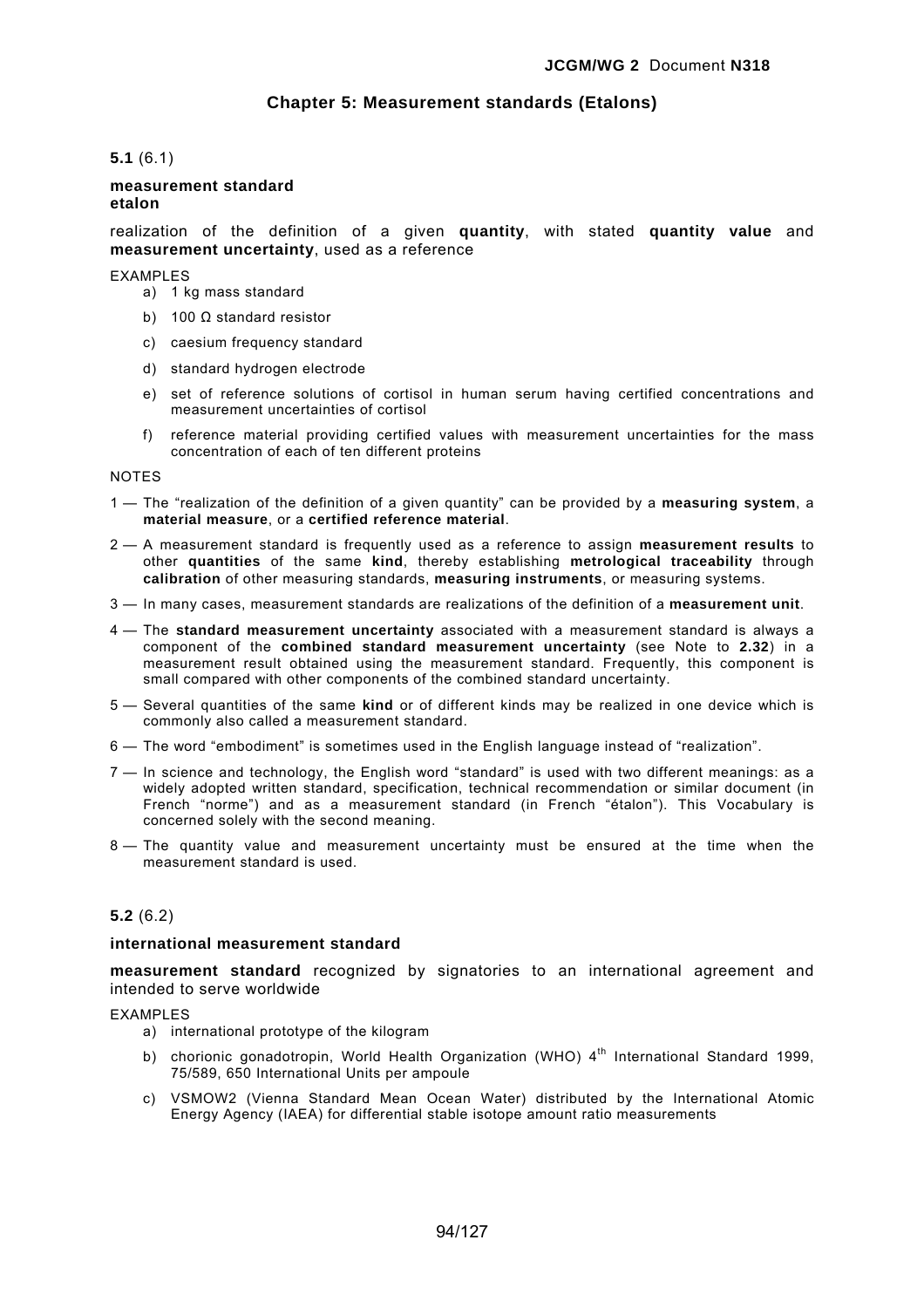# **Chapitre 5 : Étalons**

# **5.1** (6.1)

### **étalon**, m

réalisation de la définition d'une **grandeur** donnée, avec une **valeur** et une **incertitude de mesure** déterminées, utilisée comme référence

#### EXEMPLES

- a) étalon de masse de 1 kg
- b) résistance étalon de 100 Ω
- c) étalon de fréquence à césium
- d) électrode de référence à hydrogène
- e) série d'étalons de cortisol dans le sérum humain, dont les concentrations en cortisol et les incertitudes associées sont certifiées
- f) matériau de référence fournissant des valeurs certifiées avec les incertitudes associées pour la concentration en masse de dix protéines différentes

#### NOTES

- 1— La « réalisation de la définition d'une grandeur donnée » peut être fournie par un **système de mesure**, une **mesure matérialisée** ou un **matériau de référence certifié**.
- 2— Un étalon sert souvent de référence pour assigner des **résultats de mesure** à d'autres grandeurs de même **nature**, établissant ainsi une **traçabilité métrologique** par l'intermédiaire de l'**étalonnage** d'autres étalons, **instruments de mesure** ou systèmes de mesure.
- 3— Dans de nombreux cas, les étalons sont des réalisations de la définition d'une **unité de mesure**.
- 4— L'**incertitude-type** associée à un étalon est toujours une composante de l'**incertitude-type composée** (voir la note de 2.32) dans un résultat de mesure obtenu en utilisant l'étalon. Cette composante est souvent petite par rapport à d'autres composantes de l'incertitude-type composée.
- 5— Plusieurs grandeurs de même nature ou de natures différentes peuvent être réalisées à l'aide d'un seul dispositif, appelé aussi étalon.
- 6— Le mot « embodiment » est quelquefois utilisé en anglais à la place de « realization ».
- 7— Dans la science et la technologie, le mot anglais « standard » est utilisé avec deux significations différentes : comme document normatif largement adopté, tel que ²norme, spécification, recommandation technique ou document similaire (en français « norme »), et comme étalon (en anglais « measurement standard »). Seule la deuxième signification relève de ce Vocabulaire.
- 8— La valeur et l'incertitude de mesure doivent être garanties au moment où l'étalon est utilisé.

### **5.2** (6.2)

#### **étalon international**, m

**étalon** reconnu par les signataires d'un accord international pour une utilisation mondiale

### EXEMPLES

- a) prototype international du kilogramme
- b) gonadotrophine chorionique, 4<sup>e</sup> étalon international de l'Organisation mondiale de la santé (OMS), 1999, 75/589, 650 unités internationales par ampoule
- c) eau océanique moyenne normalisée de Vienne (VSMOW2), distribuée par l'Agence internationale pour l'énergie atomique (IAEA) pour des mesurages différentiels des rapports molaires d'isotopes stables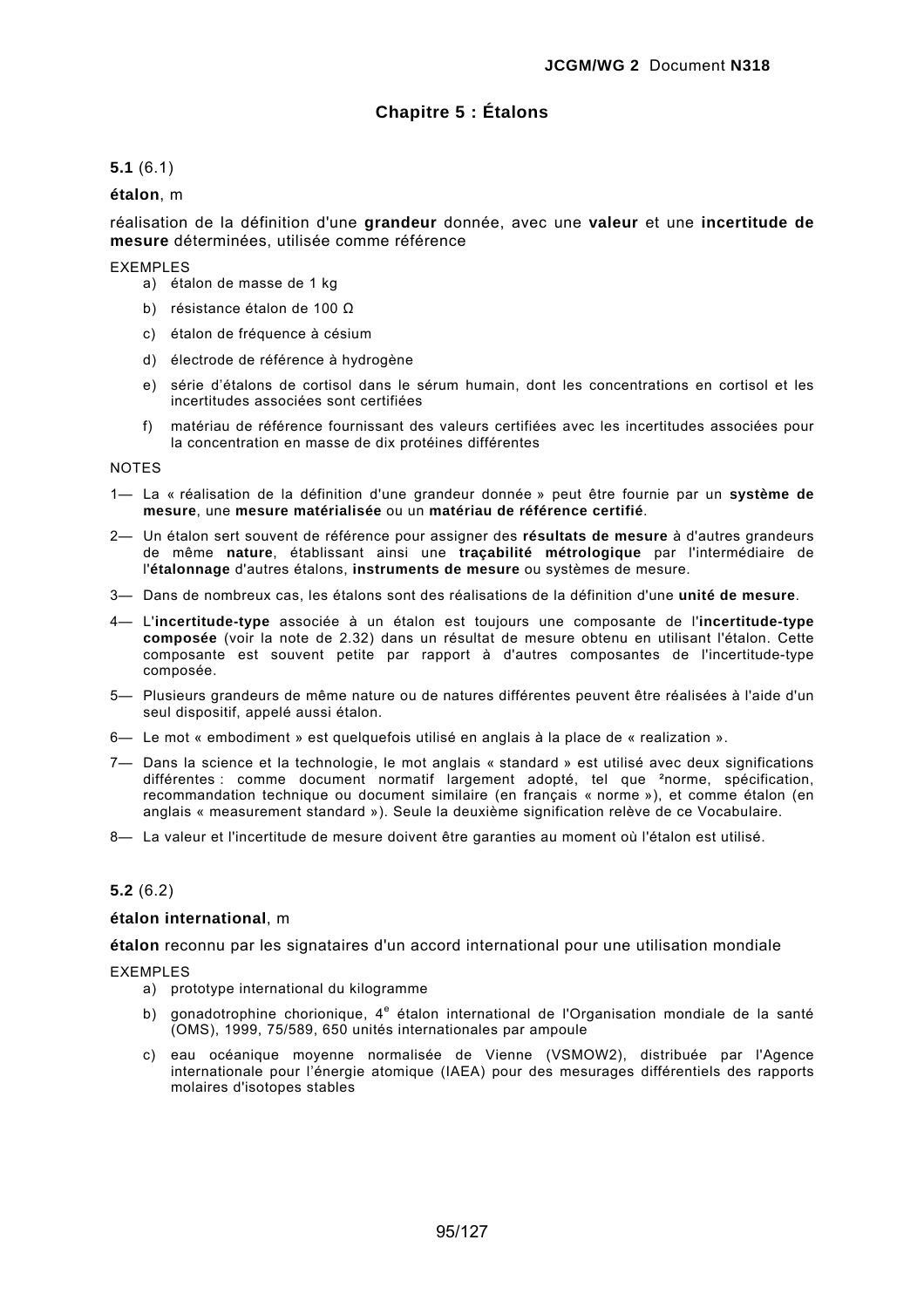**5.3** (6.3)

### **national measurement standard national standard**

**measurement standard** recognized by national authority to serve in the country

# **5.4** (6.4)

### **primary measurement standard primary standard**

### **measurement standard** whose **quantity value** and **measurement uncertainty** are established using a **primary measurement procedure**

**EXAMPLES** 

- a) Primary measurement standard of amount-of-substance concentration prepared by dissolving a known amount of substance of a chemical component to a known volume of solution.
- b) Primary measurement standard for pressure based on separate **measurements** of force and area.
- c) Primary measurement standard for isotope amount-of-substance ratio measurements, prepared by mixing known amount- of -substance of specified isotopes.

#### **5.5** (6.5)

#### **secondary measurement standard secondary standard**

**measurement standard** whose **quantity value** and **measurement uncertainty** are assigned through **calibration** with respect to a **primary measurement standard** for a **quantity** of the same **kind**

NOTES

- 1— The relation may be obtained directly between the primary measurement standard and the secondary measurement standard, or involve an intermediate **measuring system** calibrated by the primary measurement standard and assigning a **measurement result** to the secondary measurement standard.
- 2— A measurement standard having its quantity value assigned by a ratio **primary measurement procedure** is a secondary measurement standard.

### **5.6** (6.6)

# **reference measurement standard reference standard**

**measurement standard** designated for the **calibration** of **working measurement standards** for **quantities** of a given **kind** in a given organization or at a given location

### **5.7** (6.7)

#### **working measurement standard working standard**

**measurement standard** that is used routinely to calibrate or verify **measuring instruments**  or **measuring systems**

NOTES

- 1— A working measurement standard is usually calibrated with respect to a **reference measurement**  standard.
- 2— Other terms are "check standard" or "control standard".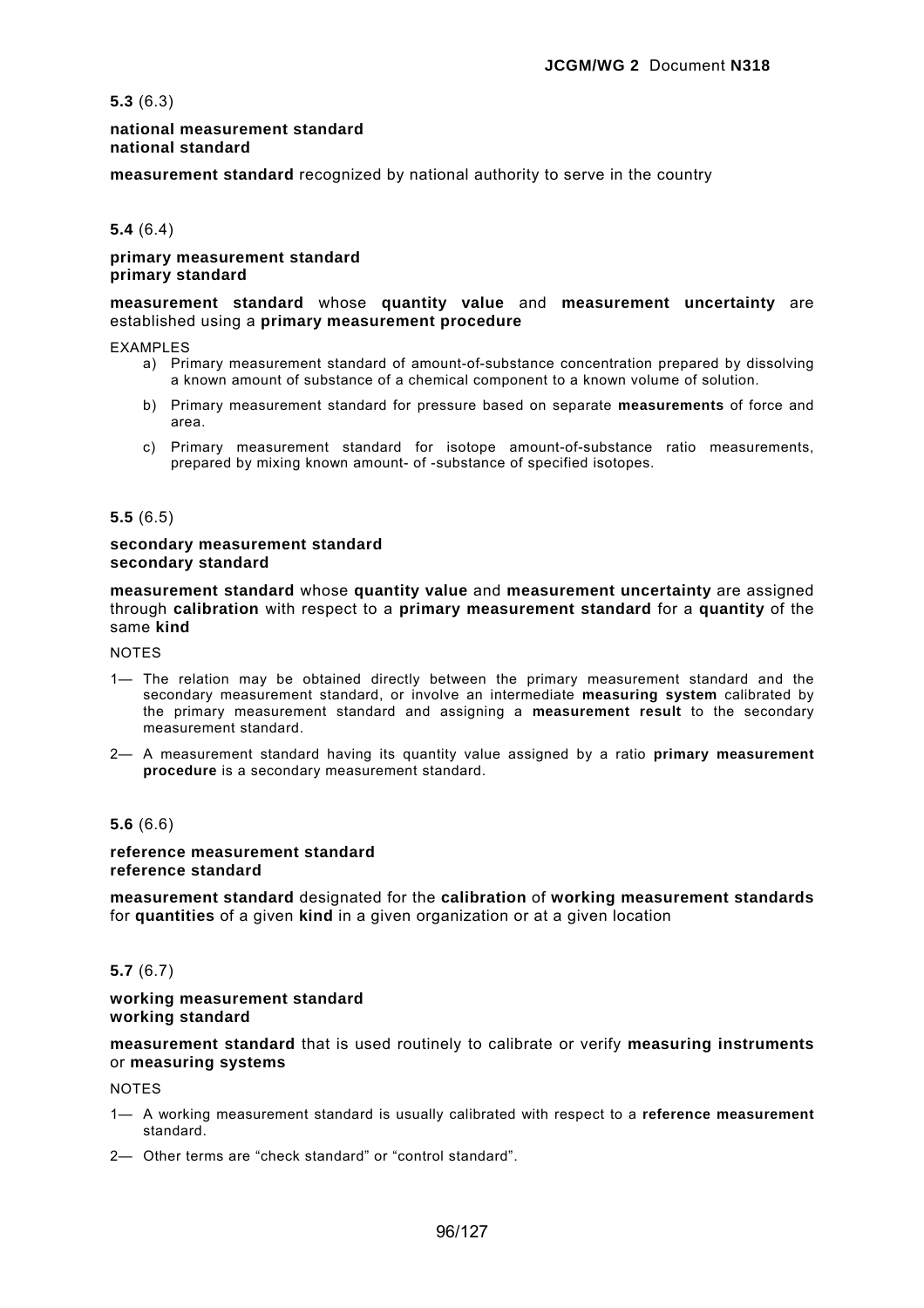# **5.3** (6.3)

# **étalon national**, m

**étalon** reconnu par une autorité nationale pour une utilisation dans le pays

# **5.4** (6.4)

## **étalon primaire**, m

# **étalon** dont la **valeur** et l'**incertitude de mesure** sont établies à l'aide d'une **procédure opératoire primaire**

### **FXFMPLFS**

- a) étalon primaire de concentration en quantité de matière préparé en dissolvant une quantité de matière connue d'une substance chimique dans un volume connu de solution
- b) étalon primaire de pression fondé sur des **mesurages** séparés de force et d'aire
- c) étalon primaire pour les mesurages du rapport molaire d'isotopes, préparé en mélangeant des quantités de matière connues d'isotopes spécifiés

# **5.5** (6.5)

### **étalon secondaire**, m

**étalon** dont la **valeur** et l'**incertitude de mesure** sont assignées par l'intermédiaire d'**étalonnages** par rapport à un **étalon primaire** d'une **grandeur** de même **nature**

#### **NOTES**

- 1— On peut obtenir directement la relation entre l'étalon primaire et l'étalon secondaire ou mettre en oeuvre un **système de mesure** intermédiaire étalonné par l'étalon primaire, qui assigne un **résultat de mesure** à l'étalon secondaire.
- 2— Un étalon dont la valeur est assignée par une **procédure opératoire primaire** de mesure de rapport est un étalon secondaire.

### **5.6** (6.6)

### **étalon de référence**, m

**étalon** désigné pour l'**étalonnage** d'**étalons de travail** pour des **grandeurs** de même **nature** dans une organisation donnée ou en un lieu donné

# **5.7** (6.7)

### **étalon de travail**, m

**étalon** qui est utilisé couramment pour étalonner ou contrôler des **instruments de mesure** ou des **systèmes de mesure**

**NOTES** 

1— Un étalon de travail est habituellement étalonné par rapport à un **étalon de référence**.

2— [Ne concerne que l'anglais].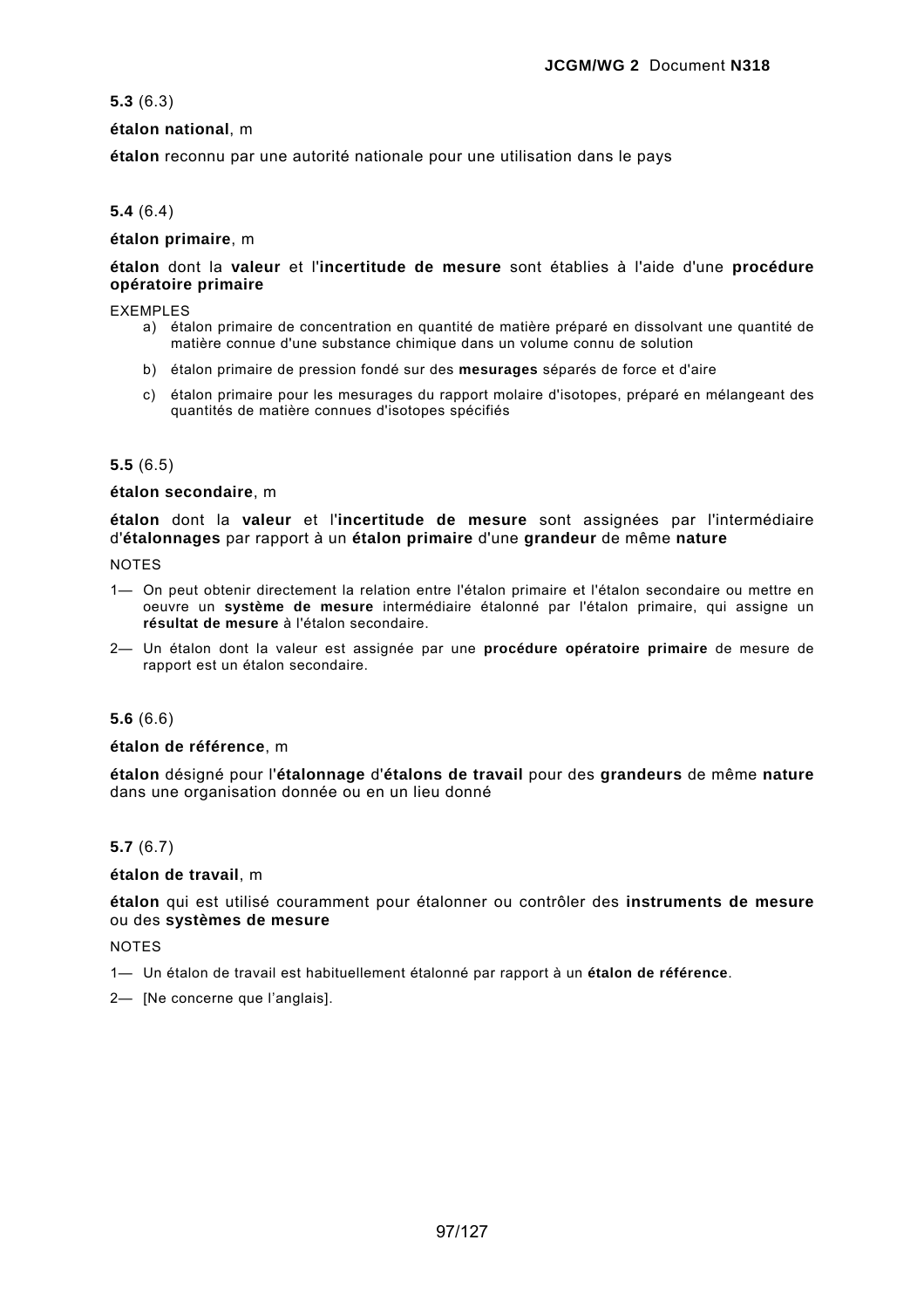### **5.8** (6.9)

### **travelling measurement standard travelling standard**

**measurement standard**, sometimes of special construction, intended for transport between different locations

#### EXAMPLE

A portable battery-operated caesium-133 frequency standard.

#### **5.9** (6.8)

# **transfer device**

device used as an intermediary to compare **measurement standards**

**NOTE** 

Sometimes, measurement standards are used as transfer devices.

### **5.10**

### **intrinsic measurement standard intrinsic standard**

**measurement standard** based on a property of a phenomenon or substance, sufficiently stable and reproducible for its intended use

EXAMPLES

- a) triple-point-of-water cell as an intrinsic measurement standard of thermodynamic temperature
- b) intrinsic measurement standard of electric potential difference based on the Josephson effect
- c) intrinsic measurement standard of electric resistance based on the quantum Hall effect
- d) sample of copper as an intrinsic standard of electric conductivity

**NOTES** 

- 1 The **quantity value** of an intrinsic measurement standard is assigned by consensus and does not need to be established by relating it to another measurement standard of the same type. Its **measurement uncertainty** is determined by considering two components: that associated with its consensus quantity value and that associated with its construction, implementation and maintenance.
- 2 An intrinsic measurement standard usually consists of a system produced according to the requirements of a consensus procedure and subject to periodic **verification**. The consensus procedure may contain provisions for application of **corrections** necessitated by the implementation.
- 3 Intrinsic measurement standards that are based on quantum phenomena usually have outstanding **stability**.
- 4 The adjective 'intrinsic' does not mean that this measurement standard may be implemented and used without special care or that this measurement standard is immune to spurious effects.

# **5.11** (6.12)

#### **conservation of a measurement standard maintenance of a measurement standard**

set of operations necessary to preserve the metrological properties of a **measurement standard** within stated limits

**NOTE** 

Conservation commonly includes periodic verification of predefined metrological properties or calibration, storage under suitable conditions, and specified care in use.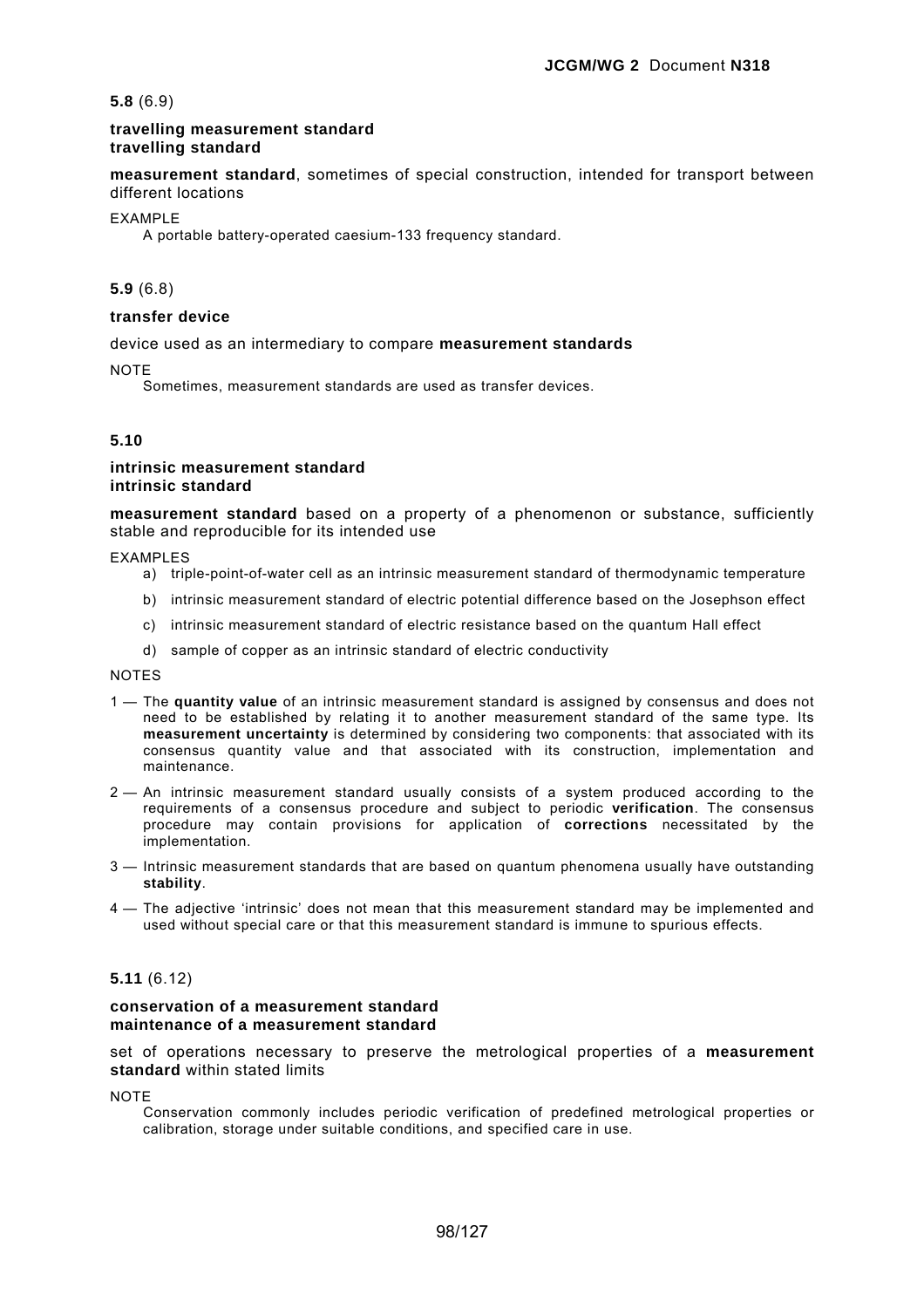# **5.8** (6.9)

# **étalon voyageur**, m

**étalon**, parfois de construction spéciale, destiné au transport en des lieux différents

# EXEMPLE

Étalon de fréquence à césium 133, portatif et fonctionnant sur accumulateur.

# **5.9** (6.8)

# **dispositif de transfert**, m

dispositif utilisé comme intermédiaire pour comparer entre eux des **étalons**

**NOTE** 

Des étalons peuvent parfois servir de dispositifs de transfert.

# **5.10**

# **étalon intrinsèque**, m

**étalon** fondé sur une propriété d'un phénomène ou d'une substance, suffisamment stable et reproductible pour l'utilisation prévue

EXEMPLES

- a) étalon intrinsèque de température thermodynamique constitué d'une cellule à point triple de l'eau
- b) étalon intrinsèque de différence de potentiel électrique fondé sur l'effet Josephson
- c) étalon intrinsèque de résistance électrique fondé sur l'effet Hall quantique
- d) étalon intrinsèque de conductivité électrique constitué d'un échantillon de cuivre

**NOTES** 

- 1— La **valeur** d'un étalon intrinsèque est assignée par consensus et n'a pas besoin d'être établie en le reliant à un autre étalon de même type. Son **incertitude de mesure** est déterminée en prenant en compte deux composantes, l'une associée à la valeur de consensus et l'autre associée à la construction, la mise en oeuvre et la maintenance.
- 2— Un étalon intrinsèque consiste généralement en un système fabriqué conformément aux exigences d'une procédure de consensus et il est soumis à une **vérification** périodique. La procédure de consensus peut comprendre des dispositions pour appliquer les **corrections** nécessaires à la mise en oeuvre.
- 3— Les étalons intrinsèques fondés sur des phénomènes quantiques ont généralement une **stabilité** exceptionnelle.
- 4— L'adjectif « intrinsèque » ne signifie pas que l'étalon peut être mis en oeuvre et utilisé sans précautions particulières ou qu'il est protégé d'effets parasites.

# **5.11** (6.12)

#### **conservation d'un étalon**, f **maintenance d'un étalon**, f

ensemble des opérations nécessaires à la préservation des propriétés métrologiques d'un **étalon** dans des limites déterminées

**NOTE** 

La conservation comprend habituellement une **vérification** périodique de propriétés métrologiques choisies ou un **étalonnage**, un stockage dans des conditions appropriées et des précautions particulières lors de l'utilisation.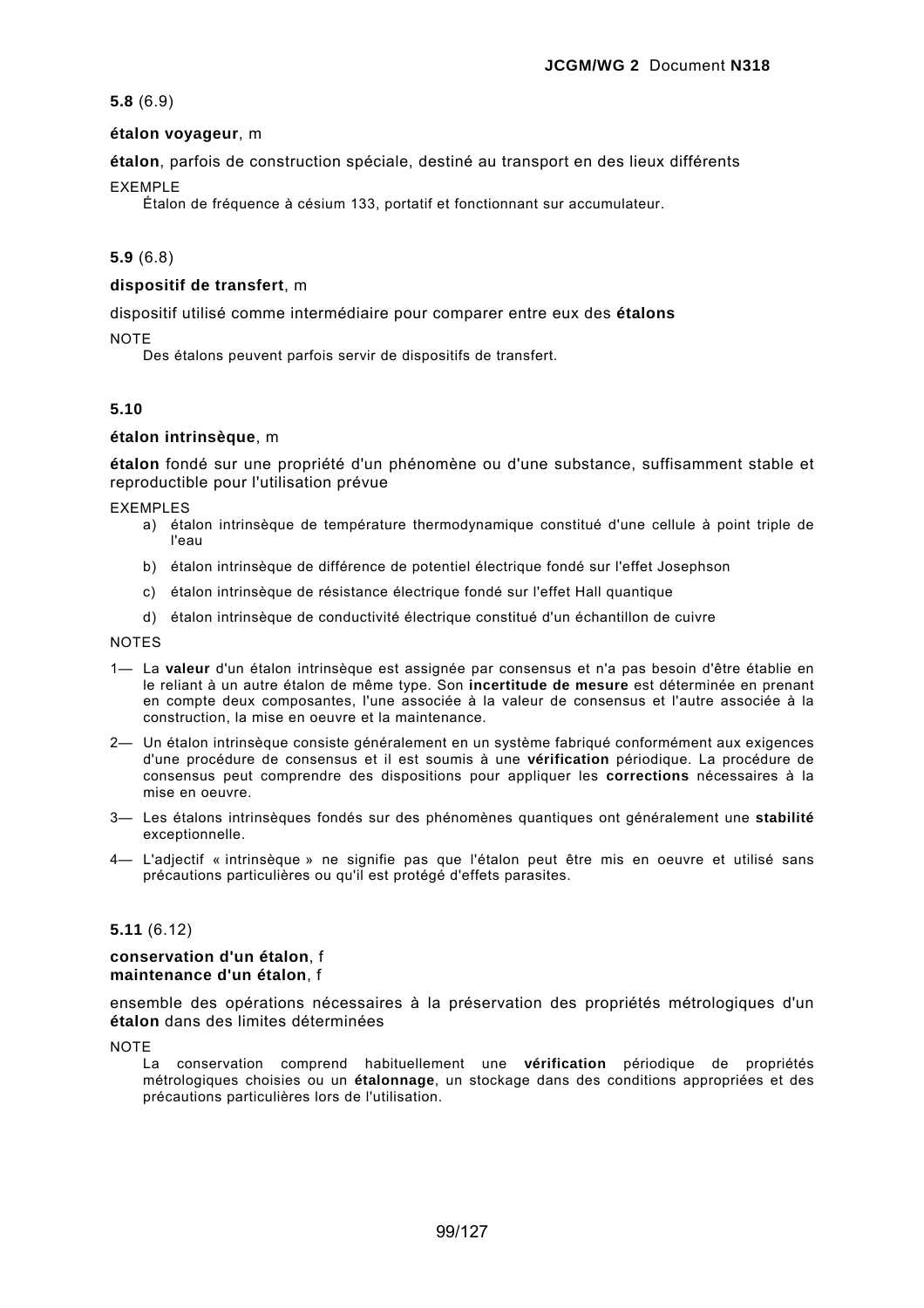# **calibrator**

# **measurement standard** used in **calibration**

# **5.13** (6.13)

### **reference material RM**

material, sufficiently homogeneous and stable regarding one or more properties, used in **calibration,** in assignment of a value to another material, or in quality assurance

NOTES

1— 'Reference material' comprises materials embodying **quantities** as well as **nominal properties**.

EXAMPLES OF REFERENCE MATERIALS EMBODYING QUANTITIES

- a) water of stated purity, the dynamic viscosity of which is used to calibrate viscometers
- b) human serum without an assigned **quantity value** for the concentration of the inherent cholesterol, used only as a **measurement precision** control material
- c) fish tissue containing a stated mass fraction of a dioxin, used as a **calibrator**

EXAMPLES OF REFERENCE MATERIALS EMBODYING PROPERTIES

- d) colour chart indicating one or more specified colours
- e) DNA compound containing a specified nucleic acid sequence
- f) urine containing androstenedione
- 2— In this definition, "value" covers both quantity value and 'nominal property value'.
- 3— Reference materials with or without assigned quantity values can be used for precision control whereas only reference materials with assigned quantity values can be used for calibration or **measurement trueness** control.
- 4— Some reference materials have quantities that are metrologically traceable to a **measurement unit** outside a **system of units**. Such materials include vaccines to which International Units (IU) have been assigned by the World Health Organization.
- 5— The specifications of a reference material should include its material traceability, indicating its origin and processing.
- 6— In a given **measurement**, a reference material can only be used for either calibration or quality assurance.
- 7— A reference material is sometimes incorporated into a specially fabricated device.

EXAMPLES

- a) substance of known triple-point in a triple-point cell
- b) glass of known optical density in a transmission filter holder
- c) spheres of uniform particle size mounted on a microscope slide
- d) array of Josephson junctions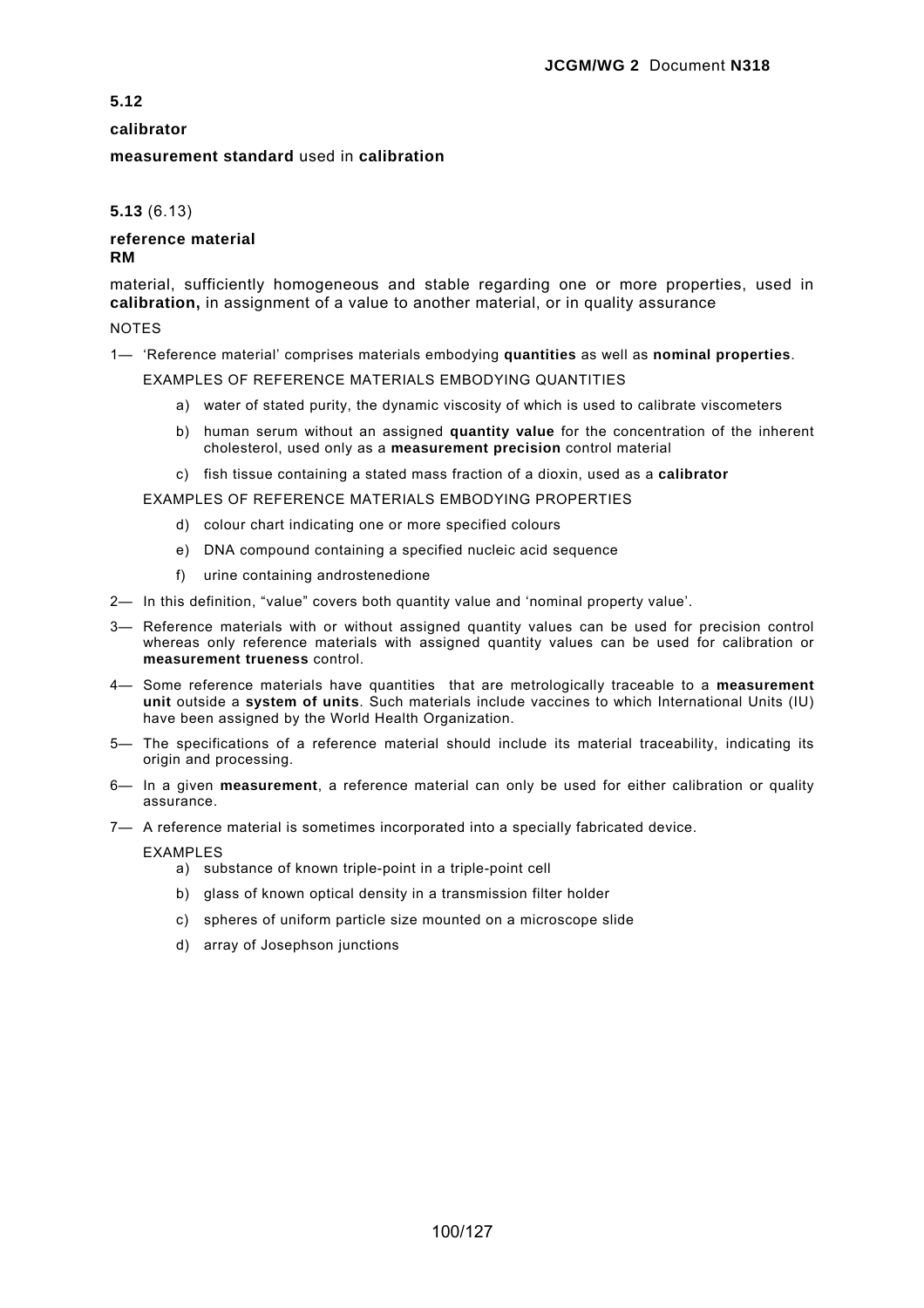### **étalon d'étalonnage**, f

**étalon** utilisé pour des **étalonnages**

## **5.13** (6.13)

#### **matériau de référence**, m **MR** (abréviation)

matériau suffisamment homogène et stable, en ce qui concerne une ou plusieurs propriétés, utilisé pour des **étalonnages**, pour l'assignation d'une valeur à un autre matériau, ou pour l'assurance de la qualité

### NOTES

1— Les matériaux de référence comprennent des matériaux caractérisés par des **grandeurs** et des matériaux caractérisés par des **propriétés qualitatives**.

EXEMPLES DE MATÉRIAUX DE RÉFÉRENCE SUPPORTS DE GRANDEURS

- a) eau de pureté déterminée, dont la viscosité dynamique est utilisée pour l'étalonnage de viscosimètres
- b) sérum humain sans **valeur** assignée à la concentration de cholestérol intrinsèque, utilisé seulement pour le contrôle de la **fidélité de mesure**
- c) tissu de poisson contenant une fraction massique déterminée de dioxine, utilisé comme **étalon d'étalonnage**

### EXEMPLES DE MATÉRIAUX DE RÉFÉRENCE SUPPORTS DE PROPRIÉTÉS QUALITATIVES

- d) nuancier de couleurs indiquant une ou plusieurs couleurs spécifiées
- e) ADN contenant une séquence spécifiée d'acides nucléiques
- f) urine contenant de l'androsténédione
- 2— Dans la définition, la « valeur » peut être soit la valeur d'une grandeur, soit la valeur d'une propriété qualitative.
- 3— Des matériaux de référence avec ou sans valeurs assignées peuvent servir à contrôler la **fidélité de mesure**, tandis que seuls des matériaux à valeurs assignées peuvent servir à l'étalonnage ou au contrôle de la **justesse de mesure**.
- 4— Certains matériaux de référence ont des grandeurs qui sont métrologiquement traçables à une **unité de mesure** en-dehors d'un **système d'unités**. Ces matériaux comprennent des vaccins auxquels des unités internationales (UI) ont été assignées par l'Organisation mondiale de la santé.
- 5— Il convient d'inclure dans les spécifications d'un matériau de référence sa traçabilité, qui indique son origine et son traitement.
- 6— Dans un **mesurage** donné, un matériau de référence ne peut être utilisé que pour l'étalonnage ou pour l'assurance de la qualité.
- 7— Un matériau de référence est quelquefois incorporé dans un dispositif fabriqué spécialement.

EXEMPLES

- a) substance dont le point triple est connu dans une cellule triple point
- b) verre de densité optique connue dans un support de filtre de transmission
- c) sphères à granulométrie uniforme montées sur une lame de microscope
- d) réseau de jonctions Josephson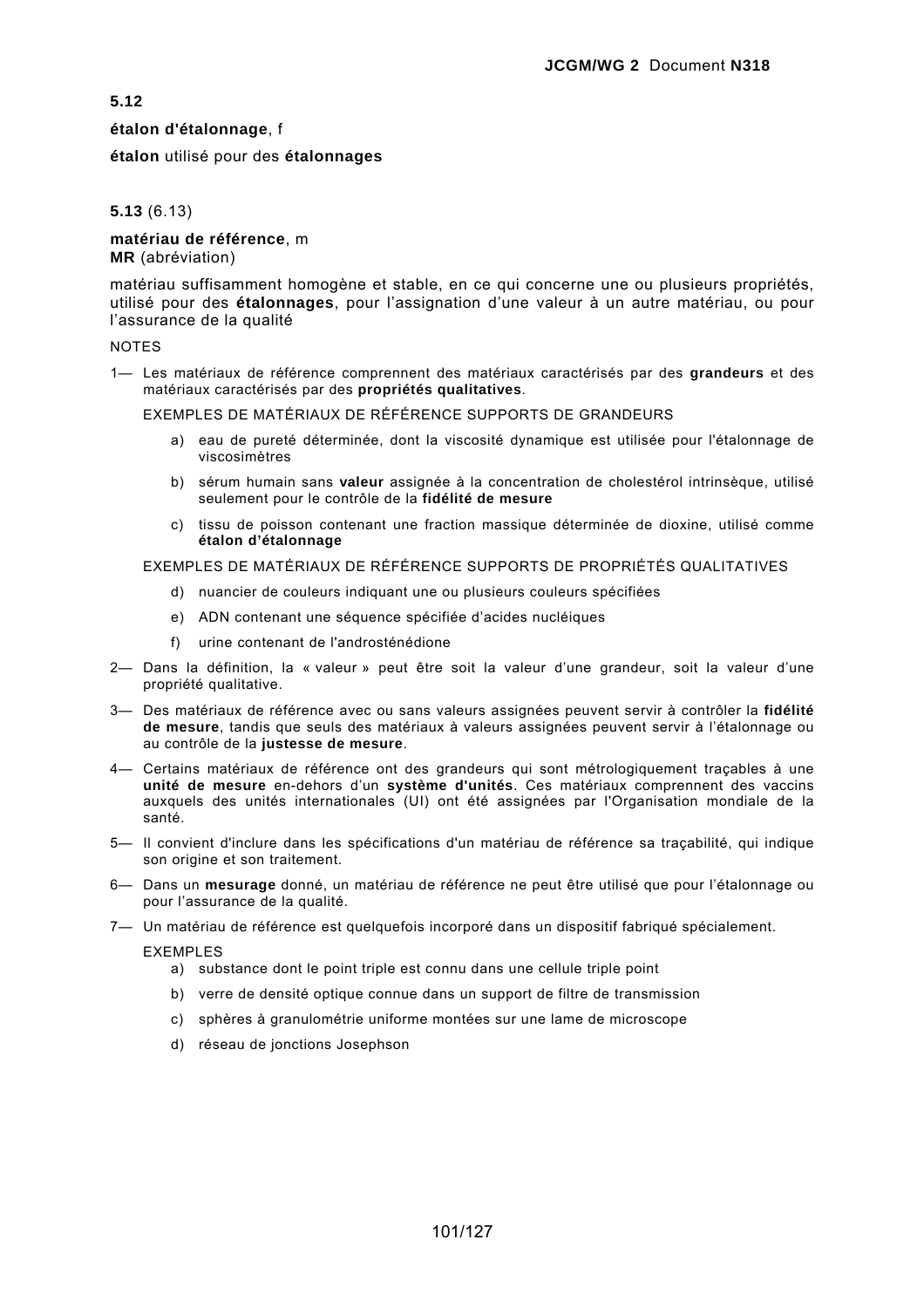**5.14** (6.14)

# **certified reference material CRM**

**reference material**, accompanied by documentation issued by an authoritative body and referring to valid **procedures** used to obtain a specified property value with **uncertainty** and **traceability**

EXAMPLE

human serum with assigned **quantity value** for the concentration of cholesterol and associated **measurement uncertainty** stated in an accompanying certificate, used as **calibrator** or **measurement trueness** control material

NOTES

- 1 The "documentation" is given in the form of a 'certificate', see ISO Guide 30:1992.
- 2 Valid procedures for the production and certification of certified reference materials are given, e.g., in ISO Guides 34 and 35.
- 3 In this definition, "uncertainty" covers both 'measurement uncertainty' and 'uncertainty of a **nominal property** value', such as for identity and sequence, expressed as probabilities. "Traceability" covers both '**metrological traceability**' of a quantity value and 'traceability of a nominal property value'.
- 4 'Certified reference material' is a specific concept under 'reference material'
- 5 Specified quantity values in certified reference materials require **metrological traceability** with associated measurement uncertainty.

# **5.15**

# **commutability of a reference material**

property of a **reference material,** demonstrated by the closeness of agreement between the relation among the **measurement results** for a stated **quantity** in this material, obtained according to two given **measurement procedures**, and the relation obtained among the measurement results for other specified materials

**NOTES** 

- 1— The reference material in question is usually a **calibrator** and the other specified materials are usually routine samples.
- 2— The measurement procedures referred to in the definition are the one preceding and the one following the reference material (calibrator) in question in a **calibration hierarchy**.
- 3— The stability of commutable reference materials is monitored regularly.

# **5.16**

### **reference data**

data that is critically evaluated and verified, obtained from an identified source, and related to a property of a phenomenon, body, or substance, or a system of components of known composition or structure

EXAMPLE

Data for solubility of chemical compounds as published by the IUPAC.

**NOTE** 

"Data" is commonly used in the singular sense, instead of "datum".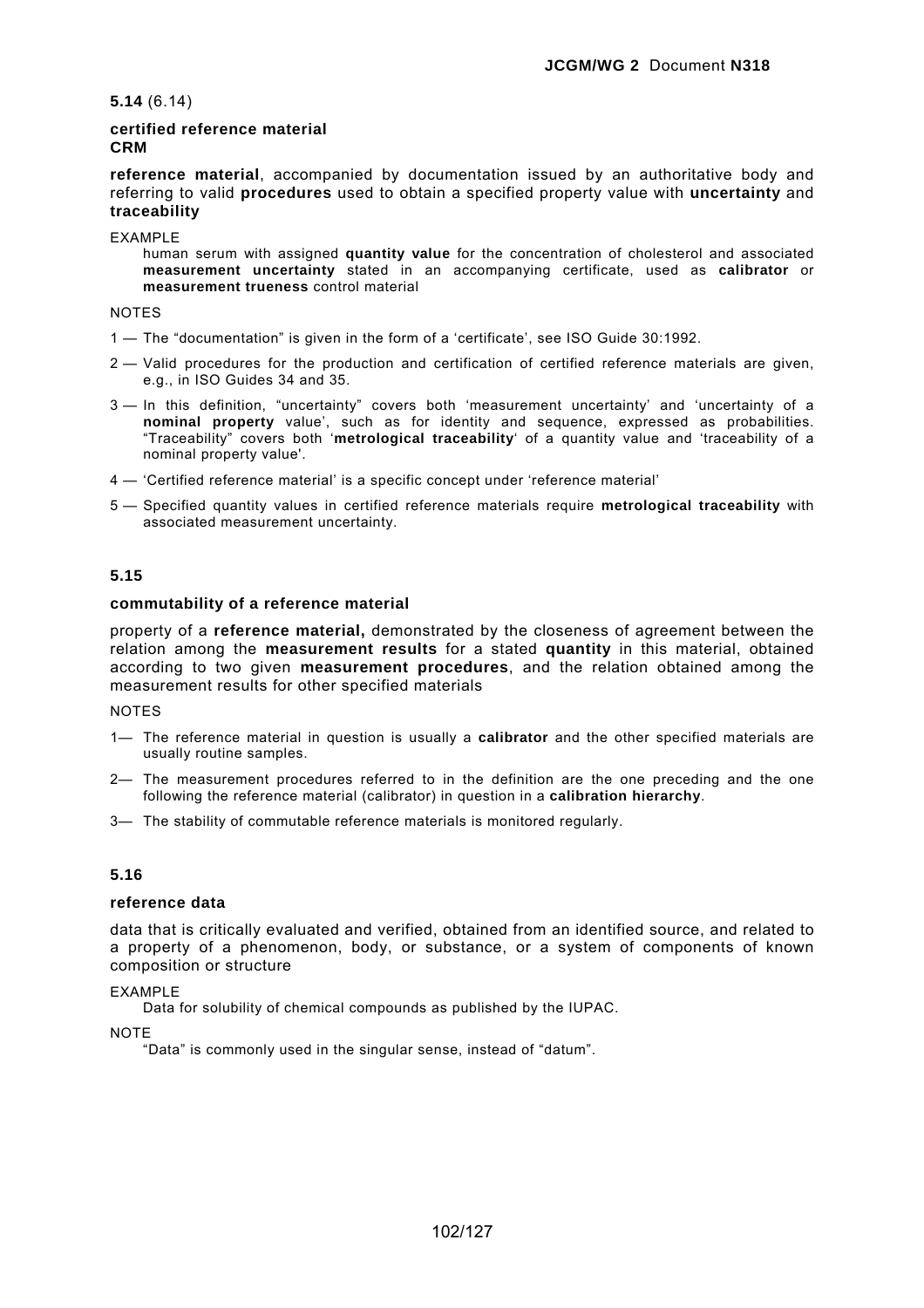### **5.14** (6.14)

### **matériau de référence certifié**, m

**MRC** (abréviation)

**matériau de référence**, accompagné d'une documentation délivrée par un organisme faisant autorité et se référant à des procédures valides pour obtenir la valeur d'une propriété spécifiée, avec incertitude associée et traçabilité

EXEMPLE

Sérum humain dont la **valeur** assignée à la concentration de cholestérol et l'**incertitude de mesure** associée sont indiquées dans un certificat et qui sert d'**étalon d'étalonnage** ou de matériau de contrôle de la **justesse de mesure**.

#### **NOTES**

- 1— La documentation mentionnée est délivrée sous la forme d'un « certificat » (voir le Guide ISO 30:1992).
- 2— Des procédures valides pour la production et la certification de matériaux de référence certifiés sont données, par exemple, dans les Guides ISO 34 et 35.
- 3— Dans la définition, le terme « incertitude » peut désigner soit l'incertitude de mesure, soit l'incertitude de la valeur d'une **propriété qualitative**, telle que l'identité ou la séquence, exprimées par des probabilités. Le terme « traçabilité » peut désigner soit la **traçabilité métrologique** de la valeur d'une grandeur, soit la traçabilité de la valeur d'une propriété qualitative.
- 4— Le concept de matériau de référence certifié est un concept spécifique par rapport au concept de matériau de référence.
- 5— Les valeurs de grandeurs spécifiées dans les matériaux de référence certifiés exigent une **traçabilité métrologique** avec une incertitude de mesure associée.

### **5.15**

#### **commutabilité d'un matériau de référence**, f

propriété d'un **matériau de référence**, exprimée par l'étroitesse de l'accord entre, d'une part, la relation entre les **résultats de mesure** obtenus pour une **grandeur** déterminée de ce matériau en utilisant deux **procédures opératoires** données et, d'autre part, la relation entre les résultats de mesure pour d'autres matériaux spécifiés,

### **NOTES**

- 1— Le matériau de référence en question est généralement un **étalon d'étalonnage** et les autres matériaux spécifiés sont généralement des échantillons courants.
- 2— Les procédures opératoires mentionnées dans la définition sont celle qui précède et celle qui suit le matériau de référence (étalon d'étalonnage) en question dans une **hiérarchie d'étalonnage**.
- 3— La stabilité des matériaux de référence commutables est vérifiée régulièrement.

### **5.16**

#### **donnée de référence**, f

donnée, évaluée et vérifiée de façon critique, qui est obtenue à partir d'une source identifiée et est liée à une propriété d'un phénomène, d'un corps ou d'une substance, ou d'un système de constituants dont la composition ou la structure est connue

### EXEMPLE

Données relatives à la solubilité de composés chimiques, publiées par l'IUPAC.

**NOTE** 

En anglais, le terme « data » est couramment employé au singulier au lieu de « datum ».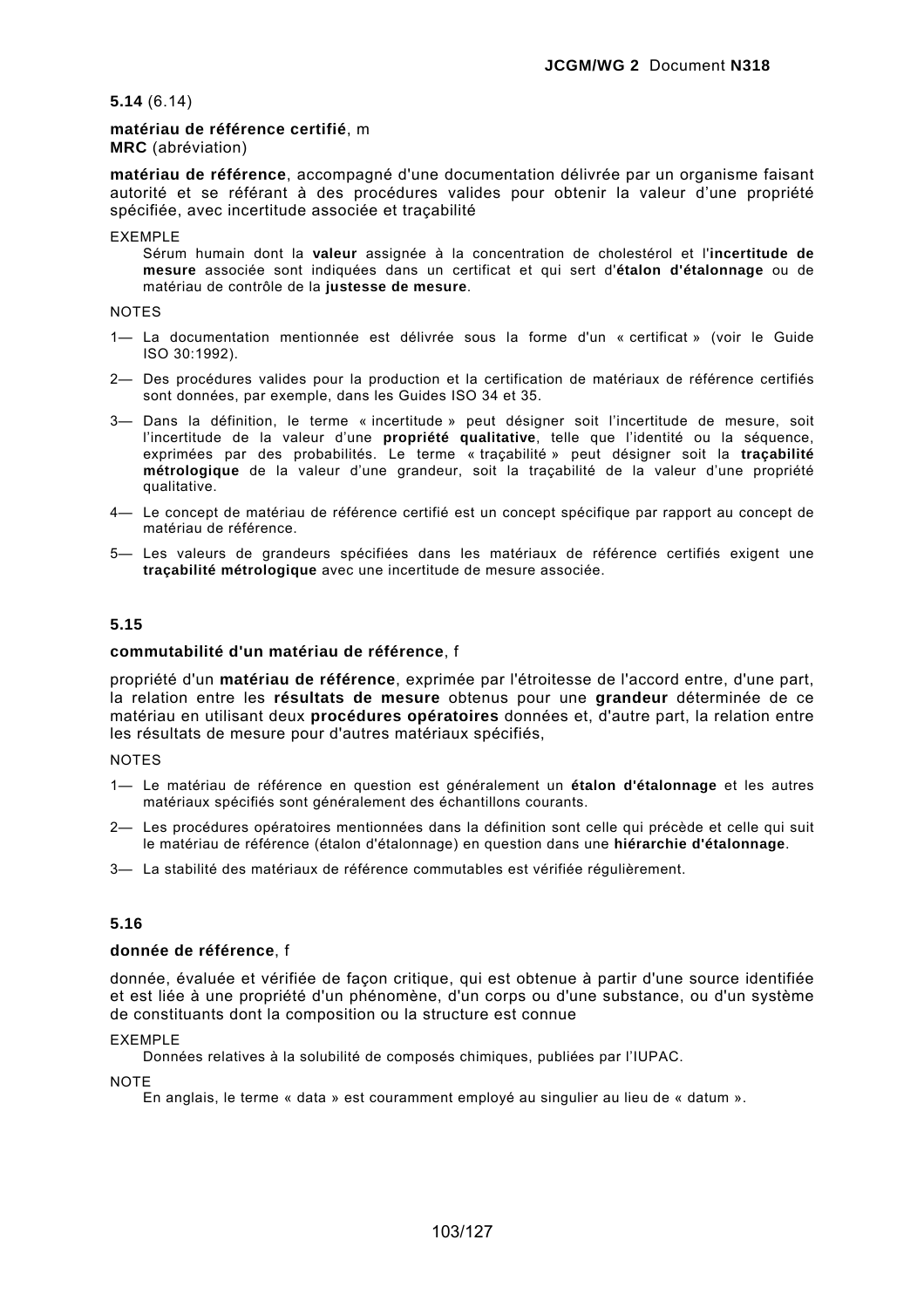# **standard reference data**

**reference data** issued by a stated recognized authority

EXAMPLES

a) Values of the fundamental physical constants, as regularly evaluated and published by ICSU CODATA (e. g. in 2005).

b) Atomic Weight values of the elements, as evaluated every two years by IUPAC-CIAAW at the IUPAC General Assembly and published in *Pure Appl. Chem.* or in *J. Phys. Chem. Ref. Data*.

# **5.18**

# **reference quantity value**

**quantity value**, generally accepted as having a suitably small **measurement uncertainty**, to be used as a basis for comparison with values of **quantities** of the same **kind**

NOTES

1— A reference quantity value with associated measurement uncertainty is usually referred to

- a material, e.g. a **certified reference material,**
	- a device, e.g. a stabilized laser,
	- a **reference measurement procedure**,
	- a comparison of **measurement standards**.

2— A reference quantity value must be metrologically traceable.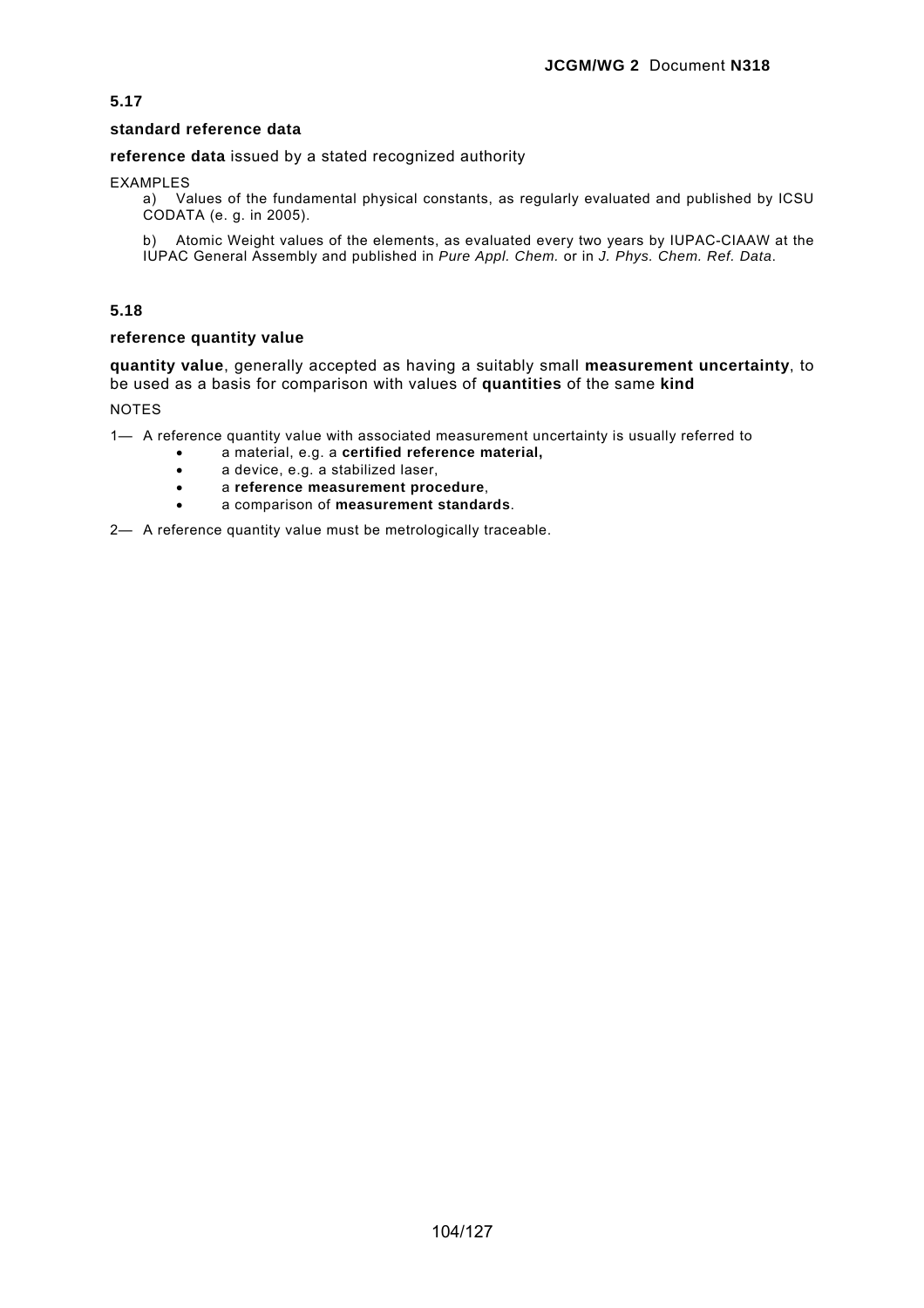# **donnée de référence normalisée**, f

# **donnée de référence** provenant d'une autorité reconnue déterminée

EXEMPLES

- a) Valeurs des constantes physiques fondamentales, évaluées et publiées régulièrement par ICSU CODATA (par exemple en 2005).
- b) Valeurs des poids atomiques des éléments, évaluées tous les deux ans par l'IUPAC-CIAAW à l'Assemblée générale de l'IUPAC et publiées dans *Pure Appl. Chem.* or in *J. Phys. Chem. Ref. Data*.

# **5.18**

### **valeur de référence**, f

**valeur d'une grandeur**, dont l'**incertitude de mesure** associée est considérée communément comme suffisamment petite pour que la valeur puisse servir de base de comparaison pour les valeurs de **grandeurs** de même **nature**

NOTES

1— Une valeur de référence associée à son incertitude se rapporte généralement à

- un matériau, par exemple un **matériau de référence certifié**,
- un dispositif, par exemple un laser stabilisé,
- une **procédure opératoire de référence**,
- une comparaison d'**étalons**.

2— Une valeur de référence doit être métrologiquement traçable.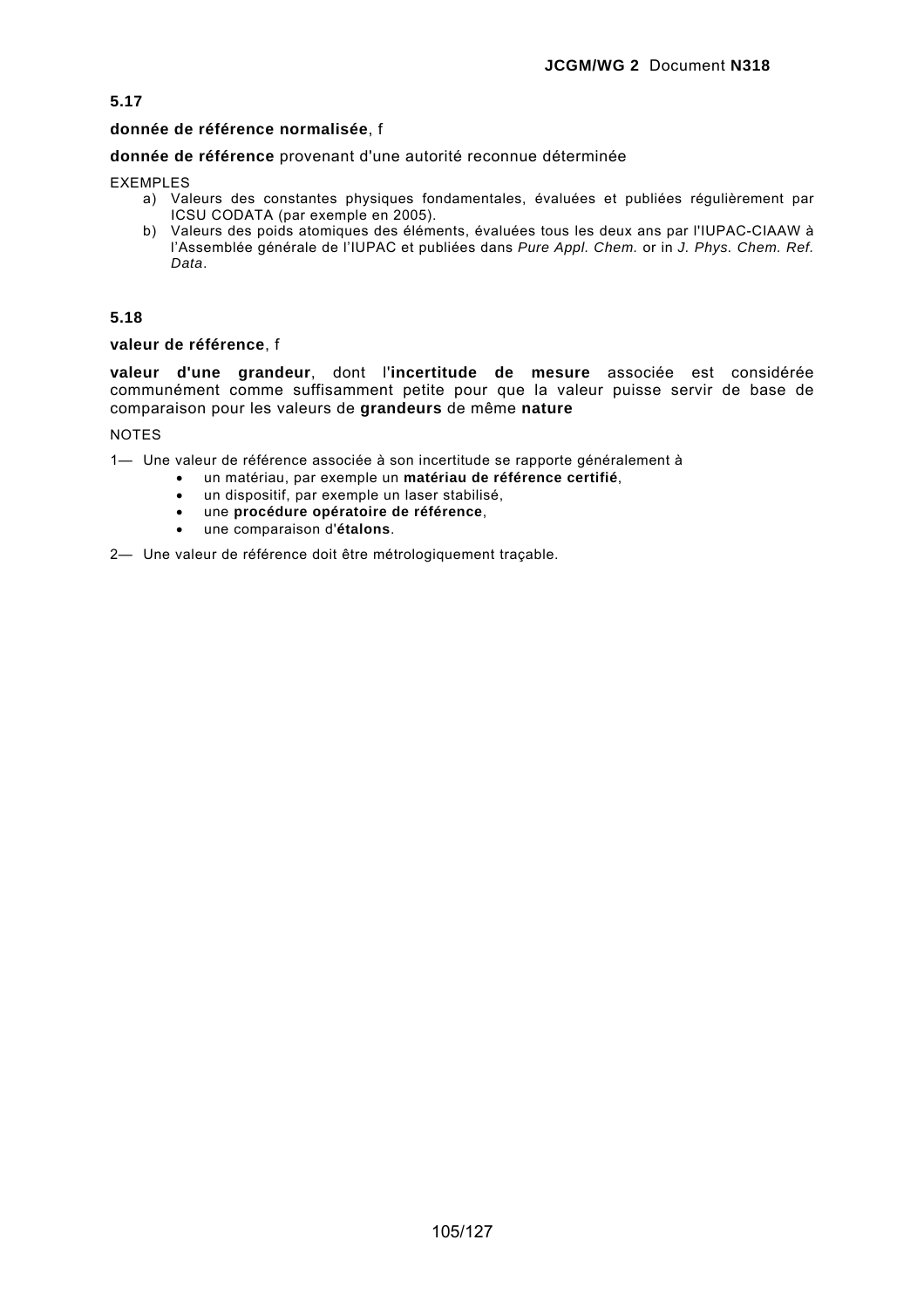# **ANNEX A (INFORMATIVE): CONCEPT DIAGRAMS**

**The concept diagrams are in preparation.**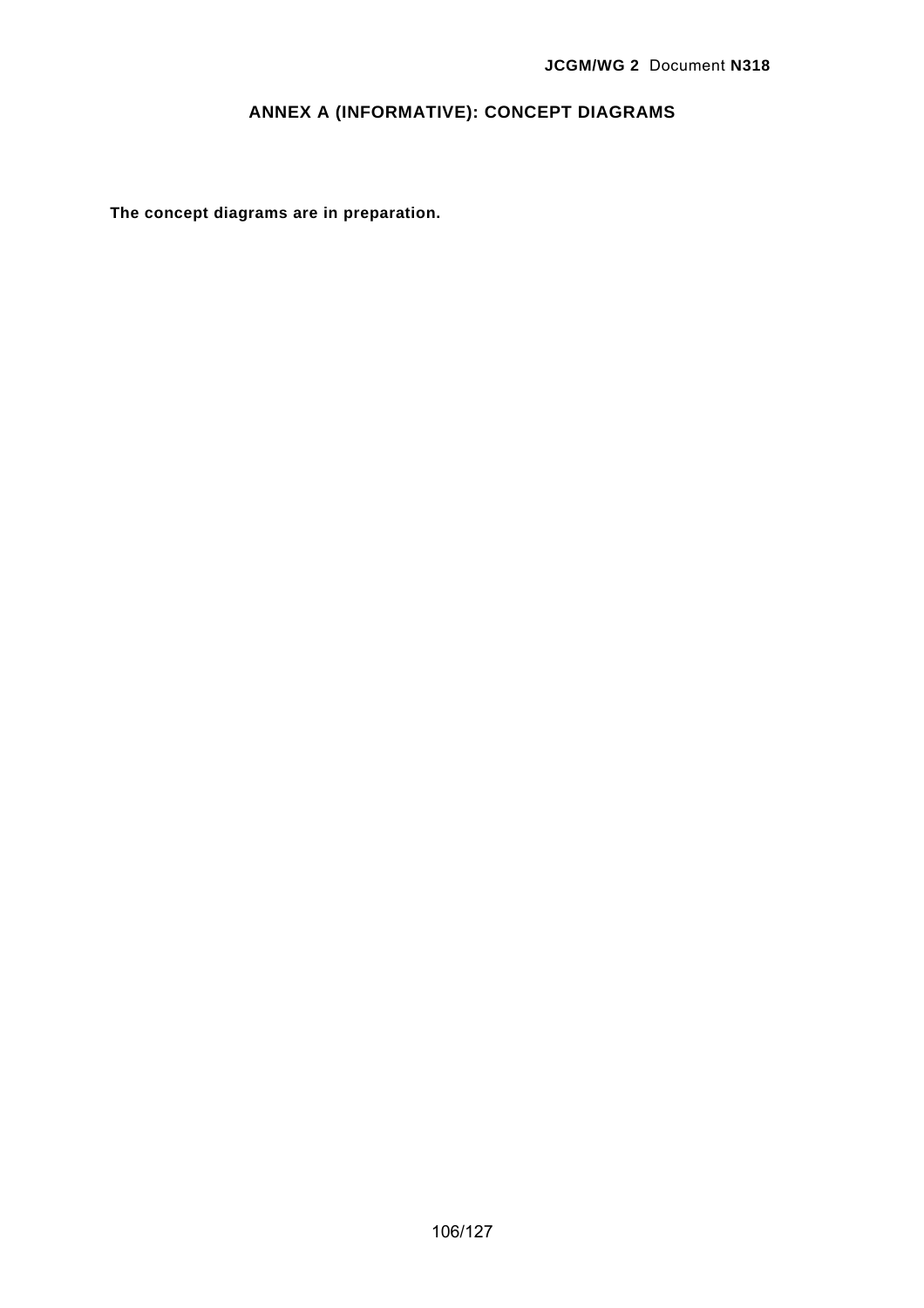# **ANNEXE A (INFORMATIVE): SCHÉMAS CONCEPTUELS**

**Les schémas conceptuels sont en préparation.**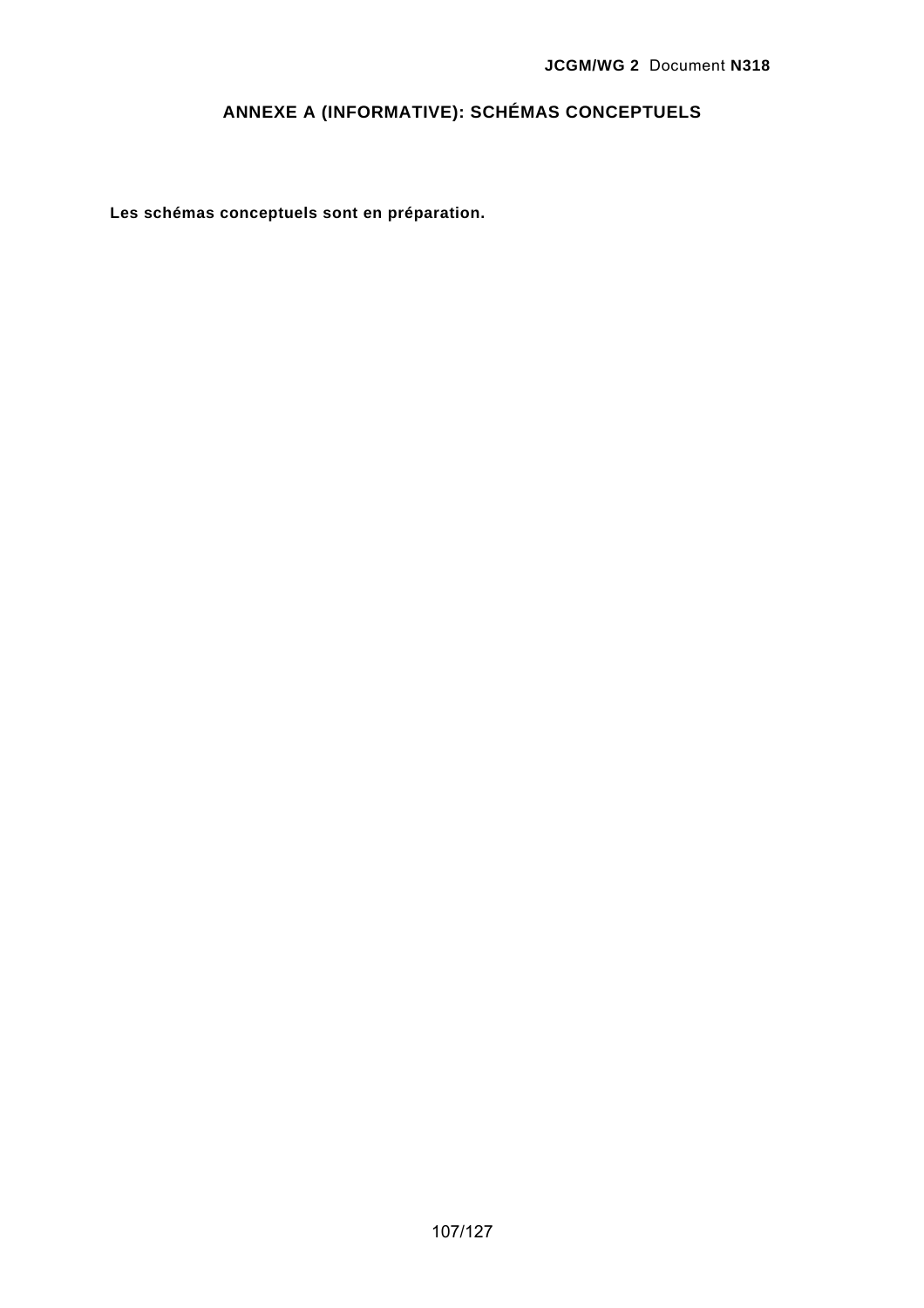# **BIBLIOGRAPHY**

- [1] BIPM: The International System of Units, SI (8th edition, 2006.).
- [2] ISO 31:1992, amended 1998, Quantities and Units Parts 0 to 13.
- [3] ISO 80000-3:2006, Quantities and units Part 3: Space and time.
- [4] ISO 80000-4:2006, Quantities and units Part 4: Mechanics.
- [5] ISO 1000:1992, amended 1998, SI units and recommendations for the use of their multiples and of certain other units.
- [6] ISO Guide 30:1992, Terms and definitions used in connection with reference materials.
- [7] ISO 3534-1:1993, Statistics Vocabulary and symbols Part 1: Probability and general statistical terms.
- [8] IEC 60050-300:2001, International Electrotechnical Vocabulary Electrical and electronic measurements and measuring instruments – Parts 311, 312, 313, 314.
- [9] IEC 60359:2001, Ed. 3.0 (bilingual), Electrical and electronic measurement equipment – Expression of performance.
- [10] OIML V1: 2000, International Vocabulary of Terms in Legal Metrology (VIML).
- [11] IUPAP–25: Booklet on Symbols, Units, Nomenclature and Fundamental Constants. Document IUPAP–25, E.R. Cohen and P. Giacomo, *Physica* **146**A (1987) 1–68. (To be revised and published on the web.)
- [12] IUPAC: Quantities, Units and Symbols in Physical Chemistry (1993, 2006 edition in preparation).
- [13] Guide to the Expression of Uncertainty in Measurement (1993, amended 1995) (published by ISO in the name of BIPM, IEC, IFCC, IUPAC, IUPAP and OIML).
- [14] Supplement 1 to the "Guide to the expression of uncertainty in measurement" Propagation of distributions using a Monte Carlo method
- [15] IFCC/IUPAC: Approved Recommendation (1978). Quantities and Units in Clinical Chemistry, *Clin. Chim. Acta*, 1979:96:157F:83F.
- [16] ISO Guide 34: 2000, General requirements for the competence of reference material producers.
- [17] ISO Guide 35: 2006, Certification of reference materials General and statistical principles.
- [18] ISO 704:2000, Terminology work Principles and methods.
- [19] ISO 1087-1:2000, Terminology work Vocabulary Part 1: Theory and application.
- [20] ISO 9000:2005, Quality management systems Fundamentals and vocabulary.
- [21] ISO 10241:1992, International terminology standards Preparation and layout.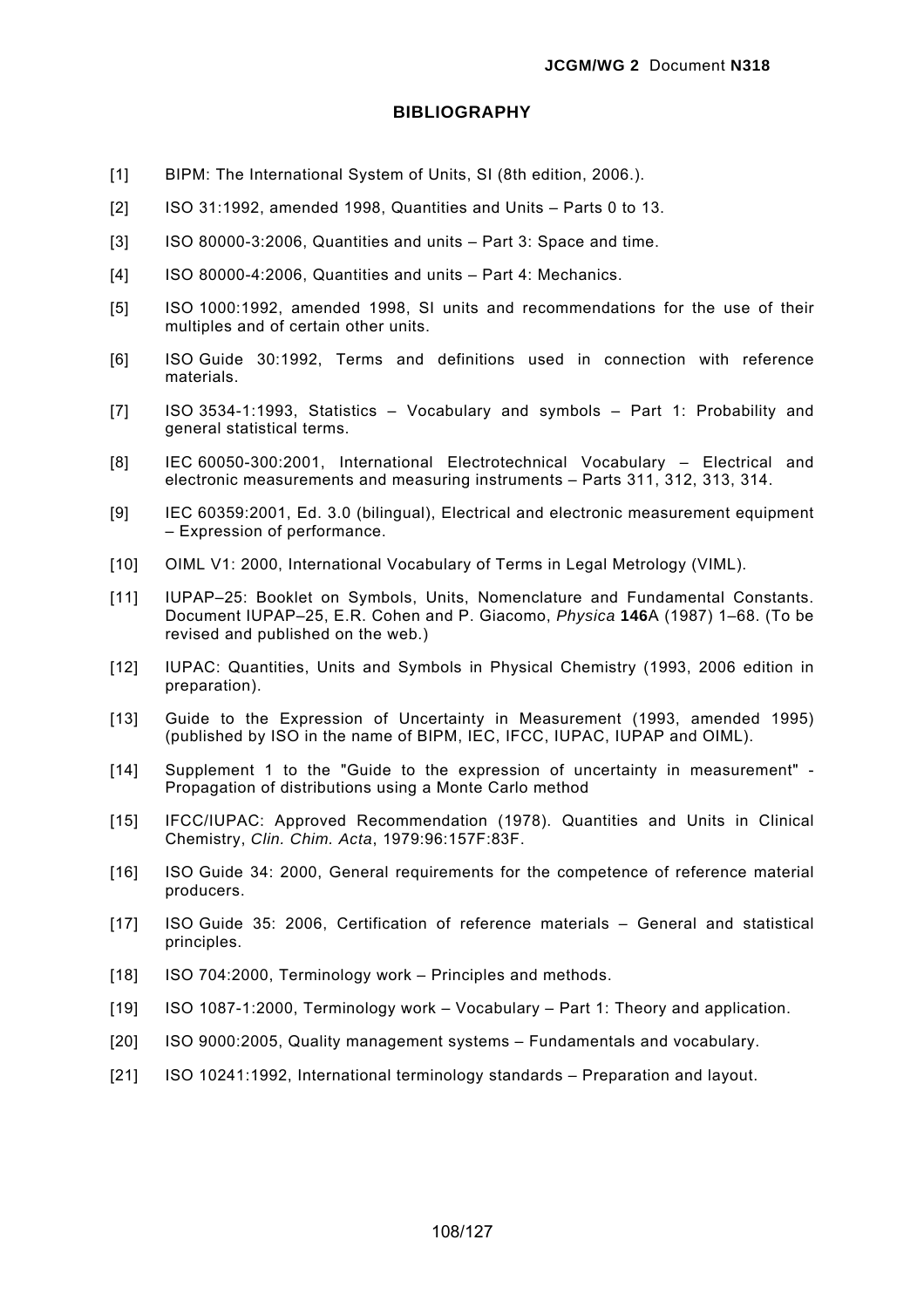#### **BIBLIOGRAPHIE**

- [1] BIPM : Le Système international d'unités (SI), 8e édition, 2006.
- [2] ISO 31:1992 (amendement 1998), Grandeurs et unités Parties 0 à 13.
- [3] ISO 80000-3:2006, Grandeurs et unités Partie 3: Espace et temps.
- [4] ISO 80000-4:2006, Grandeurs et unités Partie 4: Mécanique.
- [5] ISO 1000:1992 (amendement 1998), Unités SI et recommandations pour l'emploi de leurs multiples et de certaines autres unités.
- [6] ISO Guide 30:1992, Termes et définitions utilisés en rapport avec les matériaux de référence.
- [7] ISO 3534-1:1993, Statistique Vocabulaire et symboles Partie 1: Probabilité et termes statistiques généraux.
- [8] CEI 60050-300:2001, Vocabulaire électrotechnique international Mesures et appareils de mesure électriques et électroniques – Parties 311, 312, 313 et 314.
- [9] CEI 60359:2001, Ed. 3.0 (Bilingue), Appareils de mesure électriques et électroniques – Expression des performances.
- [10] OIML : Vocabulaire international des termes de métrologie légale (VIML), 2000.
- [11] IUPAP–25 : Symbols, Units, Nomenclature and Fundamental Constants. Document IUPAP–25, E.R. Cohen et P. Giacomo, *Physica*, 1987, **146**A, 1–68. (sera révisé et publié sur le Web)
- [12] IUPAC : Quantities, Units and Symbols in Physical Chemistry (1993) (éd. 2006 en préparation).
- [13] Guide pour l'expression de l'incertitude de mesure, 1993 (amendement 1995) (publié par l'ISO au nom du BIPM, de la CEI, de l'IFCC, de l'OIML, de l'IUPACet de l'IUPAP).
- [14] Supplément 1 au « Guide pour l'expression de l'incertitude de mesure » Propagation des distributions au moyen de la méthode de Monte Carlo.
- [15] IFCC/UICPA : Recommandation approuvée (1978). Quantities and Units in Clinical Chemistry, *Clin. Chim. Acta*, 1979:96:157F:83F.
- [16] ISO Guide 34:2000, Exigences générales pour la compétence des producteurs de matériaux de référence (disponible en anglais seulement).
- [17] ISO Guide 35:2006, Matériaux de référence Principes généraux et statistiques pour la certification (disponible en anglais seulement).
- [18] ISO 704:2000, Travail terminologique Principes et méthodes.
- [19] ISO 1087-1:2000, Travail terminologique Vocabulaire Partie 1 : Théorie et application.
- [20] ISO 9000:2005, Systèmes de management de la qualité Principes essentiels et vocabulaire.
- [21] ISO 10241:1992, Normes terminologiques internationales Élaboration et présentation.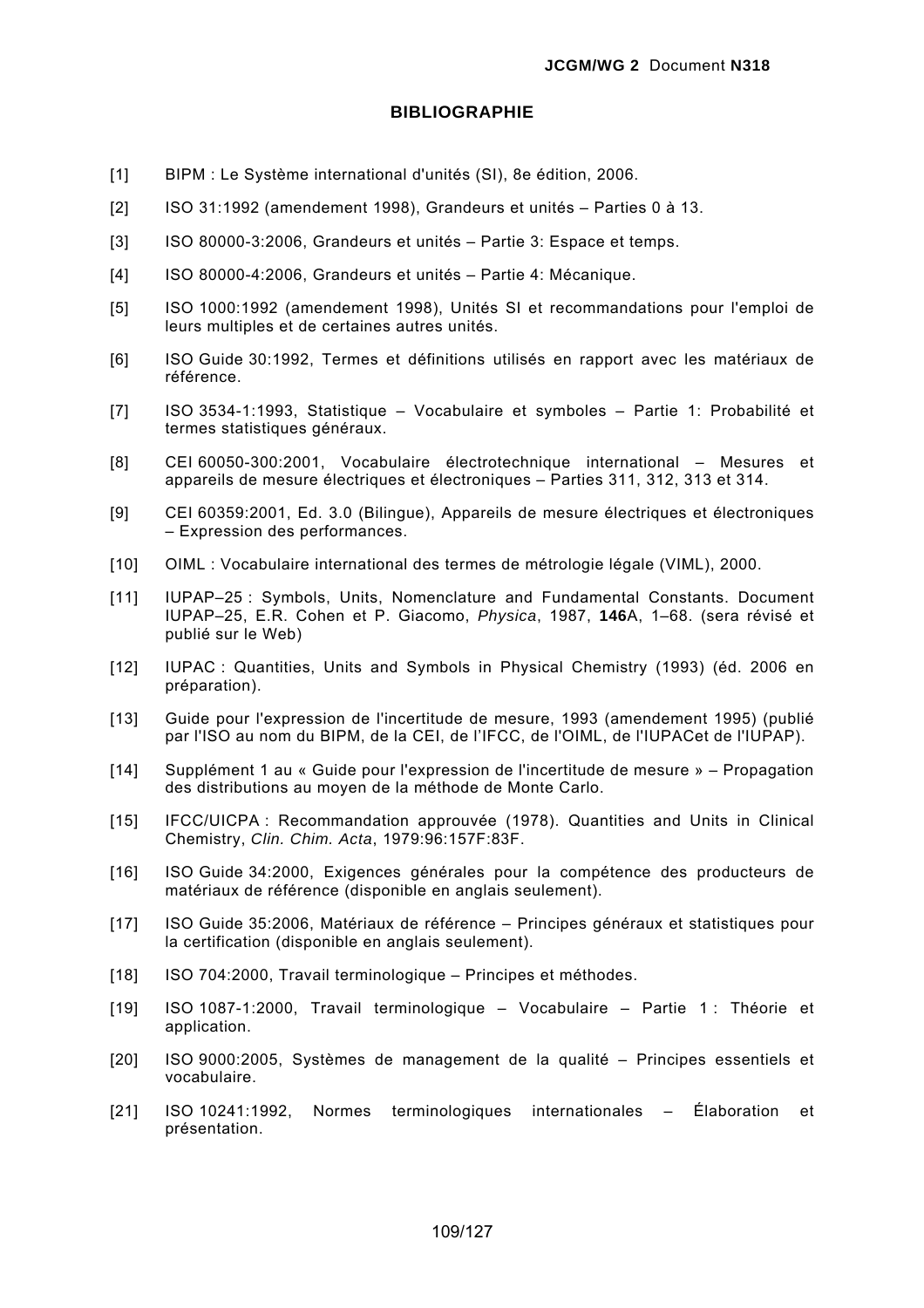- [22] CODATA Recommended Values of the Fundamental Physical Constants: 2002, Reviews of Modern Physics, 2005, 77, 107 p. http://physics.nist.gov/constants.
- [23] BIPM, Report of the 5th CCQM meeting (1999).
- [24] IUPAC, *Pure Appl. Chem*. , 2003, 75, 1107-1122
- [25] Isotopic Composition of the Elements , 2001, J. Phys. Chem. Ref. Data., 2005, **34**, 57- 67.
- [26] ISO 5725-1:1994 (amendement 1998), Accuracy (trueness and precision) of measurement methods and results – Part 1: General principles and definitions.
- [27] ISO 5725-2:1994 (amendement 2002), Accuracy (trueness and precision) of measurement methods and results – Part 2: Basic method for the determination of repeatability and reproducibility of a standard measurement method.
- [28] ISO 5725-3:1994 (amendement 2001), Accuracy (trueness and precision) of measurement methods and results – Part 3: Intermediate measures of the precision of a standard measurement method.
- [29] ISO 5725-4:1994, Accuracy (trueness and precision) of measurement methods and results – Part 4: Basic methods for the determination of the trueness of a standard measurement method.
- [30] ISO 5725-5:1998 (amendement 2005), Accuracy (trueness and precision) of measurement methods and results – Part 5: Alternative methods for the determination of the precision of a standard measurement method.
- [31] IS0 5725-6:1994 (amendement 2001), Accuracy (trueness and precision) of measurement methods and results – Part 6: Use in practice of accuracy values.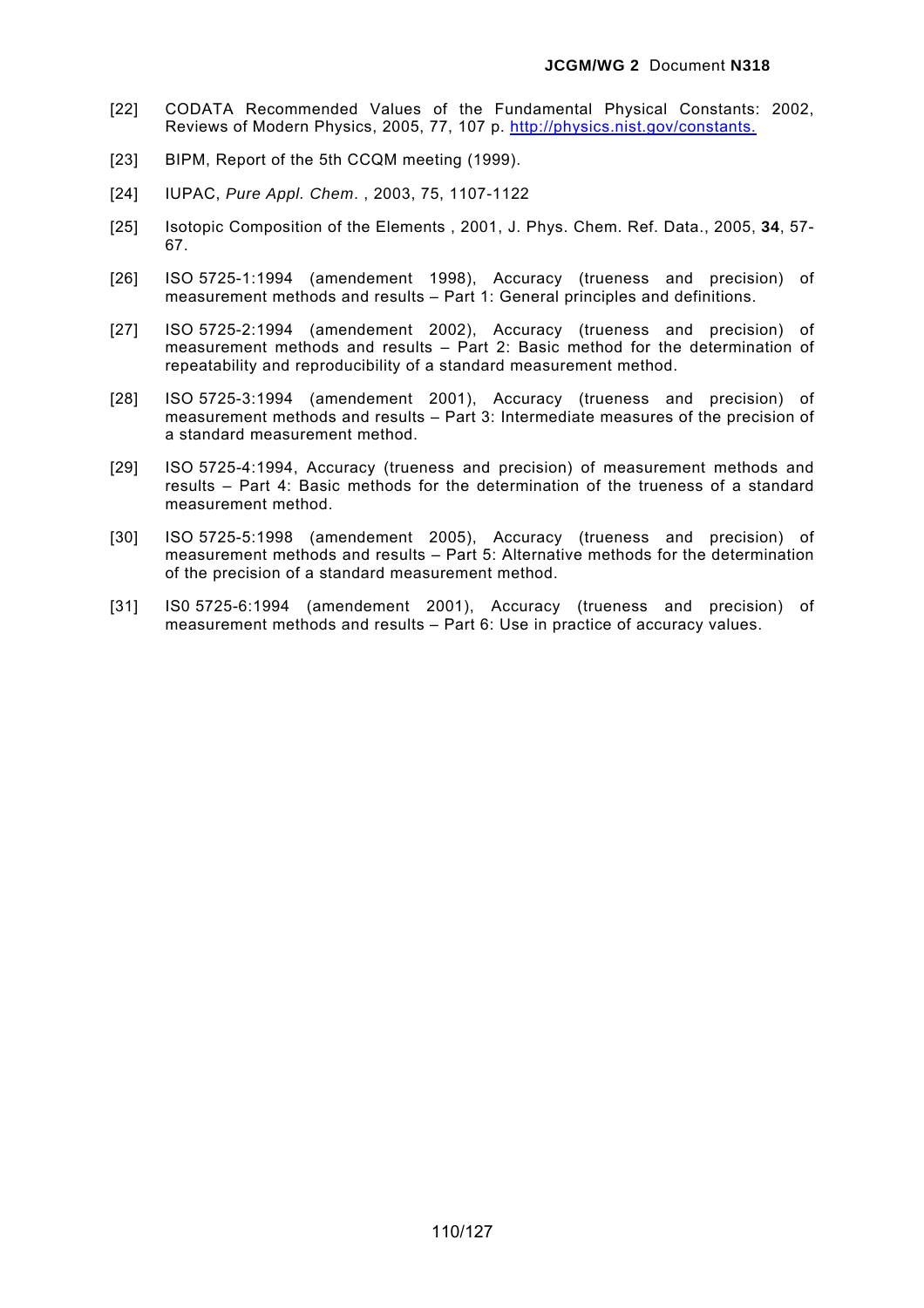- [22] CODATA recommended values of the fundamental physical constants: 2002, *Reviews of Modern Physics*, 2005, **77**, 107 p. http://physics.nist.gov/constants.
- [23] BIPM, Rapport de la  $5^e$  session du CCQM (1999).
- [24] UICPA, *Pure Appl. Chem.*, 2003, **75**, 1107-1122.
- [25] Isotopic Composition of the Elements, 2001, *J. Phys. Chem. Ref. Data*, 2005, **34**, 57- 67.
- [26] ISO 5725-1:1994 (amendement 1998), Exactitude (justesse et fidélité) des résultats et méthodes de mesure – Partie 1: Principes généraux et définitions.
- [27] ISO 5725-2:1994 (amendement 2002), Exactitude (justesse et fidélité) des résultats et méthodes de mesure – Partie 2: Méthode de base pour la détermination de la répétabilité et de la reproductibilité d'une méthode de mesure normalisée.
- [28] ISO 5725-3:1994 (amendement 2001), Exactitude (justesse et fidélité) des résultats et méthodes de mesure – Partie 3: Mesures intermédiaires de la fidélité d'une méthode de mesure normalisée.
- [29] ISO 5725-4:1994, Exactitude (justesse et fidélité) des résultats et méthodes de mesure – Partie 4: Méthodes de base pour la détermination de la justesse d'une méthode de mesure normalisée (disponible en anglais seulement).
- [30] ISO 5725-5:1998 (amendement 2005), Exactitude (justesse et fidélité) des résultats et méthodes de mesure – Partie 5: Méthodes alternatives pour la détermination de la fidélité d'une méthode de mesure normalisée.
- [31] ISO 5725-6:1994 (amendement 2001), Exactitude (justesse et fidélité) des résultats et méthodes de mesure – Partie 6: Utilisation dans la pratique des valeurs d'exactitude.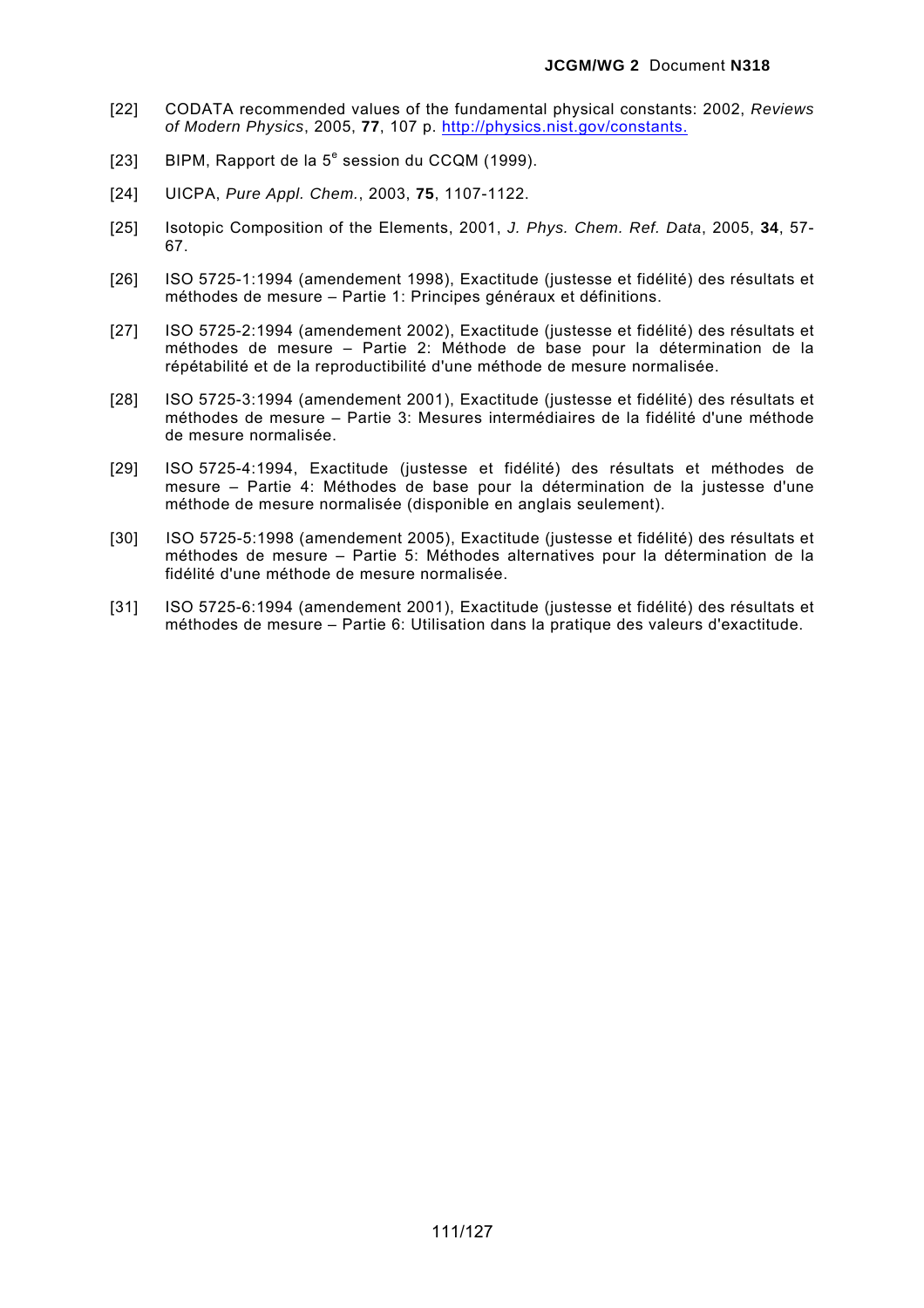#### **LIST OF ACRONYMS**

| <b>BIPM</b>        | International Bureau of Weights and Measures                                                                |
|--------------------|-------------------------------------------------------------------------------------------------------------|
| <b>CCQM</b>        | Consultative Committee for Amount of Substance – Metrology in Chemistry                                     |
| <b>CGPM</b>        | General Conference on Weights and Measures                                                                  |
| <b>CODATA</b>      | Committee on Data for Science and Technology                                                                |
| <b>GUM</b>         | Guide to the Expression of Uncertainty in Measurement                                                       |
| <b>IAEA</b>        | International Atomic Energy Agency                                                                          |
| <b>ICSU</b>        | International Council of Scientific Unions                                                                  |
| IEC                | International Electrotechnical Commission                                                                   |
| <b>IFCC</b>        | International Federation of Clinical Chemistry and Laboratory Medicine                                      |
| <b>ILAC</b>        | International Laboratory Accreditation Cooperation                                                          |
| <b>ISO</b>         | International Organization for Standardization                                                              |
| <b>IUPAC</b>       | International Union of Pure and Applied Chemistry                                                           |
| <b>IUPAC-CIAAW</b> | International Union of Pure and Applied Chemistry – Commission on Isotopic<br>Abundances and Atomic Weights |
| <b>IUPAP</b>       | International Union of Pure and Applied Physics                                                             |
| <b>JCGM</b>        | Joint Committee for Guides in Metrology                                                                     |
| JCGM/WG 1          | Working Group 1 of Joint Committee for Guides in Metrology                                                  |
| JCGM/WG 2          | Working Group 2 of Joint Committee for Guides in Metrology                                                  |
| OIML               | International Organization of Legal Metrology                                                               |
| <b>VIM</b>         | International Vocabulary of Metrology -- Basic and General Concepts and<br><b>Associated Terms</b>          |
| <b>WHO</b>         | World Health Organization                                                                                   |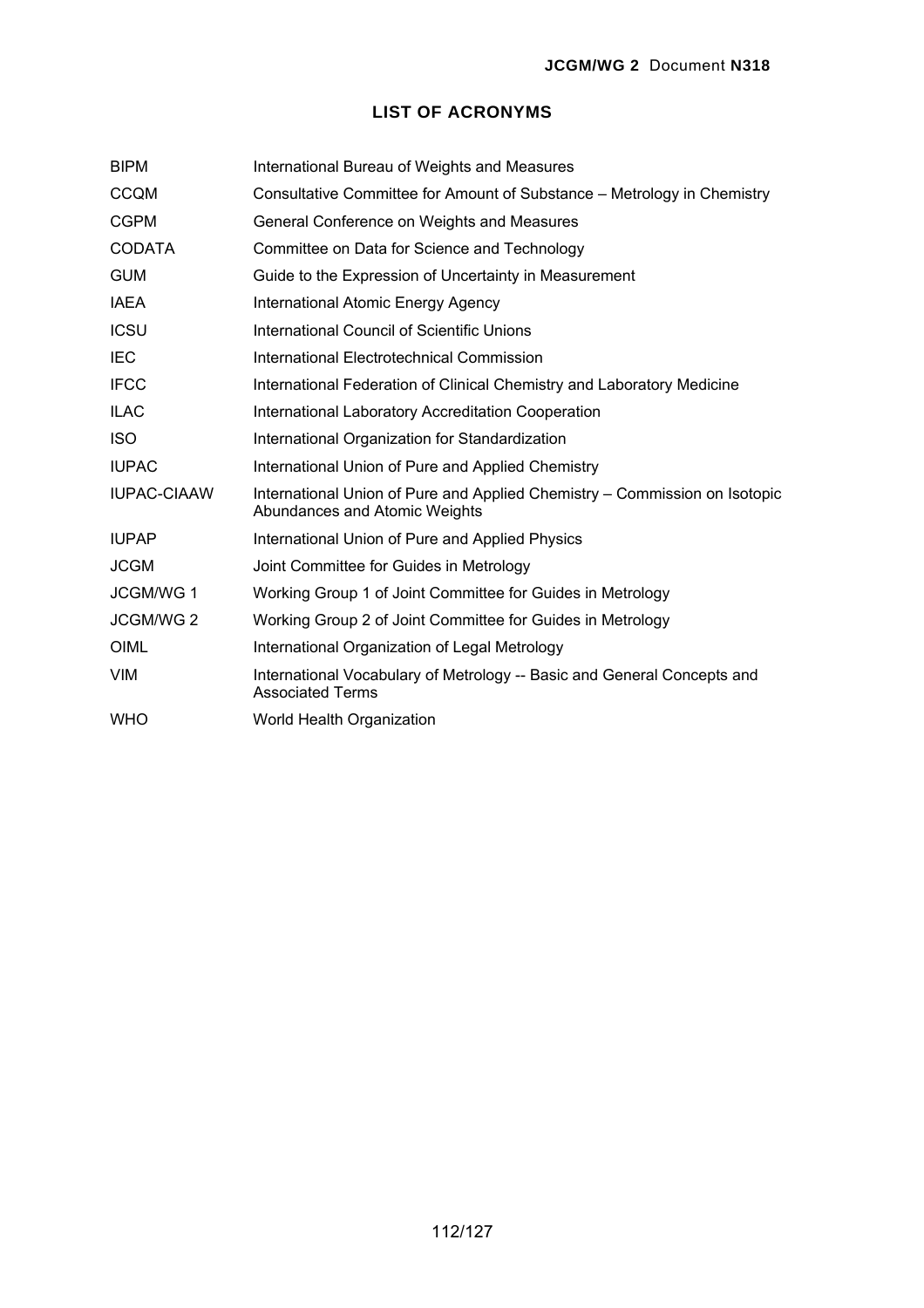#### **LISTE DES SIGLES**

| <b>BIPM</b>        | Bureau international des poids et mesures                                                                  |
|--------------------|------------------------------------------------------------------------------------------------------------|
| <b>CCQM</b>        | Comité consultatif pour la quantité de matière - Métrologie en chimie                                      |
| <b>CEI</b>         | Commission électrotechnique internationale                                                                 |
| <b>CGPM</b>        | Conférence générale des poids et mesures                                                                   |
| <b>CODATA</b>      | Committee on Data for Science and Technology                                                               |
| <b>GUM</b>         | Guide pour l'expression de l'incertitude de mesure/                                                        |
| <b>IAEA</b>        | Agence internationale pour l'énergie atomique                                                              |
| <b>ICSU</b>        | International Council of Scientific Unions                                                                 |
| <b>IFCC</b>        | Fédération internationale de chimie clinique et biologie médicale                                          |
| <b>ILAC</b>        | <b>International Laboratory Accreditation Cooperation</b>                                                  |
| <b>ISO</b>         | Organisation internationale de normalisation                                                               |
| <b>IUPAC</b>       | Union internationale de chimie pure et appliquée                                                           |
| <b>IUPAC-CIAAW</b> | Union internationale de chimie pure et appliquée - Commission on Isotopic<br>Abundances and Atomic Weights |
| <b>IUPAP</b>       | Union internationale de physique pure et appliquée                                                         |
| <b>JCGM</b>        | Comité commun pour les guides en métrologie                                                                |
| JCGM/WG 1          | Groupe de travail 1 du Comité commun pour les guides en métrologie                                         |
| JCGM/WG 2          | Groupe de travail 2 du Comité commun pour les guides en métrologie                                         |
| <b>OIML</b>        | Organisation internationale de métrologie légale                                                           |
| <b>OMS</b>         | Organisation mondiale de la santé                                                                          |
| <b>VIM</b>         | Vocabulaire international de métrologie - Concepts fondamentaux et généraux et<br>termes associés          |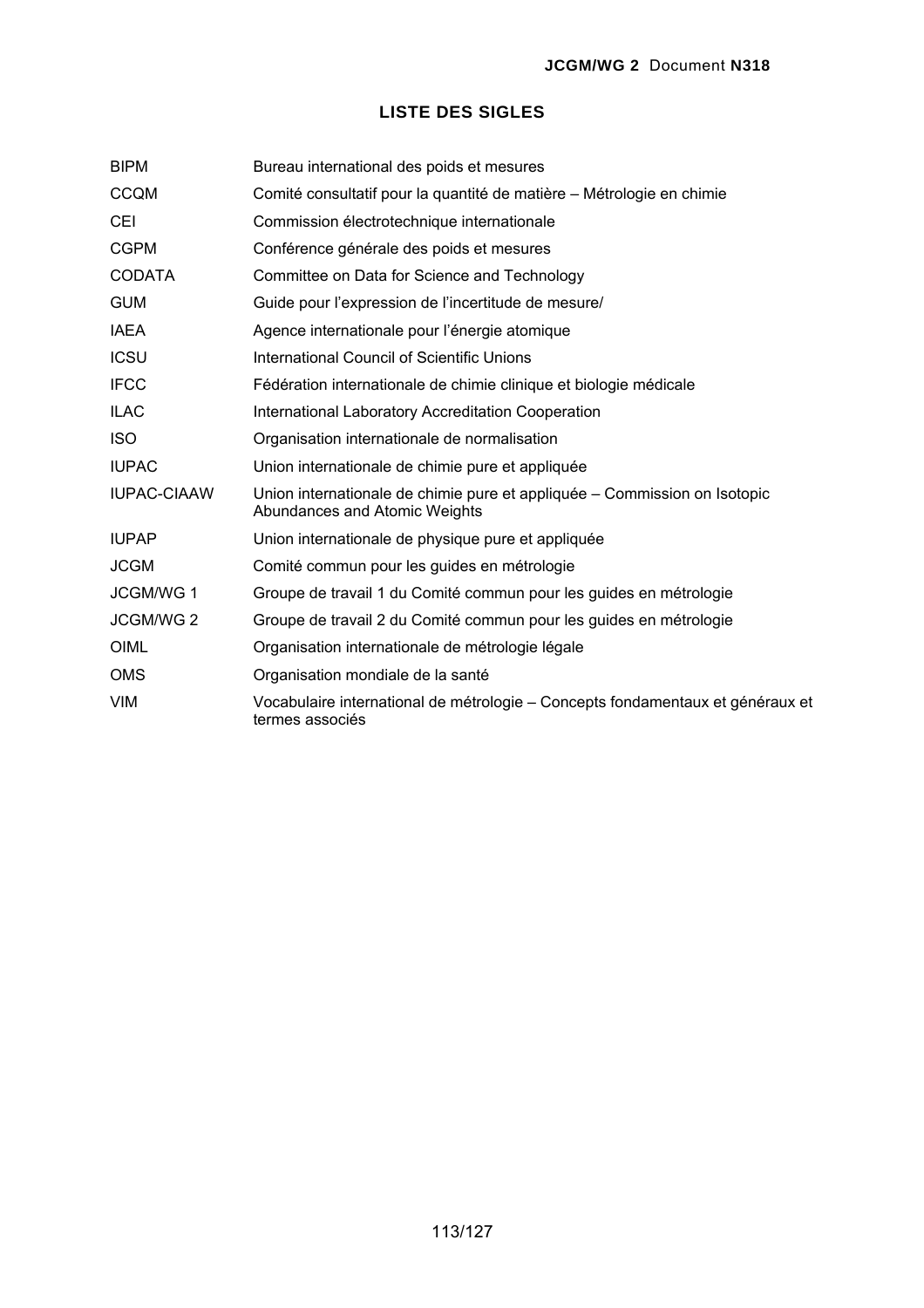#### **ENGLISH INDEX**

# **A**

| adjustment of a measuring system  3.11 |  |
|----------------------------------------|--|
|                                        |  |
|                                        |  |

### **B**

#### **C**

| certified reference material  5.14             |  |
|------------------------------------------------|--|
|                                                |  |
| chain, metrological traceability 2.42          |  |
|                                                |  |
|                                                |  |
|                                                |  |
| combined standard measurement uncertainty 2.32 |  |
| combined standard uncertainty  2.32            |  |
| commutability of a reference material 5.15     |  |
| comparability, metrological  2.46              |  |
| compatibility, metrological 2.47               |  |
| condition, intermediate precision 2.23         |  |
|                                                |  |
| condition, rated operating  4.8                |  |
|                                                |  |
|                                                |  |
|                                                |  |
| condition, reproducibility  2.25               |  |
|                                                |  |
| conservation of a measurement standard 5.11    |  |
| conventional quantity value 2.12               |  |
| conventional reference scale  1.28             |  |
|                                                |  |
| conventional value of a quantity 2.12          |  |
| conversion factor between units 1.24           |  |
|                                                |  |
|                                                |  |
|                                                |  |
|                                                |  |
|                                                |  |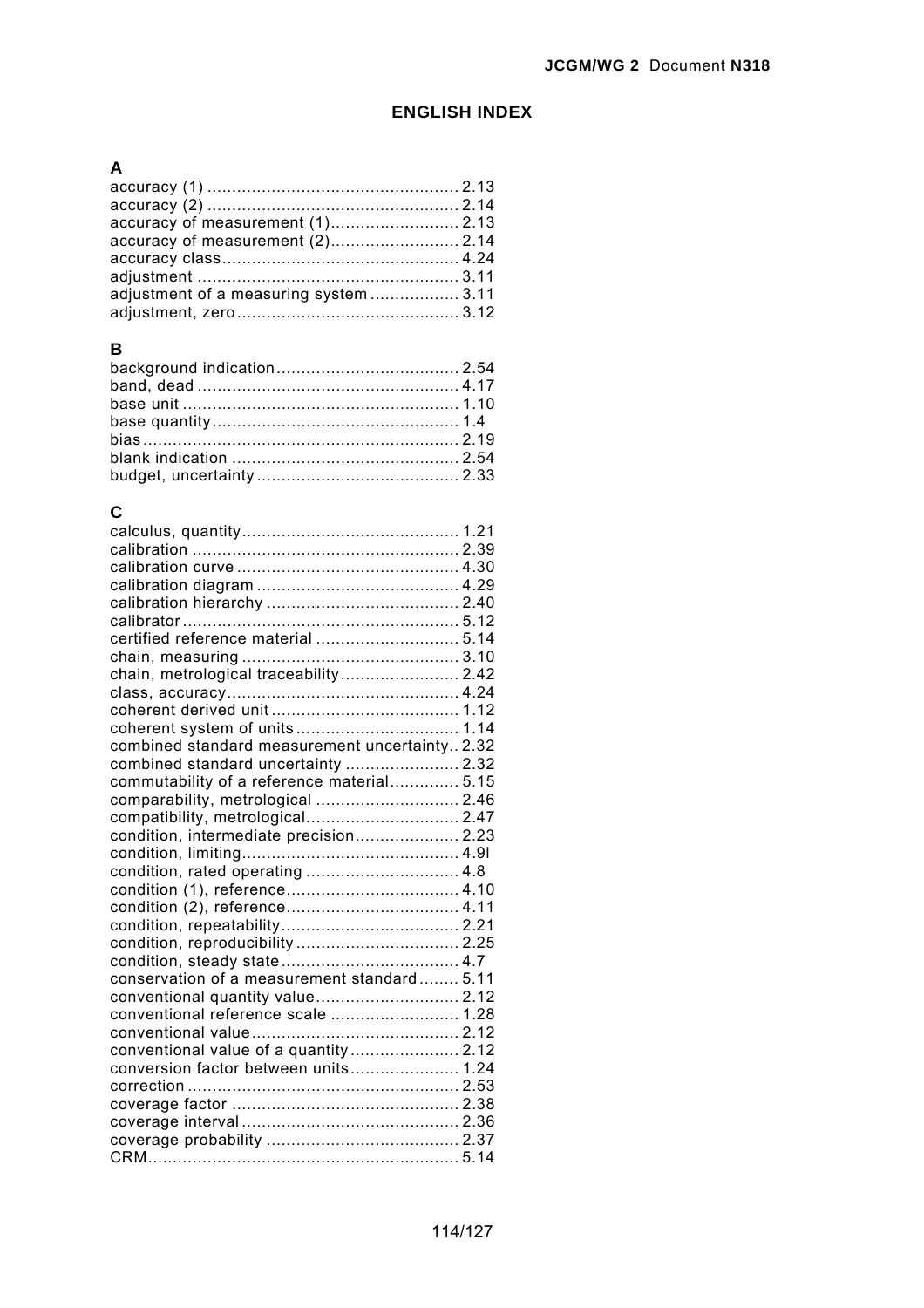## **D**

| displaying measuring instrument 3.4              |  |
|--------------------------------------------------|--|
| displaying measuring instrument, scale of a  3.5 |  |
|                                                  |  |

### **E**

| error, maximum permissible 4.25       |  |
|---------------------------------------|--|
|                                       |  |
|                                       |  |
|                                       |  |
|                                       |  |
|                                       |  |
|                                       |  |
|                                       |  |
| expanded measurement uncertainty 2.35 |  |
|                                       |  |
|                                       |  |

### **F**

| factor between units, conversion 1.24 |  |
|---------------------------------------|--|
|                                       |  |
|                                       |  |

## **H**

|--|--|--|

## **I**

| indicating measuring instrument 3.3           |  |
|-----------------------------------------------|--|
|                                               |  |
|                                               |  |
|                                               |  |
|                                               |  |
| indication interval, nominal  4.3             |  |
|                                               |  |
| influence quantity, variation due to an  4.21 |  |
|                                               |  |
| input quantity in a measurement model 2.50    |  |
|                                               |  |
|                                               |  |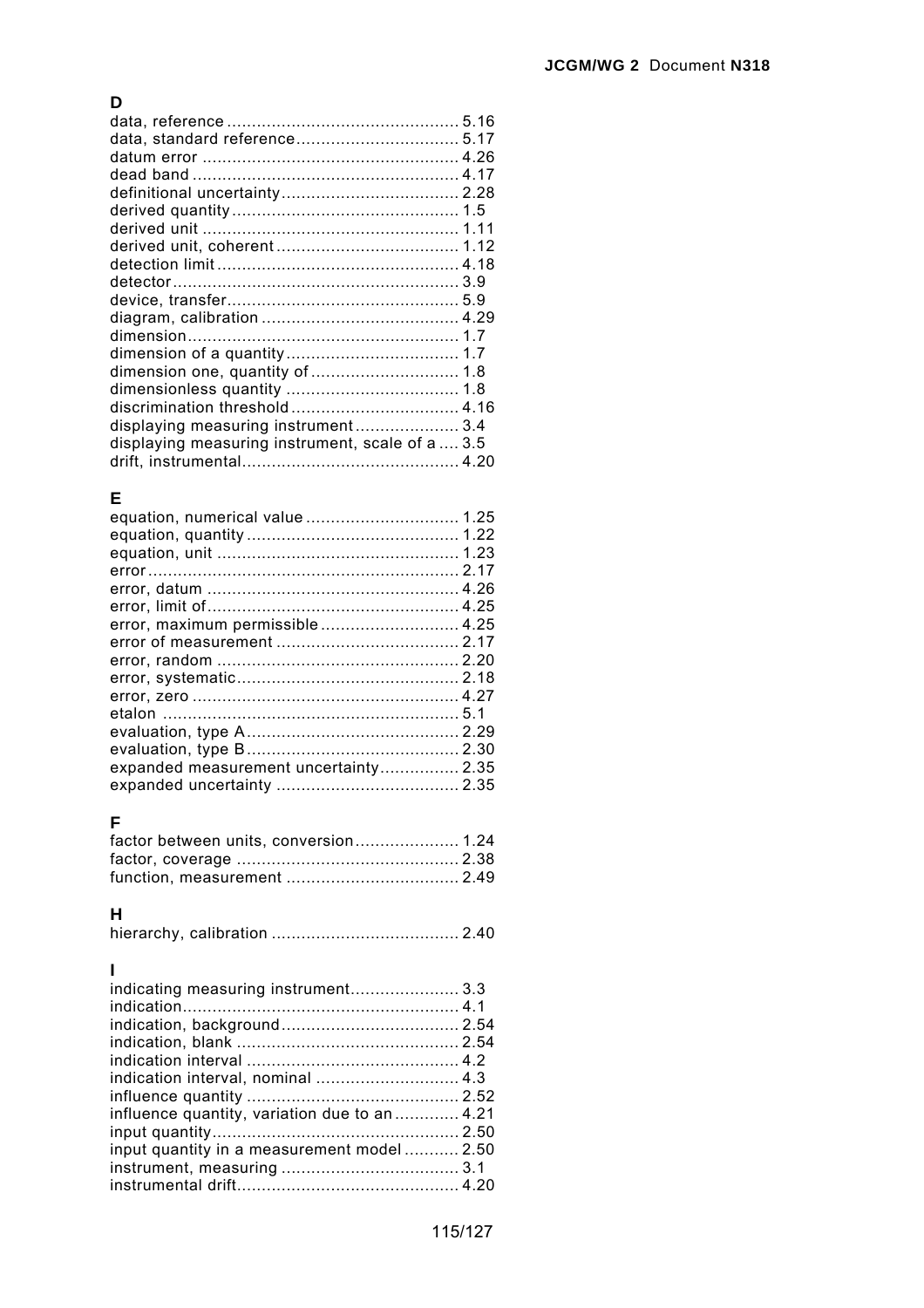## **K**

## **L**

#### **M**

| maintenance of a measurement standard         | 5.11 |
|-----------------------------------------------|------|
|                                               |      |
|                                               |      |
| material, certified reference  5.14           |      |
| maximum permissible error 4.25                |      |
|                                               |      |
|                                               |      |
|                                               |      |
| measured value of a quantity  2.10            |      |
|                                               |      |
|                                               |      |
| measurement accuracy (1) 2.13                 |      |
|                                               |      |
|                                               |      |
|                                               |      |
|                                               |      |
|                                               |      |
|                                               |      |
| measurement model, input quantity in a  2.50  |      |
| measurement model, output quantity in a  2.51 |      |
|                                               |      |
| measurement precision, intermediate 2.24      |      |
|                                               |      |
|                                               |      |
| measurement procedure, primary 2.8            |      |
| measurement procedure, reference 2.7          |      |
| measurement repeatability 2.22                |      |
| measurement reproducibility  2.26             |      |
|                                               |      |
|                                               |      |
|                                               |      |
| measurement standard, conservation of a 5.11  |      |
| measurement standard, international  5.2      |      |
| measurement standard, national 5.3            |      |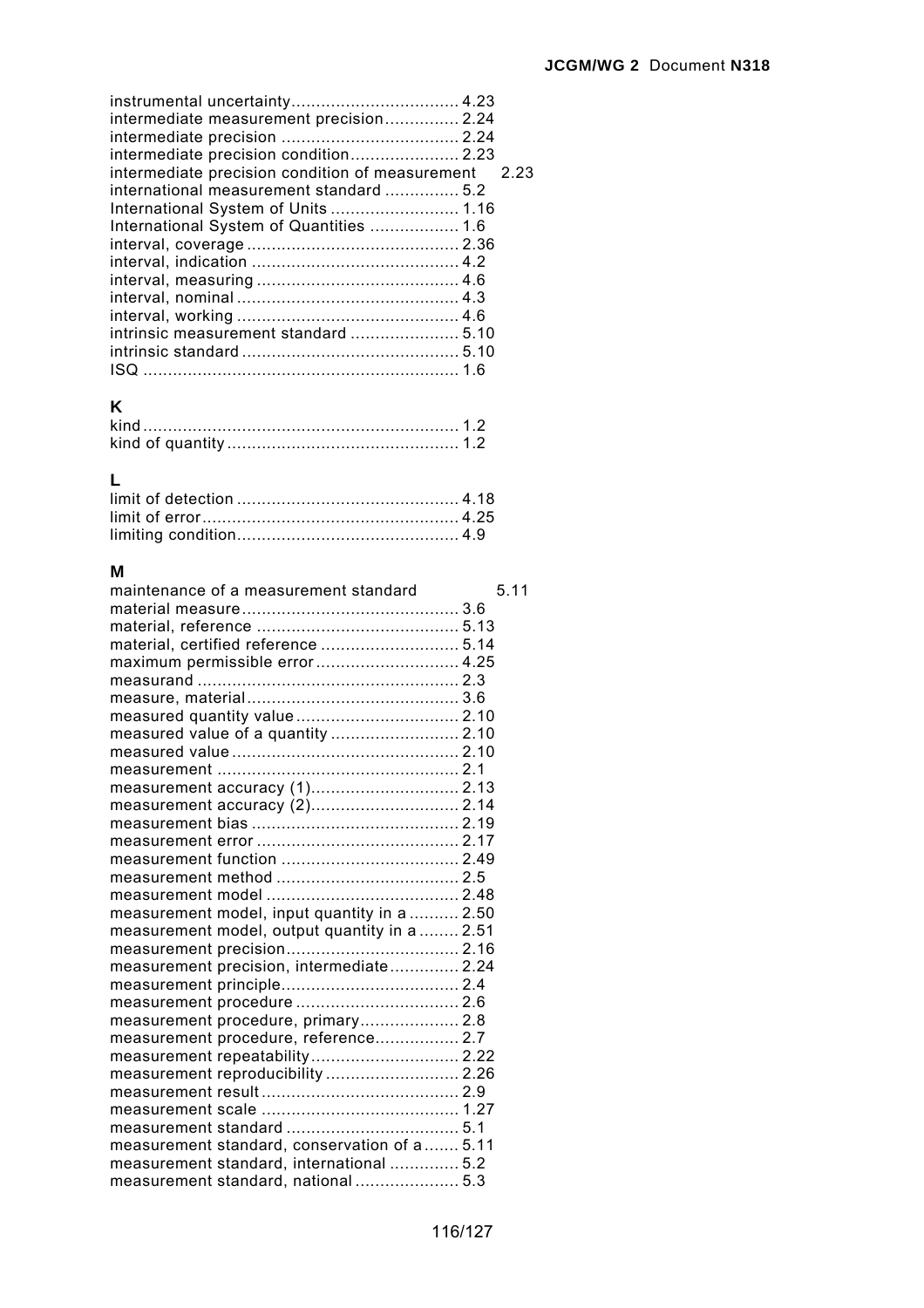| measurement standard, primary 5.4                      |      |
|--------------------------------------------------------|------|
| measurement standard, reference 5.6                    |      |
| measurement standard, secondary  5.5                   |      |
| measurement standard, travelling  5.8                  |      |
| measurement standard, working  5.7                     |      |
|                                                        |      |
|                                                        |      |
| measurement uncertainty, combined standard. 2.32       |      |
| measurement uncertainty, expanded 2.35                 |      |
| measurement uncertainty, null  4.28                    |      |
| measurement uncertainty, standard  2.31                |      |
| measurement uncertainty, target 2.34                   |      |
|                                                        |      |
|                                                        |      |
|                                                        |      |
| measuring instrument, displaying 3.4                   |      |
| measuring instrument, indicating 3.3                   |      |
|                                                        |      |
|                                                        |      |
|                                                        |      |
|                                                        |      |
| metrological comparability  2.46                       |      |
| metrological comparability of measurement results 2.46 |      |
|                                                        |      |
| metrological compatibility of measurement results      | 2.47 |
|                                                        |      |
| metrological traceability chain 2.42                   |      |
| metrological traceability to a measurement unit        | 2.43 |
| metrological traceability to a unit 2.43               |      |
|                                                        |      |
|                                                        |      |
|                                                        |      |
|                                                        |      |

## **N**

| nominal indication interval  4.3            |  |
|---------------------------------------------|--|
| nominal indication interval, range of a 4.4 |  |
|                                             |  |
|                                             |  |
|                                             |  |
|                                             |  |
| null measurement uncertainty  4.28          |  |
| numerical quantity value  1.20              |  |
| numerical quantity value equation 1.25      |  |
|                                             |  |
|                                             |  |
| numerical value of a quantity  1.20         |  |
|                                             |  |

## **O**

| off-system measurement unit 1.15            |  |
|---------------------------------------------|--|
|                                             |  |
|                                             |  |
|                                             |  |
|                                             |  |
|                                             |  |
|                                             |  |
| output quantity in a measurement model 2.51 |  |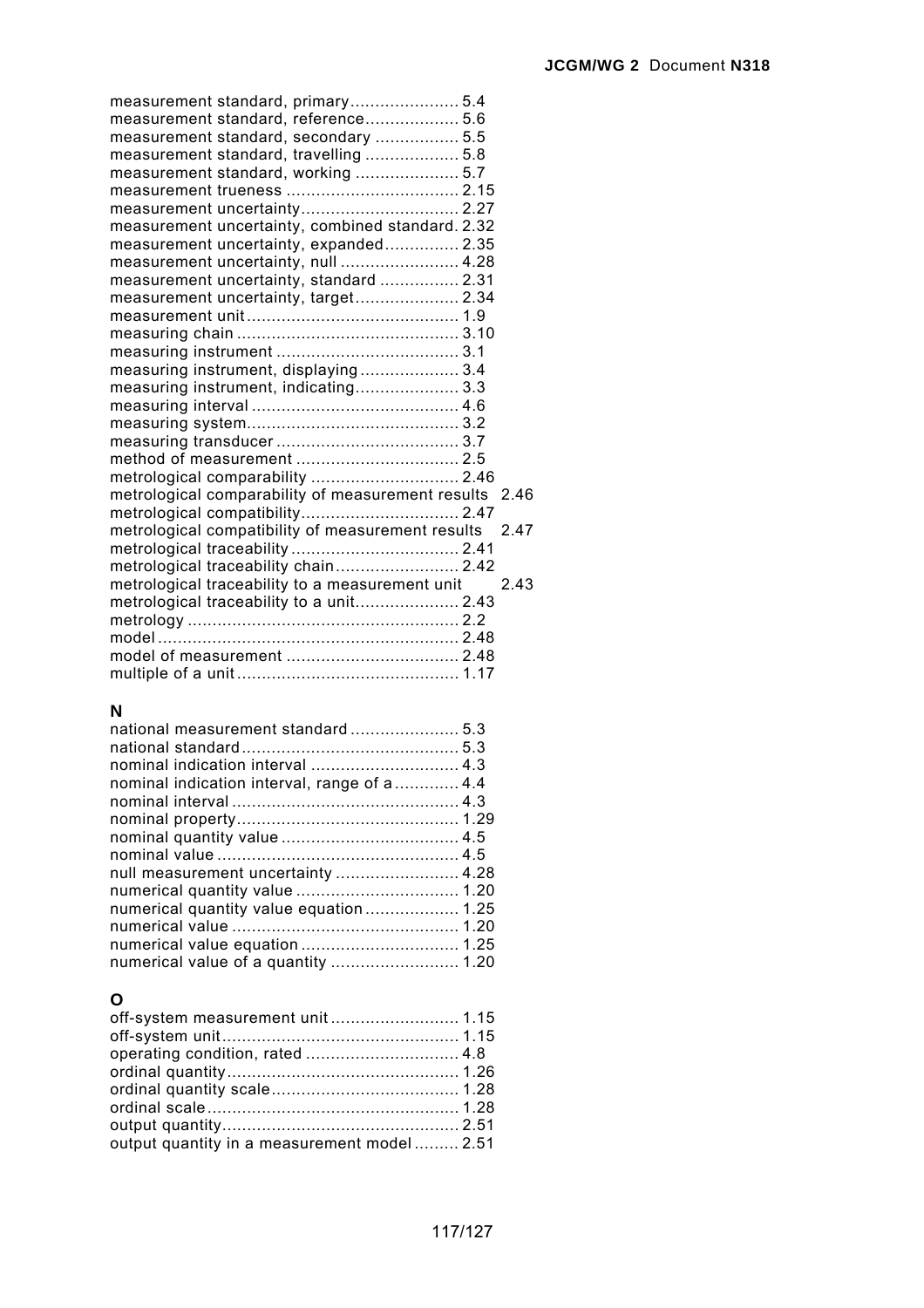#### **P**

| permissible error, maximum 4.25      |  |
|--------------------------------------|--|
|                                      |  |
|                                      |  |
|                                      |  |
| primary measurement procedure 2.8    |  |
| primary measurement standard 5.4     |  |
|                                      |  |
|                                      |  |
|                                      |  |
|                                      |  |
|                                      |  |
|                                      |  |
| procedure, reference measurement 2.7 |  |
|                                      |  |
|                                      |  |

#### **Q**

| Quantities, International System of  1.6 |  |
|------------------------------------------|--|
|                                          |  |
|                                          |  |
|                                          |  |
|                                          |  |
|                                          |  |
|                                          |  |
|                                          |  |
|                                          |  |
|                                          |  |
|                                          |  |
|                                          |  |
|                                          |  |
|                                          |  |
|                                          |  |
|                                          |  |
|                                          |  |
|                                          |  |

## **R**

| random error of measurement 2.20               |  |
|------------------------------------------------|--|
|                                                |  |
| range of a nominal indication interval 4.4     |  |
| rated operating condition  4.8                 |  |
|                                                |  |
|                                                |  |
|                                                |  |
|                                                |  |
|                                                |  |
| reference material, certified  5.14            |  |
| reference material, commutability of a 5.15    |  |
| reference measurement standard 5.6             |  |
| reference measurement procedure 2.7            |  |
|                                                |  |
|                                                |  |
|                                                |  |
| reference scale, conventional  1.28            |  |
|                                                |  |
|                                                |  |
| repeatability condition of measurement  2.21   |  |
|                                                |  |
|                                                |  |
| reproducibility condition of measurement  2.25 |  |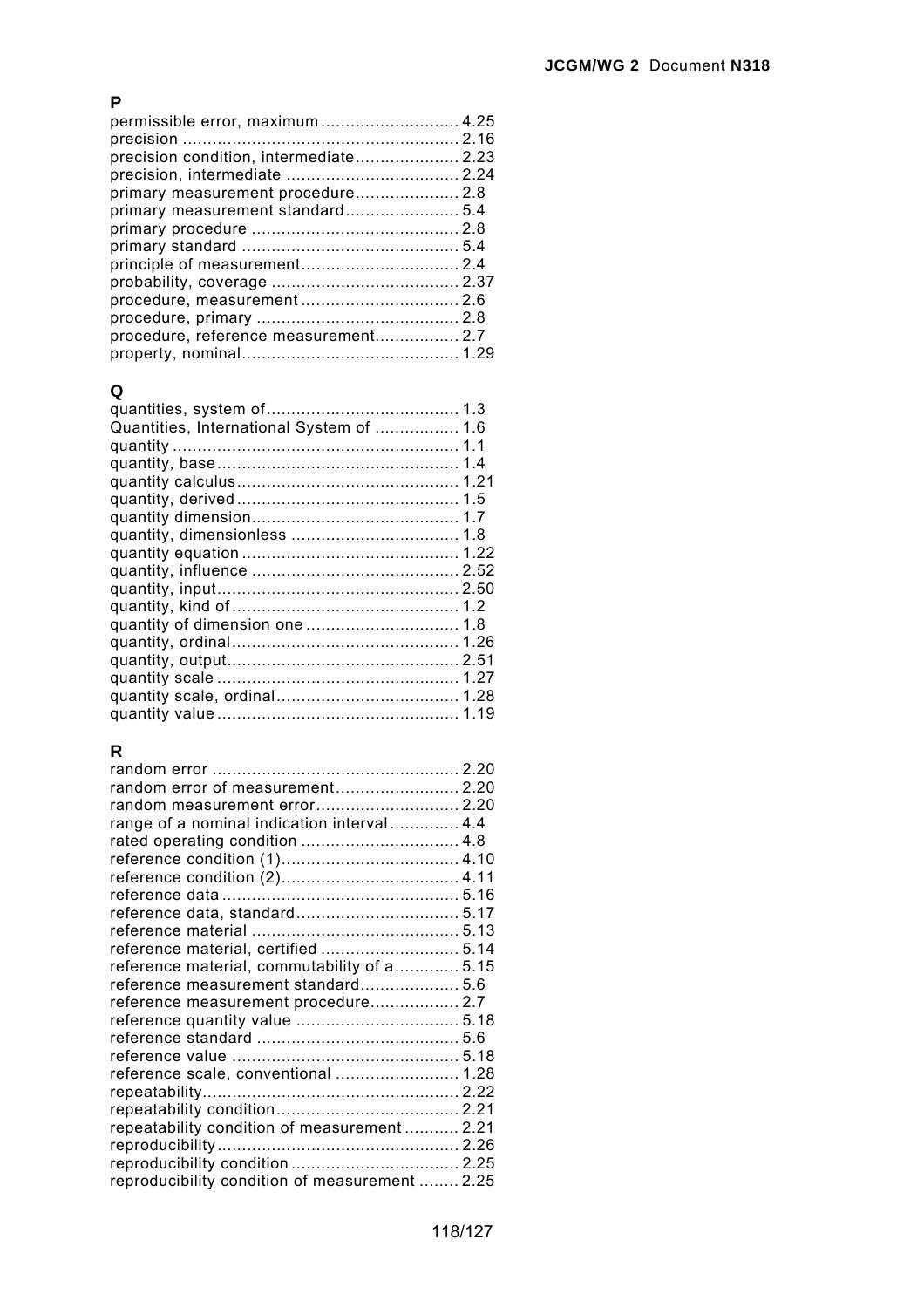### **S**

| scale, conventional reference  1.28             |  |
|-------------------------------------------------|--|
|                                                 |  |
| scale of a displaying measuring instrument  3.5 |  |
|                                                 |  |
|                                                 |  |
| secondary measurement standard  5.5             |  |
|                                                 |  |
|                                                 |  |
| selectivity of a measuring system 4.13          |  |
|                                                 |  |
|                                                 |  |
|                                                 |  |
|                                                 |  |
|                                                 |  |
|                                                 |  |
|                                                 |  |
| standard measurement uncertainty  2.31          |  |
|                                                 |  |
|                                                 |  |
|                                                 |  |
|                                                 |  |
|                                                 |  |
|                                                 |  |
|                                                 |  |
| standard uncertainty, combined  2.32            |  |
| standard uncertainty of measurement  2.31       |  |
|                                                 |  |
|                                                 |  |
|                                                 |  |
|                                                 |  |
|                                                 |  |
|                                                 |  |
| System of Quantities, International  1.6        |  |
|                                                 |  |
|                                                 |  |
| System of Units, International  1.16            |  |
|                                                 |  |
| systematic error of measurement 2.18            |  |
| systematic measurement error 2.18               |  |

#### **T**

| target measurement uncertainty 2.34 |  |
|-------------------------------------|--|
|                                     |  |
|                                     |  |
|                                     |  |
|                                     |  |
|                                     |  |
|                                     |  |
|                                     |  |
|                                     |  |
|                                     |  |
|                                     |  |
|                                     |  |
|                                     |  |
|                                     |  |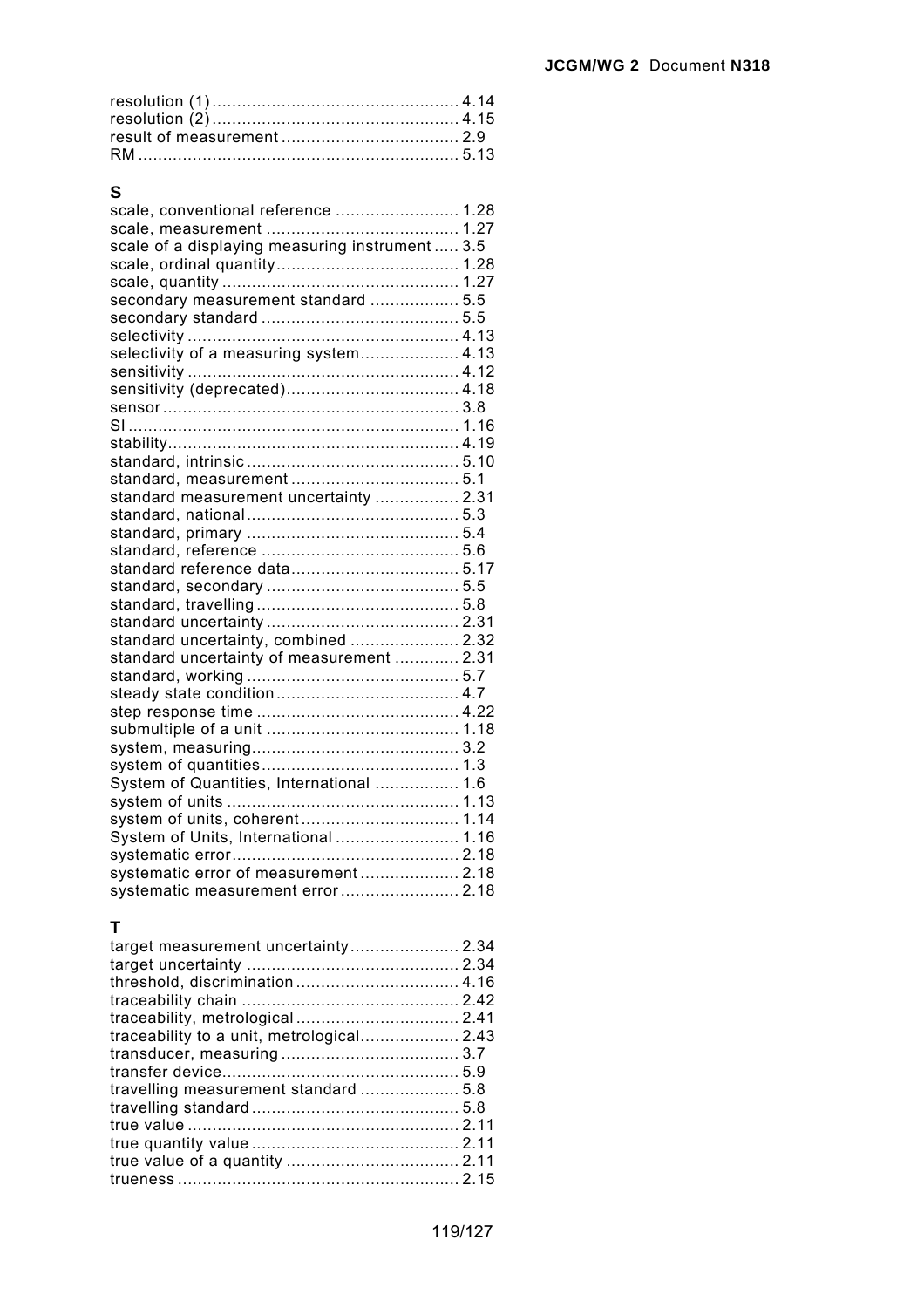| type A evaluation of measurement uncertainty 2.29 |  |
|---------------------------------------------------|--|
|                                                   |  |
| type B evaluation of measurement uncertainty 2.30 |  |

### **U**

| uncertainty of measurement 2.27           |  |
|-------------------------------------------|--|
|                                           |  |
|                                           |  |
|                                           |  |
|                                           |  |
|                                           |  |
|                                           |  |
|                                           |  |
|                                           |  |
|                                           |  |
|                                           |  |
|                                           |  |
| unit, metrological traceability to a 2.43 |  |
| units, coherent system of 1.14            |  |
|                                           |  |
| Units, International System of  1.16      |  |
|                                           |  |

#### **V**

| variation due to an influence quantity 4.21 |  |
|---------------------------------------------|--|
|                                             |  |
|                                             |  |

#### **W**

## **Z**

| zero adjustment of a measuring system  3.12 |  |
|---------------------------------------------|--|
|                                             |  |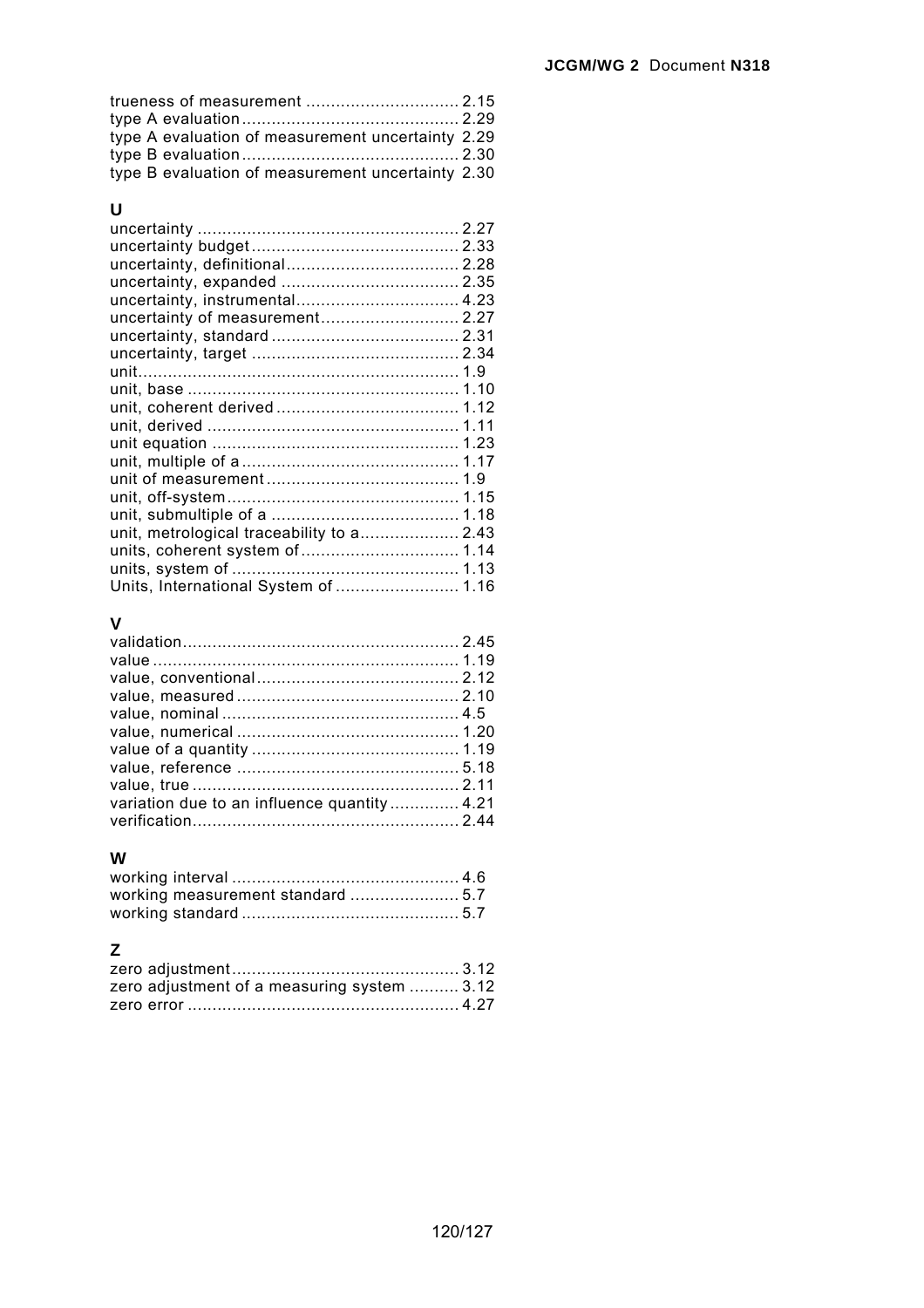### **INDEX FRANÇAIS**

## **A**

| ajustage d'un système de mesure  3.11           |  |
|-------------------------------------------------|--|
|                                                 |  |
|                                                 |  |
|                                                 |  |
|                                                 |  |
|                                                 |  |
| appareil de mesure afficheur 3.4                |  |
| appareil de mesure afficheur, échelle d'un  3.5 |  |
| appareil de mesure indicateur 3.3               |  |
|                                                 |  |
| assignée de fonctionnement, condition 4.8       |  |
|                                                 |  |

#### **B**

## **C**

| certifié, matériau de référence  5.14          |  |
|------------------------------------------------|--|
|                                                |  |
| chaîne de traçabilité métrologique  2.42       |  |
|                                                |  |
|                                                |  |
| cohérent d'unités, système  1.14               |  |
| cohérente, unité dérivée  1.12                 |  |
| commutabilité d'un matériau de référence  5.15 |  |
| comparabilité métrologique  2.46               |  |
|                                                |  |
| compatibilité métrologique  2.47               |  |
| composée, incertitude-type  2.32               |  |
| condition assignée de fonctionnement 4.8       |  |
| condition de fidélité intermédiaire 2.23       |  |
| condition de référence (1) 4.10                |  |
| condition de référence (2) 4.11                |  |
| condition de régime établi 4.7                 |  |
| condition de régime permanent 4.7              |  |
|                                                |  |
| condition de reproductibilité  2.25            |  |
|                                                |  |
|                                                |  |
|                                                |  |
|                                                |  |
|                                                |  |
| conversion entre unités, facteur de  1.24      |  |
|                                                |  |
|                                                |  |

## **D**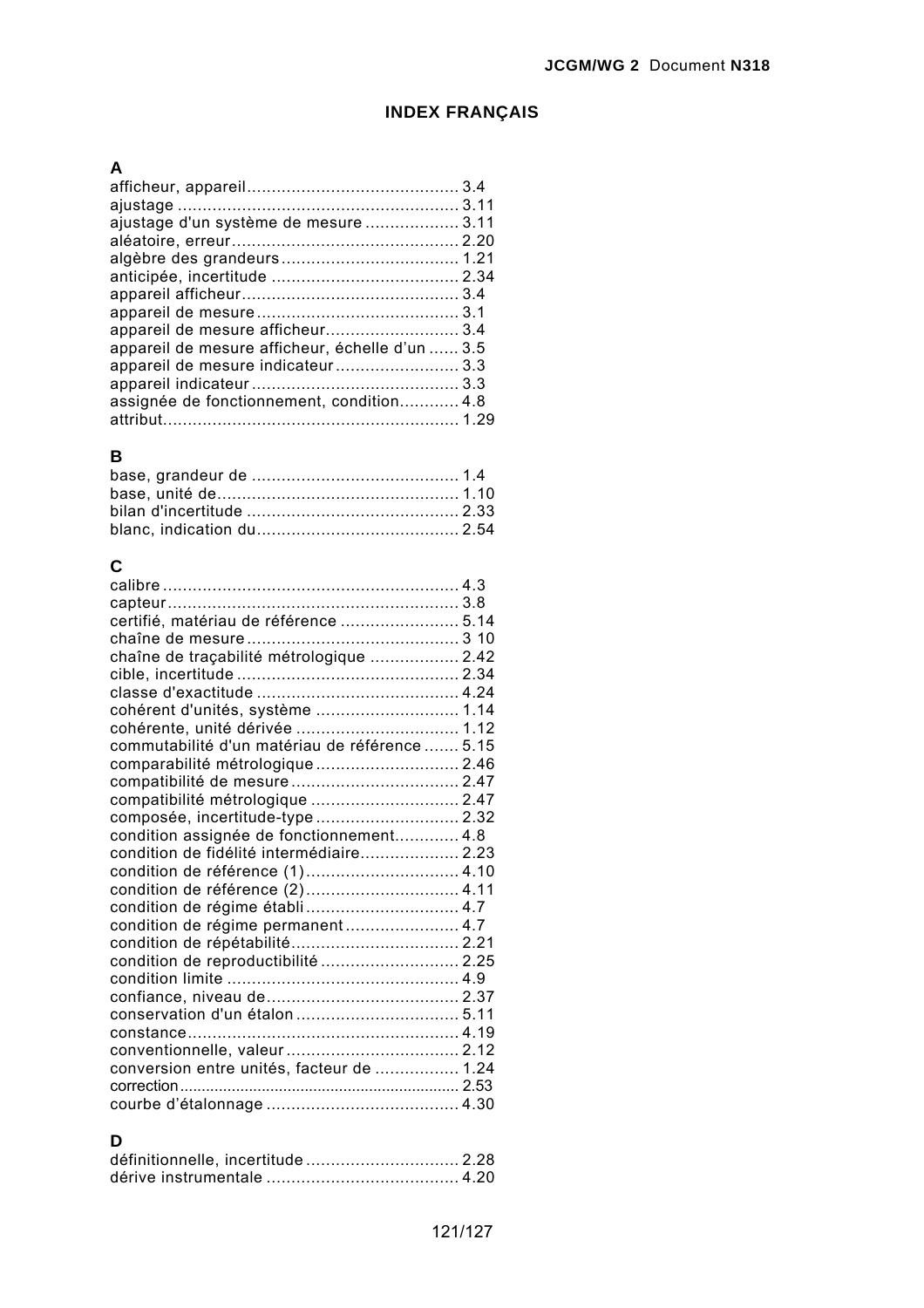| dimension un, grandeur de  1.8      |  |
|-------------------------------------|--|
|                                     |  |
| donnée de référence normalisée 5.17 |  |
|                                     |  |
|                                     |  |

#### **E**

| échelle d'un appareil de mesure afficheur  3.5 |  |
|------------------------------------------------|--|
|                                                |  |
|                                                |  |
|                                                |  |
|                                                |  |
|                                                |  |
| échelon, temps de réponse à un  4.22           |  |
|                                                |  |
|                                                |  |
| élargissement, facteur d' 2.38                 |  |
|                                                |  |
| environnement, indication d' 2.54              |  |
|                                                |  |
|                                                |  |
| équation aux valeurs numériques 1.25           |  |
|                                                |  |
|                                                |  |
|                                                |  |
| erreur au point de contrôle 4.26               |  |
|                                                |  |
|                                                |  |
|                                                |  |
|                                                |  |
|                                                |  |
| établi, condition de régime 4.7                |  |
|                                                |  |
| étalon, conservation d'un  5.11                |  |
|                                                |  |
|                                                |  |
|                                                |  |
|                                                |  |
|                                                |  |
|                                                |  |
|                                                |  |
|                                                |  |
|                                                |  |
|                                                |  |
|                                                |  |
|                                                |  |
| étalonnage, diagramme d' 4.29                  |  |
|                                                |  |
| étalonnage, hiérarchie d'  2.40                |  |
|                                                |  |
|                                                |  |
|                                                |  |
| évaluation de type A de l'incertitude 2.29     |  |
|                                                |  |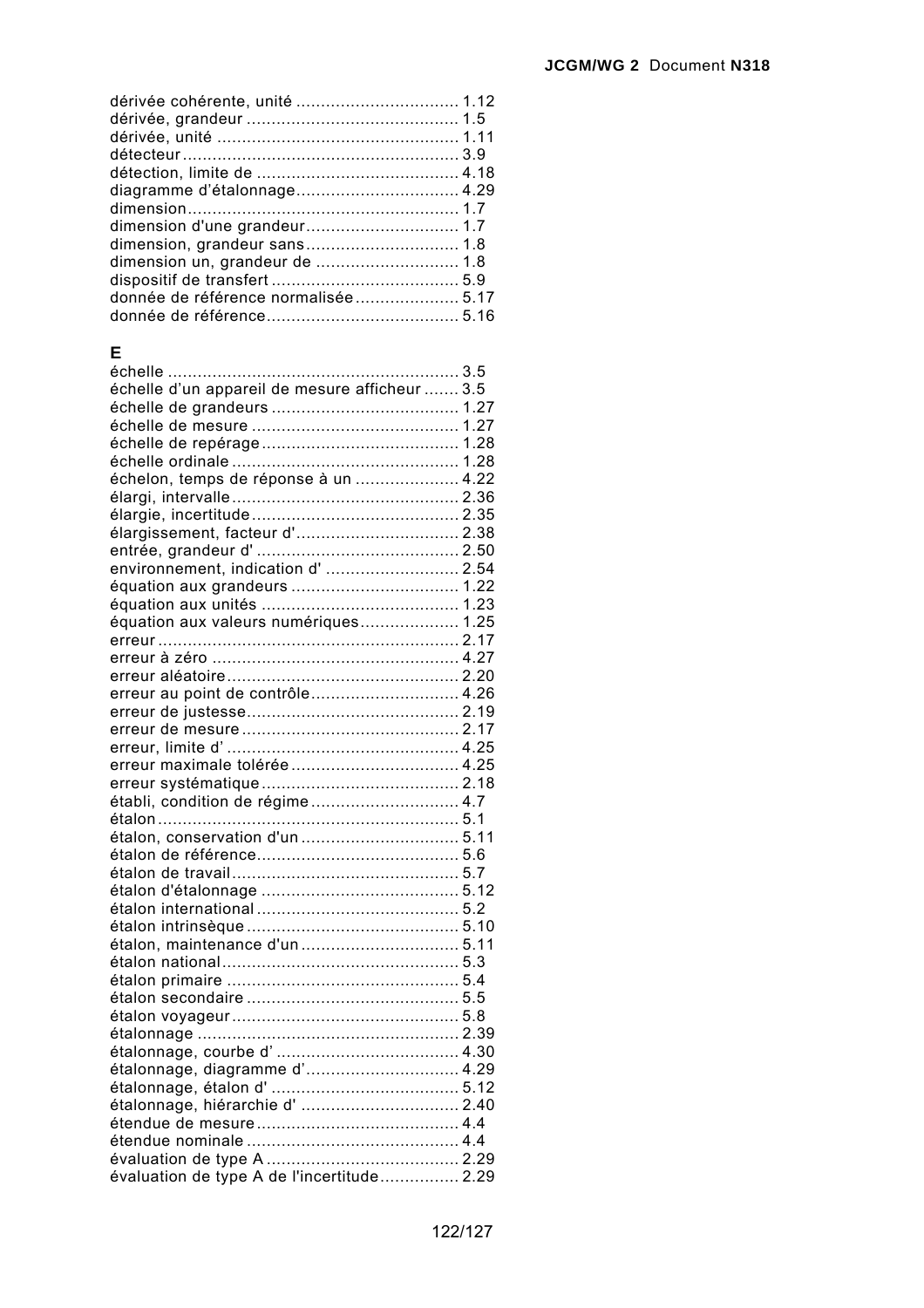| évaluation de type B de l'incertitude 2.30 |  |
|--------------------------------------------|--|
|                                            |  |
|                                            |  |
|                                            |  |
|                                            |  |
|                                            |  |

### **F**

| fidélité intermédiaire de mesure  2.24    |  |
|-------------------------------------------|--|
|                                           |  |
| fidélité intermédiaire, condition de 2.23 |  |
|                                           |  |

## **G**

| grandeur d'entrée dans un modèle de mesure. 2.50 |
|--------------------------------------------------|
| grandeur d'influence, variation due à une 4.21   |
|                                                  |
|                                                  |
|                                                  |
| grandeur de sortie dans un modèle de mesure 2.51 |
|                                                  |
| grandeur, dimension d'une 1.7                    |
|                                                  |
|                                                  |
|                                                  |
|                                                  |
|                                                  |
|                                                  |
|                                                  |
|                                                  |
|                                                  |
| grandeurs, Système international de  1.6         |

#### **H**

## **I**

| incertitude de mesure à zéro 4.28 |  |
|-----------------------------------|--|
|                                   |  |
|                                   |  |
|                                   |  |
|                                   |  |
| incertitude-type composée  2.32   |  |
|                                   |  |
|                                   |  |
|                                   |  |
| indication d'environnement  2.54  |  |
|                                   |  |
|                                   |  |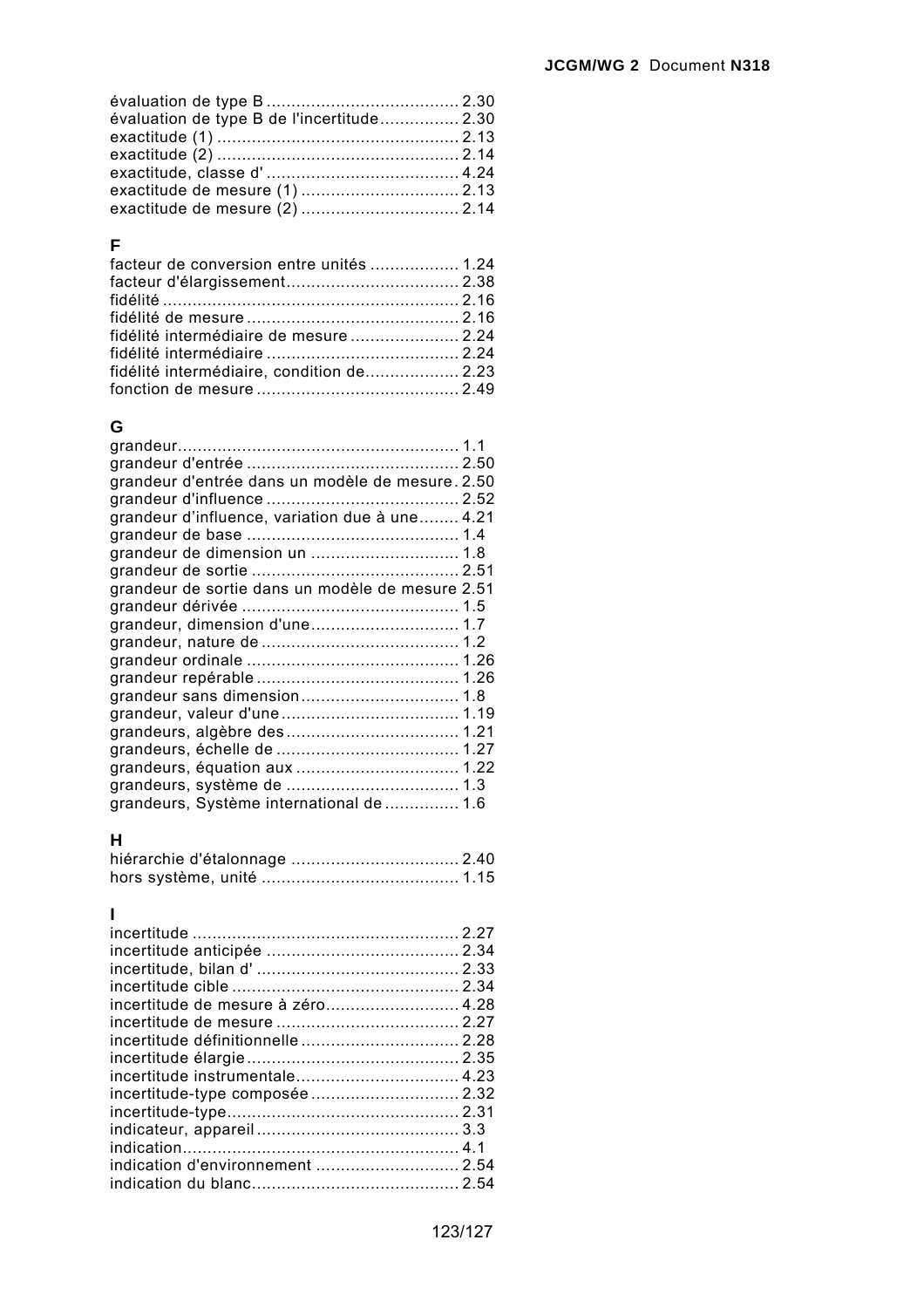| indications, intervalle nominal des  4.3 |  |
|------------------------------------------|--|
|                                          |  |
|                                          |  |
| instrumentale, incertitude 4.23          |  |
|                                          |  |
| international d'unités, Système  1.16    |  |
| international de grandeurs, Système 1.6  |  |
|                                          |  |
|                                          |  |
|                                          |  |
|                                          |  |
|                                          |  |
| intervalle nominal des indications  4.3  |  |
|                                          |  |
|                                          |  |
|                                          |  |

### **J**

## **L**

#### **M**

| matériau de référence certifié  5.14             |      |
|--------------------------------------------------|------|
|                                                  |      |
| matériau de référence, commutabilité d'un  5.15  |      |
|                                                  |      |
|                                                  |      |
|                                                  |      |
|                                                  |      |
|                                                  |      |
|                                                  |      |
|                                                  |      |
|                                                  |      |
|                                                  |      |
|                                                  |      |
|                                                  |      |
| mobilité ………………………………………………… 4.16                |      |
| mode opératoire de mesure de référence 2.7       |      |
| mode opératoire de mesure  2.6                   |      |
|                                                  |      |
|                                                  |      |
|                                                  |      |
| modèle de mesure, grandeur d'entrée dans un 2.50 |      |
| modèle de mesure, grandeur de sortie dans un     | 2.51 |
|                                                  |      |
|                                                  |      |
|                                                  |      |
|                                                  |      |

#### **N**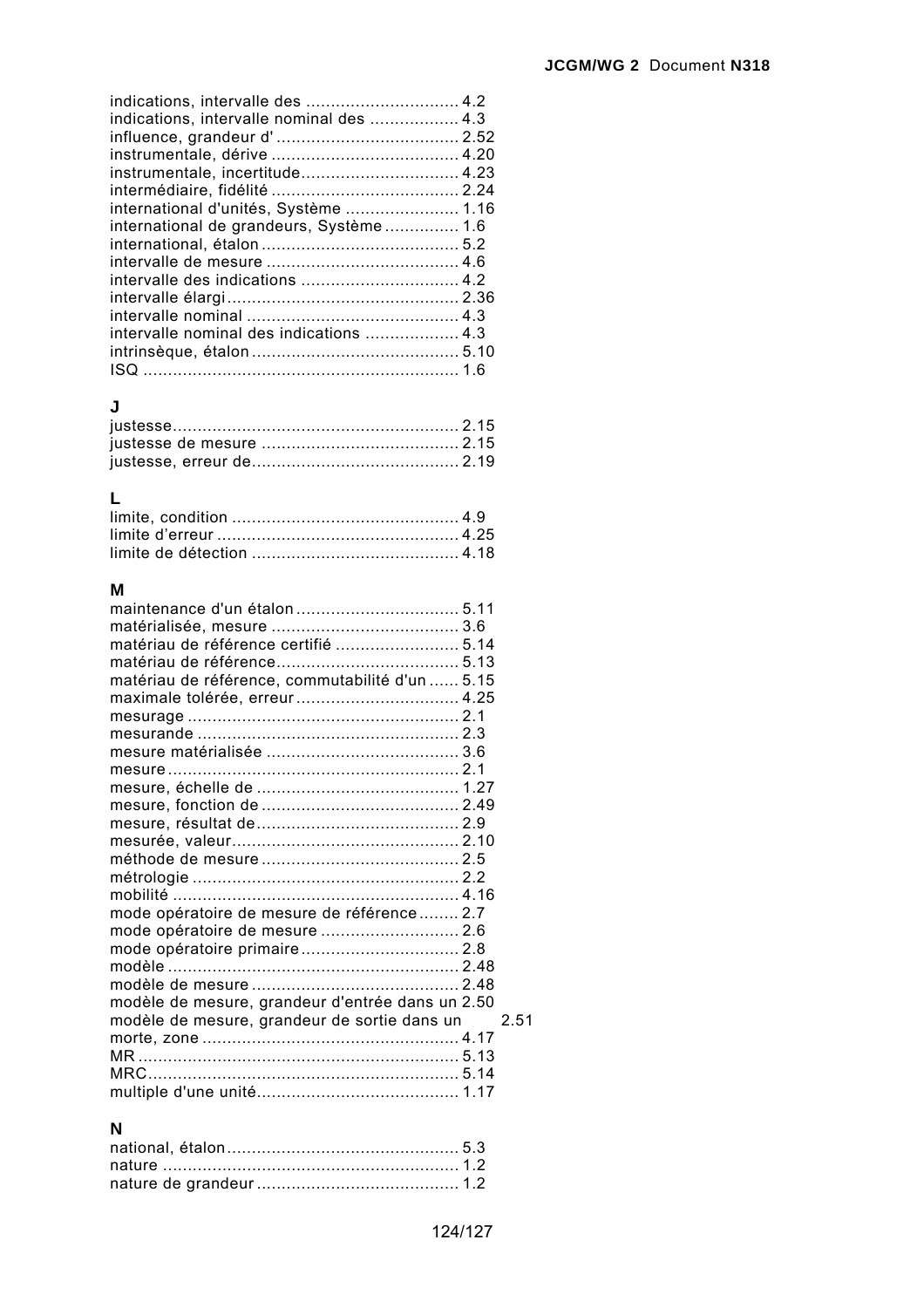| normalisée, donnée de référence 5.17 |  |
|--------------------------------------|--|
|                                      |  |

# **O**

| opératoire de mesure, mode  2.6 |  |
|---------------------------------|--|
|                                 |  |
|                                 |  |
|                                 |  |

## **P**

| permanent, condition de régime 4.7<br>point de contrôle, erreur au 4.26<br>primaire, procédure opératoire 2.8<br>procédure opératoire de référence  2.7<br>procédure opératoire primaire 2.8 |  |
|----------------------------------------------------------------------------------------------------------------------------------------------------------------------------------------------|--|
|                                                                                                                                                                                              |  |

# **Q**

|--|--|--|--|

## **R**

| référence (2), condition de  4.11       |  |
|-----------------------------------------|--|
| référence certifié, matériau de  5.14   |  |
|                                         |  |
|                                         |  |
|                                         |  |
| référence normalisée, donnée de  5.17   |  |
| référence, procédure opératoire de  2.7 |  |
|                                         |  |
| régime établi, condition de  4.7        |  |
|                                         |  |
|                                         |  |
|                                         |  |
|                                         |  |
|                                         |  |
| répétabilité, condition de  2.21        |  |
|                                         |  |
| réponse à un échelon, temps de  4.22    |  |
|                                         |  |
| reproductibilité, condition de  2.25    |  |
| reproductibilité de mesure  2.26        |  |
|                                         |  |
|                                         |  |
|                                         |  |
|                                         |  |

## **S**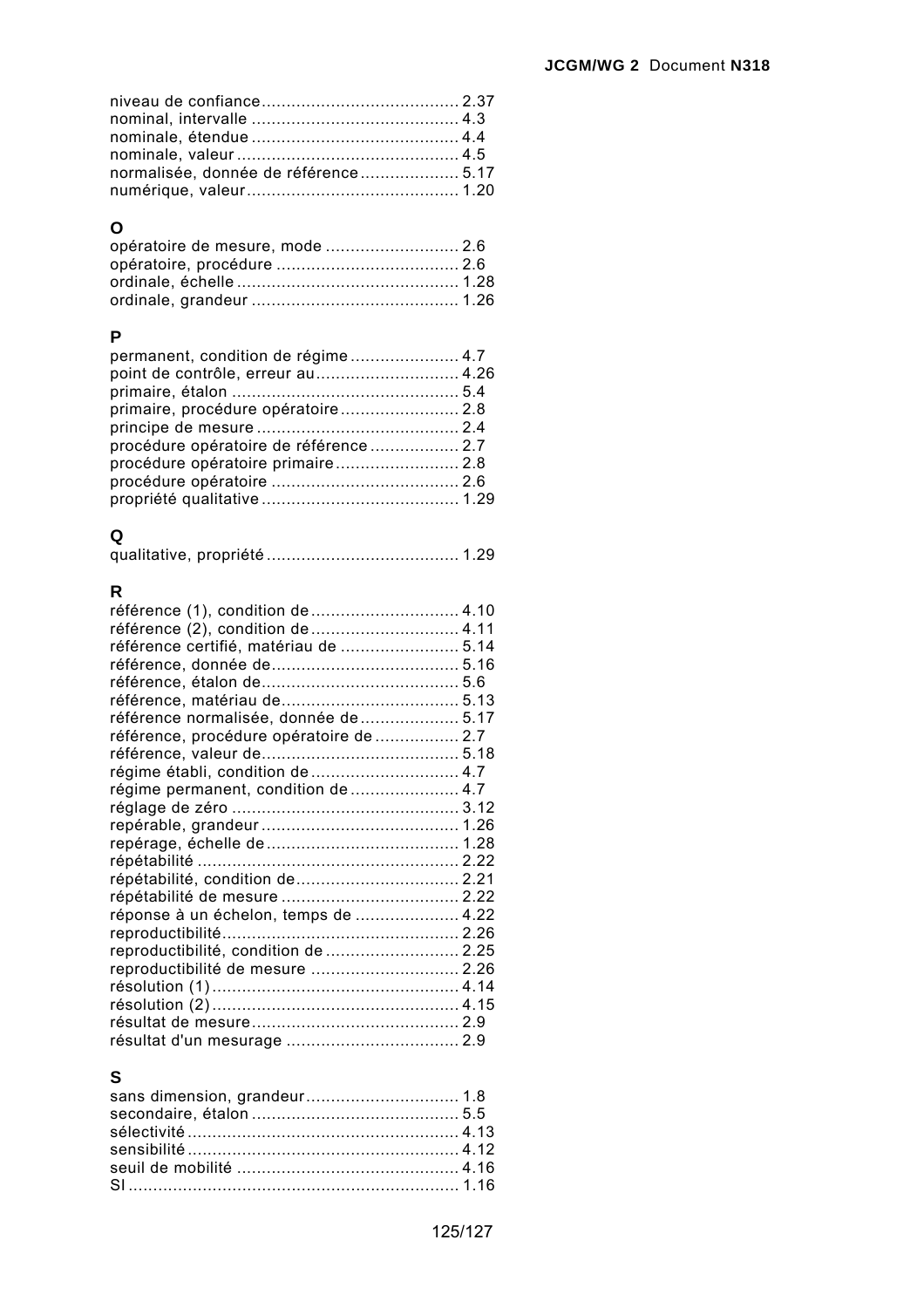| sous-multiple d'une unité  1.18         |  |
|-----------------------------------------|--|
|                                         |  |
|                                         |  |
| système cohérent d'unités  1.14         |  |
|                                         |  |
|                                         |  |
|                                         |  |
| Système international d'unités  1.16    |  |
| Système international de grandeurs  1.6 |  |
|                                         |  |

#### **T**

| temps de réponse à un échelon  4.22                 |  |
|-----------------------------------------------------|--|
| tolérée, erreur maximale 4.25                       |  |
|                                                     |  |
|                                                     |  |
| traçabilité métrologique à une unité  2.43          |  |
| traçabilité métrologique à une unité de mesure 2.43 |  |
|                                                     |  |
|                                                     |  |
|                                                     |  |
| type A de l'incertitude, évaluation de 2.29         |  |
| type B de l'incertitude, évaluation de 2.30         |  |
|                                                     |  |

#### **U**

| unité, sous-multiple d'une  1.18            |  |
|---------------------------------------------|--|
| unité, traçabilité métrologique à une  2.43 |  |
|                                             |  |
| unités, système cohérent d'  1.14           |  |
|                                             |  |
| unités, Système international d' 1.16       |  |

### **V**

| valeur conventionnelle d'une grandeur  2.12   |  |
|-----------------------------------------------|--|
|                                               |  |
|                                               |  |
|                                               |  |
|                                               |  |
|                                               |  |
|                                               |  |
|                                               |  |
|                                               |  |
| valeurs numériques, équation aux 1.25         |  |
|                                               |  |
| variation due à une grandeur d'influence 4.21 |  |
|                                               |  |
|                                               |  |
|                                               |  |